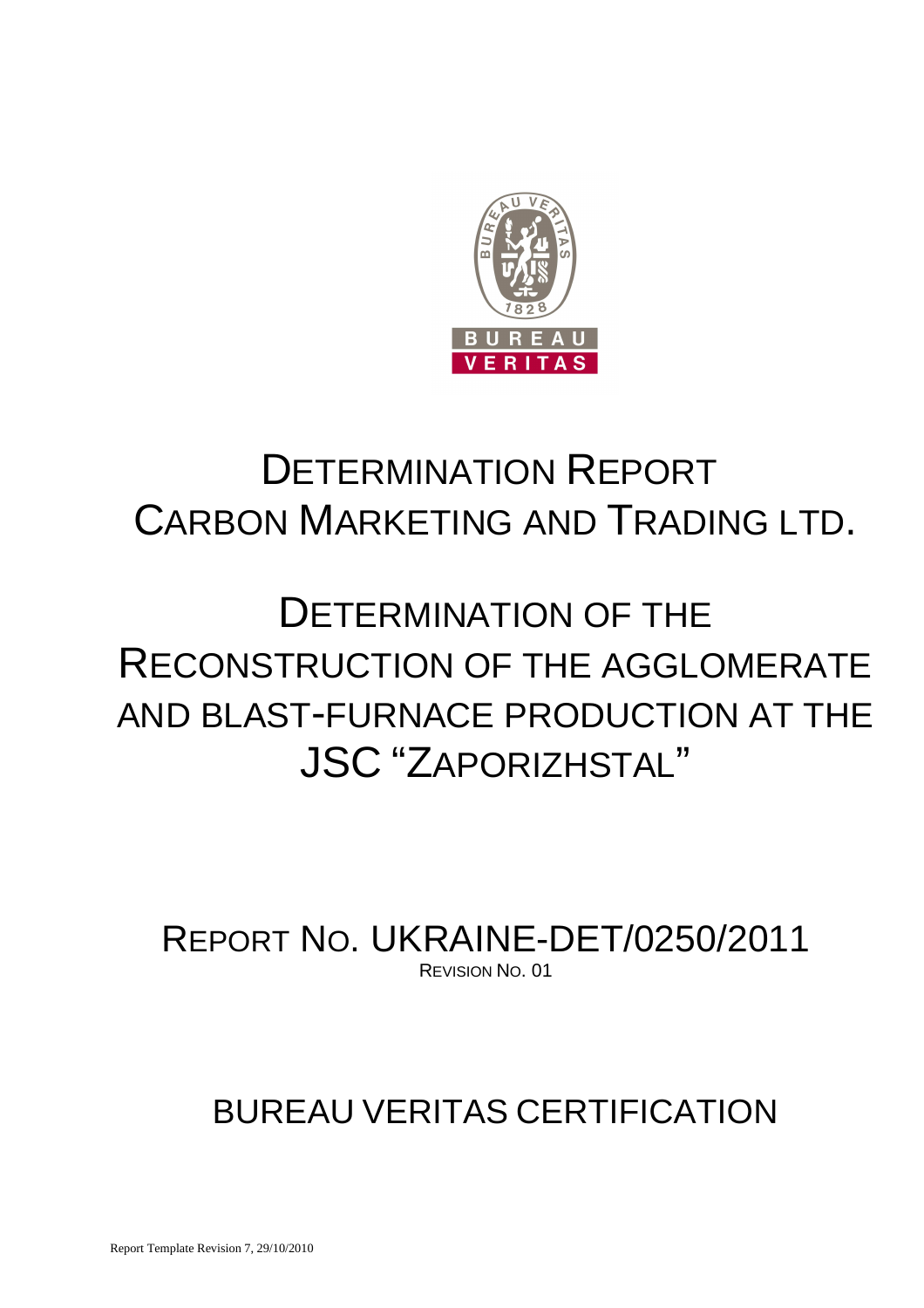#### DETERMINATION REPORT: "RECONSTRUCTION OF THE AGGLOMERATE AND BLAST-FURNACE PRODUCTION AT THE JSC "ZAPORIZHSTAL"



| Date of first issue:<br>14/04/2011      | Organizational unit:<br><b>Bureau Veritas Certification</b><br><b>Holding SAS</b> |
|-----------------------------------------|-----------------------------------------------------------------------------------|
| Client:<br>Carbon Marketing and Trading | Client ref.:<br><b>Tahir Musayev</b>                                              |
| Ltd.<br>Summary:                        |                                                                                   |

Bureau Veritas Certification has made the determination of the "Reconstruction of the agglomerate and blastfurnace production at the JSC "Zaporizhstal" project of Carbon Marketing and Trading Ltd. located in the city of Zaporizhia, Ukraine on the basis of UNFCCC criteria for the JI, as well as criteria given to provide for consistent project operations, monitoring and reporting. UNFCCC criteria refer to Article 6 of the Kyoto Protocol, the JI rules and modalities and the subsequent decisions by the JI Supervisory Committee, as well as the host country criteria.

The determination scope is defined as an independent and objective review of the project design document. the project's baseline study, monitoring plan and other relevant documents, and consisted of the following three phases: i) desk review of the project design and the baseline and monitoring plan; ii) follow-up interviews with project stakeholders; iii) resolution of outstanding issues and the issuance of the final determination report and opinion. The overall determination, from Contract Review to Determination Report & Opinion, was conducted using Bureau Veritas Certification internal procedures.

The first output of the determination process is a list of Clarification and Corrective Actions Requests (CL and CAR), presented in Appendix A. Taking into account this output, the project proponent revised its project design document.

In summary, it is Bureau Veritas Certification's opinion that the project correctly applies Guidance on criteria for baseline setting and monitoring and meets the relevant UNFCCC requirements for the JI and the relevant host country criteria.

| Report No.:<br>UKRAINE-DET/0250/2011                                                                                                                                       | JI              | Subject Group:                                       | Indexing terms                                                                                                                                                                                                                                                                                                                                                                                                                                                                                                 |
|----------------------------------------------------------------------------------------------------------------------------------------------------------------------------|-----------------|------------------------------------------------------|----------------------------------------------------------------------------------------------------------------------------------------------------------------------------------------------------------------------------------------------------------------------------------------------------------------------------------------------------------------------------------------------------------------------------------------------------------------------------------------------------------------|
| Project title:<br>production at the JSC "Zaporizhstal"                                                                                                                     |                 | Reconstruction of the agglomerate and blast-furnace  | Climate Change, Kyoto Protocol, JI, Emission<br>Reductions, Verification                                                                                                                                                                                                                                                                                                                                                                                                                                       |
| Work carried out by:<br>Svitlana Gariyenchyk - team member, lead verifier<br>Rostislav Topchiy - team member, verifier<br>Vitaliy Minyaylo - team Member, Verifier trainee |                 | Denis Pishchalov - team member, financial specialist | No distribution without permission from the<br>Client or responsible organizational unit<br>$\label{eq:12} \begin{array}{ll} \displaystyle \frac{1}{\sqrt{2}}\, \frac{1}{\sqrt{2}}\, \frac{1}{\sqrt{2}}\, \frac{1}{\sqrt{2}}\, \frac{1}{\sqrt{2}}\, \frac{1}{\sqrt{2}}\, \frac{1}{\sqrt{2}}\, \frac{1}{\sqrt{2}}\, \frac{1}{\sqrt{2}}\, \frac{1}{\sqrt{2}}\, \frac{1}{\sqrt{2}}\, \frac{1}{\sqrt{2}}\, \frac{1}{\sqrt{2}}\, \frac{1}{\sqrt{2}}\, \frac{1}{\sqrt{2}}\, \frac{1}{\sqrt{2}}\, \frac{1}{\sqrt{2}}$ |
| Work reviewed by:<br>Ivan Sokolov - Internal Technical Reviewer                                                                                                            |                 | <b>Bureau Veritas Certification</b>                  | Limited distribution                                                                                                                                                                                                                                                                                                                                                                                                                                                                                           |
| Work approved by:<br>Flavio Gomes - Operational managers                                                                                                                   |                 |                                                      | Unrestricted distribution                                                                                                                                                                                                                                                                                                                                                                                                                                                                                      |
| Date of this revision:<br>04/05/2011                                                                                                                                       | Rev. No.:<br>01 | Number of pages:<br>75                               |                                                                                                                                                                                                                                                                                                                                                                                                                                                                                                                |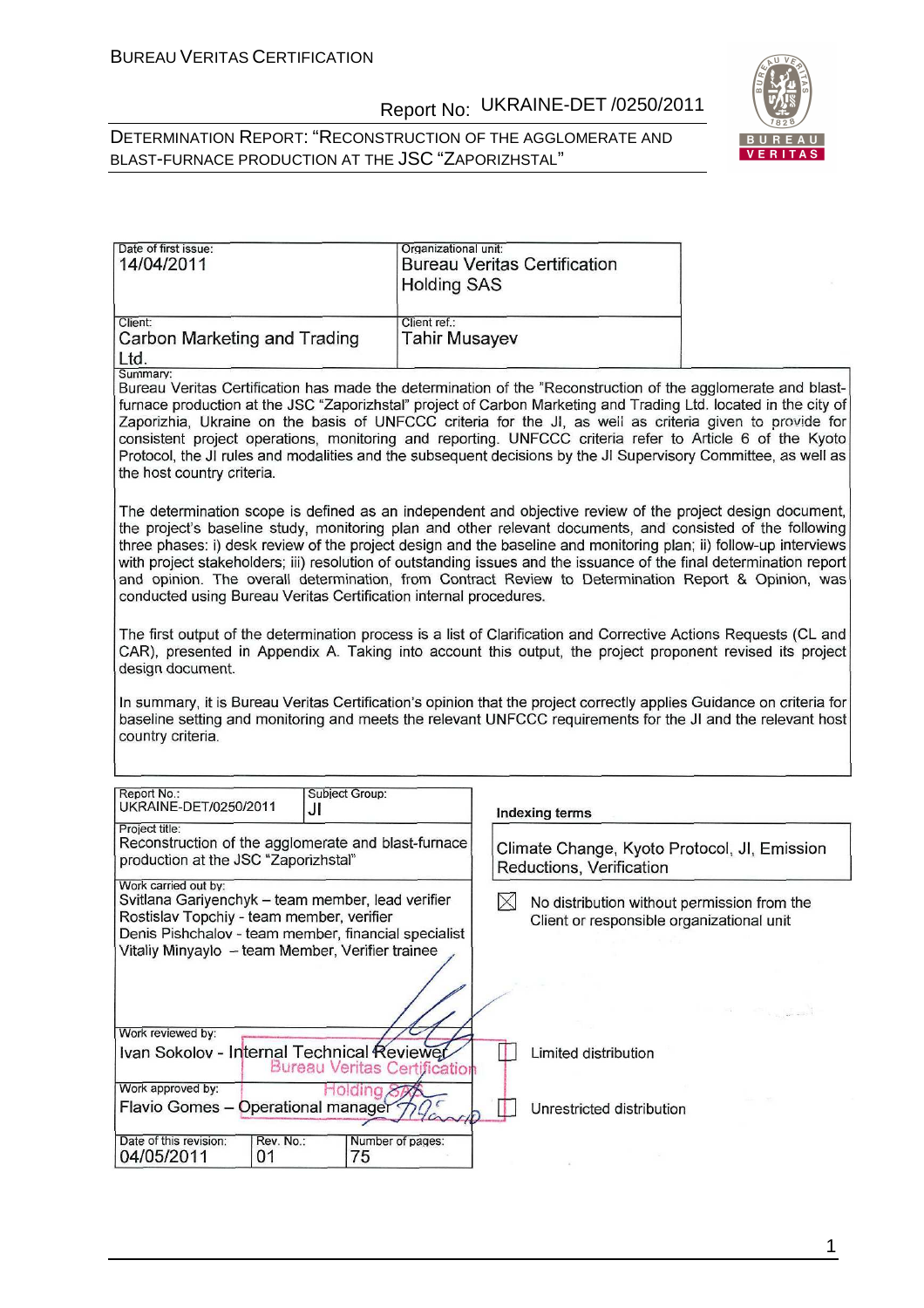DETERMINATION REPORT: "RECONSTRUCTION OF THE AGGLOMERATE AND BLAST-FURNACE PRODUCTION AT THE JSC "ZAPORIZHSTAL"

### **Table of Contents Page 2014**

| $\mathbf{1}$<br>1.1 | Objective                                                                                                                 | $\overline{4}$ |
|---------------------|---------------------------------------------------------------------------------------------------------------------------|----------------|
| 1.2                 | Scope                                                                                                                     | $\overline{4}$ |
| 1.3                 | Determination team                                                                                                        | $\overline{4}$ |
| $\overline{2}$      |                                                                                                                           |                |
| 2.1                 | <b>Review of Documents</b>                                                                                                | 5              |
| 2.2                 | Follow-up Interviews                                                                                                      | 6              |
| 2.3                 | <b>Resolution of Clarification and Corrective Action Requests</b>                                                         | 6              |
| 3                   |                                                                                                                           |                |
| 4                   |                                                                                                                           |                |
| 4.1                 | Project approvals by Parties involved (19-20)                                                                             | 9              |
| 4.2                 | Authorization of project participants by Parties involved (21)                                                            | 10             |
| 4.3                 | Baseline setting (22-26)                                                                                                  | 10             |
| 4.4                 | Additionality (27-31)                                                                                                     | 14             |
| 4.5                 | Project boundary (32-33)                                                                                                  | 14             |
| 4.6                 | Crediting period (34)                                                                                                     | 16             |
| 4.7                 | Monitoring plan (35-39)                                                                                                   | 16             |
| 4.8                 | Leakage (40-41)                                                                                                           | 20             |
| 4.9                 | Estimation of emission reductions or enhancements of net removals<br>$(42-47)$                                            | 20             |
| 4.10                | Environmental impacts (48)                                                                                                | 22             |
| 4.11                | Stakeholder consultation (49)                                                                                             | 23             |
| 5                   | SUMMARY AND REPORT OF HOW DUE ACCOUNT WAS<br><b>COMMENTS</b><br>RECEIVED<br><b>PURSUANT</b><br><b>TAKEN</b><br>OF<br>- TO |                |
| 6                   |                                                                                                                           |                |
| 7                   |                                                                                                                           |                |
|                     |                                                                                                                           |                |

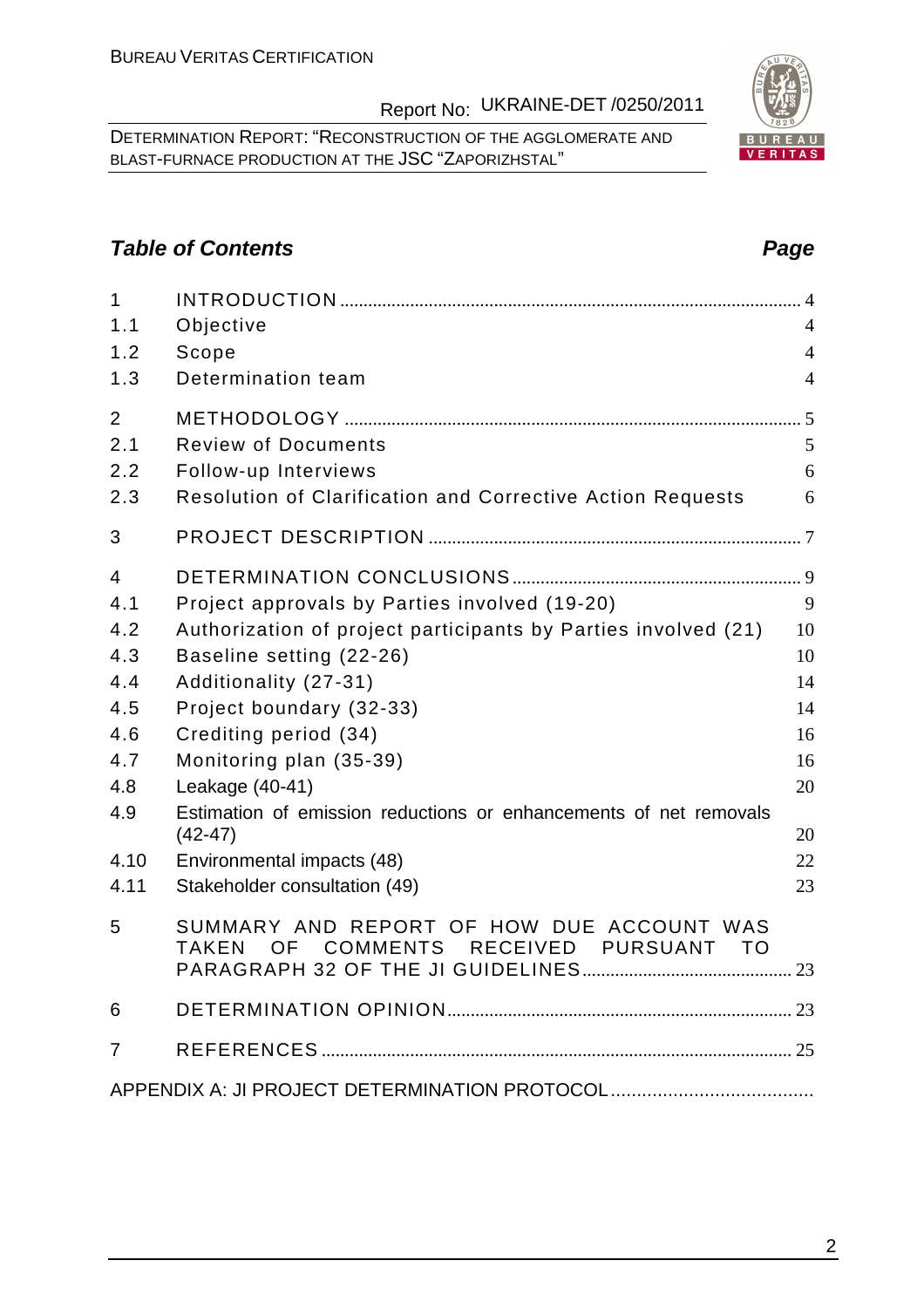DETERMINATION REPORT: "RECONSTRUCTION OF THE AGGLOMERATE AND BLAST-FURNACE PRODUCTION AT THE JSC "ZAPORIZHSTAL"



### **Abbreviations**

| AIE             | <b>Accredited Independent Entity</b>       |
|-----------------|--------------------------------------------|
| AISW            | <b>Alchevsk Iron and Steel Works</b>       |
| CAR             | <b>Corrective Action Request</b>           |
| <b>CDM</b>      | <b>Clean Development Mechanism</b>         |
| CHP             | <b>Combined Heat and Power</b>             |
| CL              | <b>Clarification Request</b>               |
| CO <sub>2</sub> | Carbon Dioxide                             |
| DFP             | <b>Designated Focal Point</b>              |
| <b>DVM</b>      | Determination and Verification Manual      |
| EIA             | <b>Environmental Impact Assessment</b>     |
| ERU             | <b>Emission Reduction Unit</b>             |
| GHG             | Green House Gas(es)                        |
| <b>GWP</b>      | <b>Global Warming Potential</b>            |
| L               | Interview                                  |
| <b>IPCC</b>     | Intergovernmental Panel on Climate Change  |
| JI              | Joint Implementation                       |
| JISC            | Joint Implementation Supervisory Committee |
| МP              | <b>Monitoring Plan</b>                     |
| MoV             | <b>Means of Verification</b>               |
| <b>NGO</b>      | Non Government Organization                |
| <b>PDD</b>      | <b>Project Design Document</b>             |

UNFCCC United Nations Framework Convention for Climate Change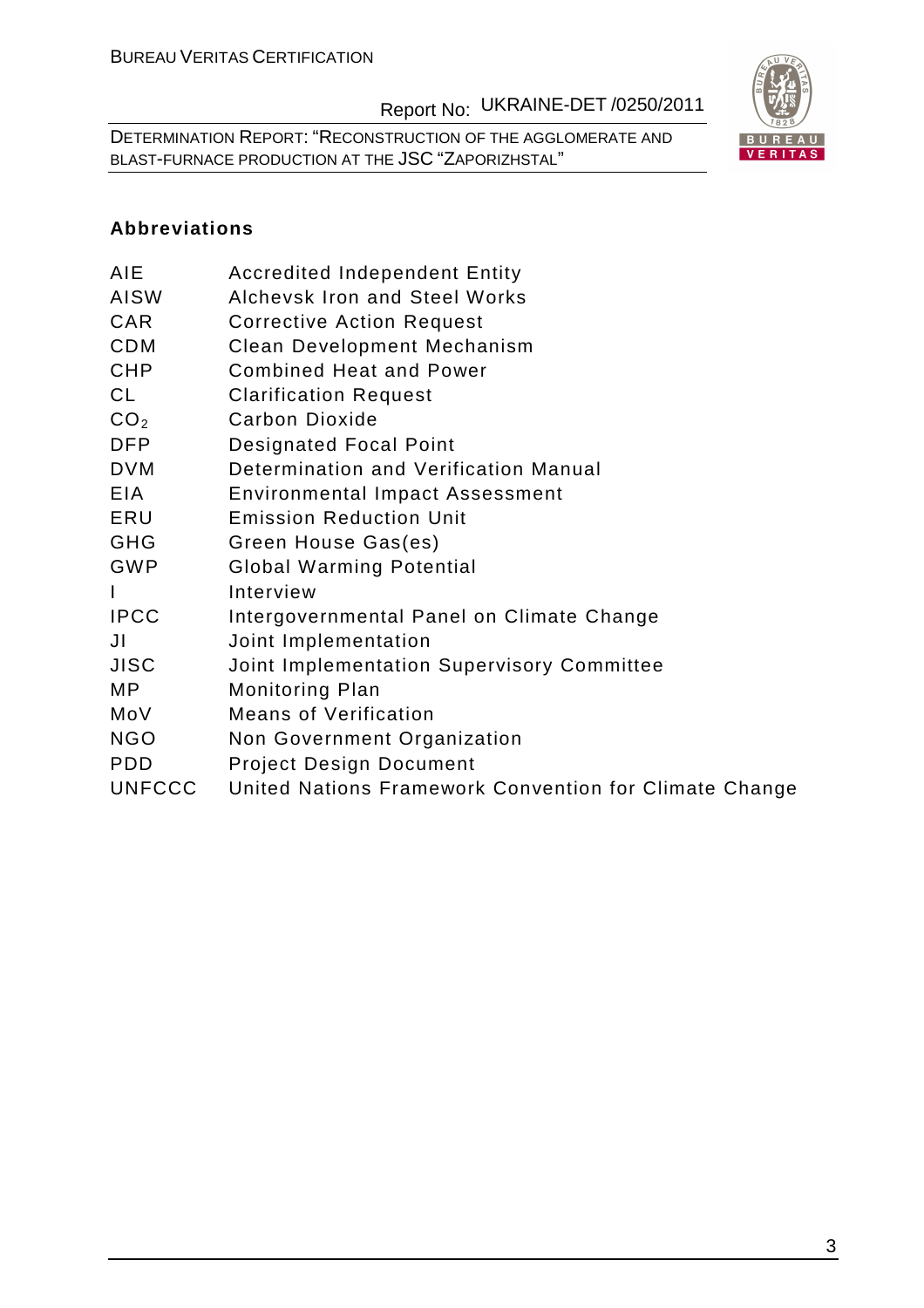DETERMINATION REPORT: "RECONSTRUCTION OF THE AGGLOMERATE AND BLAST-FURNACE PRODUCTION AT THE JSC "ZAPORIZHSTAL"



### **1 INTRODUCTION**

Carbon Marketing and Trading Ltd. has commissioned Bureau Veritas Certification to determine its JI project "Reconstruction of the agglomerate and blast-furnace production at the JSC "Zaporizhstal" (hereafter called "the project") at the city of Zaporizhia, Ukraine.

This report summarizes the findings of the determination of the project, performed on the basis of UNFCCC criteria, as well as criteria given to provide for consistent project operations, monitoring and reporting.

### **1.1 Objective**

The determination serves as project design verification and is a requirement of all projects. The determination is an independent third party assessment of the project design. In particular, the project's baseline, the monitoring plan (MP), and the project's compliance with relevant UNFCCC and host country criteria are determined in order to confirm that the project design, as documented, is sound and reasonable, and meets the stated requirements and identified criteria. Determination is a requirement for all JI projects and is seen as necessary to provide assurance to stakeholders of the quality of the project and its intended generation of emissions reductions units (ERUs).

UNFCCC criteria refer to Article 6 of the Kyoto Protocol, the JI rules and modalities and the subsequent decisions by the JI Supervisory Committee, as well as the host country criteria.

### **1.2 Scope**

The determination scope is defined as an independent and objective review of the project design document, the project's baseline study and monitoring plan and other relevant documents. The information in these documents is reviewed against Kyoto Protocol requirements, UNFCCC rules and associated interpretations.

The determination is not meant to provide any consulting towards the Client. However, stated requests for clarifications and/or corrective actions may provide input for improvement of the project design.

### **1.3 Determination team**

The determination team consists of the following personnel:

Svitlana Gariyenchyk Bureau Veritas Certification, Climate Change Lead Verifier

Rostislav Topchiy

Bureau Veritas Certification, Climate Change Verifier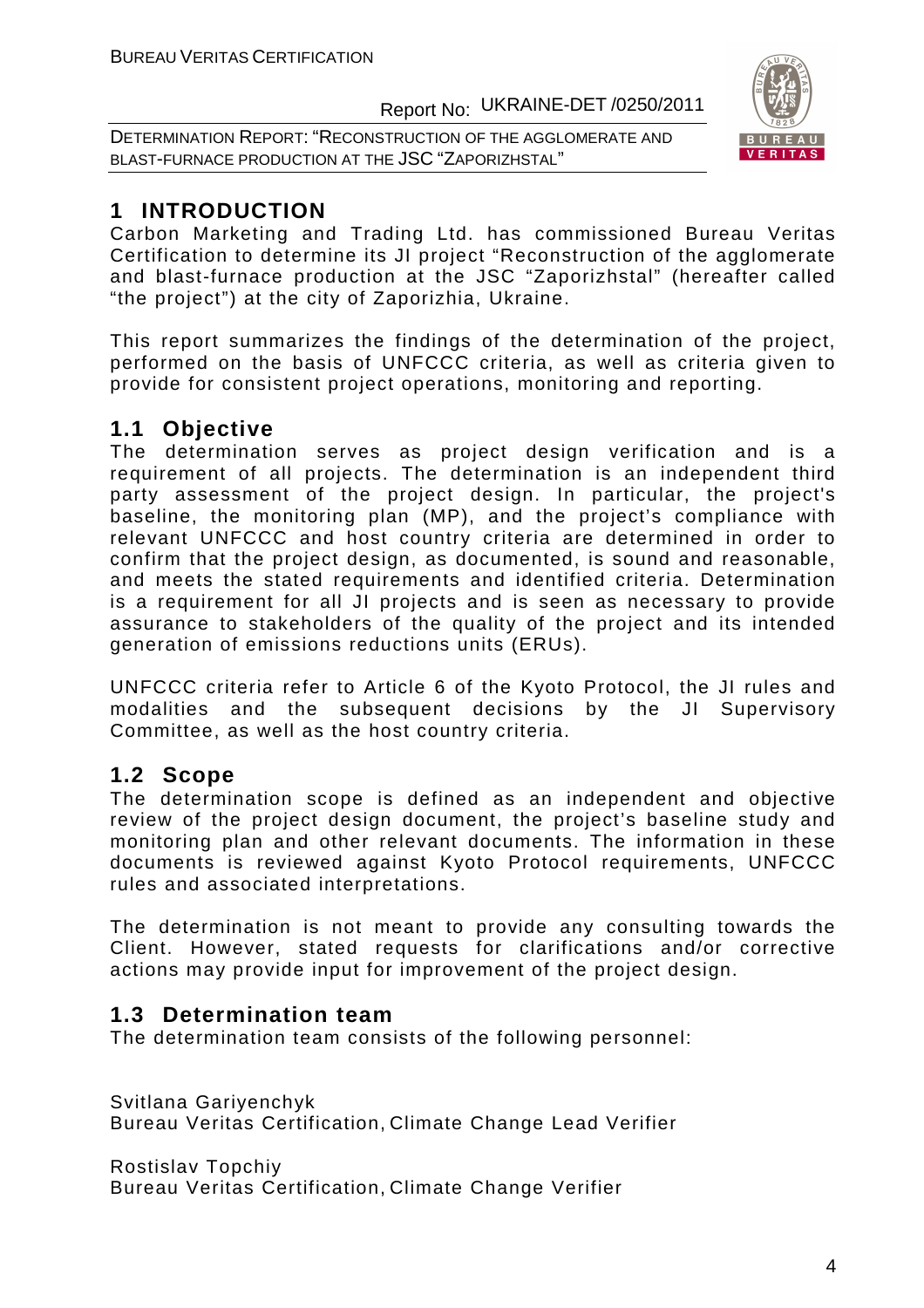DETERMINATION REPORT: "RECONSTRUCTION OF THE AGGLOMERATE AND BLAST-FURNACE PRODUCTION AT THE JSC "ZAPORIZHSTAL"



Denis Pishchalov Bureau Veritas Certification, Financial Specialist

Vitaliy Minyaylo

Bureau Veritas Certification, Climate Change Verifier trainee

This determination report was reviewed by:

Ivan Sokolov

Bureau Veritas Certification, Internal reviewer

### **2 METHODOLOGY**

The overall determination, from Contract Review to Determination Report & Opinion, was conducted using Bureau Veritas Certification internal procedures.

In order to ensure transparency, a determination protocol was customized for the project, according to the version 01 of the Joint Implementation Determination and Verification Manual, issued by the Joint Implementation Supervisory Committee at its 19 meeting on 04/12/2009. The protocol shows, in a transparent manner, criteria (requirements), means of determination and the results from determining the identified criteria. The determination protocol serves the following purposes:

- It organizes, details and clarifies the requirements a JI project is expected to meet;
- It ensures a transparent determination process where the determiner will document how a particular requirement has been determined and the result of the determination.

The completed determination protocol is enclosed in Appendix A to this report.

#### **2.1 Review of Documents**

The Project Design Document (PDD) submitted by Institute for Environment and Energy Conservation and additional background documents related to the project design and baseline, i.e. country Law, Guidelines for users of the joint implementation project design document form, Approved CDM methodology and/or Guidance on criteria for baseline setting and monitoring, Kyoto Protocol, Clarifications on Determination Requirements to be Checked by an Accredited Independent Entity were reviewed.

To address Bureau Veritas Certification corrective action and clarification requests, Institute for Environment and Energy Conservation revised the PDD and resubmitted it on 29/04/2011.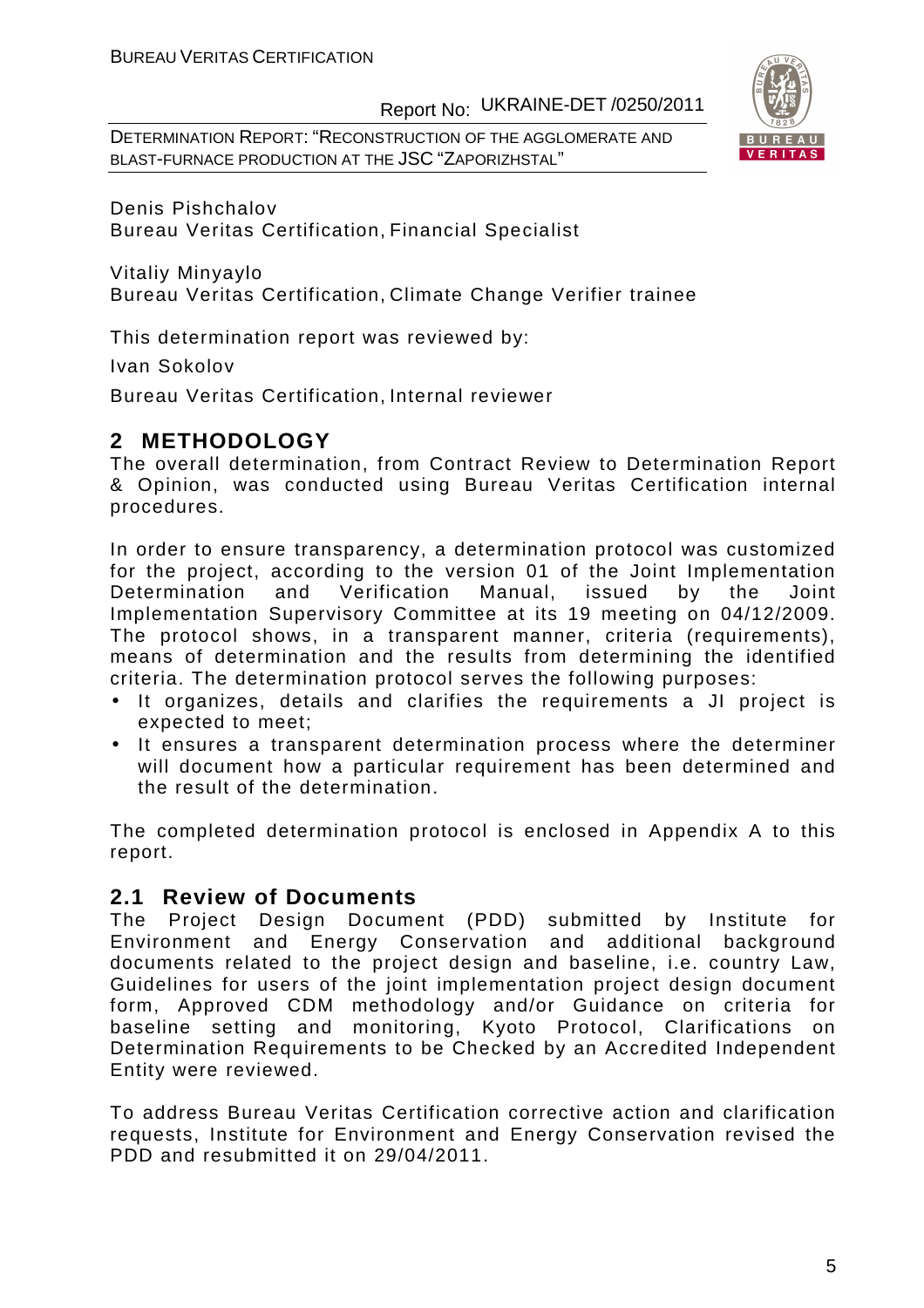DETERMINATION REPORT: "RECONSTRUCTION OF THE AGGLOMERATE AND BLAST-FURNACE PRODUCTION AT THE JSC "ZAPORIZHSTAL"



The determination findings presented in this report relate to the project as described in the PDD version(s) 2.

### **2.2 Follow-up Interviews**

On 13/04/2011 Bureau Veritas Certification performed conducted a visit to the project site (JSC "Zaporizhstal") and interviews with project stakeholders to confirm selected information and to resolve issues identified in the document review. Representatives of Institute for Environment and Energy Conservation were interviewed (see References). The main topics of the interviews are summarized in Table 1.

| <b>Interviewed</b><br>organization | <b>Interview topics</b>                           |
|------------------------------------|---------------------------------------------------|
| <b>JSC</b>                         | Project history<br>➤                              |
| "Zaporizhstal"                     | Project approach<br>➤                             |
|                                    | Project boundary<br>➤                             |
|                                    | Implementation schedule<br>➤                      |
|                                    | Organizational structure<br>➤                     |
|                                    | Responsibilities and authorities<br>➤             |
|                                    | Training of personnel<br>➤                        |
|                                    | ➤<br>Quality management procedures and technology |
|                                    | ➤<br>Rehabilitation/Implementation of equipment   |
|                                    | (records)                                         |
|                                    | Metering equipment control<br>➤                   |
|                                    | Metering record keeping system, database<br>➤     |
|                                    | <b>Technical documentation</b><br>➤               |
|                                    | Monitoring plan and procedures<br>➤               |
|                                    | Permits and licenses<br>$\blacktriangleright$     |
|                                    | Local stakeholder's response.<br>➤                |
| CONSULTANT:                        | ➤<br>Baseline methodology                         |
| Institute for<br>Environment and   | Monitoring plan<br>➤                              |
| Energy                             | <b>Additionality proofs</b><br>➤                  |
| Conservation                       | Calculation of emission reduction.<br>➤           |

**Table 1 Interview topics** 

### **2.3 Resolution of Clarification and Corrective Action Requests**

The objective of this phase of the determination is to raise the requests for corrective actions and clarification and any other outstanding issues that needed to be clarified for Bureau Veritas Certification positive conclusion on the project design.

Corrective Action Request (CAR) is issued, where: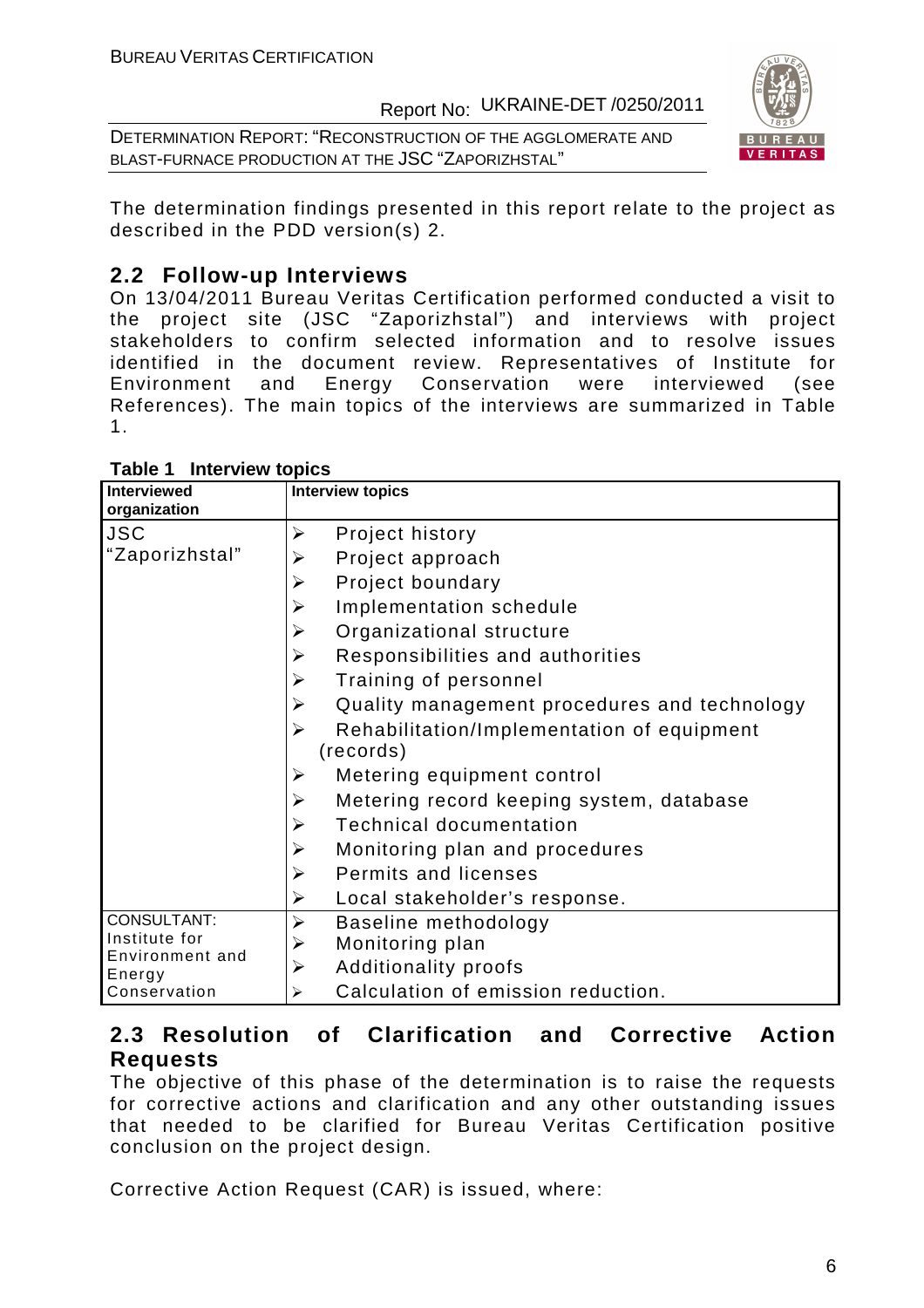DETERMINATION REPORT: "RECONSTRUCTION OF THE AGGLOMERATE AND BLAST-FURNACE PRODUCTION AT THE JSC "ZAPORIZHSTAL"



(a) The project participants have made mistakes that will influence the ability of the project activity to achieve real, measurable additional emission reductions;

(b) The JI requirements have not been met;

(c) There is a risk that emission reductions cannot be monitored or calculated.

The determination team may also issue Clarification Request (CL), if information is insufficient or not clear enough to determine whether the applicable JI requirements have been met.

The determination team may also issue Forward Action Request (FAR), informing the project participants of an issue that needs to be reviewed during the verification.

To guarantee the transparency of the verification process, the concerns raised are documented in more detail in the verification protocol in Appendix A.

#### **3 PROJECT DESCRIPTION**

The project is realized at the territory of the metallurgical plant JSC "Zaporizhstal", which is located in the city of Zaporizhia in Zaporizhia region, southern–east part of Ukraine. JSC "Zaporizhstal" (Zaporizhstal) is the enterprise with the full metallurgical cycle, which produces hotrolled coils and cold rolled coils and also tinplate.

Zaporizhstal is the producer of agglomerate, pig iron, steel and rolled metal. Marketable products of the enterprise are hot-rolled and cold-rolled steel in sheets and in coils from 0.5 to 8.0 mm thick of carbon, low-alloy, alloy and stainless steels, cold roll-formed sections, hot-dipped tinplate, black plate, steel strip, ingot moulds and stools, granulated slag and broken slag,liquid gases, a wide range of metal, wooden and concrete articles (over 170 items).

While one of the more modern integrated steel works in Ukraine, Zaporizhstal was fairly typical of the Ukrainian iron and steel sector up to 2003 in terms of the vintage of technologies. The facilities of the plant were mainly built in 1930's and 1940's. The plant has high energy intensity, causing significant emissions into the atmosphere of greenhouse and harmful gases as well as dust.

Zaporizhstal consists of the following main units: sintering shop, blast furnace (BF) shop, open-hearth furnace shop, converter shop, plate and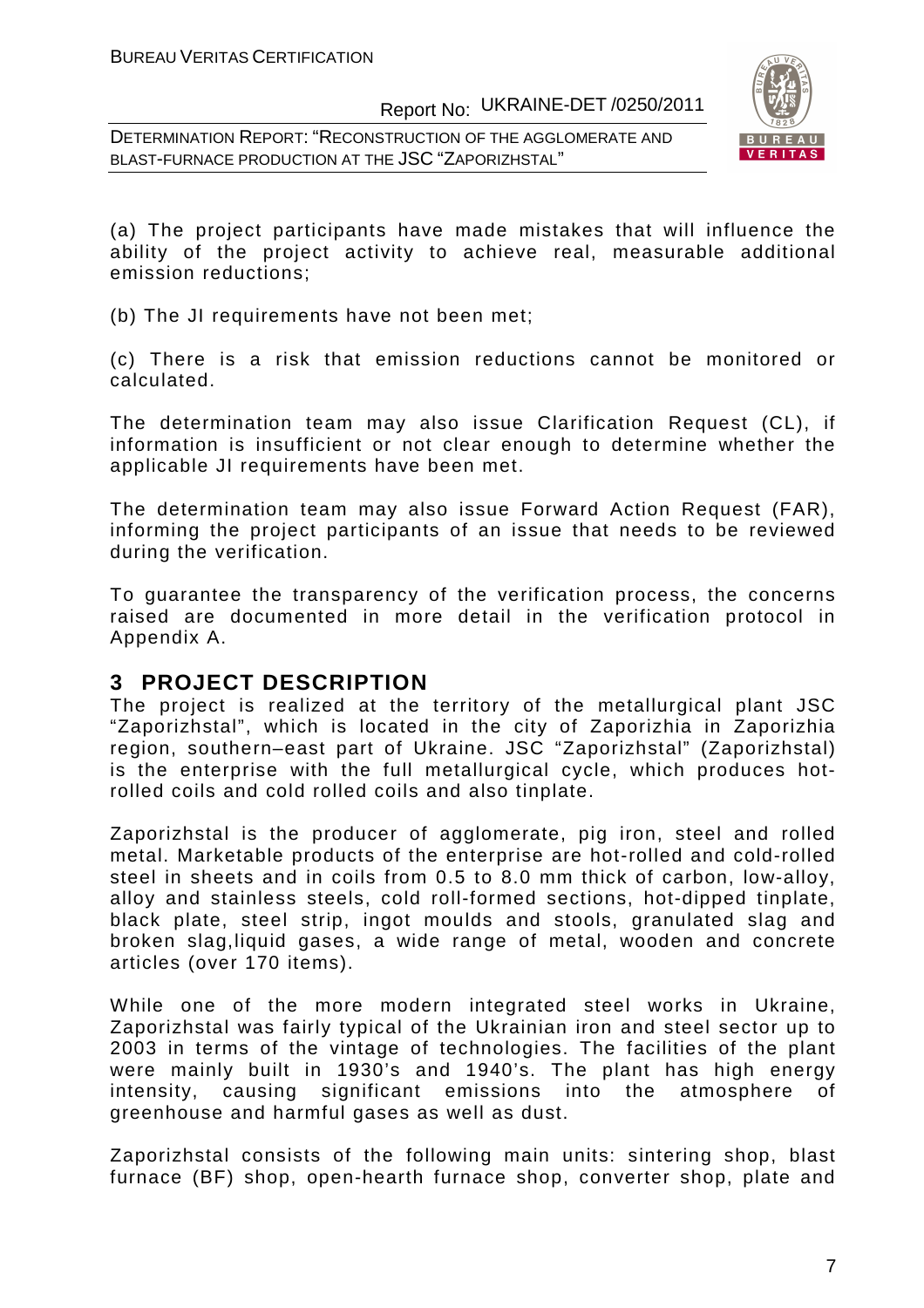DETERMINATION REPORT: "RECONSTRUCTION OF THE AGGLOMERATE AND BLAST-FURNACE PRODUCTION AT THE JSC "ZAPORIZHSTAL"



rolling mill shops, slab-casting machines, power plant and auxiliary facilities.

Blast furnaces and sintering machines are operated at the Steel Mill for a long time and have not been changed technologically since their operation start. There were not any legal requirements to replace or reconstruct less effective blast furnace in the country leaving a decision on their replacement at project owner's discretion.

The greater presence at the market could be achieved by use of old production technologies, virtually without additional investment. However, at 25th of December, 2002 the management team of the enterprise has decided to start development of the enterprise by technical revamping of sintering and blast-furnace production. The main goal was not only to improve performance of the enterprise, but also to solve environmental problems of production process (according to the plan of revamping the amount of harmful emissions had to be reduced by more than 41%).

The proposed Joint Implementation project considers complex resourcesaving effect based on introduction of new sintering machine # 1, radical reconstruction of blast furnace #2, retirement from service of blast furnace # 1 and gradual reconstruction of the remaining blast furnaces ##4 and 5 as well as technological improvements in the process of sintering and pig iron production.

Several project measures and activities have been and would be implemented in Zaporizhstal pig iron production to reduce consumption of coke and other fuel and materials. Some of these measures involved improvements in preparation of raw materials at Sinter Plant which mainly of technological character and also connected with introduction of the new sintering machine.

After implementation of these and other measures of technological character, this would lead to reduction of specific consumption of coke in the blast furnaces and better productivity of blast furnaces.

The sinter plant and blast furnace shop require production of so called secondary energy sources such as compressed air, steam, nitrogen, oxygen etc. These products are produced at the Steel Mill and a major part of them comes from the local power facilities. For a long time the modernization of the energy production has not been done because of absence of incentives into energy saving, uncertainty with market situation, difficulties with mobilizing the credit resources etc.

Without implementation of the proposed project activity Zaporizhstal would continue to operate the SP and BFs without introduction of new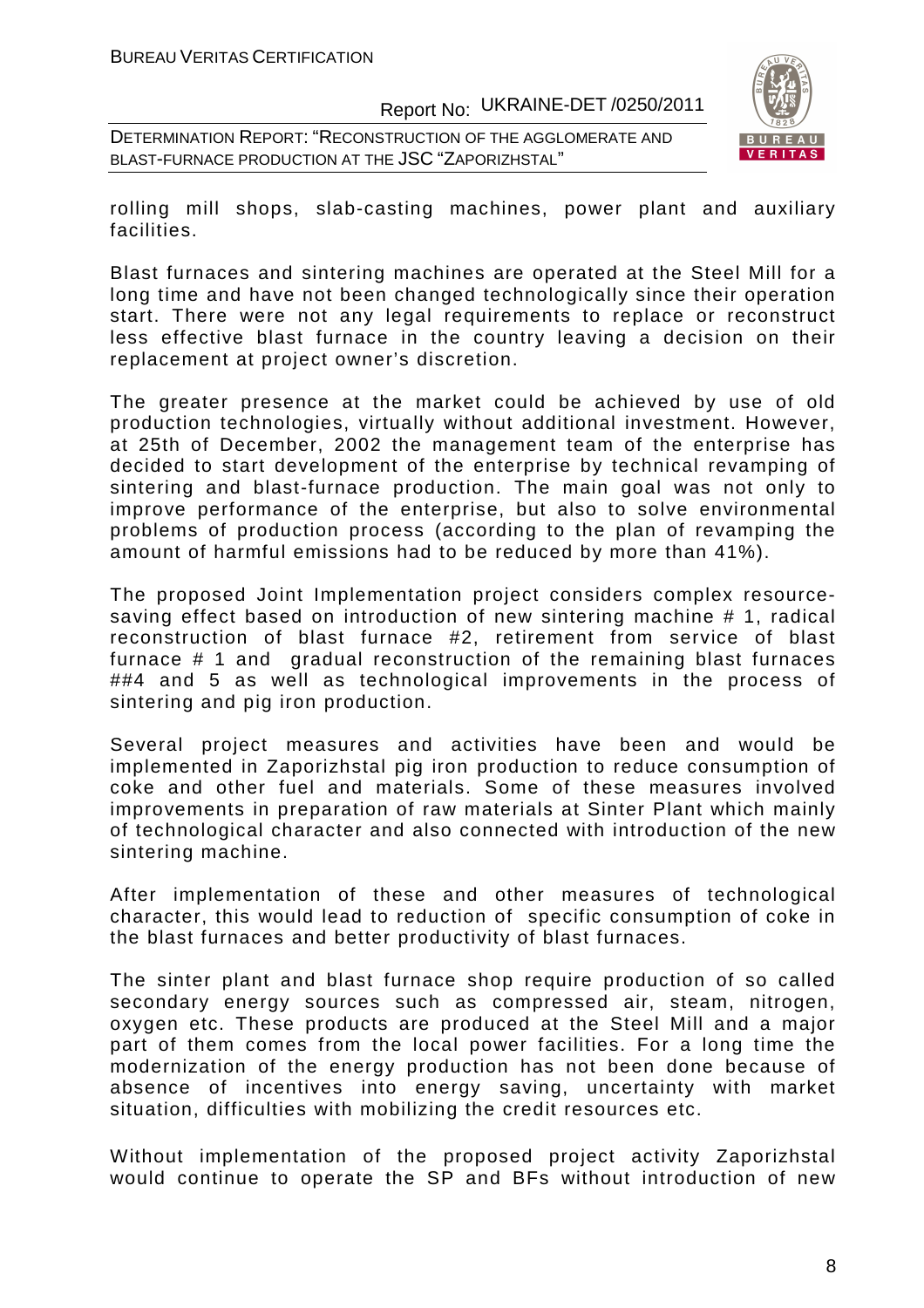DETERMINATION REPORT: "RECONSTRUCTION OF THE AGGLOMERATE AND BLAST-FURNACE PRODUCTION AT THE JSC "ZAPORIZHSTAL"



facilities, technical upgrade and improvement of sintering and BF production processes. The baseline scenario of the proposed project activity assumes continuation of the situation existing prior to the project, i.e., continuation of SP and BFs #1,2, 3, 4 and 5.

The implementation of JI project requires the total investment costs of 1876,8 mio. UAH or 170,9 mio.euros.

The possibility to use Kyoto mechanisms contributed to identification of ways to improve energy-efficiency and environment at the sintering and blast-furnace process. These mechanisms will allow Zaporizhstal to receive additional financing needed to expand the JI project boundaries and reduce the period of credit payment and thus enhance the attractiveness of the project.

For a long time a realization of such projects was restrained by the absence of proper methodologies and practice on assessment of greenhouse gas emissions into atmosphere, caused by technological processes to be used in iron and steel sector. Only recently first examples of positive developments of similar JI projects have been demonstrated. It has opened the opportunity for Zaporizhstal to realize the similar JI project based on precedent experience.

### **4 DETERMINATION CONCLUSIONS**

In the following sections, the conclusions of the determination are stated.

The findings from the desk review of the original project design documents and the findings from interviews during the follow up visit are described in the Determination Protocol in Appendix A.

The Clarification and Corrective Action Requests are stated, where applicable, in the following sections and are further documented in the Determination Protocol in Appendix A. The determination of the Project resulted in 42 Corrective Action Requests , 15 Clarification Requests and 01 Forward Action Request.

The number between brackets at the end of each section correspond to the DVM paragraph

#### **4.1 Project approvals by Parties involved (19-20)**

The project has already received Letter of Endorsement № 13442/11/10- 07 on the JI project "Reconstruction of the agglomerate and blast-furnace production at the JSC "Zaporizhstal" dated 14/12/2007 issued by National Environmental Investment Agency of Ukraine.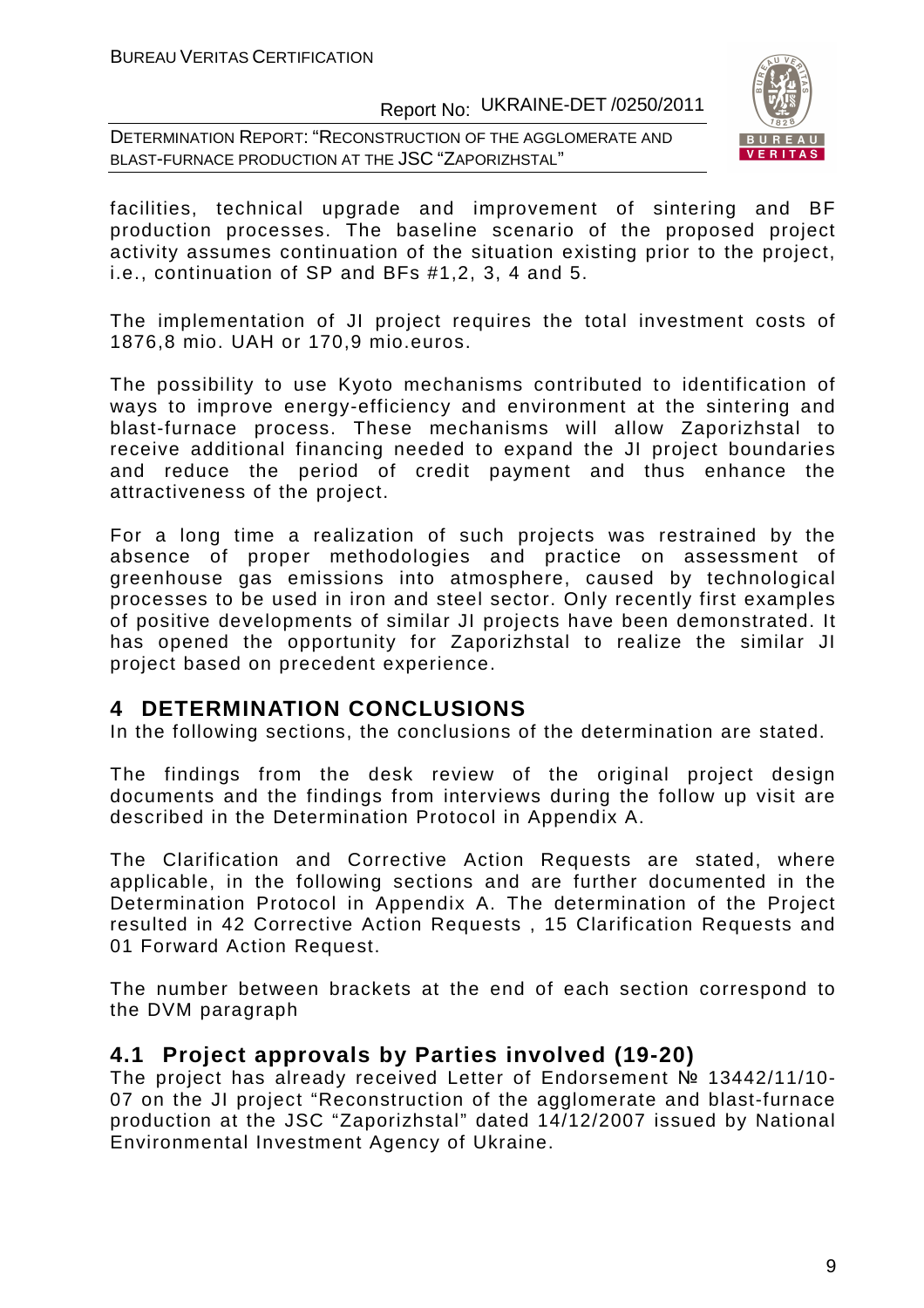DETERMINATION REPORT: "RECONSTRUCTION OF THE AGGLOMERATE AND BLAST-FURNACE PRODUCTION AT THE JSC "ZAPORIZHSTAL"



Bureau Veritas Certification received this letter from the project participants and does not doubt its authenticity.

As for the time being no written approvals of the project by Parties involved are available. After receiving Determination Report from the Accredited Independent Entity the project documentation will be submitted to the Ukrainian Designated Focal Point (DFP) which is State Environmental Investment Agency of Ukraine, for receiving a Letter of Approval. The written approval by another Parties involved will be obtained later on.

### **4.2 Authorization of project participants by Parties involved (21)**

The official authorization of each legal entity listed as project participant in the PDD by Parties involved will be provided in the written project approvals (refer to 4.1 above).

### **4.3 Baseline setting (22-26)**

The PDD explicitly indicates that using a methodology for baseline setting and monitoring developed in accordance with appendix B of the JI guidelines (hereinafter referred to as JI specific approach) was the selected approach for identifying the baseline.

No applicable approved CDM methodologies are available for this project; however, in 2010 the JI project "Energy Efficiency measures at the "Public Joint Stock Company Azovstal Iron and Steel Works" was registered as a JI project and the project "Revamping of sintering and blast furnace production at OJSC "Alchevsk Iron and Steel Works" has already passed a positive determination by AIE. Both projects assume implementation of technological measures to improve the energy efficiency of blast furnace production as well as its modernization, moreover, the JI project at AISW covers all the components, which are envisaged by the proposed project activity. Both projects are similar to the proposed project activity; therefore their approach can be fully applied to the project in question. Be sides, in terms of methodological approach, the proposed project to the relevant part is alike with the project registered at UNFCC with reference number UA1000022, as it covers basically the same assets as in the proposed JI project - it refers to blast furnace shop and sintering machines as well as secondary energy production. It takes into account all emissions of GHGs related to the process of pig iron and sintering production. Therefore the approach is fully applicable for the proposed project.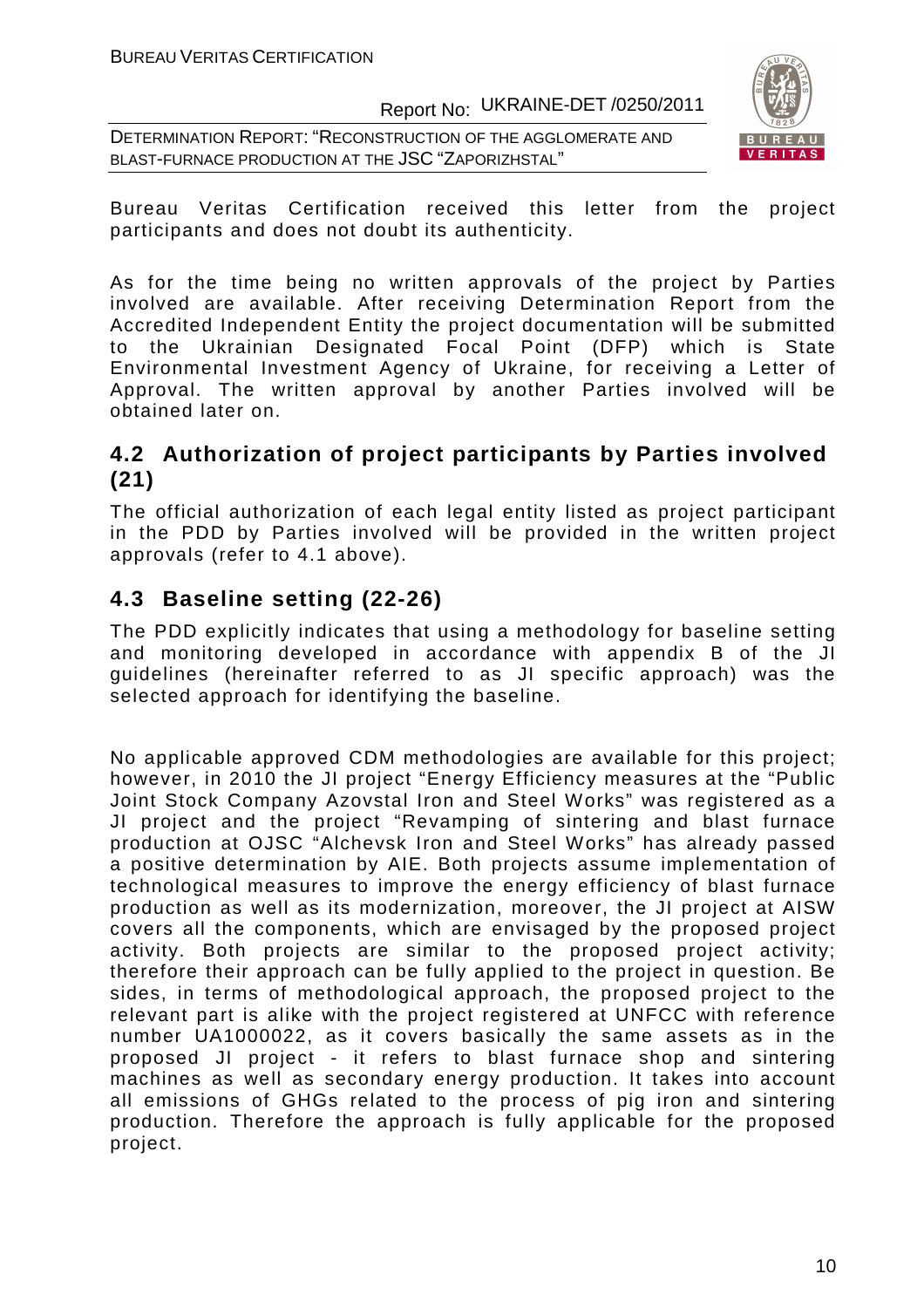DETERMINATION REPORT: "RECONSTRUCTION OF THE AGGLOMERATE AND BLAST-FURNACE PRODUCTION AT THE JSC "ZAPORIZHSTAL"



The PDD provides a detailed theoretical description in a complete and transparent manner, as well as justification, that the baseline is established:

a) Identifying and listing alternatives to the project activity on the basis of conservative assumptions and taking into account uncertainties.

b) Identifying the most plausible alternatives considering relevant sectoral policies and circumstances, such as economic situation in the steel sector in Ukraine and other key factors that may affect the baseline. The baseline is identified by screening of the alternatives based on the technological and economic considerations for the project developer, as well as on the prevailing technologies and practices in Ukrainian steel industry at the time of the investment decision.

The alternatives have been identified based on national practice and reasonable assumptions with regard to the sectoral legislation and reform, economic situation in the country, availability of raw materials and fuel as well as technologies and logistics etc.

#### Alternative # 1:

Preservation of situation prior to the JI project activity: continuation of sinter plant and BFs #1,2,3,4 and 5 operations.

Ukrainian iron and steel production facilities have inherited process equipment installed during the Soviet era. Iron and steel industry is today in need of a sector sector-wide reform. However innovative development of the nation's iron and steel industry is practically minimal. The reason is that such practical decisions made bumped against lack of reliable financial and institutional support These reasons have also hampered Zaporizhstal to initiate and realize modernisation of the Plant.

Therefore, production of pig iron and steel and expansion of market share based on existing process lines, without introduction of new facilities, would be business-as-usual (BAU) solution fully in line with international steelmaking practices at the time of investment decision, as well as with economy environment of IUD and Ukraine in general. The benefits for the project owner include (i) insignificant capital expenditures due to planned repair and maintenance works, which is common practice at Zaporizhstal , (ii) profit in the short-term perspective amid crisis environment (ііі) no need to secure access to significant financing, mostly required to make up operating capital, due to absent investment requirements and known technology, (iv) no need for capital construction, (v) low technical risk due to historical experience, familiarity and confirmed capacity to build, operate the facilities, and to manage related risks, (vі) availability of trained staff, etc.

In fact, the planned pig iron output could have also been secured with existing older BFs, SP and secondary power generation facilities. At the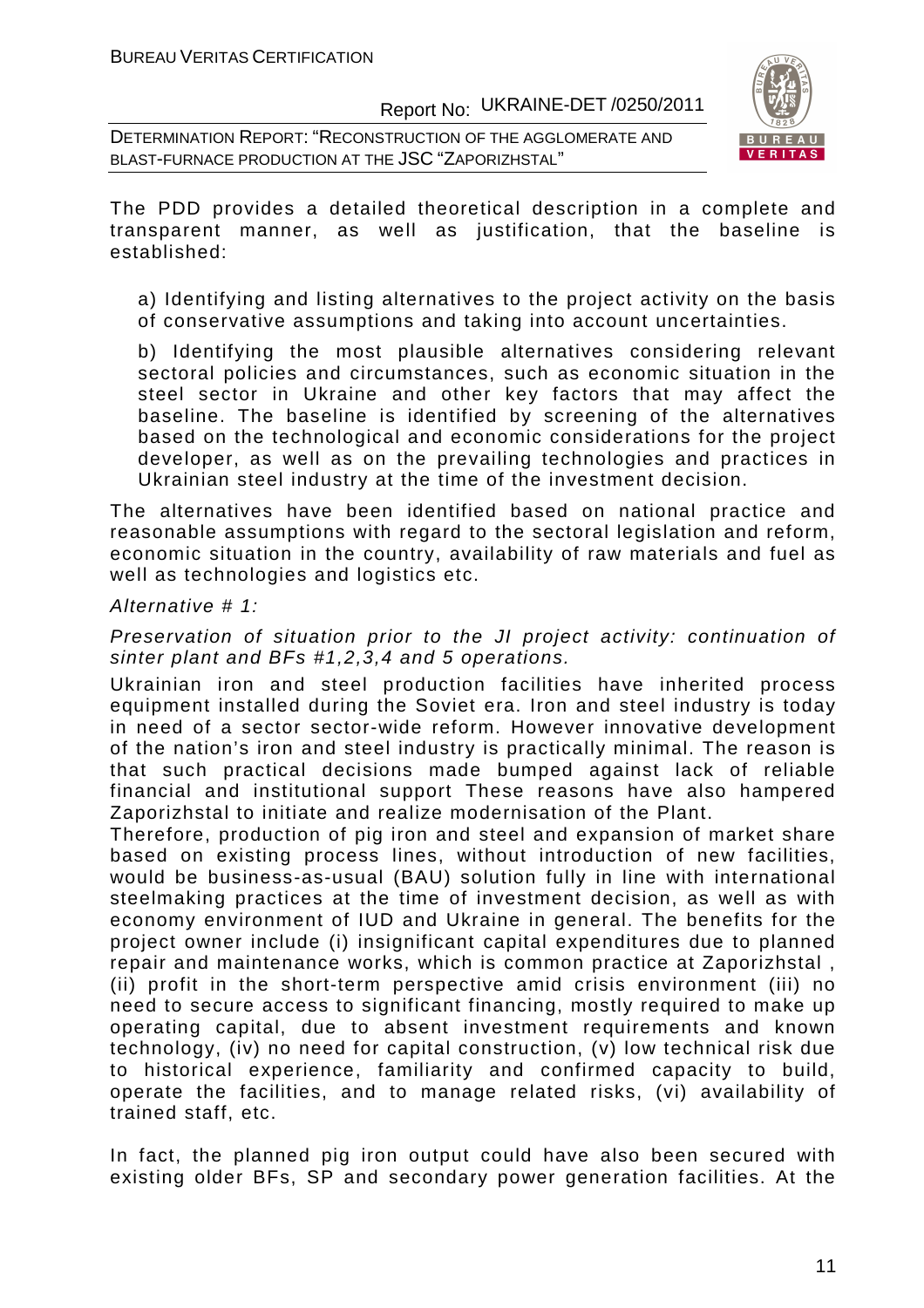DETERMINATION REPORT: "RECONSTRUCTION OF THE AGGLOMERATE AND BLAST-FURNACE PRODUCTION AT THE JSC "ZAPORIZHSTAL"



moment of the investment decision, as well as currently, there were no regulatory or technical limitations for the operation of the older BFs and other steel facilities. Such limitations will continue to be absent at least until 2012 and even in longer term till 2022 - if there persist current Ukrainian economy conditions and intentions for its reform encouraging to hold back administrative barriers before commercial production activity carried out by private entities. However, in order to ensure conservativeness of the assumptions used for the identification of the baseline alternatives, six previous consecutive years before reconstruction start were have been chosen for establishing the baseline. The average data for the 6-year period should be enough to equal the impact of regular maintenance and working renewal of the steel facilities. Therefore the considered alternative does not face any barriers.

#### Alternative # 2:

Reconstruction of the agglomerate and blast-furnace production without carbon financing.

The project activity includes reconstruction of all the BFs, SP and secondary power generation facilities at Zaporizhstal.

In 2002, when decision was made, there were, and there still are, no legal or regulatory requirements in Ukraine for the adoption of obligatory reconstruction or modernization activities in steel making sector. The proposed project is in line with non-mandatory, general government policies, such as the Restructuring Program of the Iron and Steel Sector and with the long-term Energy Strategy for Ukraine (adopted in 2006).

The project activity is itself an integrated energy efficient program aimed at reduction of energy consumption per tonne of pig iron produced. This cannot be done without reconstruction and modernization of equipment in the Blast Furnace Shop as well in the Sinter Plant and Power Plant that includes other secondary production facilities and therefore without a massive investment program.

Against the backdrop of the poor economic situation of the Zaporizhstal, which proceeded the project implementation and moreover the aftermaths of financial crisis, whose effects influenced all Ukrainian economy sectors, a project requiring the total investment of 170 million Euro would be hard to accomplish.

Therefore, considering financial, technical and other barriers, project scenario without the JI component was not the most attractive one, which prevented its further implementation.

The Alternative #1 is the most likely baseline scenario for a number of reasons, for instance the required quantity and quality of pig iron can be produced without costly and large-scale reconstruction as well as change of historical manufacturing practice and logistics. The above suggests that the Alternative #1 would be the most plausible and credible alternative and it represents the baseline scenario for the proposed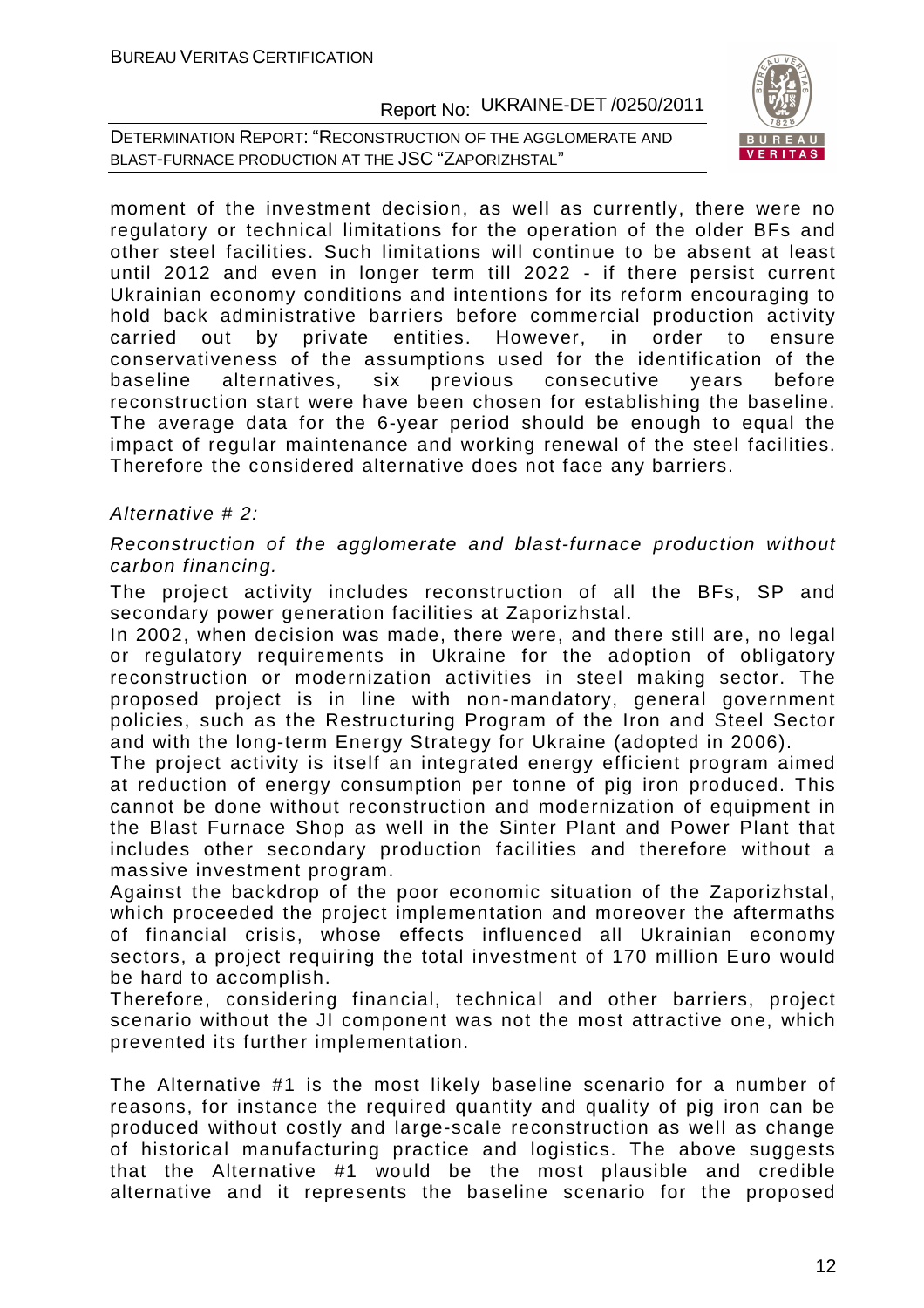DETERMINATION REPORT: "RECONSTRUCTION OF THE AGGLOMERATE AND BLAST-FURNACE PRODUCTION AT THE JSC "ZAPORIZHSTAL"



project activity. For the baseline scenario, the full amount of СО2 emissions related to this scenario is accounted for; its monitoring is performed as part of detailed monitoring of steelworks processes required for the Zaporizhstal technical purposes.

#### Application of the approach chosen

The detailed analysis of the alternatives was given above. Alternative #2 presents the project scenario and in comparison with Alternative #1 that is the baseline required significantly more investments. Therefore continuation of existing practice with gradual planned maintenance and repair does not require additional massive investments as well as change of used process technology and is the most plausible and realistic one.

#### Consistency with mandatory applicable laws and regulations

As it was also mentioned above the year 2002 was selected as the year when the investment decision was made. All the listed alternatives in the year 2002 were considered to be feasible and did not face any legislative barriers.

Moreover even at the date of PDD preparation situation is still identical. Ukrainian legislation does not regulate CO2e emissions and does not demand reductions of such emissions.

Therefore, the most plausible scenario for the baseline is the Altenative #1. All the information concerning approach for calculation of emission reductions are given below.

Conservative assumptions used for baseline emission calculations have been applied:

a) 6 year base period from 1997 to 2002 has been chosen in order to nullify the impact of annual or periodic repair and maintenance of the equipment;

b) timing of baseline period coincides with gradual improvements at the global steel market. At the same time project line faces negative impact of world financial and economic crisis that makes specific energy consumption rate per tonne of pig iron to be more intensive than under normal operation;

c) in the baseline period natural gas was historically cheaper than in the project line that could cause its replacement on coal and coke with higher emission factor during the project activity. This impact was ignored that makes approach a very conservative.

In order to calculate the project emission reduction units the total pig iron production is accepted as equal to the project production.

All explanations, descriptions and analyses pertaining to the baseline in the PDD were found adequate and the baseline is identified appropriately.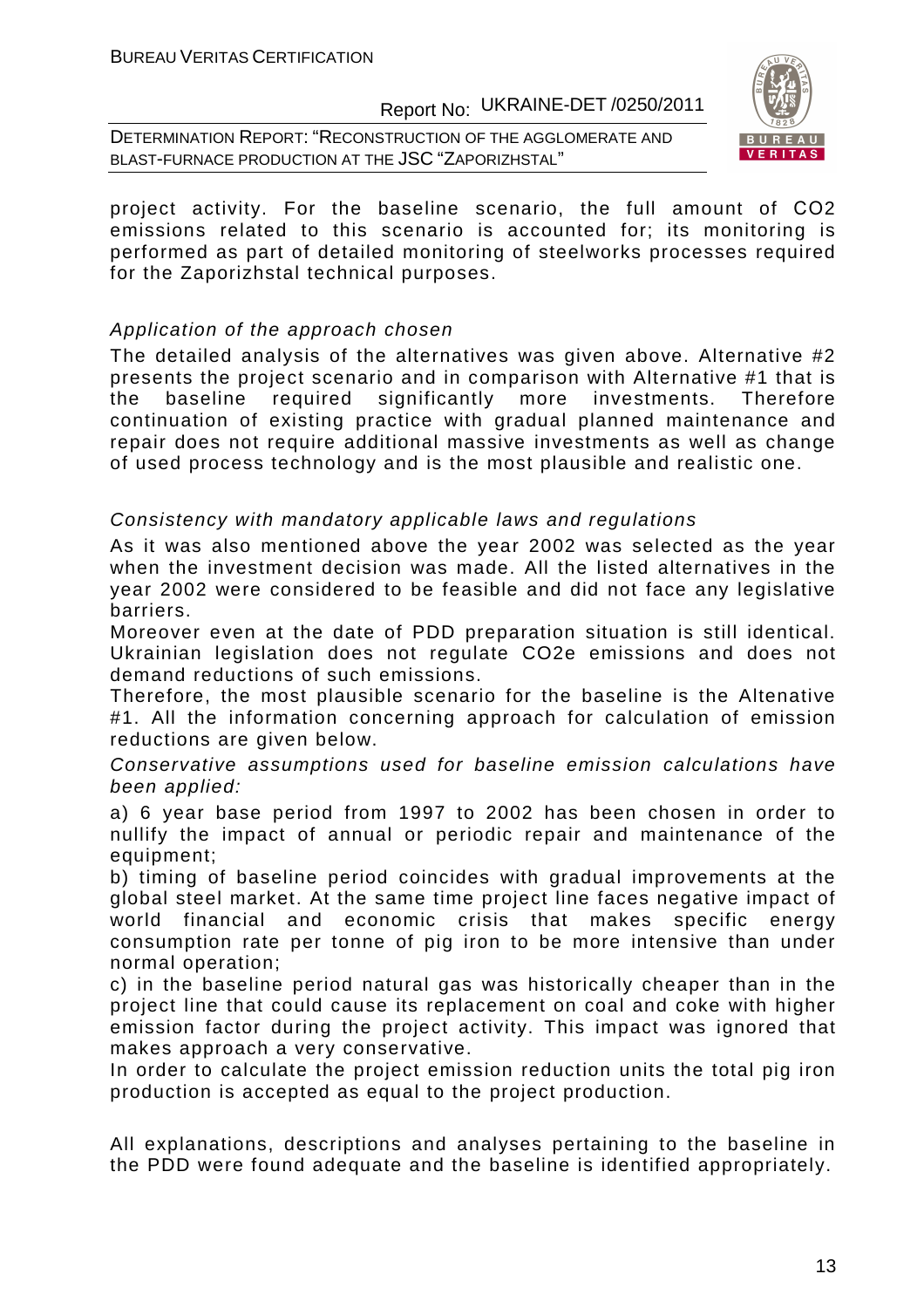DETERMINATION REPORT: "RECONSTRUCTION OF THE AGGLOMERATE AND BLAST-FURNACE PRODUCTION AT THE JSC "ZAPORIZHSTAL"



### **4.4 Additionality (27-31)**

The most recent version of the "Tool for the demonstration and assessment of additionality" approved by the CDM Executive Board was used, in accordance with the JI specific approach, defined in paragraph 2 (c) of the annex I to the "Guidance on criteria for baseline setting and monitoring". All explanations, descriptions and analyses are made in accordance with the selected tool.

The PDD provides a justification of the applicability of the approach. Due to the fact that there is no approved CDM baseline and monitoring methodology which is applicable to the project type, the Additionality Tool is applied which is considered as a good practice for additionality justification.

Additionality proofs are provided. Two alternative scenarios to the project activity were identified and proven to be in compliance with mandatory legislation and regulations taking into account the enforcement in the region and Ukraine.

The proposed joint implementation project is not common practice. Todate, similar projects have been implemented at Azovstal (some measures related to technological improvements of BFs operation and reconstruction of BF shop components of the proposed JI project) and at Enakievo Metallurgical Works within the within the framework of one of the mechanisms provided by the Kyoto protocol to UNFCCC. Pursuant to the Tool for the Demonstration and Assessment of Additionality, a project registered under Kyoto mechanism is excluded from common practice analysis, which makes the proposed project the only one of its kind for Ukraine.

So, the program of revamping of sintering and blast-furnace production planned to be implemented at Zaporizhstal is an integrated program that has no predecessors in Ukraine and could not be considered as a common practice. Thus, the overall conclusion is that the project activity meets all additionality criteria, is not the baseline scenario and is additional.

Additionality is demonstrated appropriately as a result of the analysis using the approach chosen.

### **4.5 Project boundary (32-33)**

The project boundary defined in the way to cover all emissions of GHGs related to the project. With respect to organizational structure of Zaporizhstal, project boundary includes directly sinter plant and blastfurnace shop together with all auxiliary power facilities of the plant. Power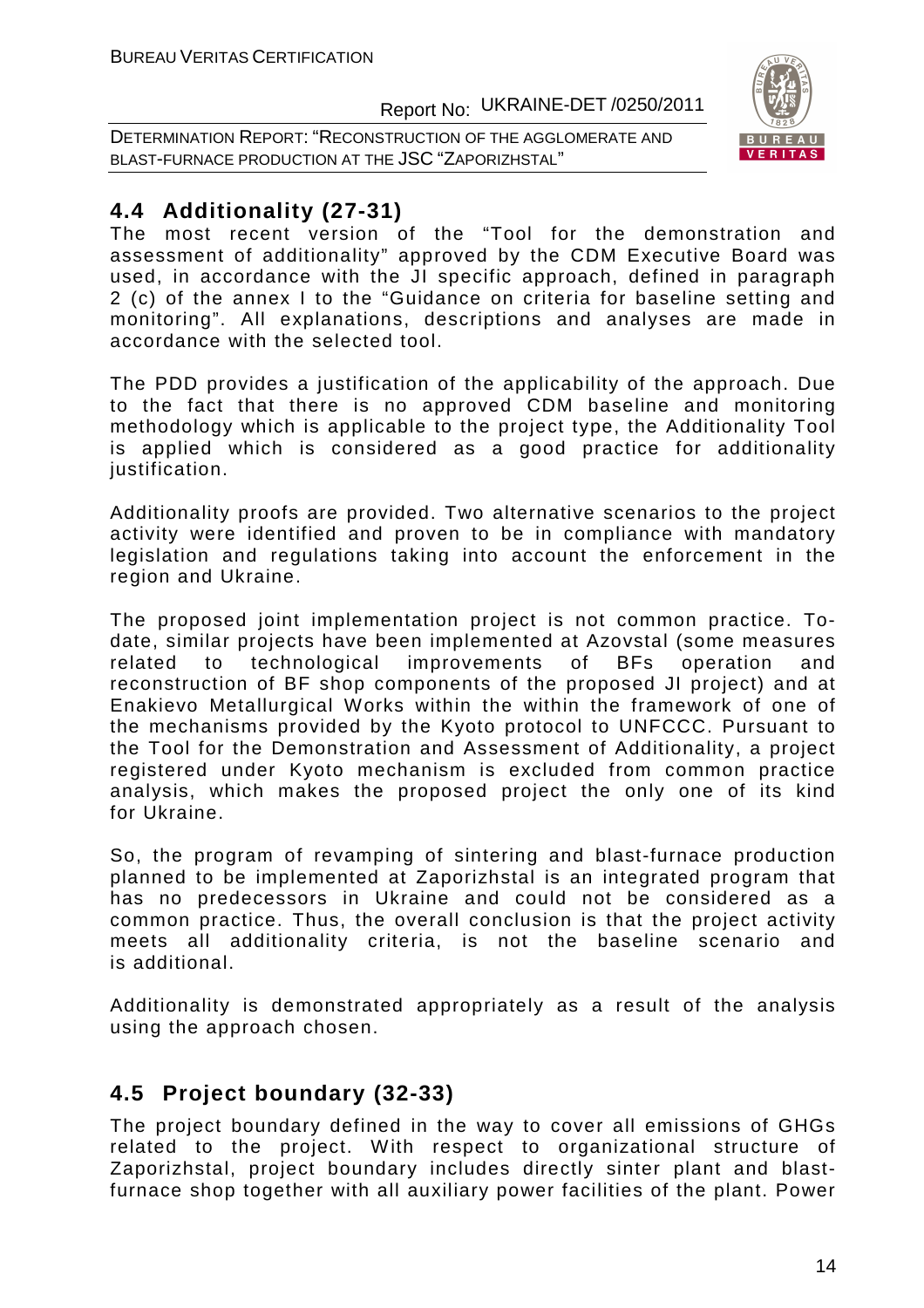DETERMINATION REPORT: "RECONSTRUCTION OF THE AGGLOMERATE AND BLAST-FURNACE PRODUCTION AT THE JSC "ZAPORIZHSTAL"



grid, natural gas supply network and material supplies such as coke were not included in the project boundary directly; however Ukraine's typical greenhouse gas emission factors for production and/or supply of electricity and gas consumed under baseline and project scenarios have been factored in emission calculations. Thus all  $CO<sub>2</sub>$  emissions related to project and baseline cases have been taken into account.

The leakages occur due to JI projects "Reconstruction of the Oxygen Compressor Plant at the JSC "Zaporizhstal", Ukraine" and other JI projects that are currently under development. In case if other projects that are causing energy efficiency effect on agglomerate and blastfurnace production at Zaporizhstal will be registered under JI mechanisms, at the stage of monitoring report development the following emission reductions that are generated due to the specific project will be subtracted from the total volume of emission reductions generated by this project in the specific monitoring period.

N<sub>2</sub>O emissions from steelmaking process are unlikely to be significant IPCC does not provide a methodology to calculate  $N_2O$  emissions. They will not typically change from baseline to project case.  $CH<sub>4</sub>$  emissions are related to sinter and coke production in this type of project and are very minor in comparison with  $CO<sub>2</sub>e$  emissions. Both types of emissions are excluded from the quantification of baseline and project emissions. The exclusion of  $CH<sub>4</sub>$  represents a conservative approach as more sinter and coke is consumed in absolute terms in the baseline in comparison with the project.

Therefore, the project boundary defined in the PDD encompasses all anthropogenic emissions by sources of greenhouse gases (GHGs) that are:

- (i) Under the control of the project participants, such as fuels used in the project and baseline, material flow as part of production process;
- (ii) Reasonably attributable to the project such as electricity used under the project and baseline scenarios; and

(iii) Significant, i.e., as a rule of thumb, would by each source account on average per year over the crediting period for more than 1 per cent of the annual average anthropogenic emissions by sources of GHGs, or exceed an amount of 2,000 tonnes of  $CO<sub>2</sub>$ equivalent, whichever is lower.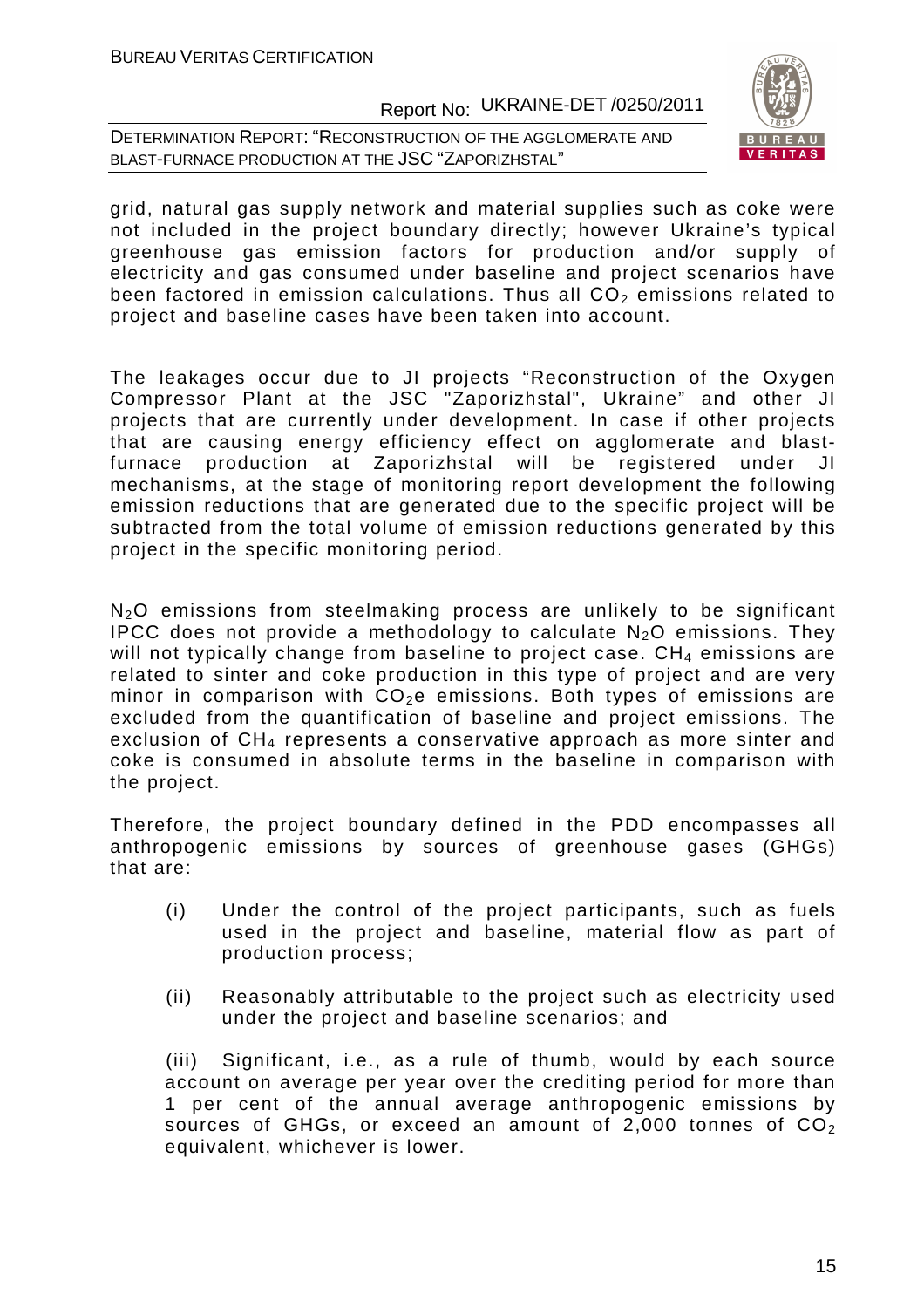DETERMINATION REPORT: "RECONSTRUCTION OF THE AGGLOMERATE AND BLAST-FURNACE PRODUCTION AT THE JSC "ZAPORIZHSTAL"



The delineation of the project boundary and the gases and sources included are appropriately described and justified in the PDD.

### **4.6 Crediting period (34)**

The PDD states the starting date of the project as the date on which the implementation or construction or real action of the project will begin or began, and the starting date is 01/01/2003, which is after the beginning of 2000.

The PDD states the expected operational lifetime of the project in years and months, which is 20 years and 240 months.

The PDD states the length of the crediting period in years and months, which is 16 years and 9 months or 201 months (3 years and 9 months or 45 months for the period before the first commitment period, 5 years or 60 months for the first commitment period and 8 years or 96 months years for the period following the first commitment period), and its starting date as 01/01/2003, which is on the date the first emission reductions or enhancements of net removals are generated by the project.

The PDD states that the crediting period for the issuance of ERUs starts only after the beginning of 2008 and does not extend beyond the operational lifetime of the project.

The PDD states that the extension of its crediting period beyond 2012 is subject to the host Party approval, and the estimates of emission reductions or enhancements of net removals are presented separately for those until 2012 and those after 2012 in all relevant sections of the PDD.

### **4.7 Monitoring plan (35-39)**

The PDD, in its monitoring plan section, explicitly indicates that JI specific approach was the selected.

The monitoring plan describes all relevant factors and key characteristics that will be monitored, and the period in which they will be monitored, in particular also all decisive factors for the control and reporting of project performance, such as statistics reporting forms; quality control (QC) and quality assurance (QA) procedures; detailed guidelines regulating the monitoring procedures and responsibilities; the Investment Plan giving a schedule of construction activities; the operational and management structure that will be applied in implementing the monitoring plan.

The monitoring plan specifies the indicators, constants and variables that are reliable (i.e. provide consistent and accurate values), valid (i.e. be clearly connected with the effect to be measured), and that provide a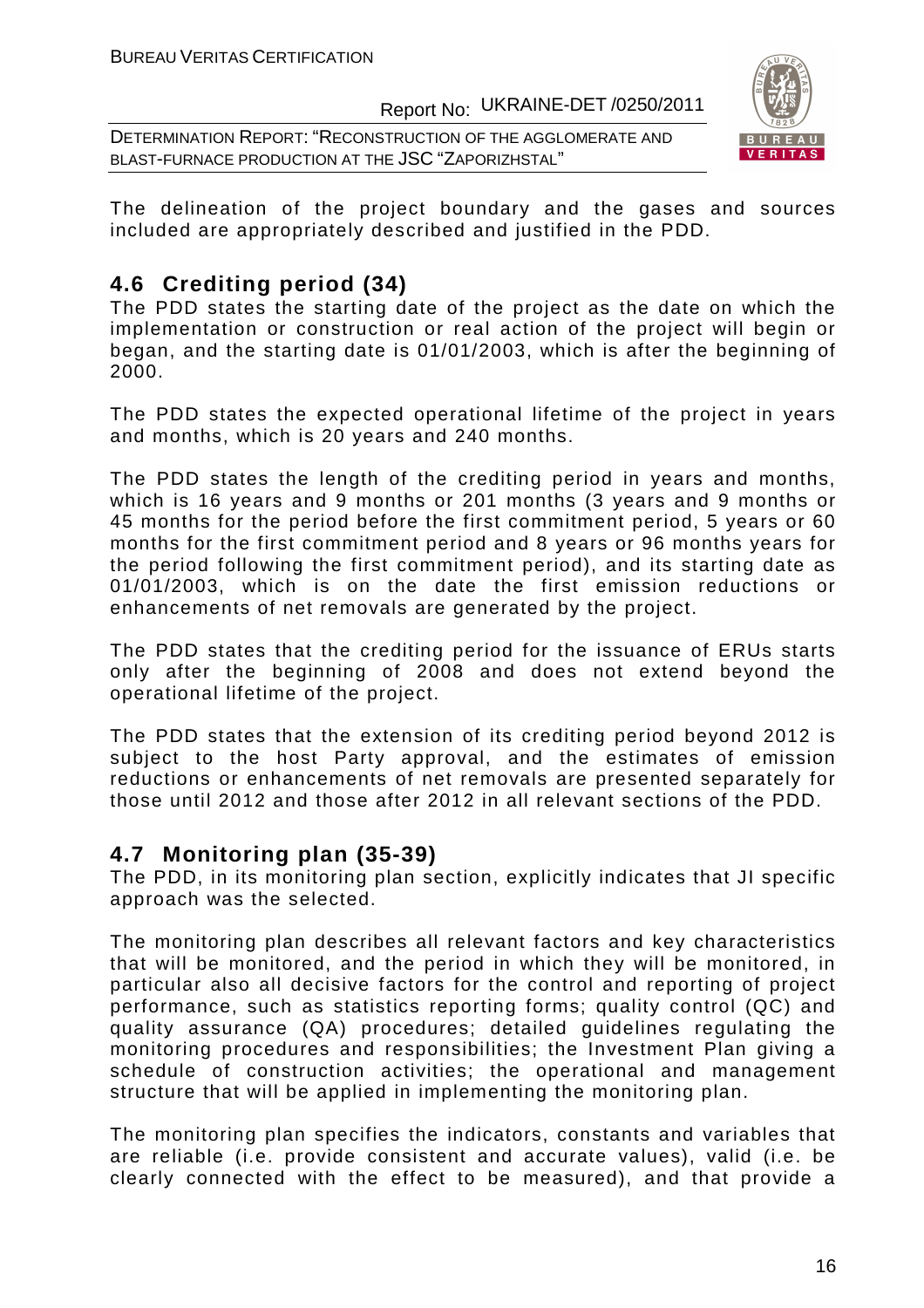DETERMINATION REPORT: "RECONSTRUCTION OF THE AGGLOMERATE AND BLAST-FURNACE PRODUCTION AT THE JSC "ZAPORIZHSTAL"



transparent picture of the emission reductions or enhancements of net removals to be monitored such as total pig iron output, quantity of each fuel used in making pig iron, emission factor for fuel consumption, electricity consumed in producing pig iron, emission factor for electricity consumption, quantity of each fuel used in sintering process, electricity consumed in sintering process, quantity of each reducing agent in pig iron production, emission factor of each reducing agent, quantity of each other input in pig iron production, emission factor of each other input, quantity of each fuel used for balance of process needs, electricity consumed for balance of process needs.

The monitoring plan explicitly and clearly distinguishes:

(i) Data and parameters that are not monitored throughout the crediting period, but are determined only once (and thus remain fixed throughout the crediting period), and that are available already at the stage of determination, such as emission factor for fuel consumption, emission factor of each reducing agent, emission factor of each other input.

(ii) Data and parameters that are not monitored throughout the crediting period, but are determined only once (and thus remain fixed throughout the crediting period), but that are not already available at the stage of determination, which are absent.

(iii) Data and parameters that are monitored throughout the crediting period, such as total pig iron output, quantity of each fuel used in making pig iron, electricity consumed in producing pig iron, emission factor for electricity consumption, quantity of each fuel used in sintering process, electricity consumed in sintering process, quantity of each reducing agent in pig iron production, quantity of each other input in pig iron production, quantity of each fuel used for balance of process needs, electricity consumed for balance of process needs.

The monitoring plan describes the methods employed for data monitoring (including its frequency) and recording, such as direct measurement with scales; gas, water, steam and electricity meters; calculations with different recording frequency such as continuously or monthly and electronic or paper recording method.

The monitoring plan elaborates all algorithms and formulae used for the estimation/calculation of baseline emissions/removals and project emissions/removals or direct monitoring of emission reductions from the project, leakage, as appropriate.

#### **Baseline emissions:**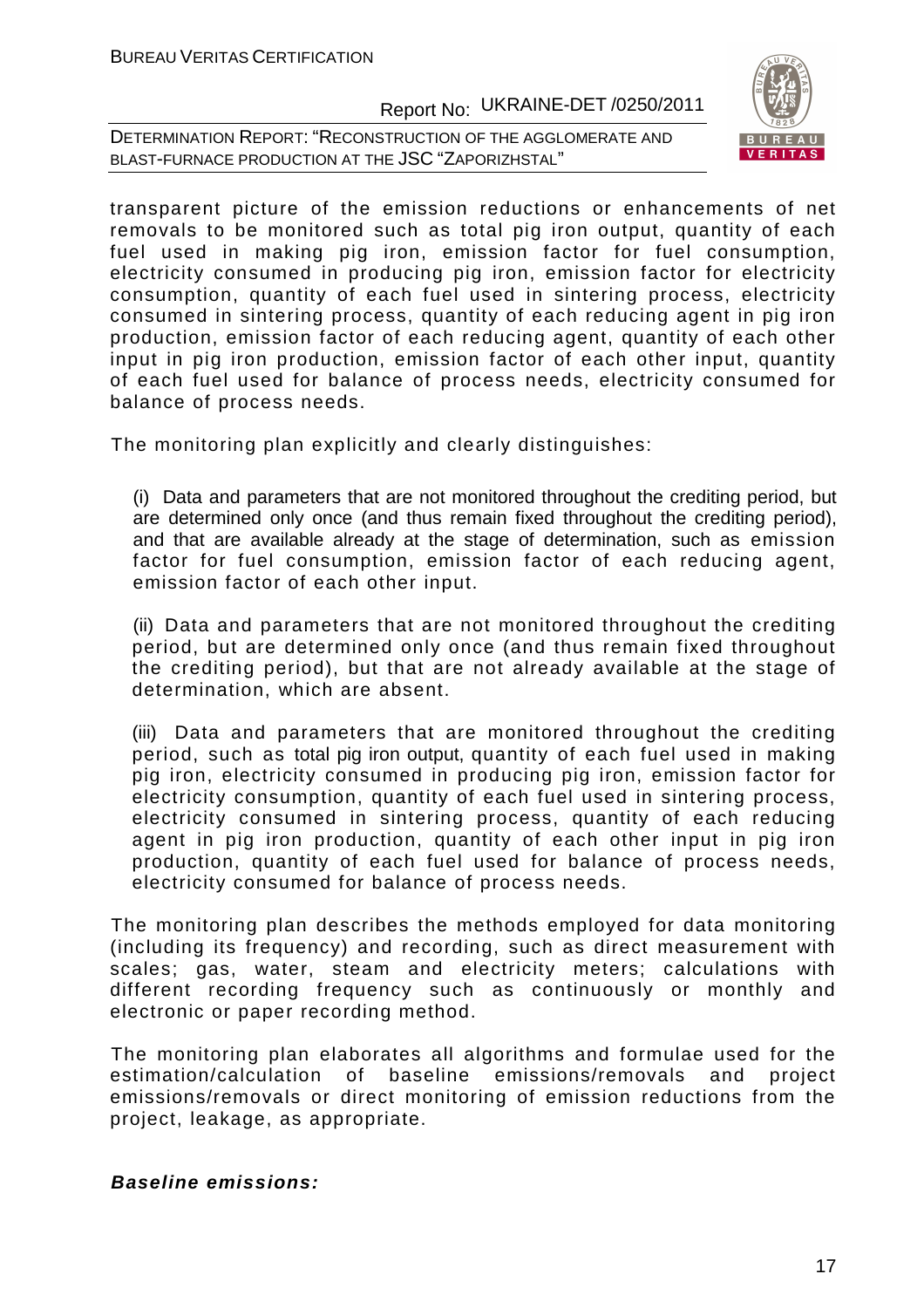DETERMINATION REPORT: "RECONSTRUCTION OF THE AGGLOMERATE AND BLAST-FURNACE PRODUCTION AT THE JSC "ZAPORIZHSTAL"



 $BE_i = TCPTPIP_b \times TPII_{b,i}$ 

where:

TCPTPIP<sub>b</sub> – total CO<sub>2</sub>e emissions per 1 tonne of pig iron produced, t  $CO<sub>2</sub>e$ 

 $TPI<sub>b,i</sub>$  – total pig iron production during the particular project period, tonnes

 $i =$  regular data registration interval

 $p_p$  = project case

 $b =$  baseline

TCPTPIP<sub>b</sub> – total CO<sub>2</sub>e emissions per 1 tonne of pig iron produced in the baseline scenario (historical data of Zaporizhstal operation regarding pig iron production during the period of 1997 – 2002) – includes total embodied  $CO<sub>2</sub>e$  from Pig Iron production and total  $CO<sub>2</sub>e$  in the balance of production processes, which are divided by total volume of pig iron production in the baseline scenario (historical pig iron production at Zaporizhstal during the period of 1997 – 2002).

 $TCPTPIP_b = (TCPI_{b,i} + TCPIN_{b,i}) / TPII_{b,i}$ ,

where:

 $TCPI_{b,i}$  = total embodied  $CO<sub>2</sub>e$  from Pig Iron production, t  $CO<sub>2</sub>e$ TCBPN<sub>b,i</sub> = total CO<sub>2</sub>e in the balance of production processes, t CO<sub>2</sub>e  $TPII<sub>b.i</sub> = total pig iron production during the baseline period, tonnes$ 

The approach includes 2 clear steps determining the  $CO<sub>2</sub>e$  emissions from Pig Iron production (Step 1) and emissions from balance of process needs (Step 2) required estimate total  $CO<sub>2</sub>e$  emissions per 1 tonne of pig iron produced in the baseline scenario.

The equations capture the entire  $CO<sub>2</sub>e$  impacts of all material and energy flows into the baseline. Therefore the approach is both transparent and justifiable. All the changes, e.g. the potential energy efficiency measures will be directly reflected in the baseline emissions further supporting the conservativeness of the baseline approach.

#### **Project emissions:**

Project emissions will equal the total tonnes of  $CO<sub>2</sub>e$  from the Pig Iron Process and Sintering (Sinter production) added to the total tonnes of  $CO<sub>2</sub>e$  from the energy consumed for the balance of process needs. The data will be measured regularly. Equations capture the entire  $CO<sub>2</sub>e$  impact from all material and energy flows into the project. Therefore the approach is both transparent and justifiable. Monitoring approach captures also potential changes in project design.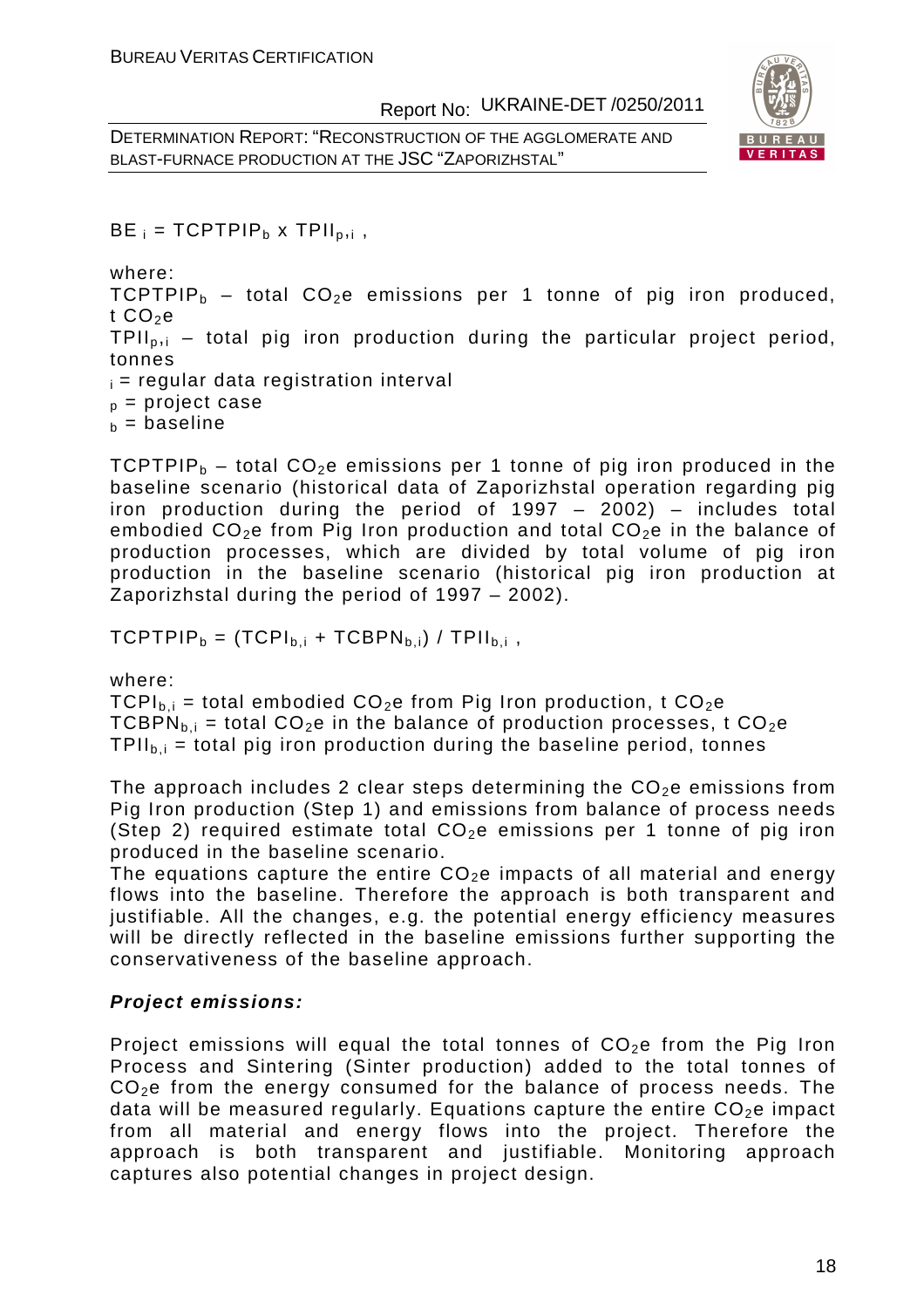DETERMINATION REPORT: "RECONSTRUCTION OF THE AGGLOMERATE AND BLAST-FURNACE PRODUCTION AT THE JSC "ZAPORIZHSTAL"



 $PE_i = TCPI_{p,i} + TCBPN_{p,i}$ ,

where:

TCPI<sub>p.i</sub> - total embodied  $CO<sub>2</sub>e$  from Pig Iron production, t  $CO<sub>2</sub>e$  (project case)

TCBPN<sub>pi</sub> - total CO<sub>2</sub>e in the balance of production processes, t CO<sub>2</sub>e (project case)

 $\epsilon$  - regular data registration interval

The approach includes 2 clear steps determining the  $CO<sub>2</sub>e$  emissions from Pig Iron production (Step 1) and emissions from balance of process needs (Step 2) required estimate total  $CO<sub>2</sub>e$  emissions in the projectline scenario.

The equations capture the entire  $CO<sub>2</sub>e$  impacts of all material and energy flows into the projectline. Therefore the approach is both transparent and justifiable. All the changes, e.g. the potential energy efficiency measures will be directly reflected in the projectline emissions further supporting the conservativeness of the projectline approach.

**Emission reductions** are calculated using the equation:

 $ER_i = BE_i - (PE_i + LE_i),$ 

where: ERi =Emission Reductions BEi= Baseline Emissions PEi= Project Emissions LEi= Leakages of GHG's  $i =$  regular data registration interval

The monitoring plan presents the quality assurance and control procedures for the monitoring process which are described in the section D.2 of the PDD. This includes, as appropriate, information on calibration and on how records on data and/or method validity and accuracy are kept.

The monitoring plan clearly identifies the responsibilities and the authority regarding the monitoring activities. The data required to monitor JI project is routinely collected within the normal operations of the JSC "Zaporizhstal" therefore JI monitoring is integral part of routine monitoring. Data is compiled in (i) day-to-day records, (ii) quarterly records, and (iii) annual records. All records are finally stored in Planning and Economic Department.

The monitoring plan will be implemented by different specialists of the JSC "Zaporizhstal" under supervision of planning and economic department and by the technical director of the Plant. All main production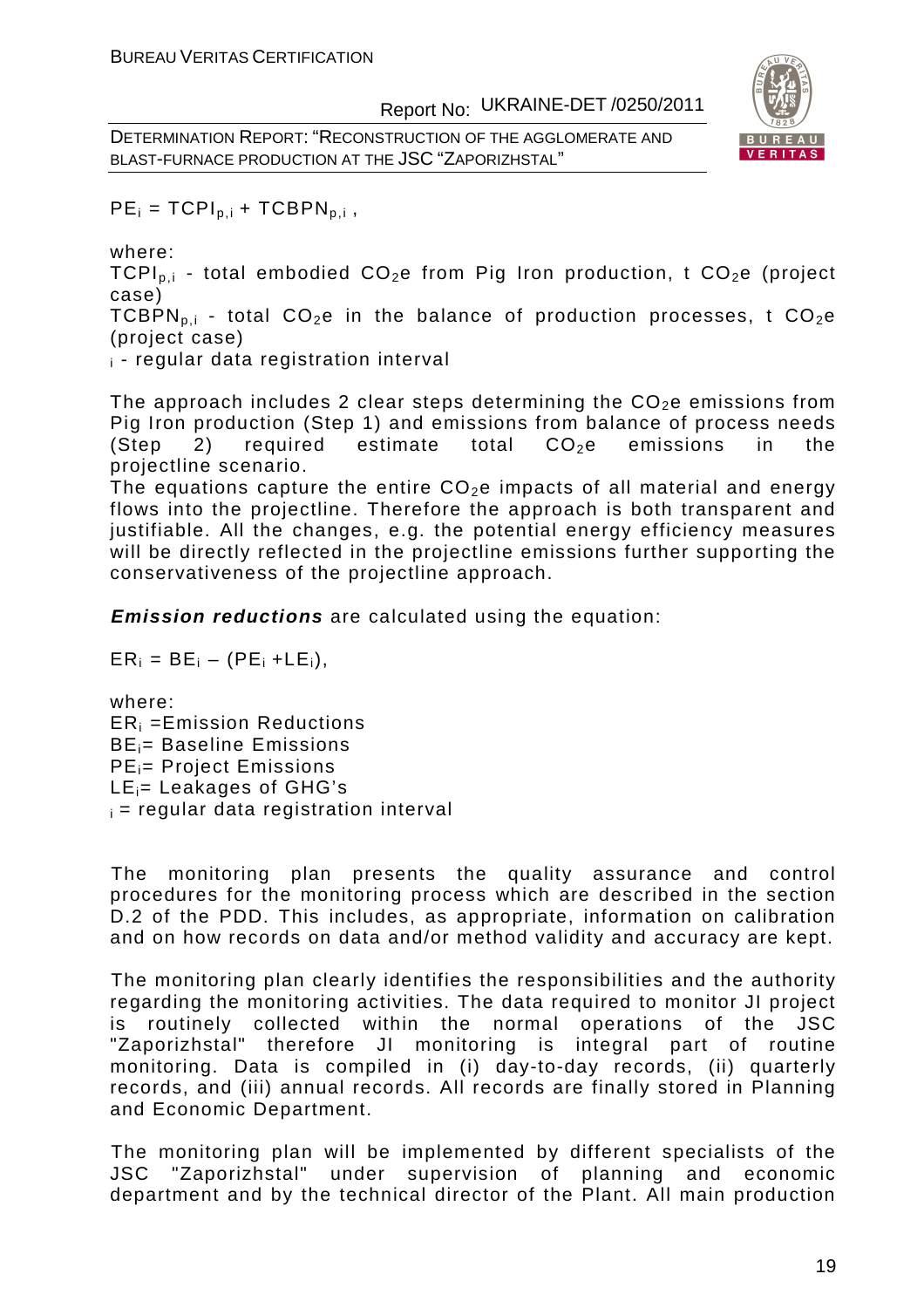DETERMINATION REPORT: "RECONSTRUCTION OF THE AGGLOMERATE AND BLAST-FURNACE PRODUCTION AT THE JSC "ZAPORIZHSTAL"



shops and specialists of the plant will be involved into the preparation of monitoring report under coordination of the planning and economic department.

On the whole, the monitoring report reflects good monitoring practices appropriate to the project type.

The monitoring plan provides, in tabular form, a complete compilation of the data that need to be collected for its application, including data that are measured or sampled and data that are collected from other sources (e.g. official statistics, expert judgment, proprietary data, IPCC, commercial and scientific literature etc.) but not including data that are calculated with equations.

The monitoring plan indicates that the data monitored and required for verification are to be kept for two years after the last transfer of ERUs for the project.

#### **4.8 Leakage (40-41)**

The PDD appropriately describes an assessment of the potential leakage of the project and appropriately explains which sources of leakage are to be calculated, and which can be neglected.

Leakages are generated due to JI project "Installation Reconstruction of the Oxygen Compressor Plant at the JSC Zaporizhstal, Ukraine" and other JI projects that are currently under developement.

There should be no other leakages except the mentioned ones. The emissions from installing the new equipment will not be sign transport of materials will not be significantly higher for the baseline; however this will not be taken into account to secure conservativeness of the analysis. .

### **4.9 Estimation of emission reductions or enhancements of net removals (42-47)**

The PDD indicates assessment of emissions or net removals in the baseline scenario and in the project scenario as the approach chosen to estimate the emission reductions or enhancement of net removals generated by the project.

The PDD provides the ex ante estimates of: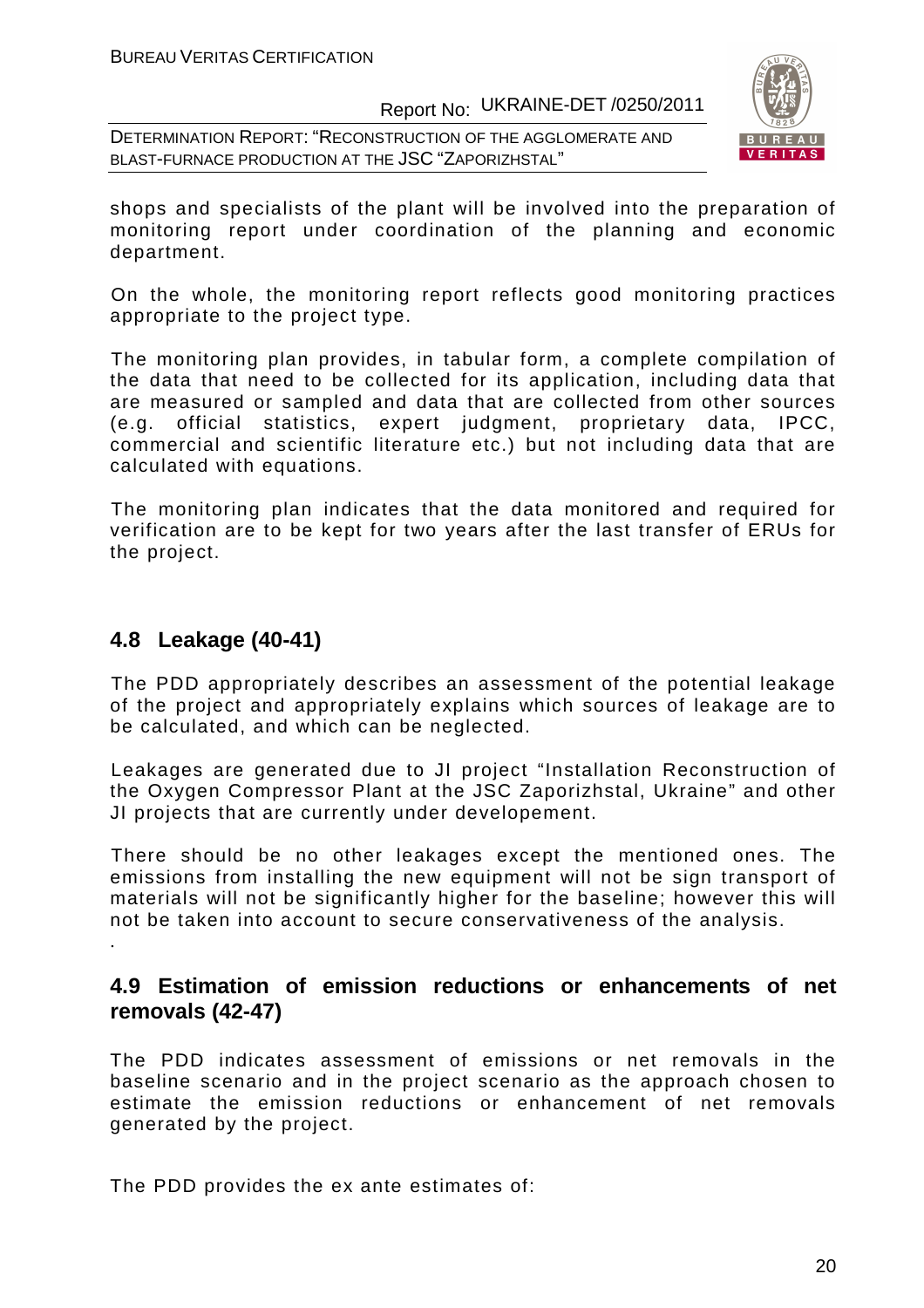DETERMINATION REPORT: "RECONSTRUCTION OF THE AGGLOMERATE AND BLAST-FURNACE PRODUCTION AT THE JSC "ZAPORIZHSTAL"



(a) Emissions for the project scenario (within the project boundary), which are 34 463 906 tons of CO2e for 01/04/2004-2007, 42 673 141 tons of CO2e for 2008-2012, and 93 311 491 tons of CO2e for 2013-2020;

(b) Estimated leakage 9 358 tons of CO2e for 2006-2007, 197 353 tons of CO2e for 2008-2012, and 43 991 tons of CO2e for 2013-2020.

(c) Emissions for the baseline scenario (within the project boundary), which are 36 332 114 tons of CO2e for 01/04/2004-2007, 44 608 646 tons of CO2e for 2008-2012, and 97 464 312 tons of CO2e for 2013-2020.

(d) Emission reductions adjusted by leakage, which are 1 858 850 tons of CO2e for 01/04/2004-2007, 1 738 152 tons of CO2e for 2008-2012, and 3 800 893 tons of CO2e for 2013-2020.

The estimates referred to above are given:

- (a) On a annual basis;
- (b) From 01/04/2004 to 31/12/2020, covering the whole crediting period;
- (c) On a source-by-source/sink-by-sink basis;
- (d) For each GHG gas, which are CO2

(e) In tonnes of CO2 equivalent, using global warming potentials defined by decision 2/CP.3 or as subsequently revised in accordance with Article 5 of the Kyoto Protocol;

The formulas used for calculating the estimates referred above are the same as those used for project monitoring and described in the section 4.7 above. All formulas are consistent throughout the PDD.

For calculating the estimates referred to above, key factors, e.g. e.g. fuel prices and availability, expected market development, etc. influencing the baseline emissions or removals and the activity level of the project and the emissions or net removals as well as risks associated with the project were taken into account, as appropriate.

Data sources used for calculating the estimates referred to above, such as feasibility studies, production forecasts, actual historical monitored data, IPCC etc. are clearly identified, reliable and transparent.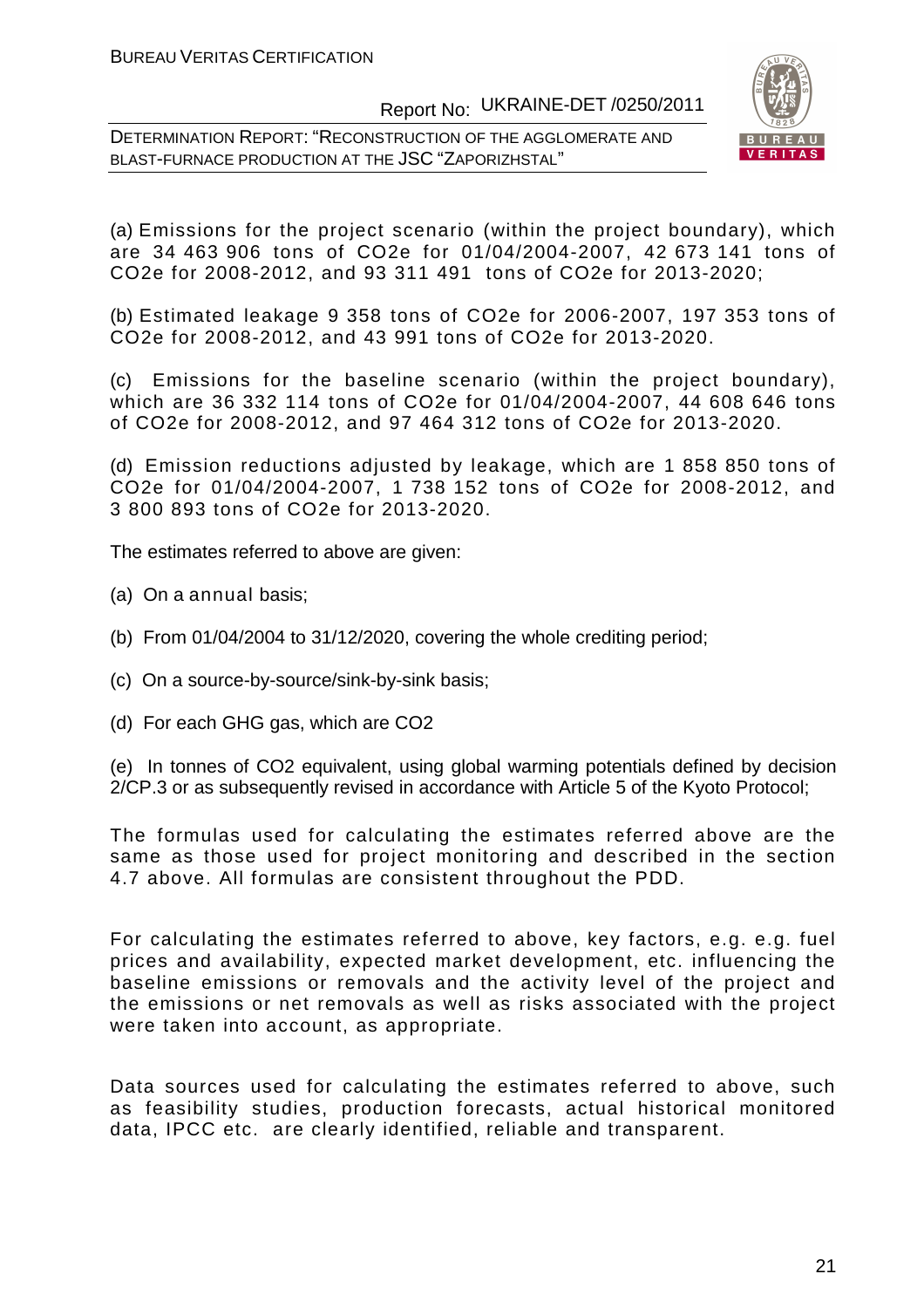DETERMINATION REPORT: "RECONSTRUCTION OF THE AGGLOMERATE AND BLAST-FURNACE PRODUCTION AT THE JSC "ZAPORIZHSTAL"



Emission factors, such as emission factor for fuel consumption, emission factor for electricity consumption, emission factor of each reducing agent, emission factor of each other input. were selected by carefully balancing accuracy and reasonableness, and appropriately justified of the choice.

The estimation referred to above is based on conservative assumptions and the most plausible scenarios in a transparent manner.

The estimates referred to above are consistent throughout the PDD.

The annual average of estimated emission reductions or enhancements of net removals over the crediting period is calculated by dividing the total estimated emission reductions or enhancements of net removals over the crediting period by the total months of the crediting period, and multiplying by twelve.

### **4.10 Environmental impacts (48)**

The PDD lists and attaches documentation on the analysis of the environmental impacts of the project, including transboundary impacts, in accordance with procedures as determined by the host Party (in line with the Laws of Ukraine "On Protection of Environment", "On Environmental Due Diligence", "On Protection of Atmospheric Air", "On Wastes", "On Ensuring Sanitary and Epidemic Welfare of the Population", "On Local Councils of People's Deputies" and "On Local Governance in Ukraine", as well as in line with effective versions of Water Code, Land Code, Forest Code, and Ukraine's State Code of Civil Practice DBN А.2.2-1-2003 etc.), such as EIAs (Environmental Impact Assessments) for such activities as: reconstruction of the BF # 2; installation of PCI facilities at BFs ## 2, 3, 4, 5; reconstruction of oxygen and compressor shop, reconstruction of the sintering machine #1 with introduction technological gas purification. EIAs were developed by Ukrainian State Steelworks Design Institute (Ukrdipromez). The documents provide assessment of impact of the project activity on various components of natural, social, and manmade environment.

The project has transboundary impact on the environmental. Reduction and control over the emissions of hazardous substances is provided by the Protocols to the UN Convention on Long-range Transboundary Air Pollution, which Ukraine has ratified.

According to the EIA project activity will lead to the reduction of hazardous substances by 11 036 tonnes per year, therefore project activity is in compliance with obligations taken by Ukraine.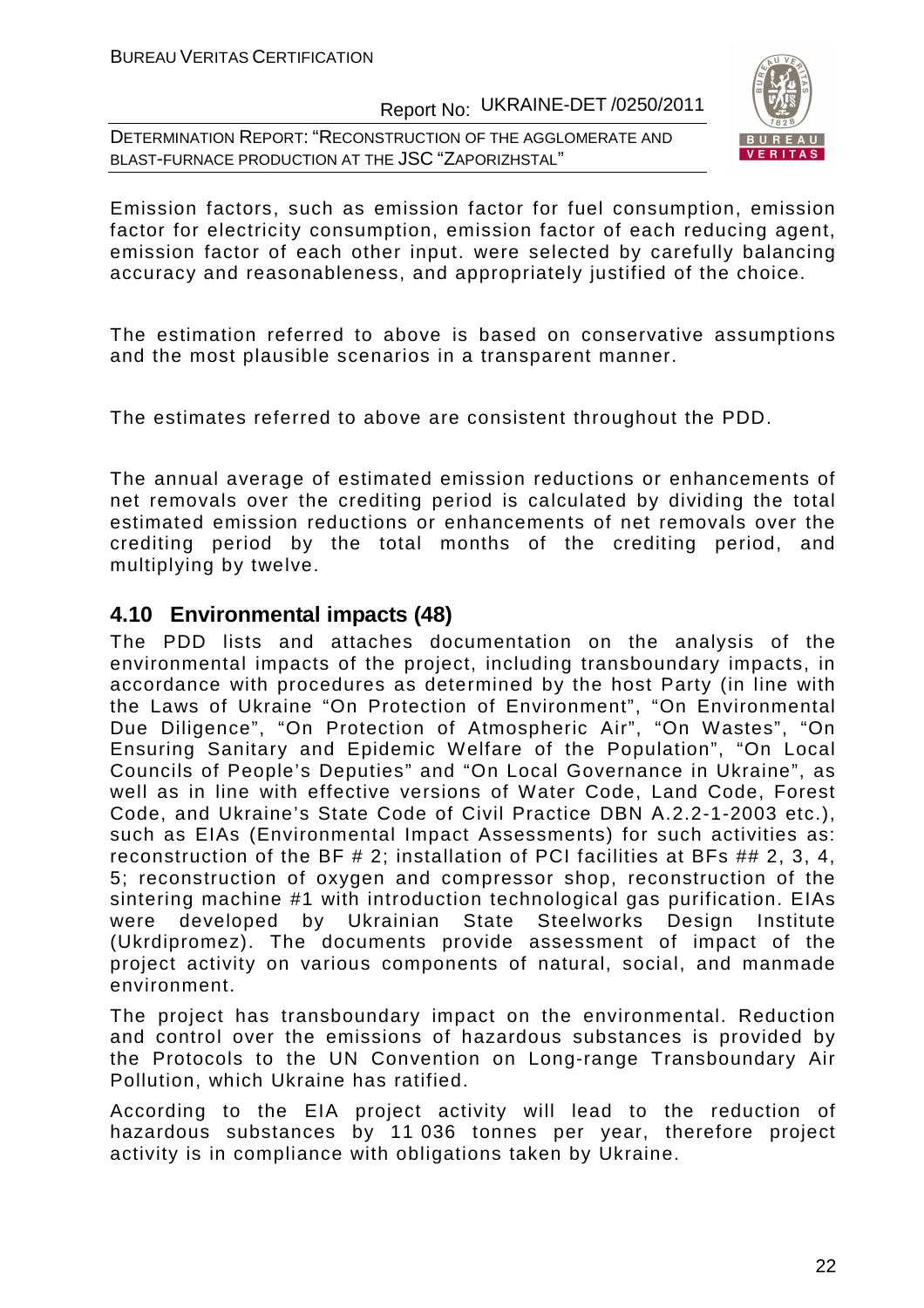DETERMINATION REPORT: "RECONSTRUCTION OF THE AGGLOMERATE AND BLAST-FURNACE PRODUCTION AT THE JSC "ZAPORIZHSTAL"



The PDD provides conclusion and all references to supporting documentation of an environmental impact assessment undertaken in accordance with the procedures as required by the host Party, if the analysis referred to above indicates that the environmental impacts are considered significant by the project participants or the host Party.

### **4.11 Stakeholder consultation (49)**

Law of Ukraine on environmental expertise defines the procedure of participation of citizens and public organizations in the public environmental expertise.

Public has been informed about the planned economic activities with the goal to identify public attitudes and take opinion in account during environmental impact assessment process.

Public was informed about the project, especially about the following information:

- · project name, goals and site;
- · legal name and address of project owner and its representative;
- · approximate dates of EIAs procedures;
- · deadline and formats of submission of public comments;
- · when and where EIA documents can be retrieved.

No negative comments from the public were received within the deadlines indicated in these publications. Public hearings have not been organized, because the project site lies within the Zaporizhstal territory and public did not express any interest in the planned activities.

All information on stakeholders' comments is included in the EIAs as a part of FSs completed in accordance with Ukrainian statutory requirements.

### **5 SUMMARY AND REPORT OF HOW DUE ACCOUNT WAS TAKEN OF COMMENTS RECEIVED PURSUANT TO PARAGRAPH 32 OF THE JI GUIDELINES**

No comments, pursuant to paragraph 32 of the JI Guidelines, were received.

### **6 DETERMINATION OPINION**

Bureau Veritas Certification has performed a determination of the "Reconstruction of the agglomerate and blast-furnace production at the JSC "Zaporizhstal" Project in Ukraine. The determination was performed on the basis of UNFCCC criteria and host country criteria and also on the criteria given to provide for consistent project operations, monitoring and reporting.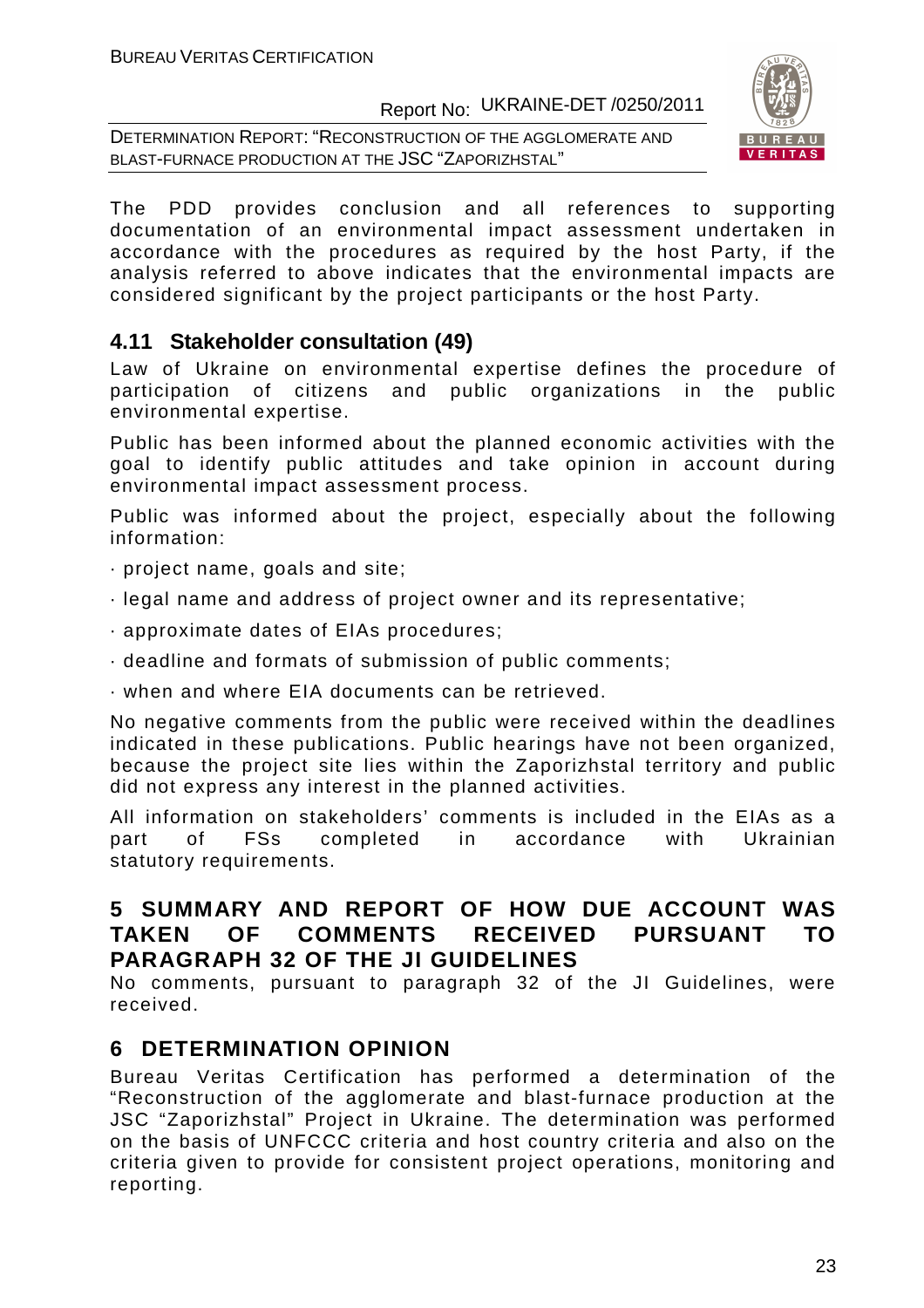DETERMINATION REPORT: "RECONSTRUCTION OF THE AGGLOMERATE AND BLAST-FURNACE PRODUCTION AT THE JSC "ZAPORIZHSTAL"



The determination consisted of the following three phases: i) a desk review of the project design and the baseline and monitoring plan; ii) follow-up interviews with project stakeholders; iii) the resolution of outstanding issues and the issuance of the final determination report and opinion.

Project participant/s used the latest tool for demonstration of the additionality. In line with this tool, the PDD provides barrier analysis and common practice analysis, to determine that the project activity itself is not the baseline scenario.

Emission reductions attributable to the project are hence additional to any that would occur in the absence of the project activity. Given that the project is implemented and maintained as designed, the project is likely to achieve the estimated amount of emission reductions.

The determination revealed two pending issues related to the current determination stage of the project: the issue of the written approval of the project and the authorization of the project participant by the host Party. If the written approval and the authorization by the host Party are awarded, it is our opinion that the project as described in the Project Design Document, Version 02 meets all the relevant UNFCCC requirements for the determination stage and the relevant host Party criteria.

The review of the project design documentation (02) and the subsequent follow-up interviews have provided Bureau Veritas Certification with sufficient evidence to determine the fulfillment of stated criteria. In our opinion, the project correctly applies and meets the relevant UNFCCC requirements for the JI and the relevant host country criteria.

The determination is based on the information made available to us and the engagement conditions detailed in this report.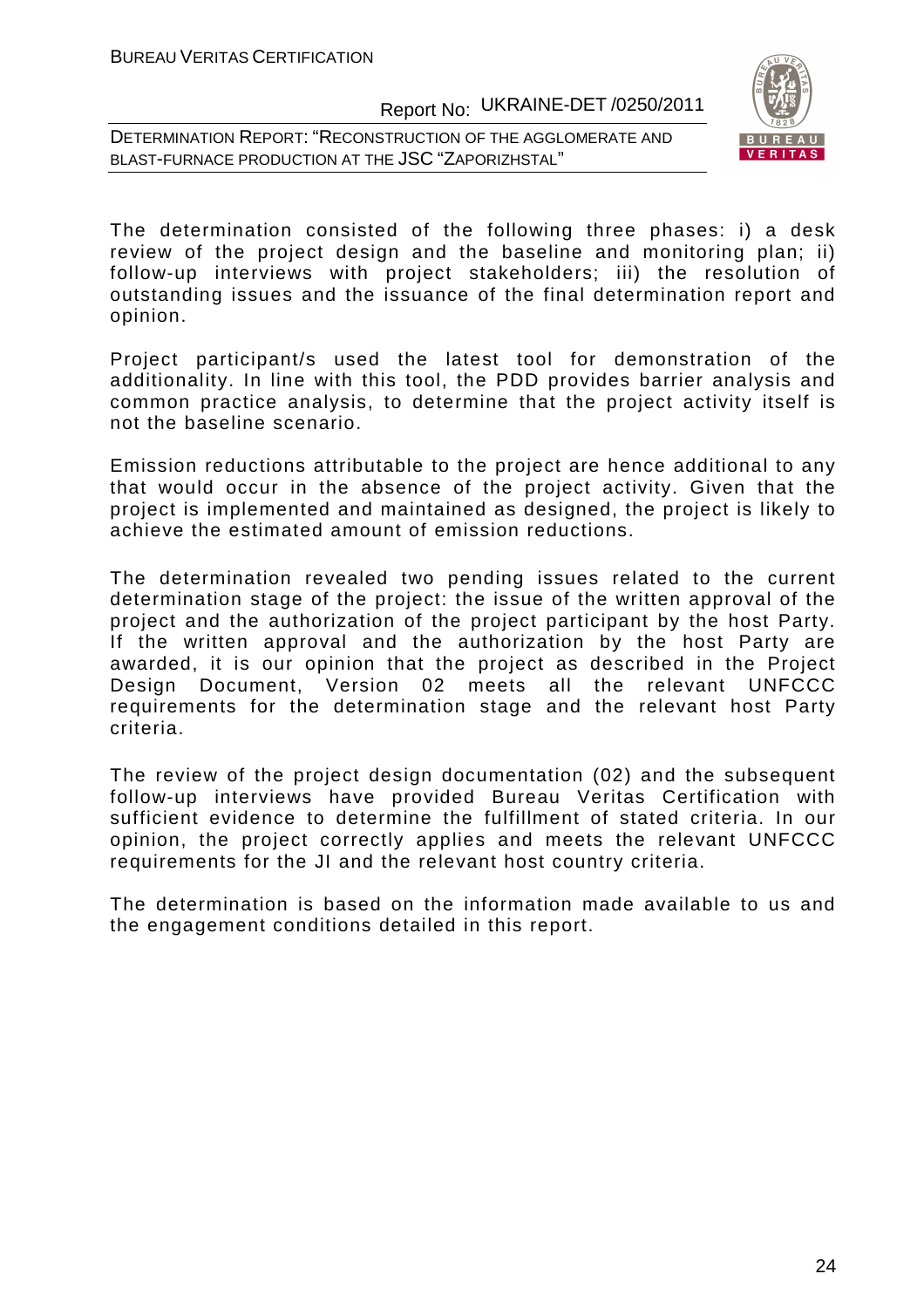DETERMINATION REPORT: "RECONSTRUCTION OF THE AGGLOMERATE AND BLAST-FURNACE PRODUCTION AT THE JSC "ZAPORIZHSTAL"



### **7 REFERENCES**

#### **Category 1 Documents:**

Documents provided by Institute for Environment and Energy Conservation that relate directly to the GHG components of the project.

- /1/ PDD "Reconstruction of the agglomerate and blast-furnace production at the JSC "Zaporizhstal", version 1 dated 18/03/2011
- /2/ PDD "Reconstruction of the agglomerate and blast-furnace production at the JSC "Zaporizhstal", version 2 dated 14/04/2011
- /3/ Register of sorted values calculations. 01-06.2001
- /4/ The protocol the meeting with Technical Director on the state of basic production assets Zaporizhstal and prepare a strategy for its reconstruction and technical upgrading dated 25 december 2002.
- /5/ JSC "Zaporizhstal". Business-plan. Technical reequipment of agglofactory. Reconstruction of agglomachine No.1. Reg No.539584
- /6/ List of immovable's that are transferred into the ownership of JSC "Zaporizzhia Metallurgical Industrial Complex "Zaporizhstal" dated 19.08.2000
- /7/ Direction of approval of state technical committee statement No. 678p dated 23.06.2005
- /8/ State technical committee statement of putting ready-built object into operation No. 678p dated 23.06.2005
- /9/ Business-plan. General overhaul and reconstruction of blastfurnace-2. DT 336456. Volume 4. Reg. No.488408
- /10/ List of volumes related to general overhaul of blast-furnace-2 JSC "Zaporizhstal"
- /11/ Job description of planimeterist of rules for technical operation bureau of technical and economic calculation accounting of chief power engineering specialist department of JSC "Zaporizhstal"
- /12/ Letter of approval of expert conclusion actuality No. 10/7536 dated 14.12.2009
- /13/ Petition for expert conclusion duration prolongation dated 19.11.2009 No.33/1569
- /14/ Statement of program product delivery No.44.01.01-09 dated 01.01.2009
- /15/ Natural gas composition register. Started 2002 finished 12.2009
- /16/ Certificate of physical-chemical parameters of natural gas for the period 01.01.05 - 31.01.05
- /17/ Natural gas composition register. Started 2010
- /18/ Report for December 2010
- /19/ Detailed design "Complex of objectives for fuel accounting, taking into consideration the new requirements for procedure of settlement and automation of receiving new forms of reporting" dated 03.12.1998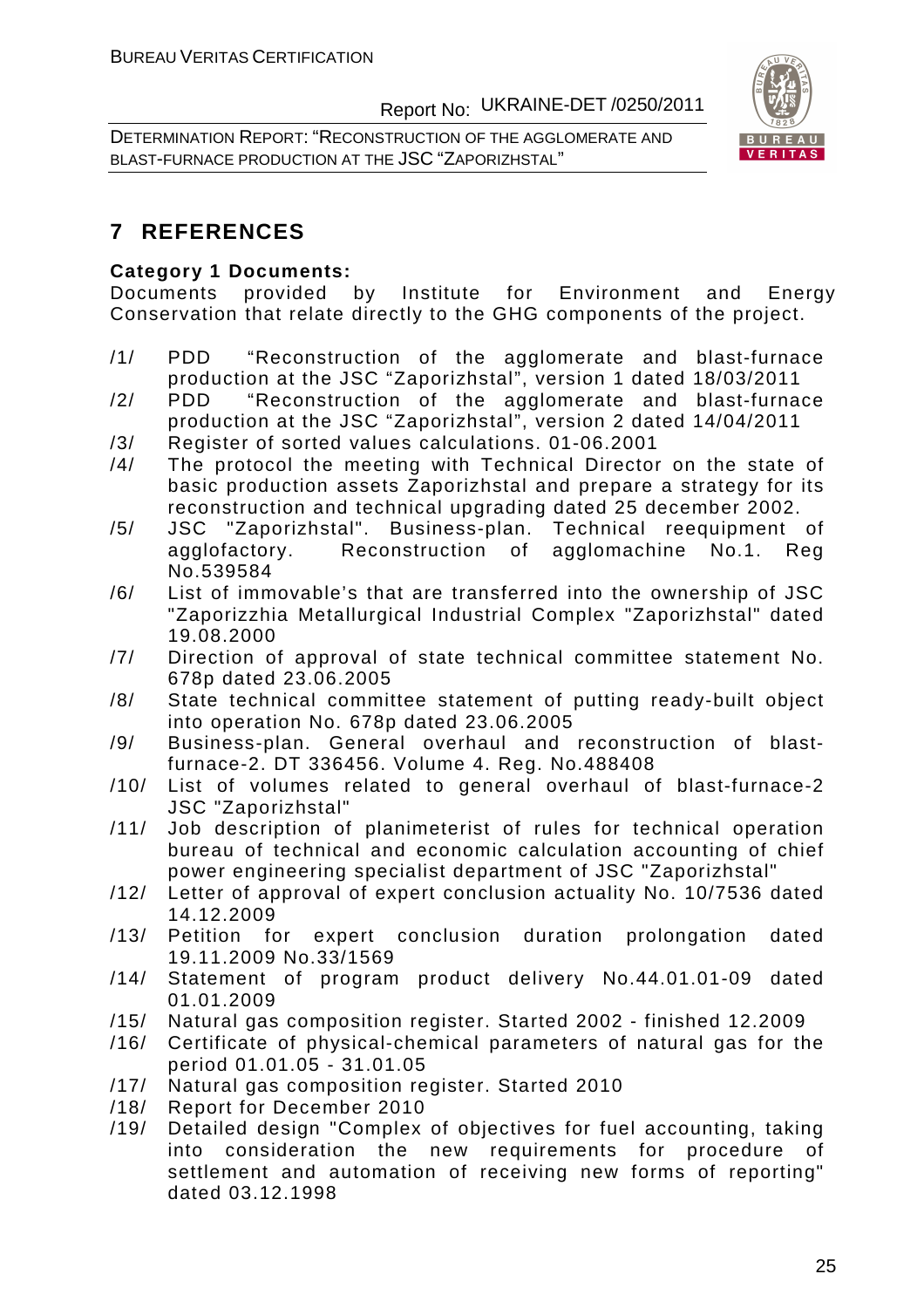DETERMINATION REPORT: "RECONSTRUCTION OF THE AGGLOMERATE AND BLAST-FURNACE PRODUCTION AT THE JSC "ZAPORIZHSTAL"



- /20/ Rules of gas and liquids wastes measurement using restriction equipment RD 50-213-80
- /21/ Gas balance register for the 4th quarter of 2003
- /22/ Consumer technical and economic calculation accounting dated 30.11.2009
- /23/ Natural and blast-furnace gas register. 2009
- /24/ Consumer technical and economic calculation accounting dated 30.11.2009
- /25/ Water assessment register for 4th quarter of 2006
- /26/ Air, oxygen, nitrogen and argon assessment register for November and December 2008
- /27/ Vapor assessment register for November and December 2009
- /28/ Actual volumes of production in departments of industrial complex for December 2010
- /29/ Report on electric power wastes in metallurgical industrial complex JSC "Zaporizhstal" for December 2010
- /30/ Report on work of gas department for December 2010
- /31/ Meeting initiated by technical director record dated 25.12.2002
- /32/ Conclusion No.161 of state ecological expertise dated 26.12.2002
- /33/ Permission No.2310136600-39 for pollutant emission into atmospheric air dated 30.12.2009
- /34/ Project of JSC "Zaporizhstal" "General overhaul and reconstruction of blast-furnace-2 DT 336456 Volume 1
- /35/ Project of JSC "Zaporizhstal" "General overhaul and reconstruction of blast-furnace-2 DT 336456 Volume 2 Reg. No.488406
- /36/ Project of JSC "Zaporizhstal" "General overhaul and reconstruction blast-furnace-2 DT 336456 Volume 2. Statement of ecological consequence
- /37/ Project of JSC "Zaporizhstal" "General overhaul and reconstruction blast-furnace-2 DT 336456 Volume 2. Environmental impact assessment
- /38/ Information on training, retraining and raising the level of personnel skills of JSC "Zaporizhstal" for 2010
- /39/ Goals of personnel training department in the field of quality, environment and labor protection for 2011 dated 31.12.2010
- /40/ Information on personnel training of JSC "Zaporizhstal" for 2010
- /41/ Quality, environment and labor protection policy of JSC "Zaporizhstal"
- /42/ Information on training and raising the level of personnel skills of JSC "Zaporizhstal" for 2010
- /43/ Personnel training programm of JSC "Zaporizhstal" for working with equipment for preparation and injection of dust-coal fuel into blast-furnace
- /44/ Second stage of training according appendix B to the contract No. 1323.37515.06.64I dated 08.12.06 between JSC "Zaporizhstal" and Kuttner GmbH & Co. KG
- /45/ Certificate of attendance the seminar "Introduction into explosion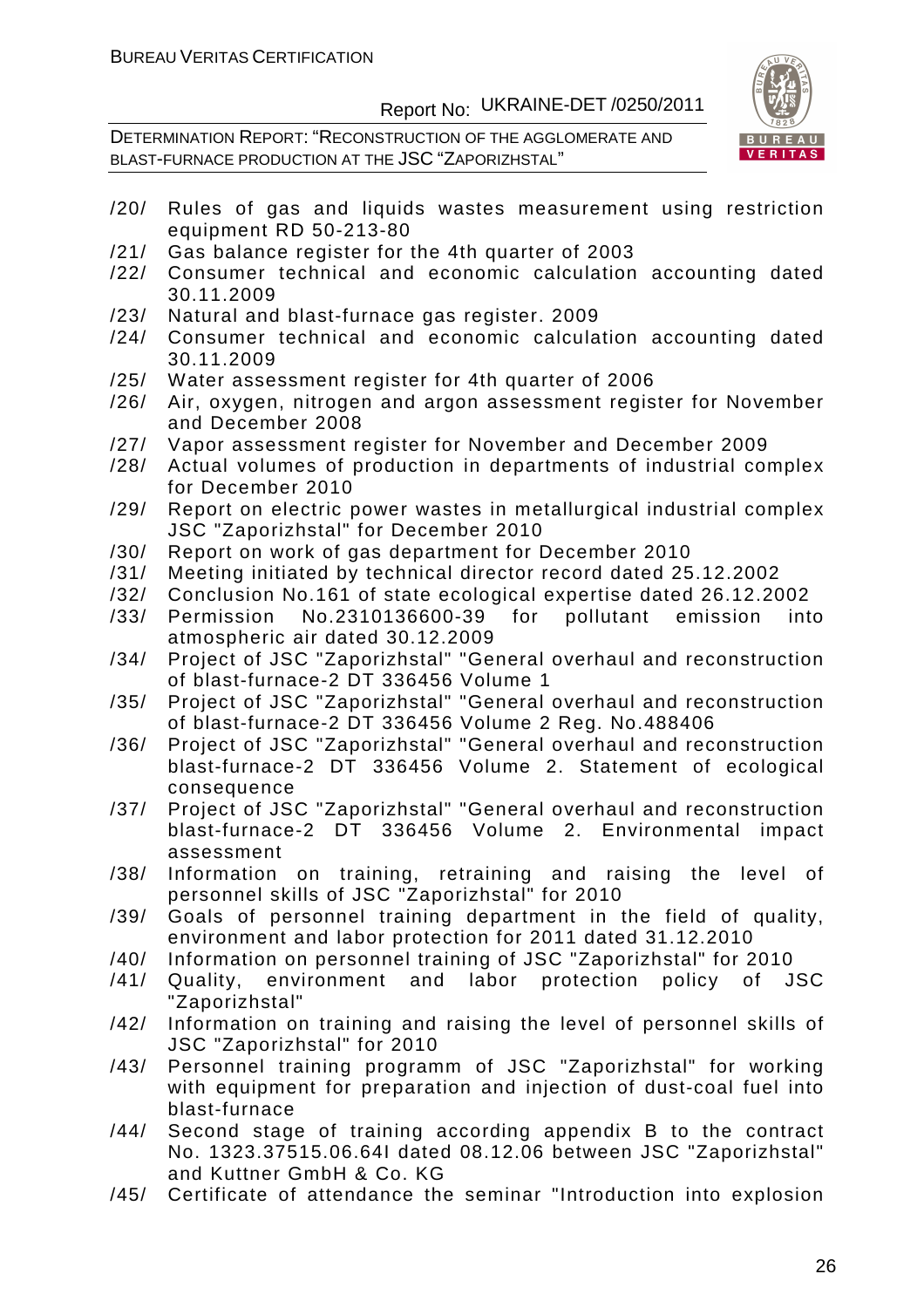DETERMINATION REPORT: "RECONSTRUCTION OF THE AGGLOMERATE AND BLAST-FURNACE PRODUCTION AT THE JSC "ZAPORIZHSTAL"



|      | proof equipment "ATEX" of hoover facility of product company<br><b>INTENSIV FILTER"</b> for A.Merezniyk |
|------|---------------------------------------------------------------------------------------------------------|
| /46/ | Certificate of attendance the seminar "Introduction into explosion                                      |
|      | proof equipment "ATEX" of hoover facility of product company                                            |
|      | <b>INTENSIV FILTER"</b> for N.Stakhanova                                                                |
| /47/ | Certificate of attendance the seminar LAB-01 for laboratory                                             |
|      | personnel for N. Povstyana                                                                              |
| /48/ | attendance the group<br>Certificate<br>0f<br>seminar                                                    |
|      | GEN01/PLC01/PLC02/PLC03/POS01 for V.Bublej                                                              |
| /49/ | of attendance<br>seminar<br>Certificate<br>the<br>group                                                 |
|      | GEN01/PLC01/PLC02/PLC03/POS01 for A.Gavrylenko                                                          |
| /50/ | seminar<br>Certificate<br>of attendance the<br>group                                                    |
|      | GEN01/PLC01/PLC02/PLC03/POS01 for S.Moscalets                                                           |
| /51/ | Information on training of personnel of blast-furnace shop PCI                                          |
|      | section dated 11.04.2011                                                                                |
| /52/ | Information on training of personnel of blast-furnace shop caused                                       |
|      | by setting new equipment dated 11.04.2011                                                               |
| /53/ | STP 226.01.01-05 Fluxed sinter. Technical requirements and                                              |
|      | acceptance.                                                                                             |
| /54/ | Main technical characteristics: screening of sinter chemical                                            |
|      | analysis of the sinter grinding of raw materials. Violation of                                          |
|      | instructions of Technology (2005 to 2010.)                                                              |
| /55/ | Help on the quality of sinter (2008 to 2011.)                                                           |
| /56/ | Photo. Passport Disc-250-1121 natural gas consumption № 82670                                           |
| /57/ | Photo. Disc-250-1121 natural gas consumption № 82670                                                    |
| /58/ | Photo. Passport transducer DM-3583 № 12560                                                              |
| /59/ | Photo. Passport secondary device KSD-3 steam consumption №                                              |
|      | 195038                                                                                                  |
| /60/ | Photo. Secondary device KSD-3 steam consumption № 195038                                                |
| /61/ | Photo. Passport transducer DM-3583 № 5654                                                               |
| /62/ | Photo. Passport converter BPL № 5805                                                                    |
| /63/ | Photo. Passport secondary device Disk-250-1121 airflow № 20327                                          |
| /64/ | Photo. Secondary device Disc-250-1121 airflow № 20327                                                   |
| /65/ | Photo. Passport Disc-250-1121 consumption of industrial water Nº                                        |
|      | 91467                                                                                                   |
| /66/ | Photo. Passport KSD-3 consumption of industrial water № 191712                                          |
| /67/ | Photo. Passport KSD-3 consumption of industrial water № 362835                                          |
| /68/ | Photo. Secondary device. Disc-250-1121 rate of industrial water Nº                                      |
|      | 91467                                                                                                   |
| /69/ | Photo. Secondary device KSD-3 consumption of industrial water No.                                       |
|      | 191712                                                                                                  |
| /70/ | Photo. Secondary device KSD-3 consumption of industrial water Nº                                        |
|      | 362835                                                                                                  |
| /71/ | Photo. Journal of industrial water balance on sinister workshop                                         |
| /72/ | Photo. Act to withdraw assets from the blast furnace#1 from July<br>2005                                |

/73/ Photos Act a technical survey of Blast Furnace#1 of 20/01/2005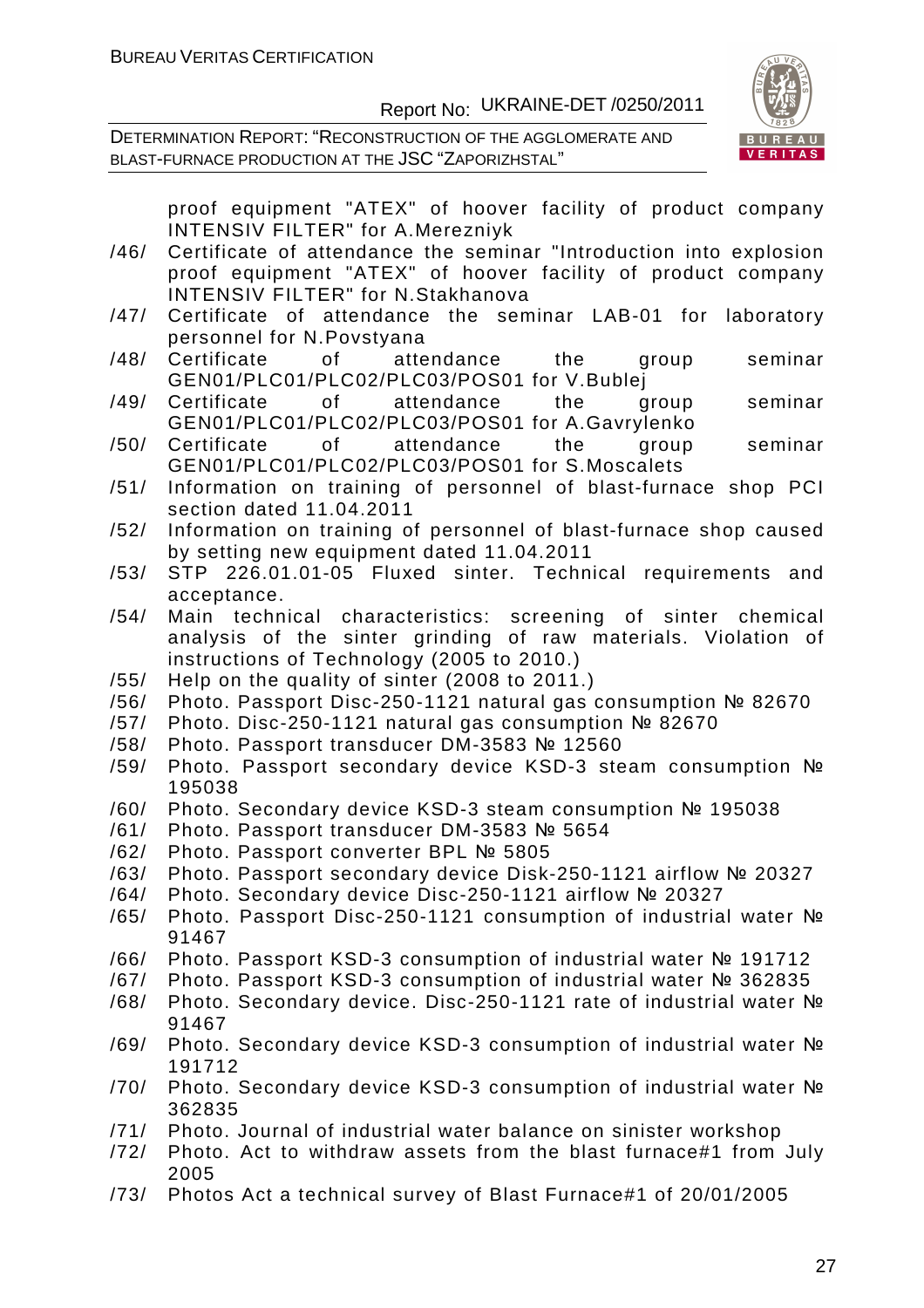DETERMINATION REPORT: "RECONSTRUCTION OF THE AGGLOMERATE AND BLAST-FURNACE PRODUCTION AT THE JSC "ZAPORIZHSTAL"



- /74/ Photo Decision about the cancellation of BF#1
- /75/ Photo Passport number 45 on the scale electromechanical HR-200000RT with information about the verification
- /76/ Photo Passport number 46 on the scale electromechanical HR-200000RT with information on the verification
- /77/ Photo Shipped pig iron logbook
- /78/ Photo Electromechanical scales HR-200000RT № 45
- /79/ Photo Electromechanical scales HR-200000RT № 46
- /80/ Photo Passport on the scales 02/16E
- /81/ Photo Passport on the scales 02/25E
- /82/ Photo Passport on the scales 02/26E
- /83/ Photo Passport on the scales 02/27E
- /84/ Photo Passport on the scales 02/24E
- /85/ Photo Passport on the scales 02/23E
- /86/ Photo Passport on the scales 02/22E
- /87/ Photo Passport on the scales 02/21E
- /88/ Photo Passport on the scales 02/20E
- /89/ Photo Passport on the scales 02/19E
- /90/ Photo Passport on the scales 02/18E
- /91/ Photo Passport on the scales 02/17E
- /92/ Photo Passport on the scales 02/29E
- /93/ Photo Sensor of the Scales
- /94/ Photo Electronic form accounting of electricity consumption by the blast furnace workshop
- /95/ Photo Report on energy consumption for active power in November 2010
- /96/ Photo Electronic form accounting of electricity consumption in the sinter workshop
- /97/ Photo Report on energy consumption for active power in December 2010
- /98/ Photo Counting of electricity per day substation M-1 logbook
- /99/ Photo monthly report on consumption of electricity
- /100/ Photo Daily statement of electricity consumption by substation M-1 for the 31 December 2010.
- /101/ Photo installation instructions and a passport multifunction electricity meter type EvroALFA number 01103132
- /102/ Photo installation instructions and a passport multifunction electricity meter type EvroALFA number 01103390
- /103/ Photo installation instructions and a passport multifunction electricity meter type EvroALFA number 01103359
- /104/ Photo installation instructions and a passport multifunction electricity meter type EvroALFA number 01103265
- /105/ Photo installation instructions and a passport multifunction electricity meter type EvroALFA number 01103170
- /106/ Photo installation instructions and a passport multifunction electricity meter type EvroALFA number 01103184
- /107/ Photo installation instructions and a passport multifunction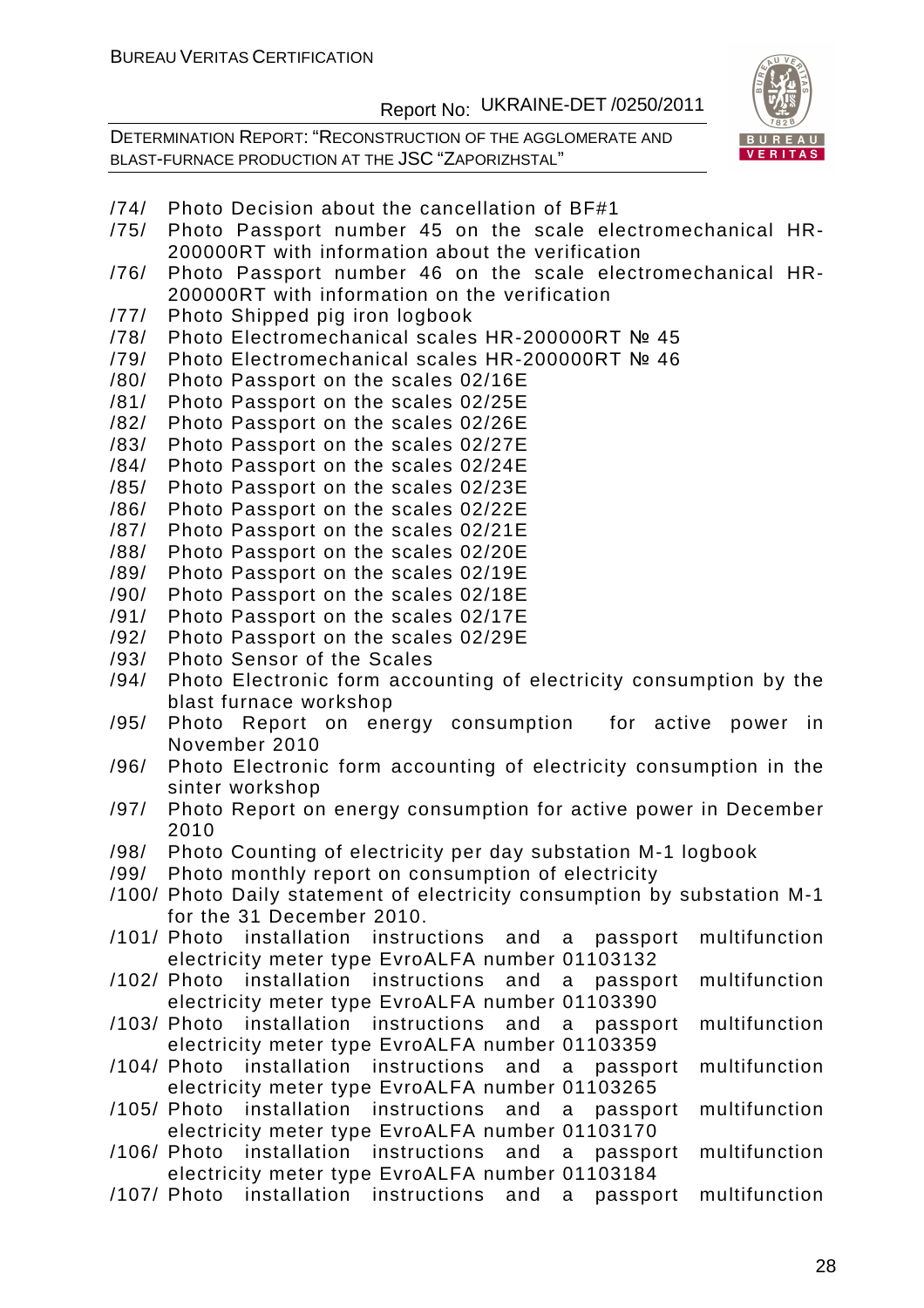DETERMINATION REPORT: "RECONSTRUCTION OF THE AGGLOMERATE AND BLAST-FURNACE PRODUCTION AT THE JSC "ZAPORIZHSTAL"



| electricity meter type EvroALFA number 01103186                                                               |
|---------------------------------------------------------------------------------------------------------------|
| installation instructions and<br>/108/ Photo<br>$\overline{a}$<br>multifunction<br>passport                   |
| electricity meter type EvroALFA number 01103368                                                               |
| installation instructions and<br>multifunction<br>/109/ Photo<br>$\alpha$<br>passport                         |
| electricity meter type EvroALFA number 01103372                                                               |
| installation instructions<br>and<br>multifunction<br>/110/ Photo<br>a<br>passport                             |
| electricity meter type EvroALFA number 01103293                                                               |
| installation instructions<br>and<br>multifunction<br>/111/ Photo<br>a<br>passport                             |
| electricity meter type EvroALFA number 01103190                                                               |
| /112/ Photo installation instructions<br>and<br>multifunction<br>a<br>passport                                |
| electricity meter type EvroALFA number 01103155                                                               |
| /113/ Photo installation instructions and<br>multifunction<br>$\mathsf{a}$<br>passport                        |
| electricity meter type EvroALFA number 01103161                                                               |
| /114/ Photo installation instructions and<br>multifunction<br>a<br>passport                                   |
| electricity meter type EvroALFA number 01103275<br>/115/ Photo installation instructions and<br>multifunction |
| a<br>passport<br>electricity meter type EvroALFA number 01103156                                              |
| /116/ Photo installation instructions and a<br>multifunction<br>passport                                      |
| electricity meter type EvroALFA number 01103276                                                               |
| JSC "Zaporizhstal" STP<br>of<br>/117/ Internal<br>standard<br>$7.6 - 01 - 03$                                 |
| "Metrological support"                                                                                        |
| /118/ Internal standard of JSC "Zaporizhstal" STP 7.6-03-03 "Procedure                                        |
| for repair of measuring equipment"                                                                            |
| /119/ Internal standard of JSC "Zaporizhstal" STP 7.6-04-03 "Procedure                                        |
| for metrological review"                                                                                      |
| /120/ Internal standard of JSC "Zaporizhstal" STP 7.6-05-03 "Procedure                                        |
| for metrological certification"                                                                               |
| /121/ Internal standard of JSC "Zaporizhstal" STP 7.6-06-03 "Procedure                                        |
| for analyze ensuring of technological process"                                                                |
| /122/ Internal standard of JSC "Zaporizhstal" STP 7.6-07-03 "Procedures                                       |
| for verification and calibration"                                                                             |
| /123/ Internal standard of JSC "Zaporizhstal" STP 7.6-08-03 "Provisions                                       |
| on liability for condition of measuring equipment in subdivisions"                                            |
| /124/ Internal standard of JSC "Zaporizhstal" STP 7.6-09-03 "Procedure                                        |
| for developing, manufacturing and operating templates"                                                        |
| JSC "Zaporizhstal"<br>$7.6 - 10 - 03$<br>/125/ Internal<br>standard<br>of<br><b>STP</b>                       |
| "Metrological supervision of the flowmeters"                                                                  |

#### **Category 2 Documents:**

Background documents related to the design and/or methodologies employed in the design or other reference documents.

- /1/ Guidelines for Users of the Join Implementation Project Design Document Form, version 04, JISC
- /2/ Joint Implementation Project Design Document Form, version 01
- /3/ Glossary of JI terms, version 03, JISC.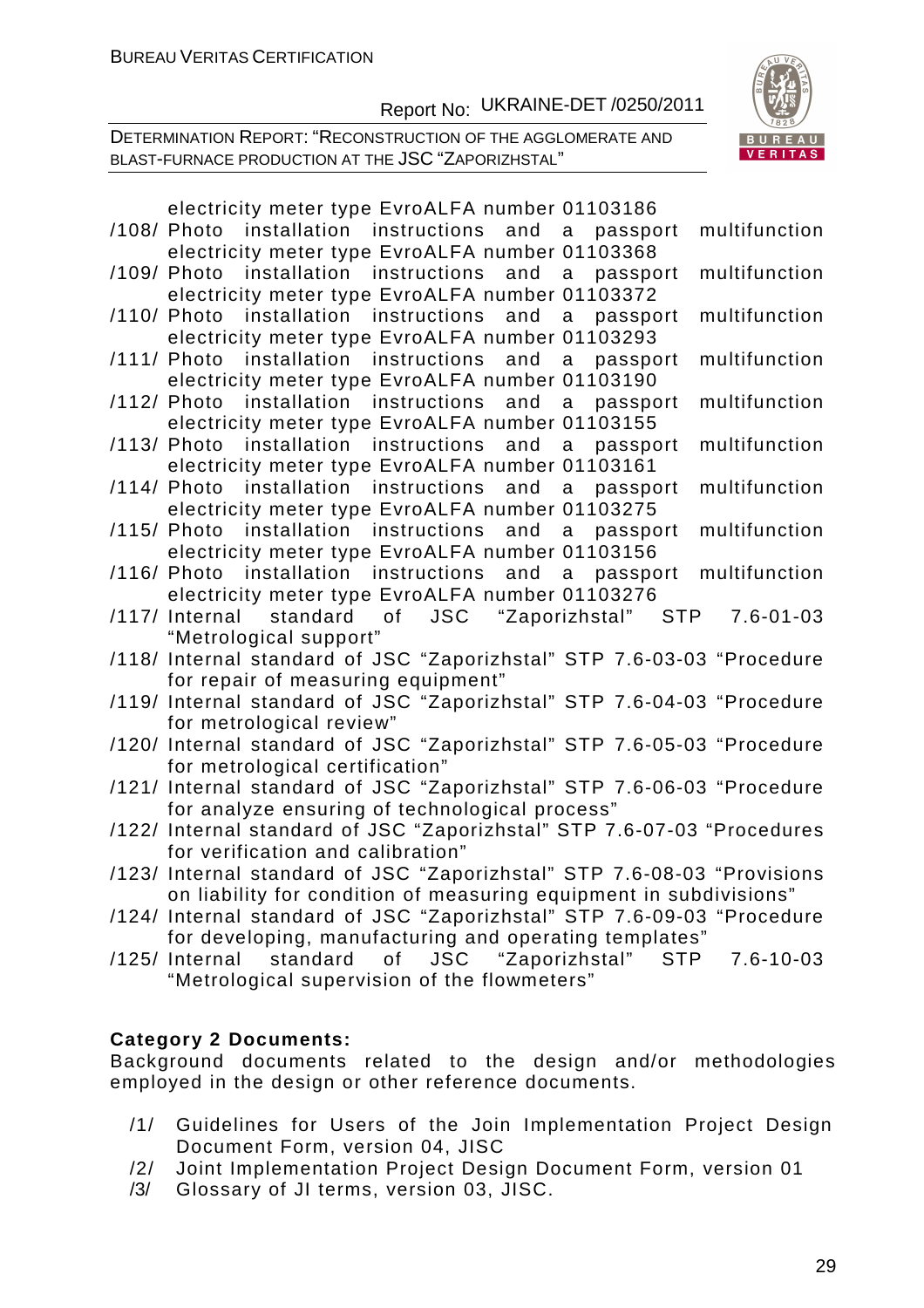DETERMINATION REPORT: "RECONSTRUCTION OF THE AGGLOMERATE AND BLAST-FURNACE PRODUCTION AT THE JSC "ZAPORIZHSTAL"



- /4/ Guidance on Criteria for Baseline Setting and Monitoring, version 02, JISC.
- /5/ Tool for the demonstration and assessment of additionality, Version 05.2
- /6/ JISC "Clarification regarding the public availability of documents under the verification procedure under the Joint Implementation Supervisory Committee." Version 03
- /7/ Letter of Endorsement № 13442/11/10-07 on the JI project "Reconstruction of the agglomerate and blast-furnace production at the JSC "Zaporizhstal" dated 14/12/2007 issued by National Environmental Investment Agency of Ukraine.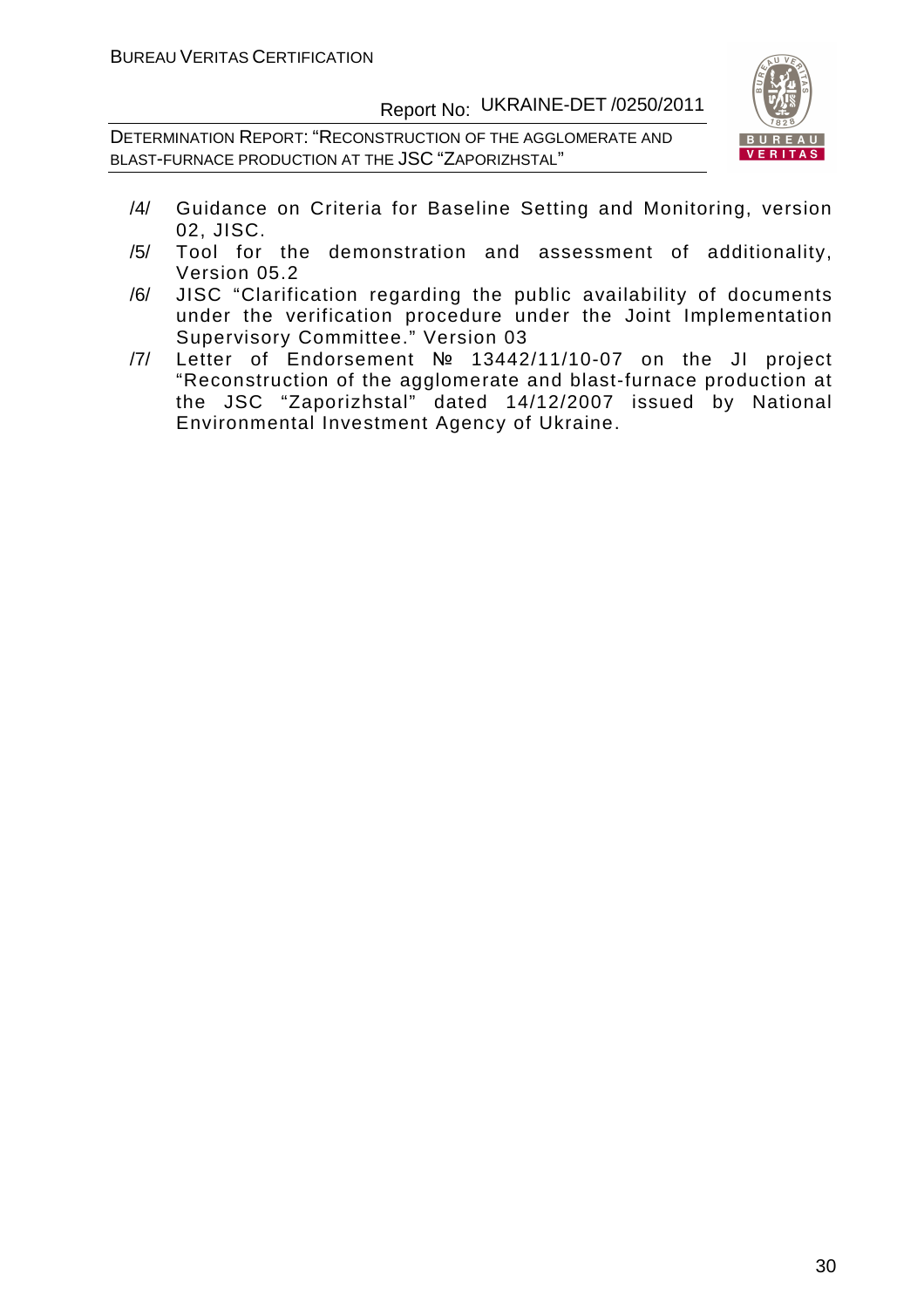DETERMINATION REPORT: "RECONSTRUCTION OF THE AGGLOMERATE AND BLAST-FURNACE PRODUCTION AT THE JSC "ZAPORIZHSTAL"



#### **Persons interviewed:**

List persons interviewed during the determination or persons that contributed with other information that are not included in the documents listed above.

- /1/ Inna Kholina head of environmental laboratory, JSC "Zaporizhstal"
- /2/ Roman Sundukov deputy head of foreign trade company, JSC "Zaporizhstal"
- /3/ Aleksandr Grabko head of automation and metrology bureau, JSC "Zaporizhstal"
- /4/ Vladimir Yarysh deputy head of power engineering department, JSC "Zaporizhstal"
- /5/ Roman Zelenkov head of planning and economic department, JSC "Zaporizhstal"
- /6/ Anatoliy Reysher deputy chief accountant, JSC "Zaporizhstal"
- /7/ Natalia Kril head of production accounting department, JSC "Zaporizhstal"
- /8/ Nikolay Nechyporuk deputy head of personnel training department, JSC "Zaporizhstal"
- /9/ Svitlana Rubanovich head of personnel training department, JSC "Zaporizhstal"
- /10/ Pavel Shevchenko deputy head of blast-furnace workshop, JSC "Zaporizhstal"
- /11/ A. Siora Electrician of scales workshop in blast-furnace workshop, JSC "Zaporizhstal"
- /12/ D. Soin Electrician of scales workshop in blast-furnace workshop, JSC "Zaporizhstal"
- /13/ Marina Kazachenko Head of Technical Bureau workshop of networks and substations, JSC "Zaporizhstal"
- /14/ Pavel Sidelnikov Head of sintering workshop, JSC "Zaporizhstal"
- /15/ Vitaly Shibko Head of sintering group Central quality laboratory, JSC "Zaporizhstal"
- /16/ Evgeniy Gonchar Senior Master of metrological department (sintering workshop), JSC "Zaporizhstal"
- /17/ Dmitry Kosenkov Senior Master of quality department (sintering workshop), JSC "Zaporizhstal"
- /18/ Dmitry Danilchenko Acting Master of quality department (sintering workshop), JSC "Zaporizhstal"
- /19/ Valentin Sereduk ecology department director, Institute for Environment and Energy Conservation
- /20/ Tahir Musayev Director of Carbon Marketing and Trading Ltd.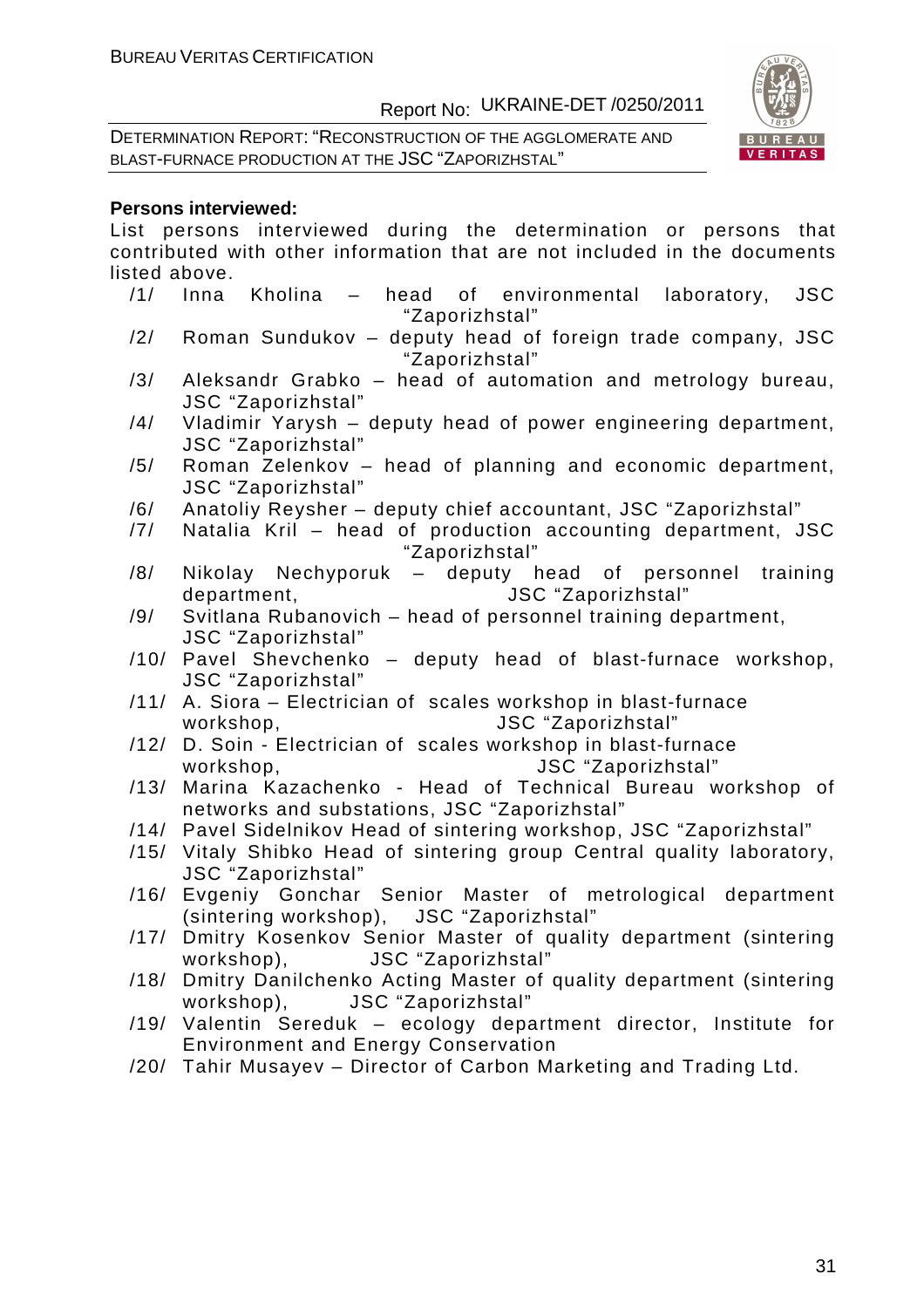DETERMINATION REPORT: "RECONSTRUCTION OF THE AGGLOMERATE AND BLAST-FURNACE PRODUCTION AT THE JSC"ZAPORIZHSTAL"

#### APPENDIX A: COMPANY PROJECT DETERMINATION PROTOCOL **BUREAU VERITAS CERTIFICATION HOLDING SAS**

#### **DETERMINATION PROTOCOL**

"RECONSTRUCTION OF THE AGGLOMERATE AND BLAST-FURNACE PRODUCTION AT THE JSC "ZAPORIZHSTAL" <sup>R</sup>EPORT NO. UKRAINE-DET/0250/2011

| <b>DVM</b>                  | <b>Check Item</b>                                   | Initial finding                                                | <b>Draft</b>      | <b>Final</b>      |
|-----------------------------|-----------------------------------------------------|----------------------------------------------------------------|-------------------|-------------------|
| Paragraph                   |                                                     |                                                                | <b>Conclusion</b> | <b>Conclusion</b> |
|                             |                                                     |                                                                |                   |                   |
|                             | <b>General description of the project</b>           |                                                                |                   |                   |
| <b>Title of the project</b> |                                                     |                                                                |                   |                   |
|                             | Is the title of the project presented?              | The title of the project is:                                   | OK.               | OK                |
|                             |                                                     | Reconstruction of the agglomerate and blast-furnace            |                   |                   |
|                             |                                                     | production at the JSC "Zaporizhstal".                          |                   |                   |
|                             | Is the sectoral scope to which the project          | CAR 01. The project pertains to the sectoral scope 9           | <b>CAR 01</b>     | 0k                |
|                             | pertains presented?                                 | (metallurgy). Please, indicate the sectoral scope correctly.   |                   |                   |
|                             |                                                     |                                                                |                   |                   |
|                             | Is the current version number of the document       |                                                                | <b>OK</b>         | <b>OK</b>         |
|                             | presented?                                          | The current version number of the document is presented.       |                   |                   |
|                             |                                                     | See section A.1.                                               |                   |                   |
|                             |                                                     |                                                                |                   |                   |
|                             | Is the date when the document was completed         | The date of completeness of the current version of the         | OK.               | OK.               |
|                             | presented?                                          | project design document is indicated in the PDD section A.1.   |                   |                   |
|                             | <b>Description of the project</b>                   |                                                                |                   |                   |
|                             | Is the purpose of the project included with a       | In December 2002 JSC "Zaporizhstal" have decided to start      | <b>CAR 02</b>     | OK.               |
|                             | concise, summarizing explanation (max. 1-2          | development of the enterprise by technical revamping of        | <b>CL 01</b>      |                   |
|                             | pages) of the:                                      | sintering and blast-furnace production. The main goal was      | <b>CAR 03</b>     |                   |
|                             | a) Situation existing prior to the starting date of | not only to improve performance of the enterprise, but also to | CAR 04            |                   |

#### **Check list for determination, according JOINT IMPLEMENTATION DETERMINATION AND VERIFICATION MANUAL (Version 01)**

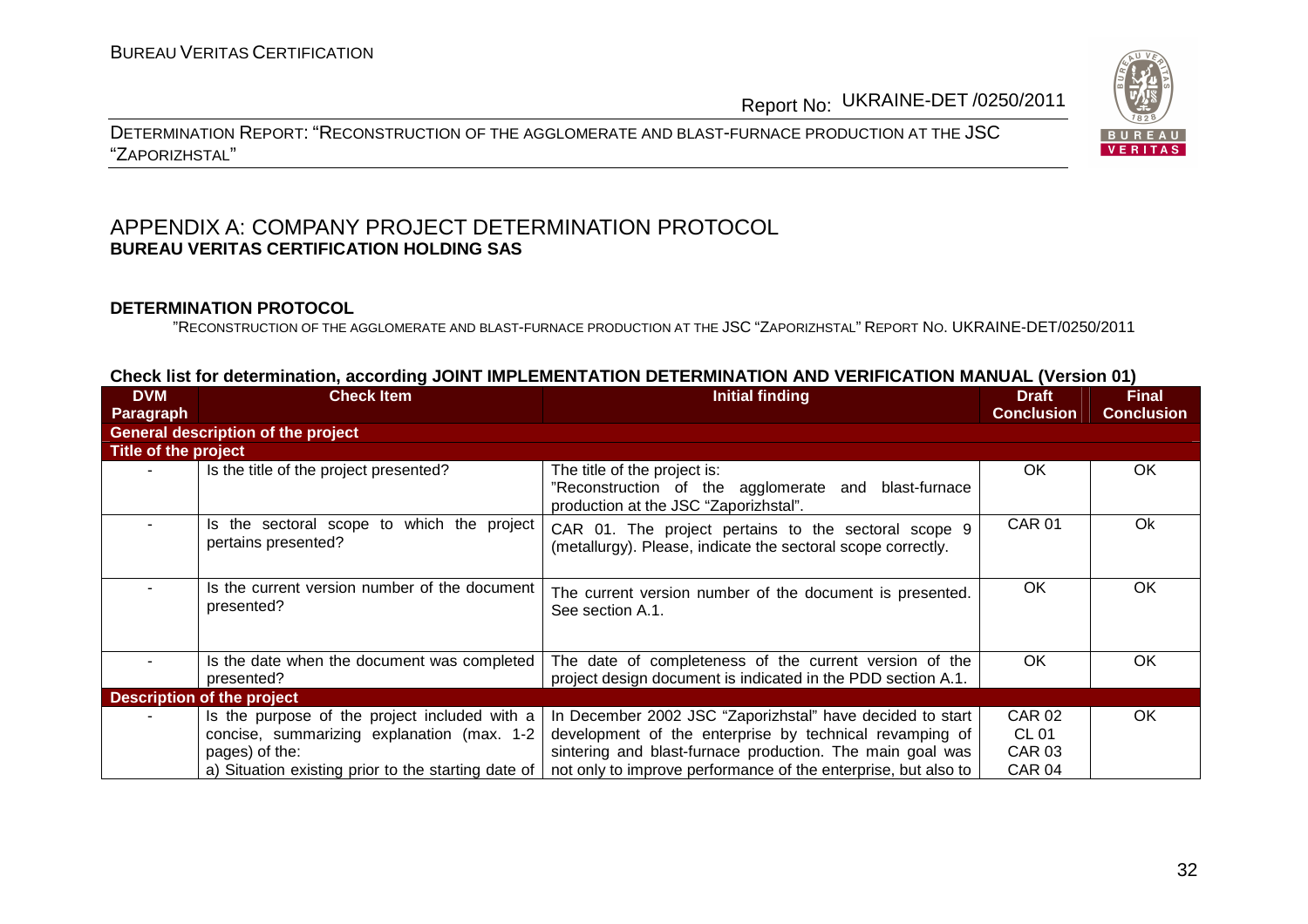

#### DETERMINATION REPORT: "RECONSTRUCTION OF THE AGGLOMERATE AND BLAST-FURNACE PRODUCTION AT THE JSC"ZAPORIZHSTAL"

| <b>DVM</b>                  | <b>Check Item</b>                                                                                                             | <b>Initial finding</b>                                                                                                                                                                                                                                                                                                                                                                                                                                                                                                                                               | <b>Draft</b>      | <b>Final</b>      |
|-----------------------------|-------------------------------------------------------------------------------------------------------------------------------|----------------------------------------------------------------------------------------------------------------------------------------------------------------------------------------------------------------------------------------------------------------------------------------------------------------------------------------------------------------------------------------------------------------------------------------------------------------------------------------------------------------------------------------------------------------------|-------------------|-------------------|
| Paragraph                   |                                                                                                                               |                                                                                                                                                                                                                                                                                                                                                                                                                                                                                                                                                                      | <b>Conclusion</b> | <b>Conclusion</b> |
|                             | the project;<br>b) Baseline scenario; and<br>c) Project scenario (expected<br>outcome,<br>including a technical description)? | improve energy-efficiency and environment at the sintering<br>and blast-furnace process.<br>CAR 02. Section 5 on page 3 contains the phrase<br>"investment costs of this project are described further in this<br>PDD (section A.4.2, Table 1)", but this table only contains<br>the action plan. Please adjust it.<br>CL 01. Please, provide documents proving the project start<br>date.<br>CAR 03. Please specify the exact date and version of the<br>revised PDD.<br>CAR 04. Please, explain what the abbreviation PCI (Table 1,<br>p.6 of the PDD) stands for. |                   |                   |
| $\sim$                      | Is the history of the project (incl. its JI<br>component) briefly summarized?                                                 | The history of the project (incl. its JI component) is briefly<br>summarized.<br>CAR 05. On page 40 PDD said «the starting date of the<br>project is provided by the Protocol of technical Council of the<br>plant dated 25th December, 2002", while on page 2 indicates<br>22 December 2002. Please, adjust it.                                                                                                                                                                                                                                                     | <b>CAR 05</b>     | OK                |
| <b>Project participants</b> |                                                                                                                               |                                                                                                                                                                                                                                                                                                                                                                                                                                                                                                                                                                      |                   |                   |
|                             | Are project participants and Party(ies) involved<br>in the project listed?                                                    | Project participant and parties involved are listed in the Table<br>in section A.3. of the PDD.<br>It is expected LoA will be provided by the United Kingdom of<br>Great Britain and Northern Ireland,                                                                                                                                                                                                                                                                                                                                                               | OK                | OK                |
|                             | Is the data of the project participants presented<br>in tabular format?                                                       | The data of the project participants are presented in due<br>tabular format.                                                                                                                                                                                                                                                                                                                                                                                                                                                                                         | OK                | OK                |
|                             | Is contact information provided in Annex 1 of                                                                                 | Contact information is provided in Annex 1 of the PDD.                                                                                                                                                                                                                                                                                                                                                                                                                                                                                                               | <b>CAR 06</b>     | OK                |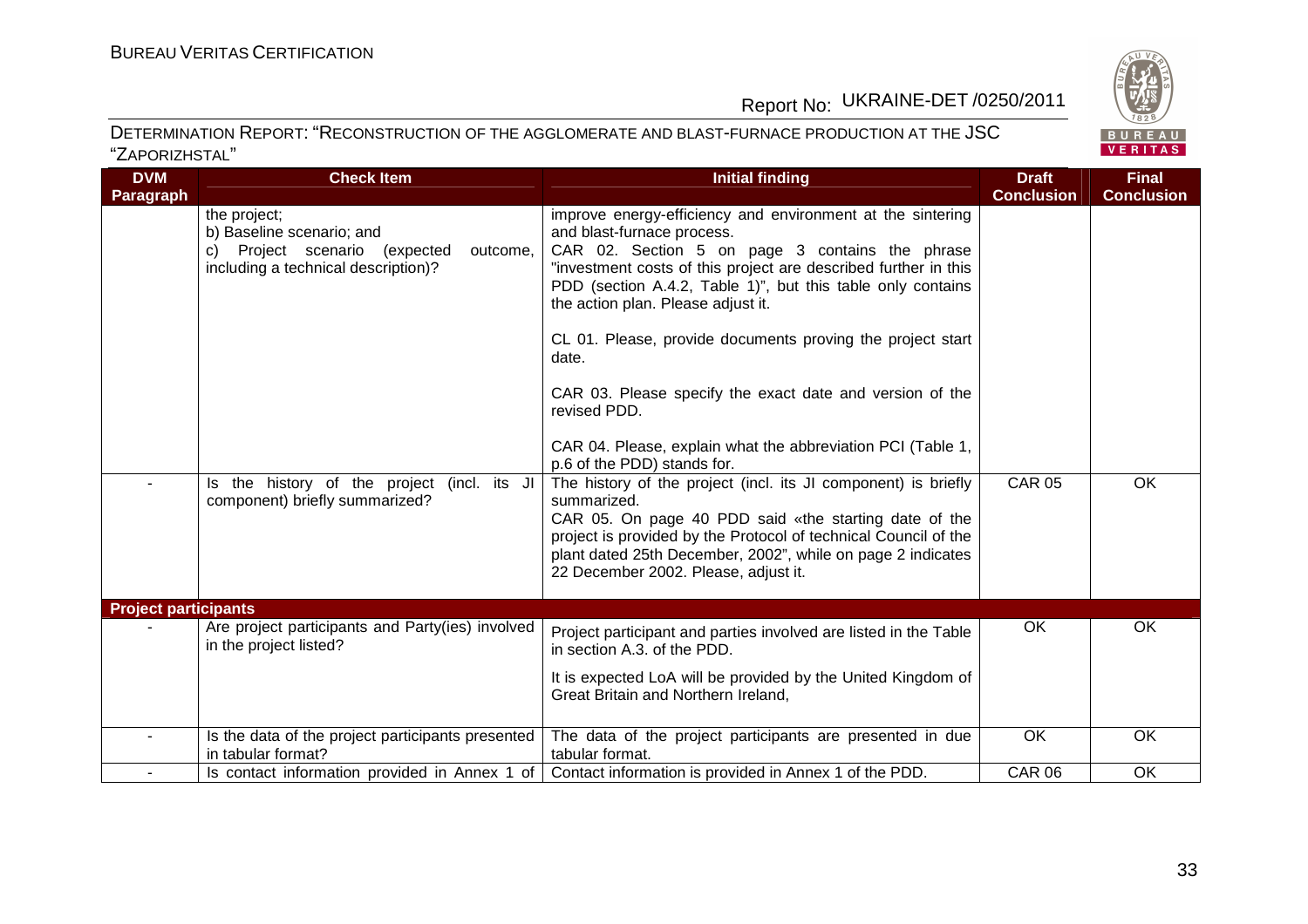

#### DETERMINATION REPORT: "RECONSTRUCTION OF THE AGGLOMERATE AND BLAST-FURNACE PRODUCTION AT THE JSC"ZAPORIZHSTAL"

| <b>DVM</b>                     | <b>Check Item</b>                                                                                                                                                                                         | <b>Initial finding</b>                                                                                                                                                                                                                                                                                                                                                                                                                                                                                                                                                                                                                                                                                                                                                                                                  | <b>Draft</b>                                                                                                                                                                       | <b>Final</b>      |
|--------------------------------|-----------------------------------------------------------------------------------------------------------------------------------------------------------------------------------------------------------|-------------------------------------------------------------------------------------------------------------------------------------------------------------------------------------------------------------------------------------------------------------------------------------------------------------------------------------------------------------------------------------------------------------------------------------------------------------------------------------------------------------------------------------------------------------------------------------------------------------------------------------------------------------------------------------------------------------------------------------------------------------------------------------------------------------------------|------------------------------------------------------------------------------------------------------------------------------------------------------------------------------------|-------------------|
| Paragraph                      |                                                                                                                                                                                                           |                                                                                                                                                                                                                                                                                                                                                                                                                                                                                                                                                                                                                                                                                                                                                                                                                         | <b>Conclusion</b>                                                                                                                                                                  | <b>Conclusion</b> |
|                                | the PDD?                                                                                                                                                                                                  | CAR 06. Please indicate in Annex 1:<br>- Phone and fax or E-mail of JSC "Zaporizhstal",<br>- Mobile of Mr. Lykov.                                                                                                                                                                                                                                                                                                                                                                                                                                                                                                                                                                                                                                                                                                       |                                                                                                                                                                                    |                   |
| $\sim$                         | Is it indicated, if it is the case, if the Party<br>involved is a host Party?                                                                                                                             | Ukraine is indicated as Host Party.                                                                                                                                                                                                                                                                                                                                                                                                                                                                                                                                                                                                                                                                                                                                                                                     | OK                                                                                                                                                                                 | OK                |
|                                | <b>Technical description of the project</b>                                                                                                                                                               |                                                                                                                                                                                                                                                                                                                                                                                                                                                                                                                                                                                                                                                                                                                                                                                                                         |                                                                                                                                                                                    |                   |
| <b>Location of the project</b> |                                                                                                                                                                                                           |                                                                                                                                                                                                                                                                                                                                                                                                                                                                                                                                                                                                                                                                                                                                                                                                                         |                                                                                                                                                                                    |                   |
|                                | Host Party(ies)                                                                                                                                                                                           | Ukraine                                                                                                                                                                                                                                                                                                                                                                                                                                                                                                                                                                                                                                                                                                                                                                                                                 | OK.                                                                                                                                                                                | <b>OK</b>         |
| $\sim$                         | Region/State/Province etc.                                                                                                                                                                                | Zaporizhia region                                                                                                                                                                                                                                                                                                                                                                                                                                                                                                                                                                                                                                                                                                                                                                                                       | <b>OK</b>                                                                                                                                                                          | OK                |
|                                | City/Town/Community etc.                                                                                                                                                                                  | Zaporizhia                                                                                                                                                                                                                                                                                                                                                                                                                                                                                                                                                                                                                                                                                                                                                                                                              | OK                                                                                                                                                                                 | OK                |
|                                | Detail of the physical location, including<br>information allowing the unique identification of                                                                                                           | Geographical latitude: 48'52'0" N. Geographical longitude:<br>35'09'0" E.                                                                                                                                                                                                                                                                                                                                                                                                                                                                                                                                                                                                                                                                                                                                               | <b>CAR 07</b>                                                                                                                                                                      | OK                |
|                                | the project. (This section should not exceed<br>one page)                                                                                                                                                 | CAR 07. Section A 4.3. shouldn't exceed 1 page. Please,<br>bring this in line with the requirement                                                                                                                                                                                                                                                                                                                                                                                                                                                                                                                                                                                                                                                                                                                      |                                                                                                                                                                                    |                   |
|                                | Technologies to be employed, or measures, operations or actions to be implemented by the project                                                                                                          |                                                                                                                                                                                                                                                                                                                                                                                                                                                                                                                                                                                                                                                                                                                                                                                                                         |                                                                                                                                                                                    |                   |
|                                | Are the technology(ies) to be employed, or<br>measures, operations or actions to be<br>implemented by the project, including all<br>relevant technical data and the implementation<br>schedule described? | PDD Section A.4.3 provides some relevant technical data of<br>main equipment installed and actions to be implemented by<br>the project as well as the project implementation schedule.<br>CAR 08. Please, explain what the abbreviation CDQ (p.9 of<br>the PDD) stands for.<br>CAR 09. Please, explain what the symbol Q in formula (p.9<br>of the PDD) stands for.<br>CAR 10. Please, explain what the abbreviation PCI (p.10 of<br>the PDD) stands for.<br>CL 02. Please, explain when the PCI installation is<br>scheduled on.<br>CL 03. It is mentioned on p.11 of the PDD that reconstruction<br>of the BFs is planned according to the scheduled. Please<br>provide this schedule.<br>CL 04. Please explain the origin of the the following figures<br>1,6 mio. m3 and 2,5 ths. tones mentioned on p.12; 163 ths. | <b>CAR 08</b><br><b>CAR 09</b><br><b>CAR 10</b><br><b>CL 02</b><br><b>CL 03</b><br><b>CL 04</b><br><b>CAR 11</b><br><b>CL 05</b><br><b>CL 06</b><br><b>CAR 12</b><br><b>CAR 13</b> | OK                |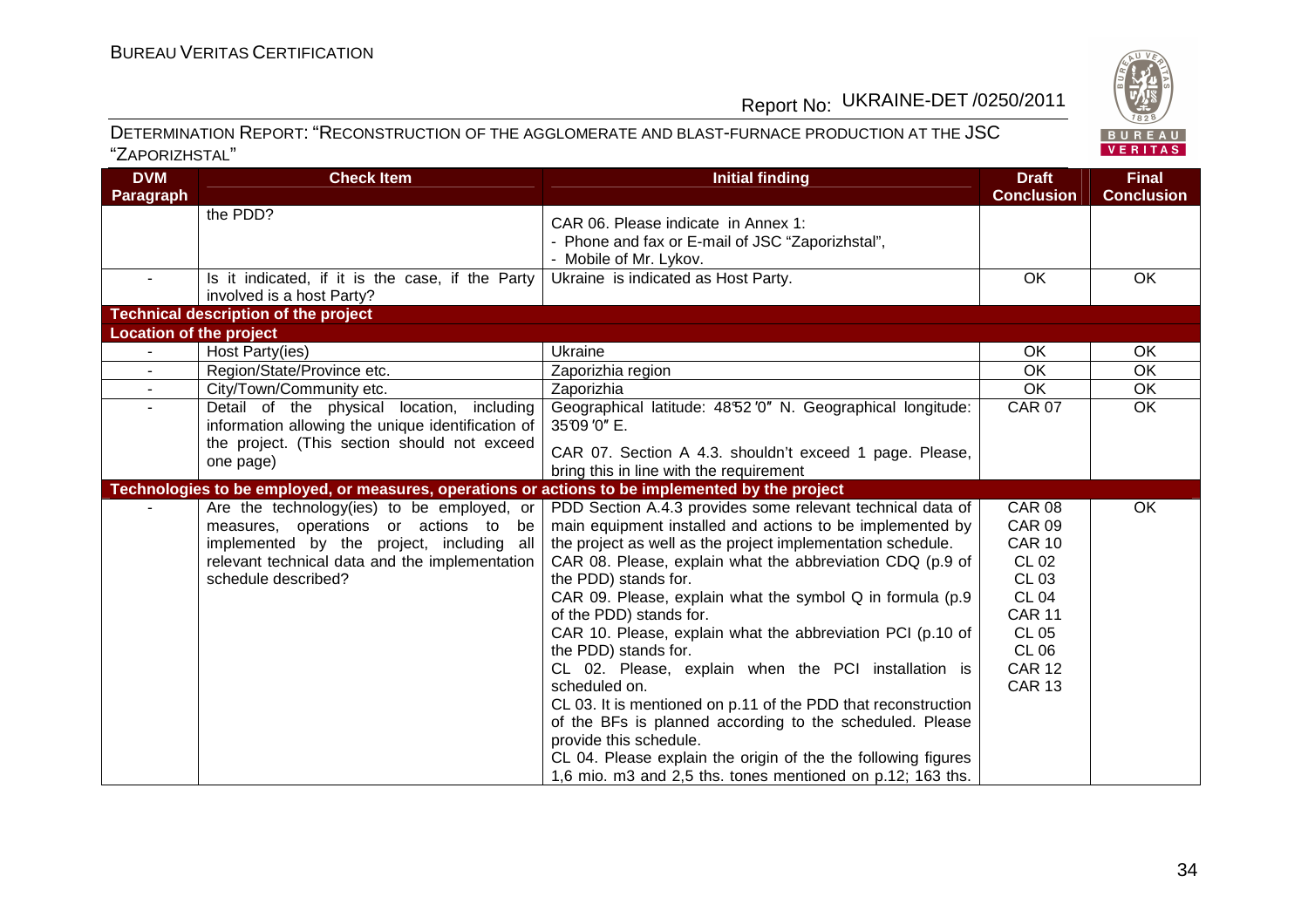

#### DETERMINATION REPORT: "RECONSTRUCTION OF THE AGGLOMERATE AND BLAST-FURNACE PRODUCTION AT THE JSC"ZAPORIZHSTAL"

| <b>DVM</b>       | <b>Check Item</b> | Initial finding                                                                                                                                                                                                                                                                                                                                                                                                                                                                                                                                                                                                                                                                                                                                                                                                                                                                                                                                                                                                                                                                                                                                                                                                                                                                                                                                                                                                                                                                                                                                                                                                                                                        | <b>Draft</b>      | <b>Final</b>      |
|------------------|-------------------|------------------------------------------------------------------------------------------------------------------------------------------------------------------------------------------------------------------------------------------------------------------------------------------------------------------------------------------------------------------------------------------------------------------------------------------------------------------------------------------------------------------------------------------------------------------------------------------------------------------------------------------------------------------------------------------------------------------------------------------------------------------------------------------------------------------------------------------------------------------------------------------------------------------------------------------------------------------------------------------------------------------------------------------------------------------------------------------------------------------------------------------------------------------------------------------------------------------------------------------------------------------------------------------------------------------------------------------------------------------------------------------------------------------------------------------------------------------------------------------------------------------------------------------------------------------------------------------------------------------------------------------------------------------------|-------------------|-------------------|
| <b>Paragraph</b> |                   |                                                                                                                                                                                                                                                                                                                                                                                                                                                                                                                                                                                                                                                                                                                                                                                                                                                                                                                                                                                                                                                                                                                                                                                                                                                                                                                                                                                                                                                                                                                                                                                                                                                                        | <b>Conclusion</b> | <b>Conclusion</b> |
| circumstances    |                   | tones per year, 4.2%, 27,0 ths tones per year, 20,6 ths.<br>tones per year, 25 ths. tones per year on p.13 of the PDD.<br>CAR 11. On page 15 said "It should be noted that factors<br>presented in the Table 2 are indicative and are of an<br>empirical nature". But Table 2 contains the information on<br>maintenance and equipment repair timing of the blast-<br>furnace shop and does not contain any information on<br>factors. Please, make appropriate corrections<br>CL 05. Please, provide explanation for the following<br>statement: "factors of indicative and of an empirical nature".<br>CL 06. Please, specify the value of the specific EF for the pig<br>iron production mentioned on p.15. of the PDD<br>CAR 12. Please, improve the project implementation<br>schedule indicating the specific date of implementation of<br>listed project activities.<br>CAR 13. Please<br>provide information<br>about<br>the<br>implementation of measures of Table 1:<br>- Reconstruction of BF #4<br>- Installation of PCI facility at BF's # # 2,3,4<br>- Installation of the system of automatic control by BFs<br>- Installation of the new sintering machine #1<br>- The commissioning of air aspiration equipment of tail part<br>sintering machine<br>- The construction of the station for heating gas and<br>combustion of air in blast furnace shop<br>Brief explanation of how the anthropogenic emissions of greenhouse gases by sources are to be reduced by the proposed JI project, including<br>why the emission reductions would not occur in the absence of the proposed project, taking into account national and/or sectoral policies and |                   |                   |
|                  |                   | Is it stated how anthropogenic GHG emission   The objective of the proposed project is to reduce energy                                                                                                                                                                                                                                                                                                                                                                                                                                                                                                                                                                                                                                                                                                                                                                                                                                                                                                                                                                                                                                                                                                                                                                                                                                                                                                                                                                                                                                                                                                                                                                | OK                | OK.               |
|                  |                   | reductions are to be achieved? (This section   and materials, mainly coke, consumption during pig iron                                                                                                                                                                                                                                                                                                                                                                                                                                                                                                                                                                                                                                                                                                                                                                                                                                                                                                                                                                                                                                                                                                                                                                                                                                                                                                                                                                                                                                                                                                                                                                 |                   |                   |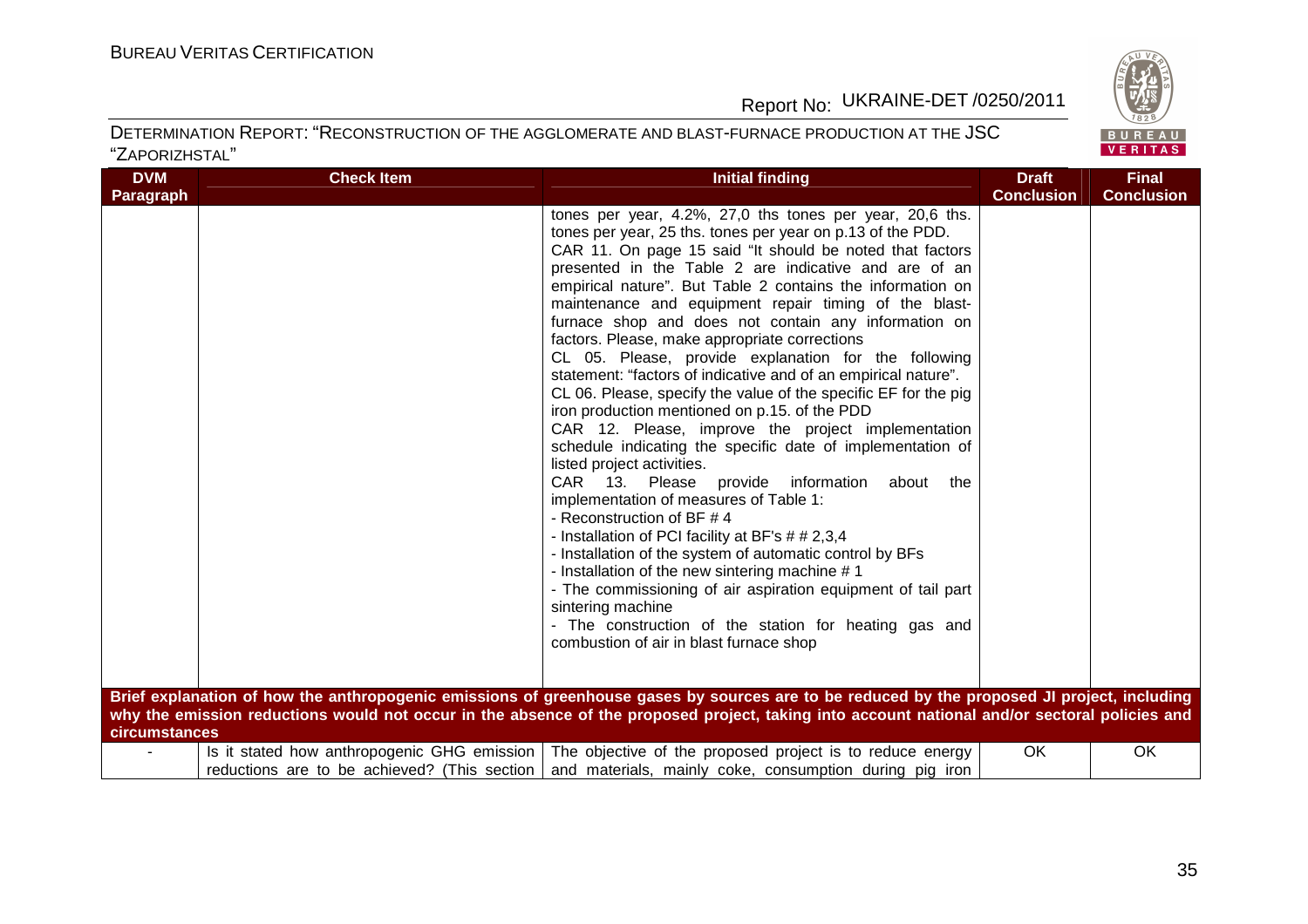



| <b>DVM</b>       | <b>Check Item</b>                                                                                                           | <b>Initial finding</b>                                                                                                                                                                                                                                                                                                                                                                      | <b>Draft</b>      | <b>Final</b>      |
|------------------|-----------------------------------------------------------------------------------------------------------------------------|---------------------------------------------------------------------------------------------------------------------------------------------------------------------------------------------------------------------------------------------------------------------------------------------------------------------------------------------------------------------------------------------|-------------------|-------------------|
| <b>Paragraph</b> |                                                                                                                             |                                                                                                                                                                                                                                                                                                                                                                                             | <b>Conclusion</b> | <b>Conclusion</b> |
|                  | should not exceed one page)                                                                                                 | production. Coke consumption is associated with two<br>sources of emissions of GHGs:<br>1. During coke production. IPCC set the value of the<br>emission factor for the coke production at the level<br>0.56 t CO2e/t of coke, and                                                                                                                                                          |                   |                   |
|                  |                                                                                                                             | 2. Coke processing in the BF. The emission factor for coke<br>processing is 3.1 t CO2e/t, assuming that default IPCC factor<br>is used.                                                                                                                                                                                                                                                     |                   |                   |
| $\sim$           | Is it provided the estimation of emission<br>reductions over the crediting period?                                          | The estimation of emission reductions over the crediting<br>period is provided.                                                                                                                                                                                                                                                                                                             | OK                | <b>OK</b>         |
|                  | Is it provided the estimated annual reduction for<br>the chosen credit period in tCO2e?                                     | The estimated annual reduction for the chosen credit period<br>is provided in tCO2e.                                                                                                                                                                                                                                                                                                        | $\overline{OK}$   | OK                |
| $\blacksquare$   | Are the data from questions above presented in<br>tabular format?                                                           | The data from questions above are presented in tabular<br>format. Refer to Tables in section A.4.3.1.                                                                                                                                                                                                                                                                                       | OK                | OK                |
|                  | Estimated amount of emission reductions over the crediting period                                                           |                                                                                                                                                                                                                                                                                                                                                                                             |                   |                   |
|                  | Is the length of the crediting period Indicated?                                                                            | The length of crediting period is indicated in the PDD section<br>A.4.3.1.<br>CAR 14. Please, specify the date of the beginning of the<br>crediting period and make due corrections to the PDD.                                                                                                                                                                                             | <b>CAR 14</b>     | OK                |
|                  | Are estimates of total as well as annual and<br>average annual emission reductions in tonnes<br>of CO2 equivalent provided? | Total as well as annual and average annual emission<br>reductions in tonnes of CO2 equivalent are provided in<br>accordance with the calculated values in the spreadsheet<br>provided to the verifier.<br>CAR 15. Estimated emission reductions indicated in the PDD<br>differs from the same estimations in the Excel files with ER<br>calculations. Please, make appropriate corrections. | <b>CAR 15</b>     | $\overline{OK}$   |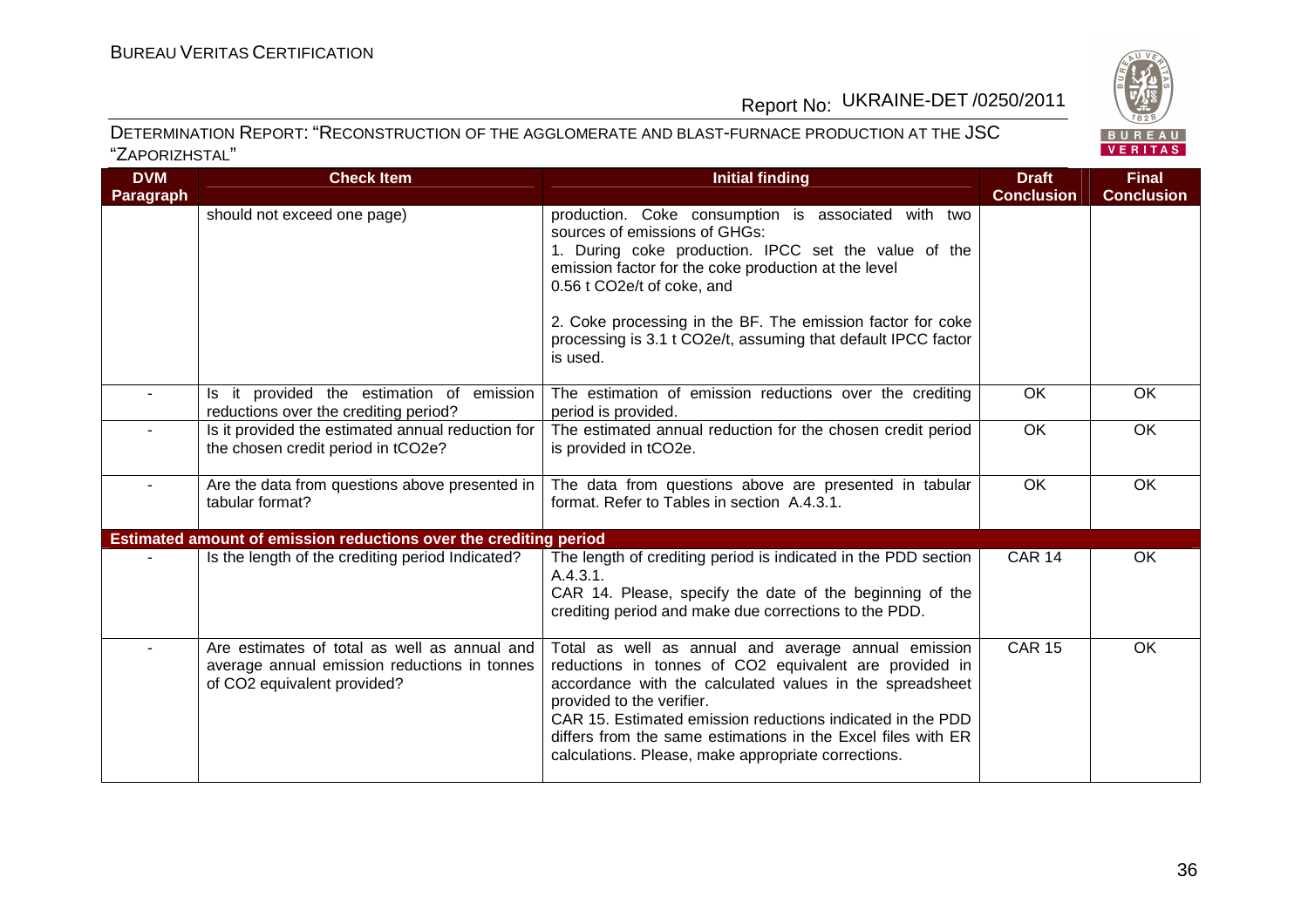

| <b>DVM</b>              | <b>Check Item</b>                                                                                                                                                                                                                                                                                                                                                                                         | <b>Initial finding</b>                                                                                                                                                                                                                              | <b>Draft</b>                                                  | <b>Final</b>      |
|-------------------------|-----------------------------------------------------------------------------------------------------------------------------------------------------------------------------------------------------------------------------------------------------------------------------------------------------------------------------------------------------------------------------------------------------------|-----------------------------------------------------------------------------------------------------------------------------------------------------------------------------------------------------------------------------------------------------|---------------------------------------------------------------|-------------------|
| <b>Paragraph</b>        |                                                                                                                                                                                                                                                                                                                                                                                                           |                                                                                                                                                                                                                                                     | <b>Conclusion</b>                                             | <b>Conclusion</b> |
|                         | <b>Project approvals by Parties</b>                                                                                                                                                                                                                                                                                                                                                                       |                                                                                                                                                                                                                                                     |                                                               |                   |
| 19                      | Have the DFPs of all Parties listed as "Parties<br>involved" in the PDD provided written project<br>approvals?                                                                                                                                                                                                                                                                                            | CAR 16. The project has no letters of approval of the Parties<br>involved.<br>CL 07. Please, submit LoE issued for the projects by the                                                                                                              | Pending<br><b>CAR 16</b>                                      | Pending           |
|                         |                                                                                                                                                                                                                                                                                                                                                                                                           | <b>Host Party</b>                                                                                                                                                                                                                                   | <b>CL 07</b>                                                  |                   |
| 19                      | Does the PDD identify at least the host Party<br>as a "Party involved"?                                                                                                                                                                                                                                                                                                                                   | Host Party involved is the Ukraine.                                                                                                                                                                                                                 | <b>OK</b>                                                     | <b>OK</b>         |
| 19                      | Has the DFP of the host Party issued a written<br>project approval?                                                                                                                                                                                                                                                                                                                                       | See CAR 16.                                                                                                                                                                                                                                         | Pending (see<br>the previous<br>section<br>0f<br>this table). | Pending           |
| 20                      | Are all the written project approvals by Parties<br>involved unconditional?                                                                                                                                                                                                                                                                                                                               | Yes, the written project approvals by Parties involved are<br>unconditional.                                                                                                                                                                        | OK                                                            | OK                |
|                         | Authorization of project participants by Parties involved                                                                                                                                                                                                                                                                                                                                                 |                                                                                                                                                                                                                                                     |                                                               |                   |
| 21                      | Is each of the legal entities listed as project<br>participants in the PDD authorized by a Party<br>involved, which is also listed in the PDD,<br>through:<br>A written project approval by a Party<br>involved, explicitly indicating the name of the<br>legal entity? or<br>- Any other form of project participant<br>authorization in writing, explicitly indicating the<br>name of the legal entity? | Party involved Ukraine (host Party), legal entities are JSC<br>"Zaporozhstal"                                                                                                                                                                       | OK                                                            | OK                |
| <b>Baseline setting</b> |                                                                                                                                                                                                                                                                                                                                                                                                           |                                                                                                                                                                                                                                                     |                                                               |                   |
| 22                      | Does the PDD explicitly indicate which of the<br>following approaches is used for identifying the<br>baseline?<br>- JI specific approach                                                                                                                                                                                                                                                                  | The baseline scenario was chosen based on project-specific<br>approach in accordance with paragraph 9(a) of the JISC<br>Guidance on Criteria for Baseline Setting and Monitoring"<br>and refers to the Zaporizhstal project-specific conditions and | <b>CAR 17</b><br><b>CAR 18</b>                                | OK                |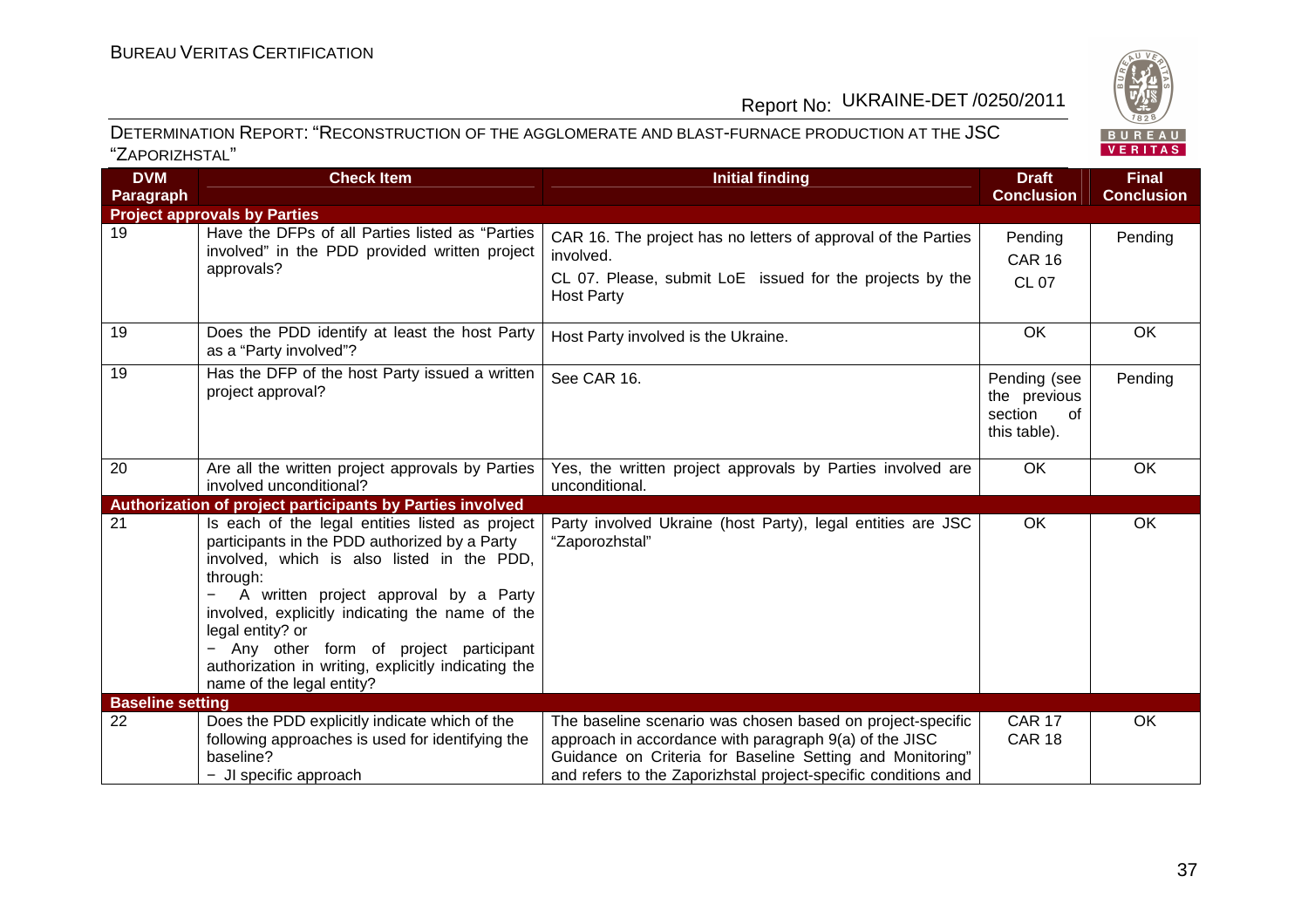

| <b>DVM</b><br><b>Paragraph</b> | <b>Check Item</b>                                                                                                                                                                                                                                                                                                                                                                                                                                                                                                                                                                                                                                                                                                                                                                                                                                                               | <b>Initial finding</b>                                                                                                                                                                                                                                                                                                                                                                                                                                                                                                                                                                                                                                                                                                                                                                                                                                                                                                                                                                                             | <b>Draft</b><br><b>Conclusion</b>                                                       | <b>Final</b><br><b>Conclusion</b> |
|--------------------------------|---------------------------------------------------------------------------------------------------------------------------------------------------------------------------------------------------------------------------------------------------------------------------------------------------------------------------------------------------------------------------------------------------------------------------------------------------------------------------------------------------------------------------------------------------------------------------------------------------------------------------------------------------------------------------------------------------------------------------------------------------------------------------------------------------------------------------------------------------------------------------------|--------------------------------------------------------------------------------------------------------------------------------------------------------------------------------------------------------------------------------------------------------------------------------------------------------------------------------------------------------------------------------------------------------------------------------------------------------------------------------------------------------------------------------------------------------------------------------------------------------------------------------------------------------------------------------------------------------------------------------------------------------------------------------------------------------------------------------------------------------------------------------------------------------------------------------------------------------------------------------------------------------------------|-----------------------------------------------------------------------------------------|-----------------------------------|
|                                | - Approved CDM methodology approach                                                                                                                                                                                                                                                                                                                                                                                                                                                                                                                                                                                                                                                                                                                                                                                                                                             | parameters.<br>CAR 17. The full name of the JISC Guidance should be<br>provided (please, refer to Step 1 on p. 18)<br>CAR 18. Please, explain what the abbreviation DIISW<br>(Section B.1, p.20 of the PDD) stands for.                                                                                                                                                                                                                                                                                                                                                                                                                                                                                                                                                                                                                                                                                                                                                                                            |                                                                                         |                                   |
|                                | JI specific approach only                                                                                                                                                                                                                                                                                                                                                                                                                                                                                                                                                                                                                                                                                                                                                                                                                                                       |                                                                                                                                                                                                                                                                                                                                                                                                                                                                                                                                                                                                                                                                                                                                                                                                                                                                                                                                                                                                                    |                                                                                         |                                   |
| 23                             | Does the PDD provide a detailed theoretical<br>description in a complete and transparent<br>manner?                                                                                                                                                                                                                                                                                                                                                                                                                                                                                                                                                                                                                                                                                                                                                                             | The theoretical description is provided in the PDD.                                                                                                                                                                                                                                                                                                                                                                                                                                                                                                                                                                                                                                                                                                                                                                                                                                                                                                                                                                | OK                                                                                      | OK                                |
| 23                             | Does the PDD provide justification that the<br>baseline is established:<br>(a) By listing and describing plausible future<br>scenarios on the basis of conservative<br>assumptions and selecting the most plausible<br>one?<br>(b) Taking into account relevant national and/or<br>sectoral policies and circumstance?<br>- Are key factors that affect a baseline taken<br>into account?<br>(c) In a transparent manner with regard to the<br>choice<br>of<br>approaches,<br>assumptions,<br>methodologies, parameters, date sources and<br>key factors?<br>(d) Taking into account of uncertainties and<br>using conservative assumptions?<br>(e) In such a way that ERUs cannot be earned<br>for decreases in activity levels outside the<br>project or due to force majeure?<br>(f) By drawing on the list of standard variables<br>contained in appendix B to "Guidance on | The PDD provides justification that the baseline is<br>established by listing and describing plausible future<br>scenarios on the basis of conservative assumption and<br>selecting the most plausible one.<br>CAR 19. Please, explain what the abbreviation IUD (p.18 of<br>the PDD) stands for, make corrections to the PDD<br>appropriately.<br>CL 08. Please, specify the duration of the project activity as it<br>is mentioned in the table of parameter for TPIIb<br>CL 09. Please, provide explanation for the following<br>monitoring frequency: measured constantly - regular result;<br>continuous with regular tabulation) as they were described in<br>the tables of parameters in Section B.1. of the PDD.<br>CL 10. Provide explanation in what way EF for each fuel type<br>used in making iron pig was calculated based on the fuel<br>calorific value and transportation costs; provide supporting<br>documents.<br>CL 11. Please, provide additional information on the<br>reducing agents used | <b>CAR 19</b><br>CL 08<br><b>CL 09</b><br><b>CL 10</b><br><b>CL 11</b><br><b>CAR 20</b> | OK                                |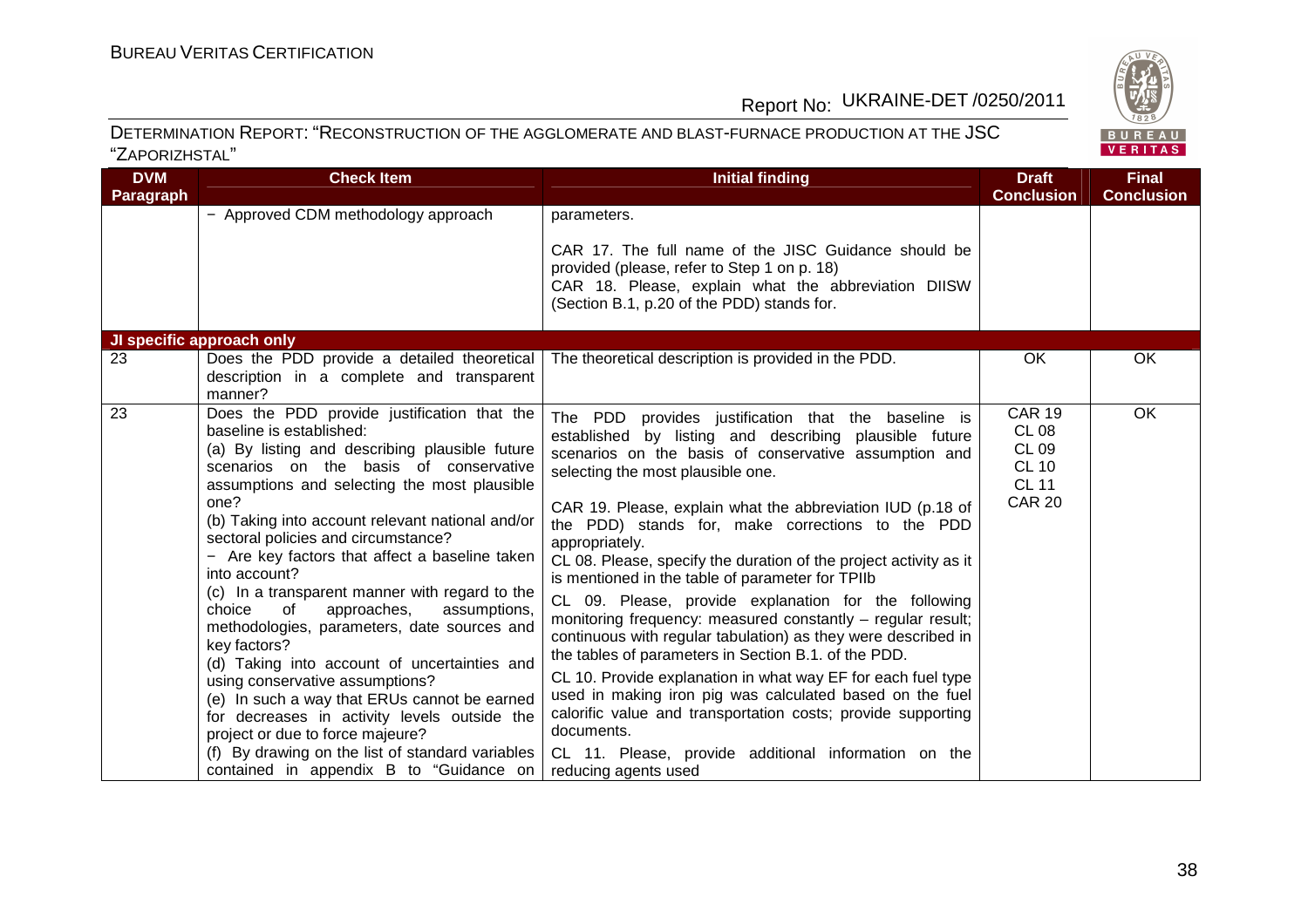

| <b>DVM</b>        | <b>Check Item</b>                                                                                                                                                                                                                                                                                                          | <b>Initial finding</b>                                                                                                                            | <b>Draft</b>      | <b>Final</b>      |
|-------------------|----------------------------------------------------------------------------------------------------------------------------------------------------------------------------------------------------------------------------------------------------------------------------------------------------------------------------|---------------------------------------------------------------------------------------------------------------------------------------------------|-------------------|-------------------|
| Paragraph         |                                                                                                                                                                                                                                                                                                                            |                                                                                                                                                   | <b>Conclusion</b> | <b>Conclusion</b> |
|                   | criteria for baseline setting and monitoring", as<br>appropriate?                                                                                                                                                                                                                                                          | CAR 20. Please, make corrections to the tables of<br>parameters in MP as it was requested to make for the tables<br>of parameters in Section B.1. |                   |                   |
| $\overline{24}$   | elements or combinations of<br>If selected<br><b>CDM</b><br>methodologies<br>approved<br>or<br>methodological tools for baseline setting are<br>used,<br>are<br>the selected<br>elements<br>or<br>combinations together with the elements<br>supplementary developed by the project<br>participants in line with 23 above? | N/A                                                                                                                                               | N/A               | N/A               |
| 25                | If a multi-project emission factor is used, does<br>the PDD provide appropriate justification?                                                                                                                                                                                                                             | See the PDD section B.1.                                                                                                                          | OK                | OK                |
|                   | Approved CDM methodology approach only                                                                                                                                                                                                                                                                                     |                                                                                                                                                   |                   |                   |
| 26(a)             | Does the PDD provide the title, reference<br>number and version of the approved CDM<br>methodology used?                                                                                                                                                                                                                   | N/A                                                                                                                                               | N/A               | N/A               |
| 26(a)             | Is the approved CDM methodology the most<br>recent valid version when the PDD is submitted<br>for publication? If not, is the methodology still<br>within the grace period (was the methodology<br>revised to a newer version in the past two<br>months)?                                                                  | N/A                                                                                                                                               | N/A               | N/A               |
| 26(b)             | Does the PDD provide a description of why the $ $<br>approved CDM methodology is applicable to<br>the project?                                                                                                                                                                                                             | N/A                                                                                                                                               | N/A               | N/A               |
| 26 <sub>(c)</sub> | Are all explanations, descriptions and analyses<br>pertaining to the baseline in the PDD made in<br>accordance with the referenced<br>approved CDM methodology?                                                                                                                                                            | N/A                                                                                                                                               | N/A               | N/A               |
| 26(d)             | Is the baseline identified appropriately as a<br>result?                                                                                                                                                                                                                                                                   | N/A                                                                                                                                               | N/A               | N/A               |
| Additionality     |                                                                                                                                                                                                                                                                                                                            |                                                                                                                                                   |                   |                   |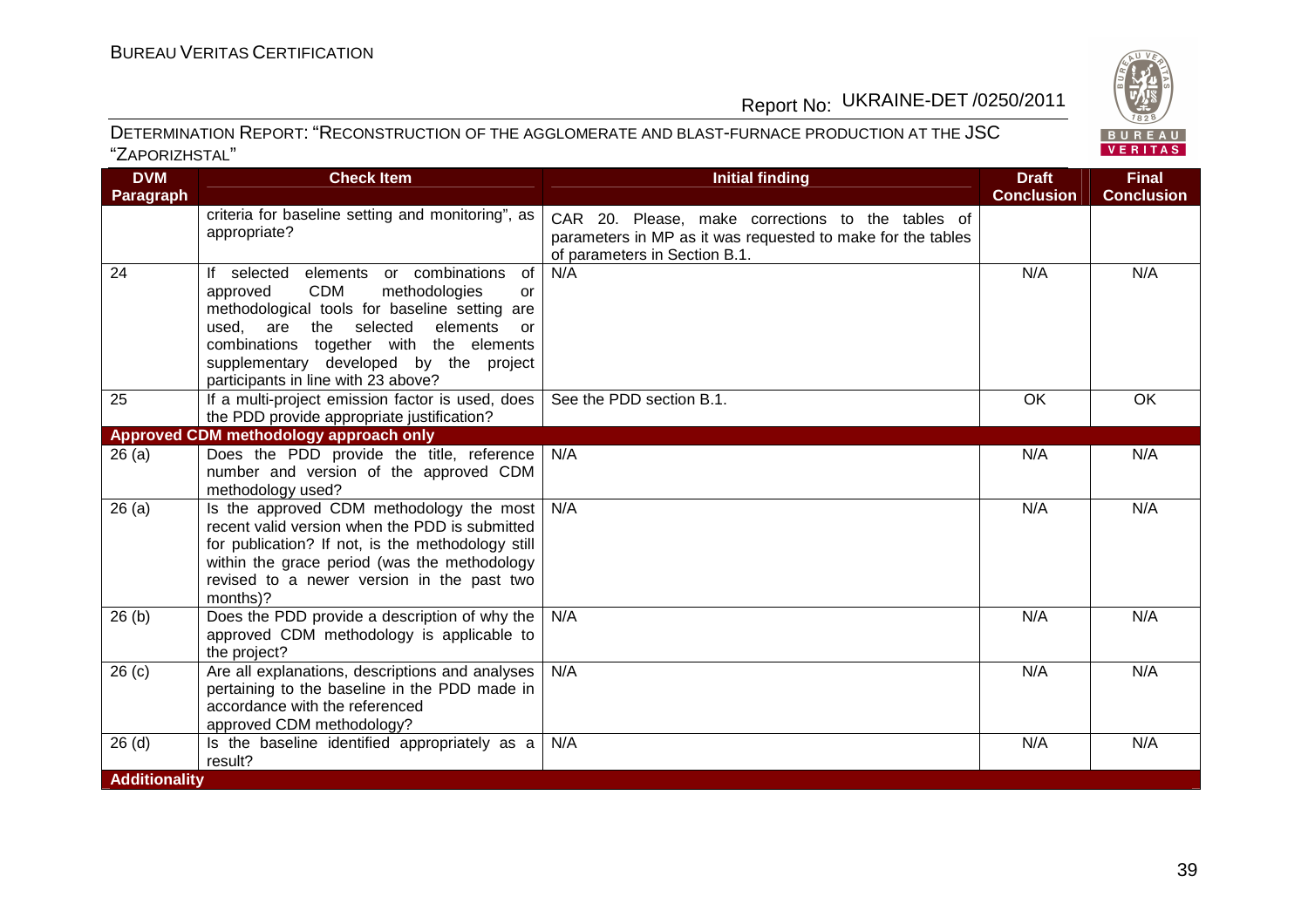

| <b>DVM</b> | <b>Check Item</b>                                                                                                                                                                                                                                                                                                                                                                                                                                                                                                                                                                                                                                                                                                                                                                                                                                                                                                  | <b>Initial finding</b>                                                                                                                                                                                                                                                                                                                                                                                                                                                                                                                       | <b>Draft</b>                                                     | <b>Final</b>      |
|------------|--------------------------------------------------------------------------------------------------------------------------------------------------------------------------------------------------------------------------------------------------------------------------------------------------------------------------------------------------------------------------------------------------------------------------------------------------------------------------------------------------------------------------------------------------------------------------------------------------------------------------------------------------------------------------------------------------------------------------------------------------------------------------------------------------------------------------------------------------------------------------------------------------------------------|----------------------------------------------------------------------------------------------------------------------------------------------------------------------------------------------------------------------------------------------------------------------------------------------------------------------------------------------------------------------------------------------------------------------------------------------------------------------------------------------------------------------------------------------|------------------------------------------------------------------|-------------------|
| Paragraph  |                                                                                                                                                                                                                                                                                                                                                                                                                                                                                                                                                                                                                                                                                                                                                                                                                                                                                                                    |                                                                                                                                                                                                                                                                                                                                                                                                                                                                                                                                              | <b>Conclusion</b>                                                | <b>Conclusion</b> |
|            | JI specific approach only                                                                                                                                                                                                                                                                                                                                                                                                                                                                                                                                                                                                                                                                                                                                                                                                                                                                                          |                                                                                                                                                                                                                                                                                                                                                                                                                                                                                                                                              |                                                                  |                   |
| 28         | Does the PDD indicate which of the following<br>approaches for demonstrating additionality is<br>used?<br>Provision of traceable and transparent<br>(a)<br>information showing the baseline was identified<br>on the basis of conservative assumptions, that<br>the project scenario is not part of the identified<br>baseline scenario and that the project will lead<br>to emission reductions or enhancements of<br>removals:<br>(b) Provision of traceable and transparent<br>information that an AIE has already positively<br>determined that a comparable project (to be)<br>implemented under comparable circumstances<br>has additionality;<br>(c) Application of the most recent version of<br>the "Tool for the demonstration and<br>assessment of additionality. (allowing for a two-<br>month grace period) or any other method for<br>proving additionality approved by the CDM<br>Executive Board". | The PDD section B.2 includes analysis of project<br>additionality and is intended to demonstrate that the project<br>scenario is not part of the identified baseline scenario and<br>that the project will lead to reductions of GHG emissions in<br>comparison to the baseline. The analysis is performed based<br>on the latest version (version 05.2) of the Tool for the<br>Demonstration and Assessment of Additionality approved by<br>CDM Executive Council and accordingly may be fully applied<br>to Joint Implementation Projects. | OK                                                               | OK                |
| 29(a)      | Does the PDD provide a justification of the<br>applicability of the approach with a clear and<br>transparent description?                                                                                                                                                                                                                                                                                                                                                                                                                                                                                                                                                                                                                                                                                                                                                                                          | See section 22 of this table.                                                                                                                                                                                                                                                                                                                                                                                                                                                                                                                | OK                                                               | OK                |
| 29(b)      | Are additionality proofs provided?                                                                                                                                                                                                                                                                                                                                                                                                                                                                                                                                                                                                                                                                                                                                                                                                                                                                                 | CAR 21. Please note that Guidelines for objective<br>demonstration and assessment of barriers (Guidline 1)<br>requires that for demonstration of the investment barrier<br>"information should include nature of company, organization<br>and its ownership and financial information". Unfortunately<br>PDD is currently missing the relevant details.                                                                                                                                                                                      | <b>CAR 21</b><br><b>CAR 22</b><br><b>CAR 23</b><br><b>CAR 24</b> | OK                |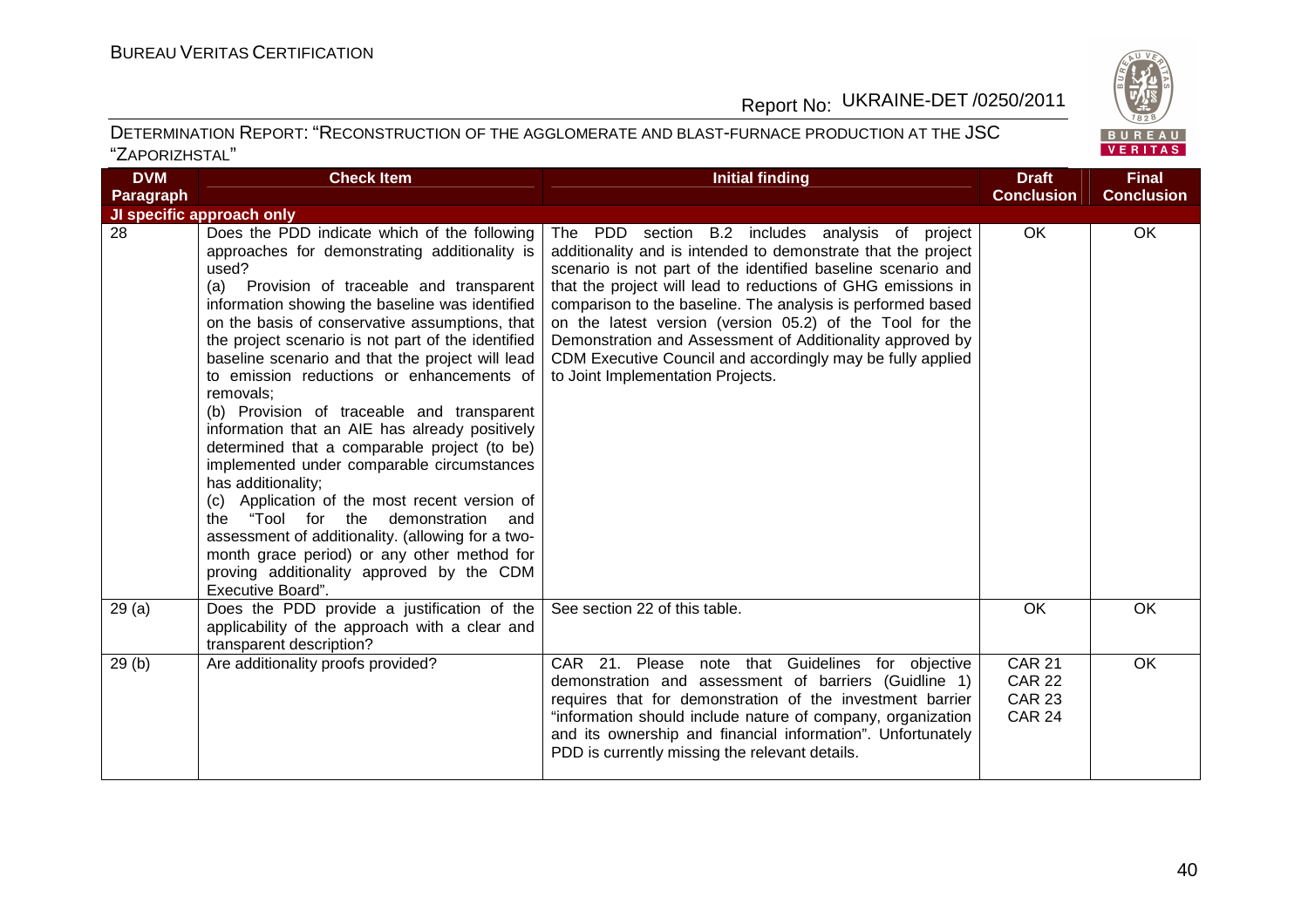BUREAU<br>VERITAS

### Report No: UKRAINE-DET /0250/2011

| <b>DVM</b>       | <b>Check Item</b> | <b>Initial finding</b>                                                                                                                                                                                                                                                                                                                                                                                                                                                                                                                                                                                                                                                   | <b>Draft</b>      | <b>Final</b>      |
|------------------|-------------------|--------------------------------------------------------------------------------------------------------------------------------------------------------------------------------------------------------------------------------------------------------------------------------------------------------------------------------------------------------------------------------------------------------------------------------------------------------------------------------------------------------------------------------------------------------------------------------------------------------------------------------------------------------------------------|-------------------|-------------------|
| <b>Paragraph</b> |                   |                                                                                                                                                                                                                                                                                                                                                                                                                                                                                                                                                                                                                                                                          | <b>Conclusion</b> | <b>Conclusion</b> |
|                  |                   | CAR 22. The developer is correct while mentioning to the<br>rather poor investment profile of Ukraine as the frontier<br>market. At the same time some factual mistakes are present.<br>The average interest rate for the loans denominated in UAH<br>as of the end of 2002 has been 19,5% not 25,35% indicated<br>by<br>the<br>developer.<br>The<br>source:<br>http://bank.gov.ua/Fin_ryn/Pot_tend/2002.zip<br>In addition it would be more appropriate to compare interest<br>rates in the same currency. The interest rates for the loans<br>denominated in EUR or USD were much lower in Ukraine<br>fluctuating around 12%.                                          |                   |                   |
|                  |                   | CAR 23. Please note that the reference to the inferior<br>Ukrainian economical conditions is not sufficient to prove<br>inability to complete the project without JI mechanism. A<br>number of Ukrainian companies made successful IPOs and<br>attracted substantial syndicated loans from the western<br>banks. With this respect it would be beneficial to describe in<br>more detailed manner the investment barriers specific to<br>Zaporizhstal.                                                                                                                                                                                                                    |                   |                   |
|                  |                   | CAR 24. Please note that as the result of operations in 2003<br>the company has been able to pay out the dividends<br>amounting to UAH 12 783 900. The dividends in even<br>greater amount were paid out regularly during the several<br>following<br>years<br>well.<br>as<br>http://www.zaporizhstal.com/about/stockholder/meeting/meet<br>ing_2004/ This fact clearly confirms good financial standing<br>of the company. The profits accumulated during 2003-2007<br>were more than sufficient to implement the project without<br>external borrowings, so financial barrier clearly needs more<br>justification in order to show the unavailability of the funds for |                   |                   |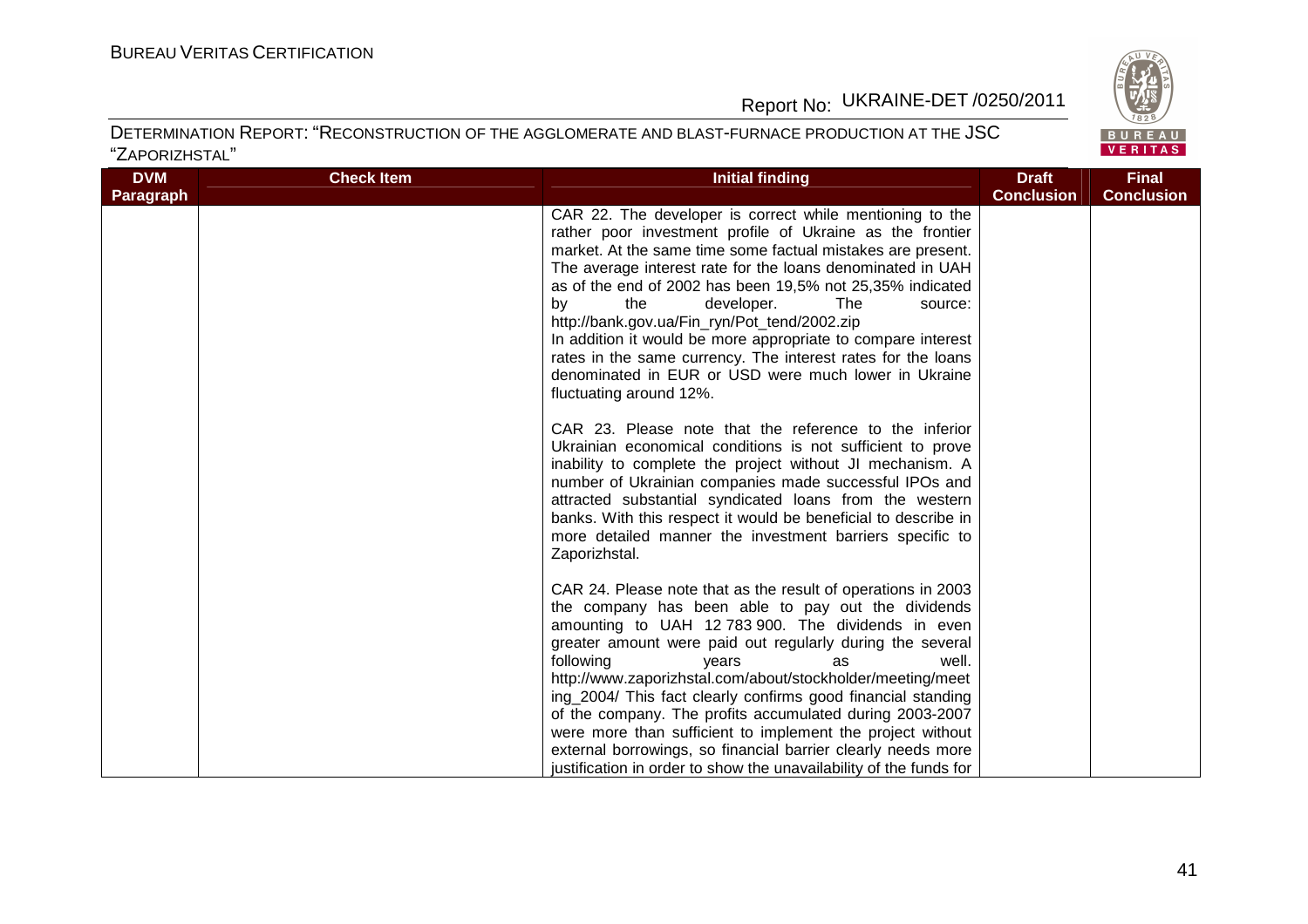

| <b>DVM</b>        | <b>Check Item</b>                                                                                                                               | <b>Initial finding</b>                                                                                                                                                                                                                                                                                                                                                                                                                                                                                                                                                                                                                                                                                                                                                                                             | <b>Draft</b>      | <b>Final</b>      |
|-------------------|-------------------------------------------------------------------------------------------------------------------------------------------------|--------------------------------------------------------------------------------------------------------------------------------------------------------------------------------------------------------------------------------------------------------------------------------------------------------------------------------------------------------------------------------------------------------------------------------------------------------------------------------------------------------------------------------------------------------------------------------------------------------------------------------------------------------------------------------------------------------------------------------------------------------------------------------------------------------------------|-------------------|-------------------|
| Paragraph         |                                                                                                                                                 |                                                                                                                                                                                                                                                                                                                                                                                                                                                                                                                                                                                                                                                                                                                                                                                                                    | <b>Conclusion</b> | <b>Conclusion</b> |
|                   |                                                                                                                                                 | this particular project.                                                                                                                                                                                                                                                                                                                                                                                                                                                                                                                                                                                                                                                                                                                                                                                           |                   |                   |
| 29 <sub>(c)</sub> | Is the additionality demonstrated appropriately<br>as a result?                                                                                 | Conclusion is pending a response to CAR 21-24. The<br>developer has excluded investment barrier from the PDD.<br>While the Guidelines for objective demonstration and<br>assessment of barriers consider the reference to the similar<br>projects as the strong argument supporting the project<br>additionality it is rather difficult to make the parallels between<br>the projects mentioned as they have been implemented in<br>different timescales and by enterprises having different<br>financial standing, so the specific barrier alone can not be<br>considered as the sufficient evidence of the project<br>additionality.<br>In case if the technological barriers are considered strong<br>enough the specific barrier may serve as the additional<br>argument supporting the project additionality. | Pending           | OK                |
| 30                | If the approach 28 (c) is chosen, are all<br>explanations, descriptions and analyses made<br>in accordance with the selected tool or<br>method? | Yes. See section B.2 of the PDD.                                                                                                                                                                                                                                                                                                                                                                                                                                                                                                                                                                                                                                                                                                                                                                                   | OK                | OK                |
|                   |                                                                                                                                                 | <b>Approved CDM methodology approach only</b>                                                                                                                                                                                                                                                                                                                                                                                                                                                                                                                                                                                                                                                                                                                                                                      |                   |                   |
| 31(a)             | Does the PDD provide the title, reference<br>number and version of the approved CDM<br>methodology used?                                        | N/A                                                                                                                                                                                                                                                                                                                                                                                                                                                                                                                                                                                                                                                                                                                                                                                                                | N/A               | N/A               |
| 31 <sub>(b)</sub> | Does the PDD provide a description of why and<br>the referenced<br>approved<br>CDM<br>how<br>methodology is applicable to the project?          | N/A                                                                                                                                                                                                                                                                                                                                                                                                                                                                                                                                                                                                                                                                                                                                                                                                                | N/A               | N/A               |
| 31 <sub>(c)</sub> | Are all explanations, descriptions and analyses<br>with regard to additionality made in accordance<br>with the selected methodology?            | N/A                                                                                                                                                                                                                                                                                                                                                                                                                                                                                                                                                                                                                                                                                                                                                                                                                | N/A               | N/A               |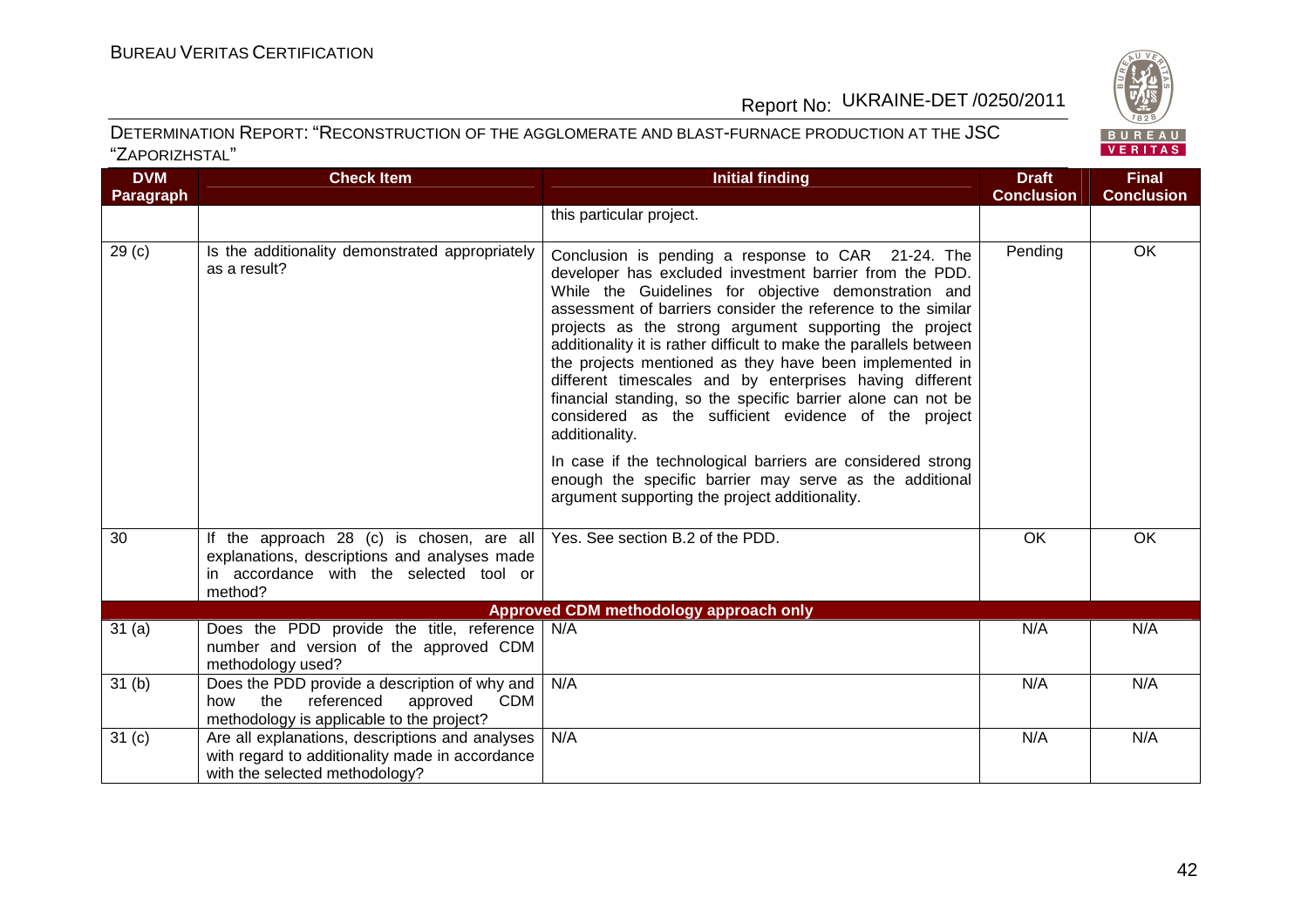

| <b>Conclusion</b><br><b>Conclusion</b><br>Paragraph<br>Are additionality proofs provided?<br>N/A<br>N/A<br>N/A<br>31 <sub>(d)</sub><br>N/A<br>31(e)<br>Is the additionality demonstrated appropriately<br>N/A<br>N/A<br>as a result?<br>Project boundary (applicable except for JI LULUCF projects<br>JI specific approach only<br>Does the project boundary defined in the PDD<br>OK<br>32(a)<br><b>CAR 25</b><br>The project's spatial boundaries are defined in the PDD.<br>See section B.3.<br><b>CL 12</b><br>encompass all anthropogenic emissions<br>by sources of GHGs that are:<br>CAR 25. Section B.3. of the PDD should contain the<br><b>CAR 26</b><br>Under the control of the project<br>description of anticipated leakages.<br>(i)<br>CL 12. Please explain why the fuel transportation is not<br>participants?<br>(ii) Reasonably attributable to the project?<br>included to the project boundary.<br>CAR 26. In Section B.4. the PPs must indicate if the<br>(iii) Significant?<br>person/entity setting the baseline is also a project participant<br>listed in Annex 1.<br>32(b)<br>Is the project boundary defined on the basis of<br>See section 32 (a) of this table.<br>OK<br><b>OK</b><br>a case-by-case assessment with regard to the<br>criteria referred to in 32 (a) above?<br>OK<br>32(c)<br>Are the delineation of the project boundary and<br>OK<br>The delineation of the project boundary and the gases and<br>the gases and sources included appropriately<br>sources included described in the PDD by using figure.<br>described and justified in the PDD by using a<br>figure or flow chart as appropriate?<br>32 <sub>(d)</sub><br>Are all gases and sources included explicitly<br>OK<br>OK<br>All gases and sources included are explicitly stated; refer to<br>stated, and the exclusions of any sources<br>32 (a) above.<br>related to the baseline or the project are<br>All exclusions made are appropriate as a conservative or<br>logic assumption.<br>appropriately justified?<br>Approved CDM methodology approach only<br>Is the project boundary defined in accordance<br>33<br>N/A<br>N/A<br>N/A<br>with the approved CDM methodology? | <b>DVM</b> | <b>Check Item</b> | <b>Initial finding</b> | <b>Draft</b> | <b>Final</b> |
|--------------------------------------------------------------------------------------------------------------------------------------------------------------------------------------------------------------------------------------------------------------------------------------------------------------------------------------------------------------------------------------------------------------------------------------------------------------------------------------------------------------------------------------------------------------------------------------------------------------------------------------------------------------------------------------------------------------------------------------------------------------------------------------------------------------------------------------------------------------------------------------------------------------------------------------------------------------------------------------------------------------------------------------------------------------------------------------------------------------------------------------------------------------------------------------------------------------------------------------------------------------------------------------------------------------------------------------------------------------------------------------------------------------------------------------------------------------------------------------------------------------------------------------------------------------------------------------------------------------------------------------------------------------------------------------------------------------------------------------------------------------------------------------------------------------------------------------------------------------------------------------------------------------------------------------------------------------------------------------------------------------------------------------------------------------------------------------------------------------------------------------------------------------------------------------------|------------|-------------------|------------------------|--------------|--------------|
|                                                                                                                                                                                                                                                                                                                                                                                                                                                                                                                                                                                                                                                                                                                                                                                                                                                                                                                                                                                                                                                                                                                                                                                                                                                                                                                                                                                                                                                                                                                                                                                                                                                                                                                                                                                                                                                                                                                                                                                                                                                                                                                                                                                            |            |                   |                        |              |              |
|                                                                                                                                                                                                                                                                                                                                                                                                                                                                                                                                                                                                                                                                                                                                                                                                                                                                                                                                                                                                                                                                                                                                                                                                                                                                                                                                                                                                                                                                                                                                                                                                                                                                                                                                                                                                                                                                                                                                                                                                                                                                                                                                                                                            |            |                   |                        |              |              |
|                                                                                                                                                                                                                                                                                                                                                                                                                                                                                                                                                                                                                                                                                                                                                                                                                                                                                                                                                                                                                                                                                                                                                                                                                                                                                                                                                                                                                                                                                                                                                                                                                                                                                                                                                                                                                                                                                                                                                                                                                                                                                                                                                                                            |            |                   |                        |              |              |
|                                                                                                                                                                                                                                                                                                                                                                                                                                                                                                                                                                                                                                                                                                                                                                                                                                                                                                                                                                                                                                                                                                                                                                                                                                                                                                                                                                                                                                                                                                                                                                                                                                                                                                                                                                                                                                                                                                                                                                                                                                                                                                                                                                                            |            |                   |                        |              |              |
|                                                                                                                                                                                                                                                                                                                                                                                                                                                                                                                                                                                                                                                                                                                                                                                                                                                                                                                                                                                                                                                                                                                                                                                                                                                                                                                                                                                                                                                                                                                                                                                                                                                                                                                                                                                                                                                                                                                                                                                                                                                                                                                                                                                            |            |                   |                        |              |              |
|                                                                                                                                                                                                                                                                                                                                                                                                                                                                                                                                                                                                                                                                                                                                                                                                                                                                                                                                                                                                                                                                                                                                                                                                                                                                                                                                                                                                                                                                                                                                                                                                                                                                                                                                                                                                                                                                                                                                                                                                                                                                                                                                                                                            |            |                   |                        |              |              |
|                                                                                                                                                                                                                                                                                                                                                                                                                                                                                                                                                                                                                                                                                                                                                                                                                                                                                                                                                                                                                                                                                                                                                                                                                                                                                                                                                                                                                                                                                                                                                                                                                                                                                                                                                                                                                                                                                                                                                                                                                                                                                                                                                                                            |            |                   |                        |              |              |
|                                                                                                                                                                                                                                                                                                                                                                                                                                                                                                                                                                                                                                                                                                                                                                                                                                                                                                                                                                                                                                                                                                                                                                                                                                                                                                                                                                                                                                                                                                                                                                                                                                                                                                                                                                                                                                                                                                                                                                                                                                                                                                                                                                                            |            |                   |                        |              |              |
|                                                                                                                                                                                                                                                                                                                                                                                                                                                                                                                                                                                                                                                                                                                                                                                                                                                                                                                                                                                                                                                                                                                                                                                                                                                                                                                                                                                                                                                                                                                                                                                                                                                                                                                                                                                                                                                                                                                                                                                                                                                                                                                                                                                            |            |                   |                        |              |              |
|                                                                                                                                                                                                                                                                                                                                                                                                                                                                                                                                                                                                                                                                                                                                                                                                                                                                                                                                                                                                                                                                                                                                                                                                                                                                                                                                                                                                                                                                                                                                                                                                                                                                                                                                                                                                                                                                                                                                                                                                                                                                                                                                                                                            |            |                   |                        |              |              |
|                                                                                                                                                                                                                                                                                                                                                                                                                                                                                                                                                                                                                                                                                                                                                                                                                                                                                                                                                                                                                                                                                                                                                                                                                                                                                                                                                                                                                                                                                                                                                                                                                                                                                                                                                                                                                                                                                                                                                                                                                                                                                                                                                                                            |            |                   |                        |              |              |
|                                                                                                                                                                                                                                                                                                                                                                                                                                                                                                                                                                                                                                                                                                                                                                                                                                                                                                                                                                                                                                                                                                                                                                                                                                                                                                                                                                                                                                                                                                                                                                                                                                                                                                                                                                                                                                                                                                                                                                                                                                                                                                                                                                                            |            |                   |                        |              |              |
|                                                                                                                                                                                                                                                                                                                                                                                                                                                                                                                                                                                                                                                                                                                                                                                                                                                                                                                                                                                                                                                                                                                                                                                                                                                                                                                                                                                                                                                                                                                                                                                                                                                                                                                                                                                                                                                                                                                                                                                                                                                                                                                                                                                            |            |                   |                        |              |              |
|                                                                                                                                                                                                                                                                                                                                                                                                                                                                                                                                                                                                                                                                                                                                                                                                                                                                                                                                                                                                                                                                                                                                                                                                                                                                                                                                                                                                                                                                                                                                                                                                                                                                                                                                                                                                                                                                                                                                                                                                                                                                                                                                                                                            |            |                   |                        |              |              |
|                                                                                                                                                                                                                                                                                                                                                                                                                                                                                                                                                                                                                                                                                                                                                                                                                                                                                                                                                                                                                                                                                                                                                                                                                                                                                                                                                                                                                                                                                                                                                                                                                                                                                                                                                                                                                                                                                                                                                                                                                                                                                                                                                                                            |            |                   |                        |              |              |
|                                                                                                                                                                                                                                                                                                                                                                                                                                                                                                                                                                                                                                                                                                                                                                                                                                                                                                                                                                                                                                                                                                                                                                                                                                                                                                                                                                                                                                                                                                                                                                                                                                                                                                                                                                                                                                                                                                                                                                                                                                                                                                                                                                                            |            |                   |                        |              |              |
|                                                                                                                                                                                                                                                                                                                                                                                                                                                                                                                                                                                                                                                                                                                                                                                                                                                                                                                                                                                                                                                                                                                                                                                                                                                                                                                                                                                                                                                                                                                                                                                                                                                                                                                                                                                                                                                                                                                                                                                                                                                                                                                                                                                            |            |                   |                        |              |              |
|                                                                                                                                                                                                                                                                                                                                                                                                                                                                                                                                                                                                                                                                                                                                                                                                                                                                                                                                                                                                                                                                                                                                                                                                                                                                                                                                                                                                                                                                                                                                                                                                                                                                                                                                                                                                                                                                                                                                                                                                                                                                                                                                                                                            |            |                   |                        |              |              |
|                                                                                                                                                                                                                                                                                                                                                                                                                                                                                                                                                                                                                                                                                                                                                                                                                                                                                                                                                                                                                                                                                                                                                                                                                                                                                                                                                                                                                                                                                                                                                                                                                                                                                                                                                                                                                                                                                                                                                                                                                                                                                                                                                                                            |            |                   |                        |              |              |
|                                                                                                                                                                                                                                                                                                                                                                                                                                                                                                                                                                                                                                                                                                                                                                                                                                                                                                                                                                                                                                                                                                                                                                                                                                                                                                                                                                                                                                                                                                                                                                                                                                                                                                                                                                                                                                                                                                                                                                                                                                                                                                                                                                                            |            |                   |                        |              |              |
|                                                                                                                                                                                                                                                                                                                                                                                                                                                                                                                                                                                                                                                                                                                                                                                                                                                                                                                                                                                                                                                                                                                                                                                                                                                                                                                                                                                                                                                                                                                                                                                                                                                                                                                                                                                                                                                                                                                                                                                                                                                                                                                                                                                            |            |                   |                        |              |              |
|                                                                                                                                                                                                                                                                                                                                                                                                                                                                                                                                                                                                                                                                                                                                                                                                                                                                                                                                                                                                                                                                                                                                                                                                                                                                                                                                                                                                                                                                                                                                                                                                                                                                                                                                                                                                                                                                                                                                                                                                                                                                                                                                                                                            |            |                   |                        |              |              |
|                                                                                                                                                                                                                                                                                                                                                                                                                                                                                                                                                                                                                                                                                                                                                                                                                                                                                                                                                                                                                                                                                                                                                                                                                                                                                                                                                                                                                                                                                                                                                                                                                                                                                                                                                                                                                                                                                                                                                                                                                                                                                                                                                                                            |            |                   |                        |              |              |
|                                                                                                                                                                                                                                                                                                                                                                                                                                                                                                                                                                                                                                                                                                                                                                                                                                                                                                                                                                                                                                                                                                                                                                                                                                                                                                                                                                                                                                                                                                                                                                                                                                                                                                                                                                                                                                                                                                                                                                                                                                                                                                                                                                                            |            |                   |                        |              |              |
|                                                                                                                                                                                                                                                                                                                                                                                                                                                                                                                                                                                                                                                                                                                                                                                                                                                                                                                                                                                                                                                                                                                                                                                                                                                                                                                                                                                                                                                                                                                                                                                                                                                                                                                                                                                                                                                                                                                                                                                                                                                                                                                                                                                            |            |                   |                        |              |              |
|                                                                                                                                                                                                                                                                                                                                                                                                                                                                                                                                                                                                                                                                                                                                                                                                                                                                                                                                                                                                                                                                                                                                                                                                                                                                                                                                                                                                                                                                                                                                                                                                                                                                                                                                                                                                                                                                                                                                                                                                                                                                                                                                                                                            |            |                   |                        |              |              |
|                                                                                                                                                                                                                                                                                                                                                                                                                                                                                                                                                                                                                                                                                                                                                                                                                                                                                                                                                                                                                                                                                                                                                                                                                                                                                                                                                                                                                                                                                                                                                                                                                                                                                                                                                                                                                                                                                                                                                                                                                                                                                                                                                                                            |            |                   |                        |              |              |
|                                                                                                                                                                                                                                                                                                                                                                                                                                                                                                                                                                                                                                                                                                                                                                                                                                                                                                                                                                                                                                                                                                                                                                                                                                                                                                                                                                                                                                                                                                                                                                                                                                                                                                                                                                                                                                                                                                                                                                                                                                                                                                                                                                                            |            |                   |                        |              |              |
|                                                                                                                                                                                                                                                                                                                                                                                                                                                                                                                                                                                                                                                                                                                                                                                                                                                                                                                                                                                                                                                                                                                                                                                                                                                                                                                                                                                                                                                                                                                                                                                                                                                                                                                                                                                                                                                                                                                                                                                                                                                                                                                                                                                            |            |                   |                        |              |              |
| <b>Crediting period</b>                                                                                                                                                                                                                                                                                                                                                                                                                                                                                                                                                                                                                                                                                                                                                                                                                                                                                                                                                                                                                                                                                                                                                                                                                                                                                                                                                                                                                                                                                                                                                                                                                                                                                                                                                                                                                                                                                                                                                                                                                                                                                                                                                                    |            |                   |                        |              |              |
| Does the PDD state the starting date of the<br>The PDD states the starting date of the project as the date<br>OK<br>OK<br>34(a)                                                                                                                                                                                                                                                                                                                                                                                                                                                                                                                                                                                                                                                                                                                                                                                                                                                                                                                                                                                                                                                                                                                                                                                                                                                                                                                                                                                                                                                                                                                                                                                                                                                                                                                                                                                                                                                                                                                                                                                                                                                            |            |                   |                        |              |              |
| on which the implementation or construction or real action of<br>the<br>date<br>which<br>the<br>project<br>as<br>on                                                                                                                                                                                                                                                                                                                                                                                                                                                                                                                                                                                                                                                                                                                                                                                                                                                                                                                                                                                                                                                                                                                                                                                                                                                                                                                                                                                                                                                                                                                                                                                                                                                                                                                                                                                                                                                                                                                                                                                                                                                                        |            |                   |                        |              |              |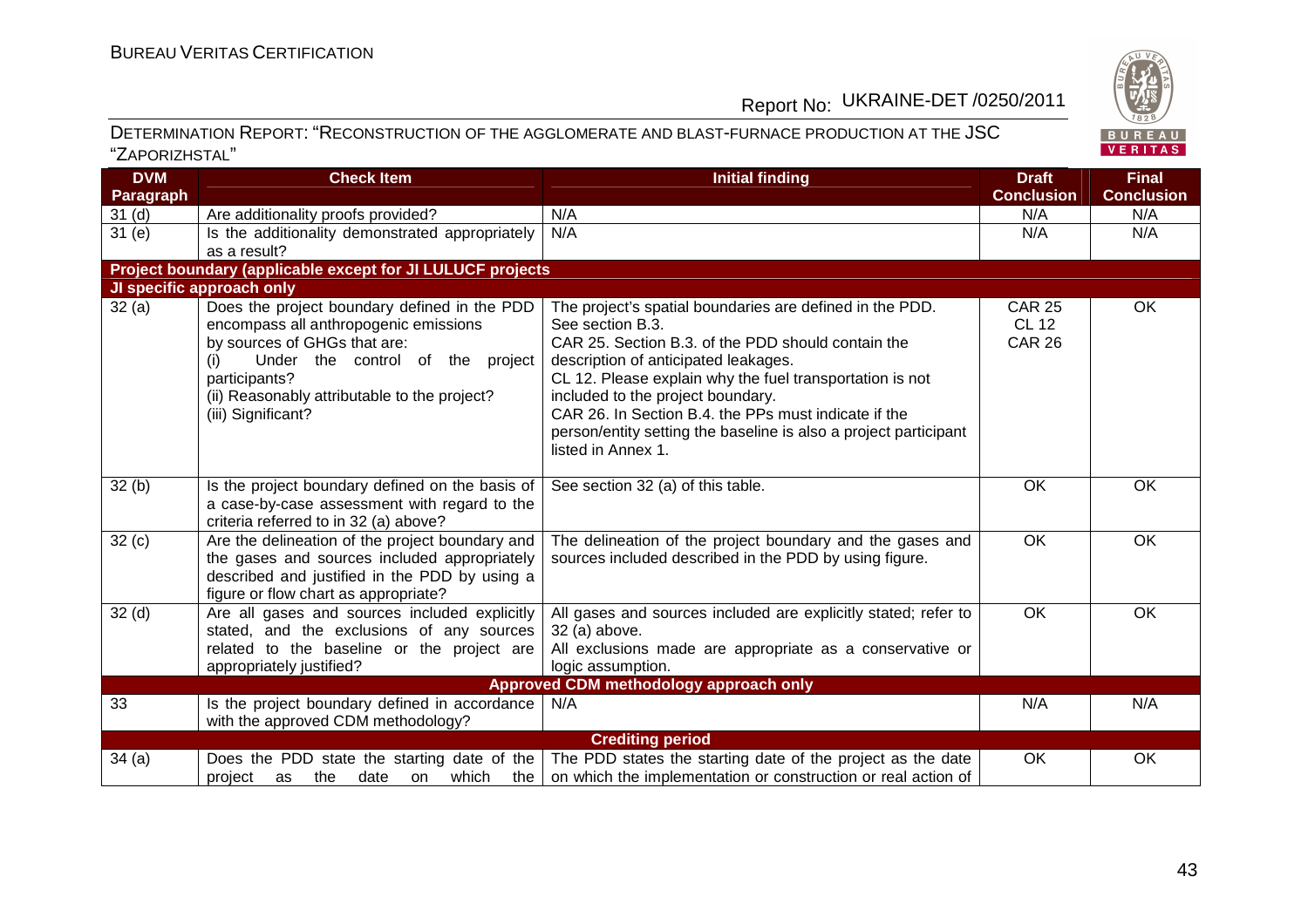

| <b>DVM</b>        | <b>Check Item</b>                                                                        | <b>Initial finding</b>                                                                     | <b>Draft</b>      | <b>Final</b>      |
|-------------------|------------------------------------------------------------------------------------------|--------------------------------------------------------------------------------------------|-------------------|-------------------|
| Paragraph         |                                                                                          |                                                                                            | <b>Conclusion</b> | <b>Conclusion</b> |
|                   | implementation or construction or real action of                                         | the project will begin or began, and the starting date is                                  |                   |                   |
|                   | the project will begin or began?                                                         | 01/01/2003                                                                                 |                   |                   |
| 34(a)             | Is the starting date after the beginning of 2000?                                        | Refer to 34 (a).                                                                           | OK                | OK                |
| 34(b)             | Does the PDD state the expected operational                                              | Operational lifetime is defined as 20 years (240 months).                                  | OK                | OK                |
|                   | lifetime of the project in years and months?                                             |                                                                                            |                   |                   |
| 34(c)             | Does the PDD state the length of the crediting                                           | PDD state the length of the crediting period in years and                                  | OK                | OK                |
|                   | period in years and months?                                                              | months.                                                                                    |                   |                   |
| 34 <sub>(c)</sub> | Is the starting date of the crediting period on or                                       | Yes. The starting date of the crediting period is after the date                           | <b>OK</b>         | OK                |
|                   | after the date of the first emission reductions or                                       | of the first emission reductions.                                                          |                   |                   |
|                   | enhancements of net removals generated by                                                |                                                                                            |                   |                   |
|                   | the project?                                                                             |                                                                                            |                   |                   |
| 34 <sub>(d)</sub> | Does the PDD state that the crediting period for                                         | Yes. According to the PDD the crediting period for issuance                                | OK                | OK                |
|                   | issuance of ERUs starts only after the                                                   | of ERUs does not extend beyond operational lifetime of the                                 |                   |                   |
|                   | beginning of 2008 and does not extend beyond                                             | project.                                                                                   |                   |                   |
|                   | the operational lifetime of the project?                                                 |                                                                                            |                   |                   |
| 34 <sub>(d)</sub> | If the crediting period extends beyond 2012,<br>does the PDD state that the extension is | The estimated emission reductions are provided in the table<br>of the PDD section A.4.3.1. | OK                | OK                |
|                   | subject to the host Party approval?                                                      |                                                                                            |                   |                   |
|                   | Are the estimates of emission reductions or                                              |                                                                                            |                   |                   |
|                   | enhancements of net removals presented                                                   |                                                                                            |                   |                   |
|                   | separately for those until 2012 and those after                                          |                                                                                            |                   |                   |
|                   | 2012?                                                                                    |                                                                                            |                   |                   |
|                   |                                                                                          | <b>Monitoring plan</b>                                                                     |                   |                   |
| 35                | Does the PDD explicitly indicate which of the                                            | It is explicitly indicated that a JI specific approach is chosen.                          | <b>OK</b>         | OK                |
|                   | following approaches is used?                                                            |                                                                                            |                   |                   |
|                   | - JI specific approach                                                                   |                                                                                            |                   |                   |
|                   | - Approved CDM methodology approach                                                      |                                                                                            |                   |                   |
|                   |                                                                                          | JI specific approach only                                                                  |                   |                   |
| 36(a)             | Does the monitoring plan describe:                                                       | The monitoring plan describes:                                                             | <b>CAR 27</b>     | OK                |
|                   | - All relevant factors and key characteristics                                           | - data to be monitored: total pig iron output, quantity of each                            | <b>CAR 28</b>     |                   |
|                   | that will be monitored?                                                                  | fuel used in making pig iron, electricity consumed in                                      | <b>CL 13</b>      |                   |
|                   | - The period in which they will be monitored?                                            | producing pig iron, quantity of each fuel used in sintering                                | <b>CAR 29</b>     |                   |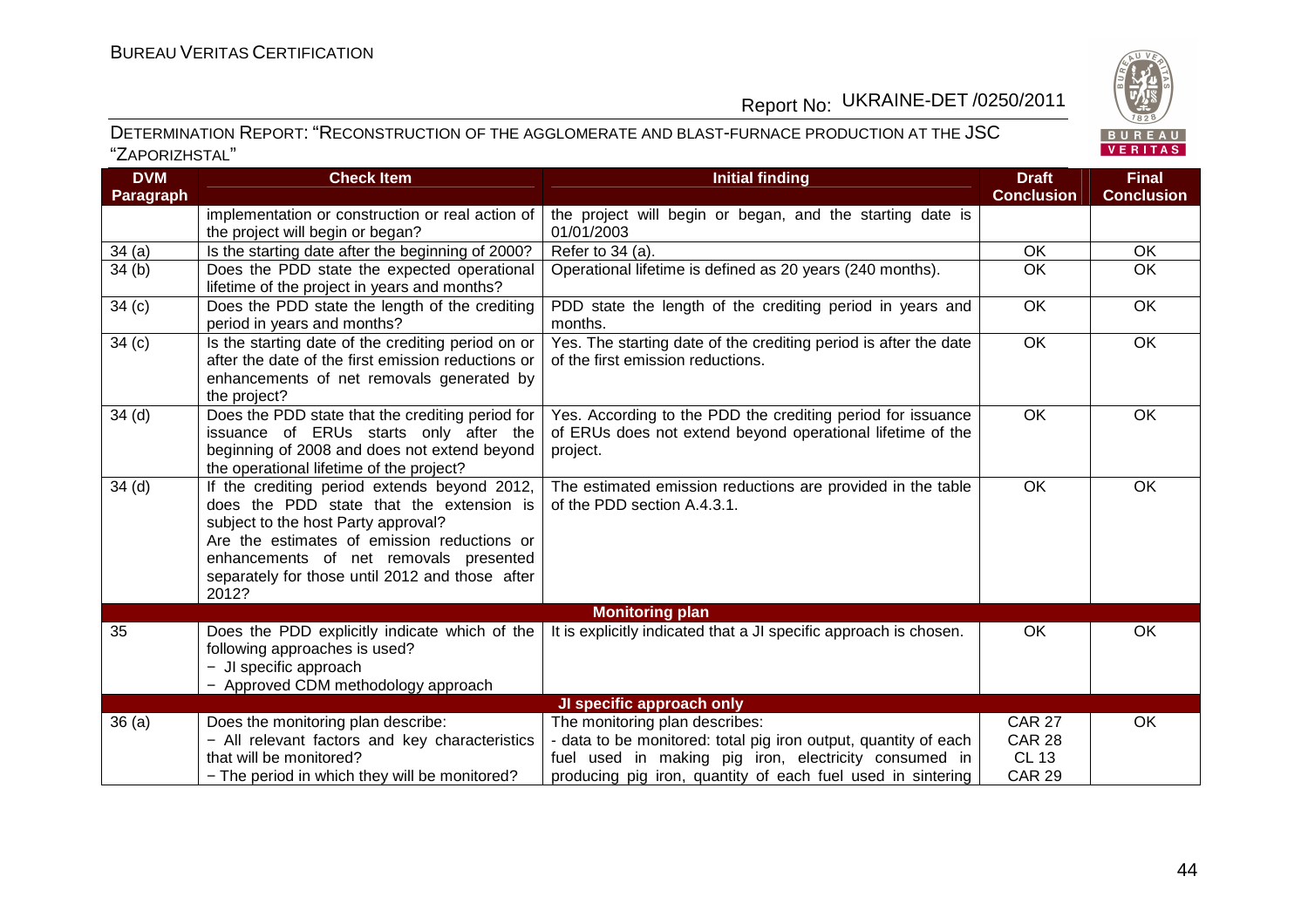

| <b>DVM</b><br>Paragraph | <b>Check Item</b>                                                                                                                                                                                                              | <b>Initial finding</b>                                                                                                                                                                                                                                                                                                                                                                                                                                                                                                                                                                                                                                                                                                                                                                                                                                                                                                                                                                                                                                                                                                                                                                                                                                                                                                                              | <b>Draft</b><br><b>Conclusion</b> | <b>Final</b><br><b>Conclusion</b> |
|-------------------------|--------------------------------------------------------------------------------------------------------------------------------------------------------------------------------------------------------------------------------|-----------------------------------------------------------------------------------------------------------------------------------------------------------------------------------------------------------------------------------------------------------------------------------------------------------------------------------------------------------------------------------------------------------------------------------------------------------------------------------------------------------------------------------------------------------------------------------------------------------------------------------------------------------------------------------------------------------------------------------------------------------------------------------------------------------------------------------------------------------------------------------------------------------------------------------------------------------------------------------------------------------------------------------------------------------------------------------------------------------------------------------------------------------------------------------------------------------------------------------------------------------------------------------------------------------------------------------------------------|-----------------------------------|-----------------------------------|
|                         | - All decisive factors for the control and<br>reporting of project performance?                                                                                                                                                | process, electricity consumed in sintering process, quantity<br>of each reducing agent in pig iron production, quantity of<br>each other input in pig iron production, quantity of each fuel<br>used for balance of process needs, electricity consumed for<br>balance of process needs.<br>- the period in which they will be monitored: continuously<br>or/and monthly;<br>- all decisive factors for the control and reporting of project<br>performance: 2tp statistics forms; quality control (QC) and<br>quality assurance (QA) procedures; the operational and<br>management structure that will be applied in implementing<br>the monitoring plan.<br>CAR 27. In Section D.4. the PPs must indicate if the<br>person/entity establishing the monitoring plan is also a<br>project participant listed in Annex 1.<br>CAR 28. Please indicate in Section D.1. which of the two<br>approaches was applied for establishing MP.<br>CL 13. Please, explain what the table under item 12 in<br>Section D.1. refer to.<br>CAR 29. Please submit additional documentation to support<br>the MP listed on p.48 of Section D.1.<br>CAR 30. Please, provide additional explanations on how the<br>monitoring frequency is defined in accordance with approved<br>graphs of analytical and departmental control. Include this<br>information in the MR. | <b>CAR 30</b>                     |                                   |
| 36 <sub>(b)</sub>       | Does the monitoring plan specify the indicators,<br>constants and variables used that are reliable,<br>valid and provide transparent picture of the<br>emission reductions or enhancements of net<br>removals to be monitored? | The monitoring plan specifies variables used. It provides<br>transparent picture of the emission reductions.                                                                                                                                                                                                                                                                                                                                                                                                                                                                                                                                                                                                                                                                                                                                                                                                                                                                                                                                                                                                                                                                                                                                                                                                                                        | <b>OK</b>                         | <b>OK</b>                         |
| 36(h)                   | If default values are used:                                                                                                                                                                                                    | Constants used are the default values of the parameters as                                                                                                                                                                                                                                                                                                                                                                                                                                                                                                                                                                                                                                                                                                                                                                                                                                                                                                                                                                                                                                                                                                                                                                                                                                                                                          | OK                                | <b>OK</b>                         |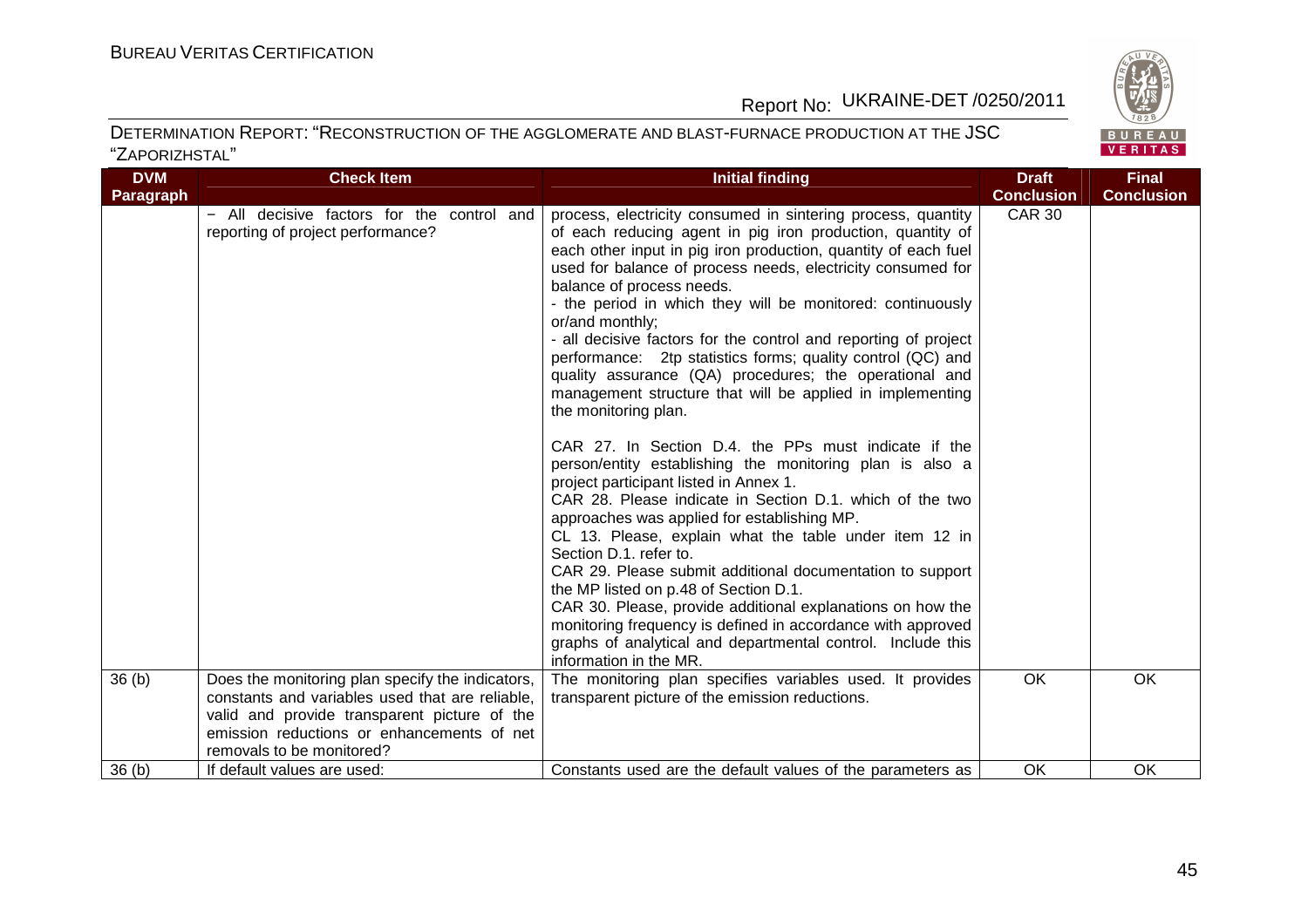

| <b>DVM</b>                       | <b>Check Item</b>                                                                                                                                                                                 | <b>Initial finding</b>                                                                                                                                                                                                                                                    | <b>Draft</b>      | <b>Final</b>                                                          |
|----------------------------------|---------------------------------------------------------------------------------------------------------------------------------------------------------------------------------------------------|---------------------------------------------------------------------------------------------------------------------------------------------------------------------------------------------------------------------------------------------------------------------------|-------------------|-----------------------------------------------------------------------|
| Paragraph                        |                                                                                                                                                                                                   |                                                                                                                                                                                                                                                                           | <b>Conclusion</b> | <b>Conclusion</b>                                                     |
|                                  | - Are accuracy and reasonableness carefully<br>balanced in their selection?<br>Do the default values originate from                                                                               | follows: emission factor of each fuel used in making pig iron,<br>emission factor for electricity consumption, emission factor of<br>each reducing agent, emission factor of each other input,                                                                            |                   |                                                                       |
|                                  | recognized sources?<br>- Are the default values supported by statistical<br>analyses providing reasonable confidence<br>levels?<br>- Are the default values presented in a<br>transparent manner? | The default values originate from recognized sources and<br>are presented in a transparent manner.                                                                                                                                                                        |                   |                                                                       |
| $36(b)$ (i)                      | For those values that are to be provided by the<br>project participants, does the monitoring plan<br>clearly indicate how the values are to be<br>selected and justified?                         | The monitoring plan indicates how the values are to be<br>selected and justified.                                                                                                                                                                                         | OK                | OK                                                                    |
| 36 (b) (ii)                      | For other values,<br>- Does the monitoring plan clearly indicate the<br>precise references from which these values are<br>taken?<br>Is the conservativeness of the values<br>provided justified?  | CAR 31. Please specify which versions of the IPCC are used<br>in the preparation of PDD.                                                                                                                                                                                  | <b>CAR 31</b>     | <b>OK</b>                                                             |
| 36 (b) (iii)                     | For all data sources, does the monitoring plan<br>specify the procedures to be followed if<br>expected data are unavailable?                                                                      | FAR 01. A special order on saving and archiving project<br>documentation during the whole crediting period and two<br>years after the last ERU transfer on the project should be<br>issued at the enterprise and communicated to all employees<br>involved in the project | FAR01             | The issue will<br>checked<br>be.<br>the first<br>on.<br>verification. |
| $36(b)$ (iv)                     | Are International System Unit (SI units) used?                                                                                                                                                    | SI units are used. Also there are data units used in<br>accordance with the applied JI specific approach.                                                                                                                                                                 | <b>OK</b>         | OK                                                                    |
| 36 <sub>(b)</sub> <sub>(v)</sub> | Does the monitoring plan note any parameters,<br>coefficients, variables, etc. that are used to                                                                                                   | See section B.1 of the PDD.<br>CAR 32. Provide, please, laboratory historic data of COG net                                                                                                                                                                               | <b>CAR 32</b>     | OK                                                                    |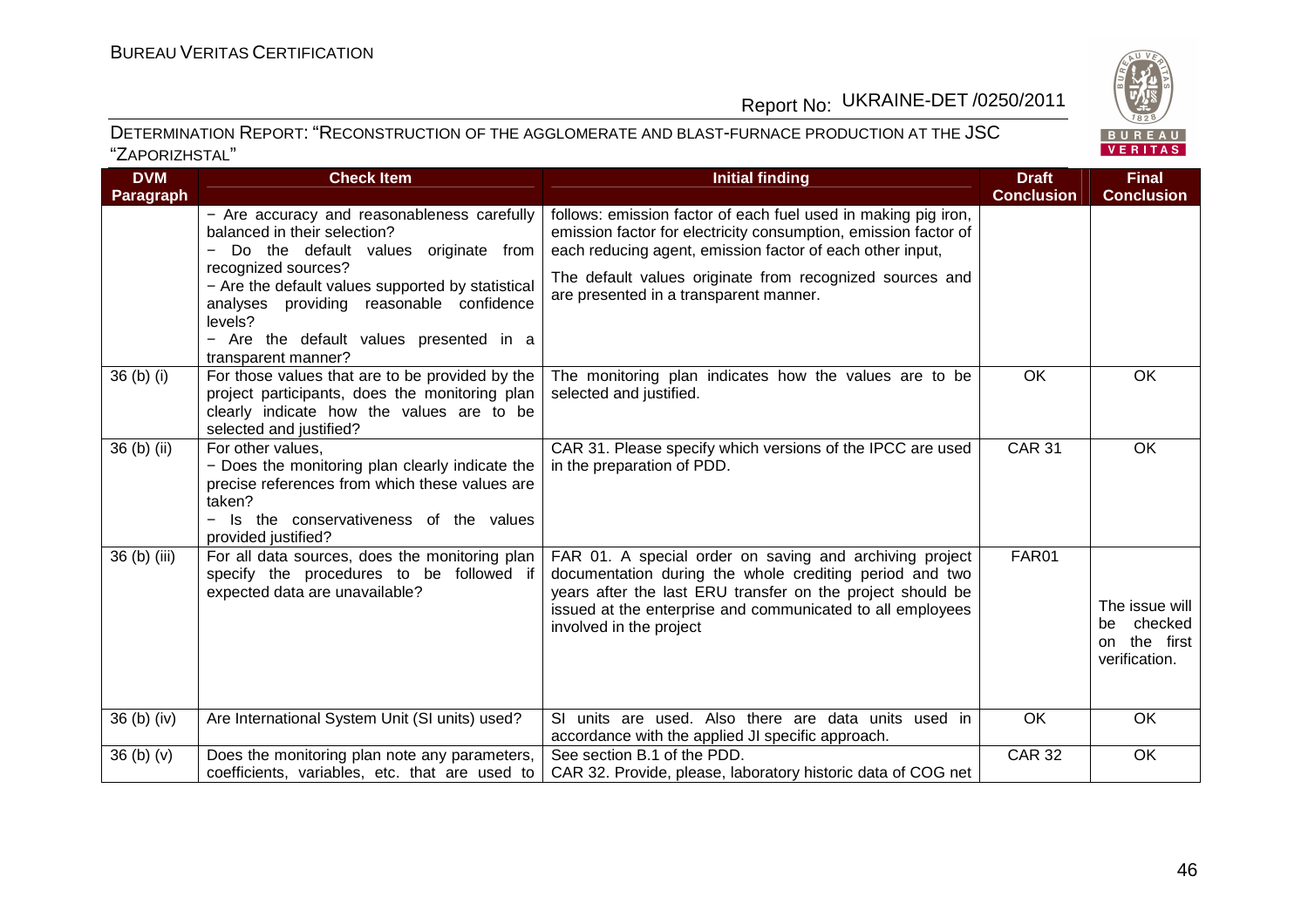

| <b>DVM</b>        | <b>Check Item</b>                                                                                                                                                                                                                                                                                                                                                                                                                                                                                                                                                                                                                                                 | <b>Initial finding</b>                                                                                                                                                    | <b>Draft</b>      | <b>Final</b>      |
|-------------------|-------------------------------------------------------------------------------------------------------------------------------------------------------------------------------------------------------------------------------------------------------------------------------------------------------------------------------------------------------------------------------------------------------------------------------------------------------------------------------------------------------------------------------------------------------------------------------------------------------------------------------------------------------------------|---------------------------------------------------------------------------------------------------------------------------------------------------------------------------|-------------------|-------------------|
| Paragraph         |                                                                                                                                                                                                                                                                                                                                                                                                                                                                                                                                                                                                                                                                   |                                                                                                                                                                           | <b>Conclusion</b> | <b>Conclusion</b> |
|                   | calculate baseline emissions or net removals<br>but are obtained through monitoring?                                                                                                                                                                                                                                                                                                                                                                                                                                                                                                                                                                              | calorific value.                                                                                                                                                          |                   |                   |
| 36(b)(v)          | Is the use of parameters, coefficients,<br>variables, etc. consistent between the baseline<br>and monitoring plan?                                                                                                                                                                                                                                                                                                                                                                                                                                                                                                                                                | There is consistency between parameters, coefficients,<br>variables, etc. used in baseline and monitoring plan.                                                           | $\overline{OK}$   | OK                |
| 36 <sub>(c)</sub> | Does the monitoring plan draw on the list of<br>standard variables contained in appendix B of<br>"Guidance on criteria for baseline setting and<br>monitoring"?                                                                                                                                                                                                                                                                                                                                                                                                                                                                                                   | The monitoring plan draws on the list of standard variables<br>contained in appendix B of "Guidance on criteria for baseline<br>setting and monitoring".                  | <b>OK</b>         | <b>OK</b>         |
| 36(d)             | Does the monitoring plan explicitly and clearly<br>distinguish:<br>(i) Data and parameters that are not monitored<br>throughout the crediting period, but are<br>determined only once (and thus remain fixed<br>throughout the crediting period), and that are<br>available already at the stage of determination?<br>(ii) Data and parameters that are not monitored<br>throughout the crediting period, but are<br>determined only once (and thus remain fixed<br>throughout the crediting period), but that are<br>not already available at the stage of<br>determination?<br>(iii) Data and parameters that are monitored<br>throughout the crediting period? | See the PDD section D.1.<br>The data and parameters that are monitored throughout the<br>crediting period are clearly indicated in the PDD (section D.1.<br>and Annex 3). | <b>OK</b>         | OK                |
| 36(e)             | Does the monitoring plan describe the methods<br>employed for data monitoring (including its<br>frequency) and recording?                                                                                                                                                                                                                                                                                                                                                                                                                                                                                                                                         | In the table of the PDD section D.1.1 the time of monitoring<br>(frequency) and the source of data to be used are indicated<br>for all the monitored parameters and data. | $\overline{OK}$   | <b>OK</b>         |
| 36(f)             | Does the monitoring plan elaborate all<br>algorithms and formulae used<br>for the<br>estimation/calculation<br>baseline<br>of<br>emissions/removals<br>and<br>project<br>emissions/removals or direct monitoring of                                                                                                                                                                                                                                                                                                                                                                                                                                               | All algorithms and formulae used for the estimation of<br>baseline and project emissions are indicated and explained<br>in the PDD.                                       | OK                | OK                |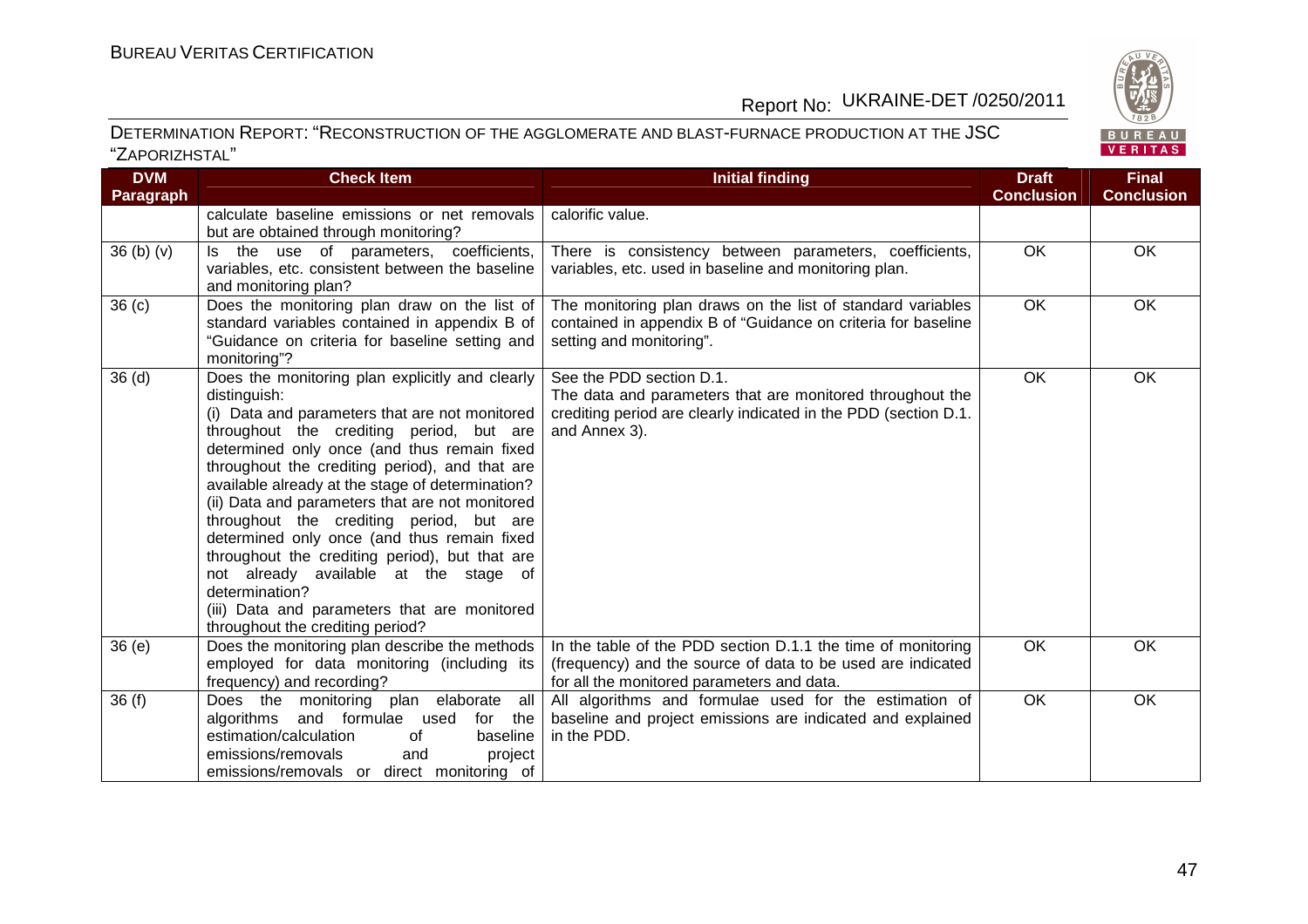

| <b>DVM</b>       | <b>Check Item</b>                                                                                                                                                             | <b>Initial finding</b>                                                                                                                                                             | <b>Draft</b>      | <b>Final</b>      |
|------------------|-------------------------------------------------------------------------------------------------------------------------------------------------------------------------------|------------------------------------------------------------------------------------------------------------------------------------------------------------------------------------|-------------------|-------------------|
| <b>Paragraph</b> |                                                                                                                                                                               |                                                                                                                                                                                    | <b>Conclusion</b> | <b>Conclusion</b> |
|                  | emission reductions from the project, leakage,<br>as appropriate?                                                                                                             |                                                                                                                                                                                    |                   |                   |
| 36 (f) (i)       | the<br>rationale<br>ls.<br>underlying<br>for<br>the<br>algorithms/formulae explained?                                                                                         | The underlying rationale for the algorithms/formulae is<br>explained.                                                                                                              | OK                | OK                |
| $36(f)$ (ii)     | Are consistent variables, equation formats,<br>subscripts etc. used?                                                                                                          | Consistent variables, equation formats, subscripts etc. are<br>used.                                                                                                               | $\overline{OK}$   | OK                |
| 36 (f) (iii)     | Are all equations numbered?                                                                                                                                                   | Yes.                                                                                                                                                                               | OK                | OK                |
| 36 (f) (iv)      | Are all variables, with units indicated defined?                                                                                                                              | Yes.                                                                                                                                                                               | OK                | OK                |
| 36 $(f)(v)$      | the<br>conservativeness<br>of<br>ls.<br>the<br>algorithms/procedures justified?                                                                                               | The<br>conservativeness of the algorithms/procedure is<br>indicated in the PDD.                                                                                                    | OK                | OK                |
| 36(f)(v)         | To the extent possible, are methods to<br>quantitatively account for uncertainty in key<br>parameters included?                                                               | Uncertainty level of data is indicated in the table of Quality<br>control and quality assurance (QA) procedures undertaken<br>for the data monitored (see section D.2 of the PDD). | $\overline{OK}$   | OK                |
| 36 (f) (vi)      | Is consistency between the elaboration of the<br>baseline scenario and the procedure for<br>calculating the emissions or net removals of the<br>baseline ensured?             | There is consistency between the elaboration on the<br>baseline scenario and calculating the baseline emission in<br>the monitoring plan and on spreadsheet.                       | OK                | OK                |
| 36 (f) (vii)     | Are any parts of the algorithms or formulae that<br>are not self-evident explained?                                                                                           | The formulae used in the PDD are sufficiently described.                                                                                                                           | <b>OK</b>         | <b>OK</b>         |
| 36 (f) (vii)     | Is it justified that the procedure is consistent<br>with standard technical procedures in the<br>relevant sector?                                                             | Relevant national and/or sectoral policies and circumstances<br>are taken into account in the project.                                                                             | $\overline{OK}$   | OK                |
| 36 (f) (vii)     | Are references provided as necessary?                                                                                                                                         | CAR 33. Please correct the reference to Table 3 on page 15<br>in the first paragraph.                                                                                              | <b>CAR 33</b>     | OK                |
| 36 (f) (vii)     | Are implicit and explicit key assumptions<br>explained in a transparent manner?                                                                                               | All key assumptions are explained in a transparent manner if<br>needed.                                                                                                            | OK                | OK                |
| 36 (f) (vii)     | Is it clearly stated which assumptions and<br>significant<br>procedures<br>have<br>uncertainty<br>with them, and<br>associated<br>how such<br>uncertainty is to be addressed? | See section 36 (f) (v) of this table.                                                                                                                                              | OK                | OK                |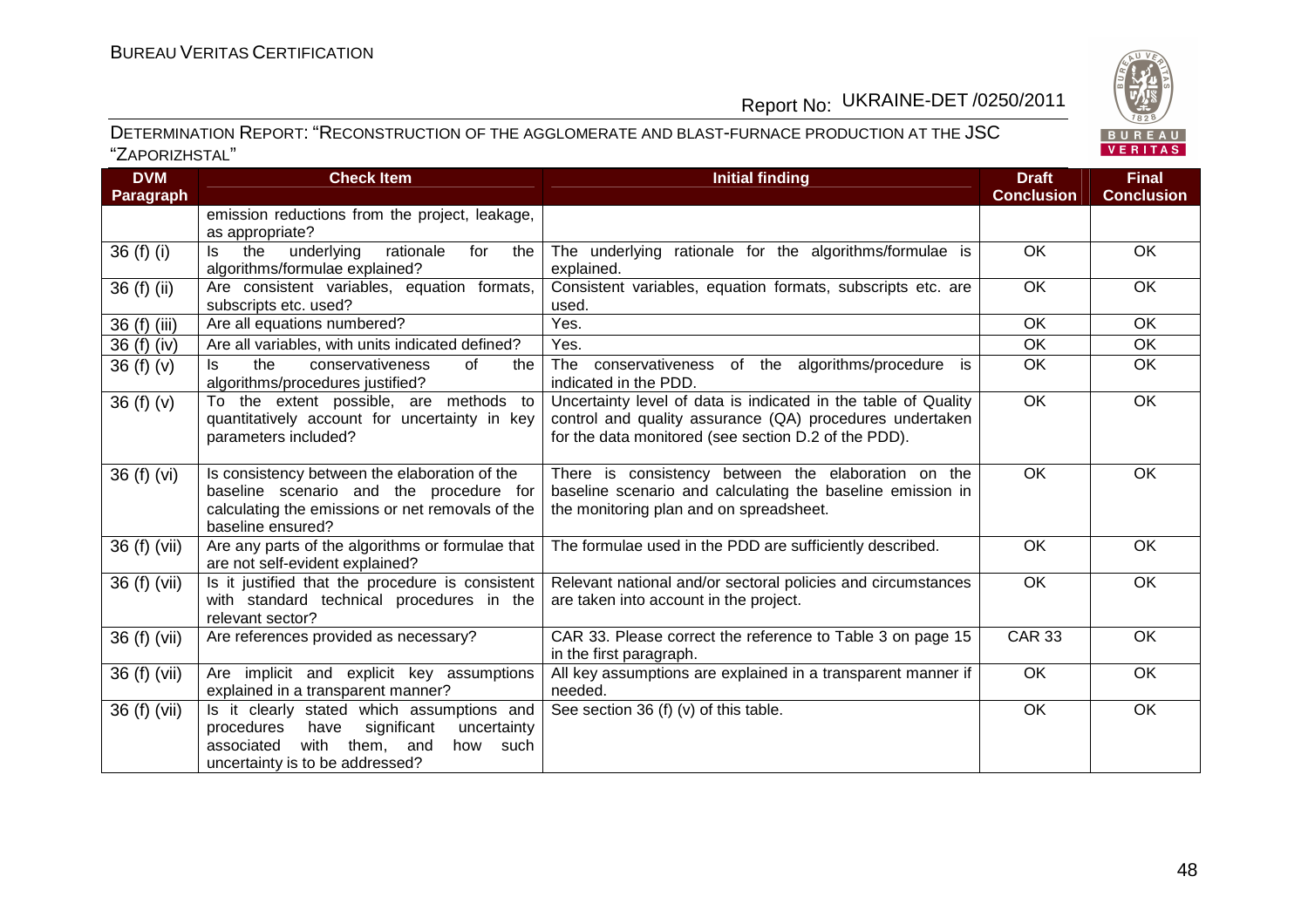

| 828     |  |
|---------|--|
| BUREAU  |  |
| VERITAS |  |

| <b>DVM</b><br>Paragraph | <b>Check Item</b>                                                                                                                                                                                                                                                                                 | <b>Initial finding</b>                                                                                                                                                                                                                                                                                                                                                                                                                                                                                                                                                                                                                                                                                                                                                                                                                                         | <b>Draft</b><br><b>Conclusion</b>                                                                 | <b>Final</b><br><b>Conclusion</b> |
|-------------------------|---------------------------------------------------------------------------------------------------------------------------------------------------------------------------------------------------------------------------------------------------------------------------------------------------|----------------------------------------------------------------------------------------------------------------------------------------------------------------------------------------------------------------------------------------------------------------------------------------------------------------------------------------------------------------------------------------------------------------------------------------------------------------------------------------------------------------------------------------------------------------------------------------------------------------------------------------------------------------------------------------------------------------------------------------------------------------------------------------------------------------------------------------------------------------|---------------------------------------------------------------------------------------------------|-----------------------------------|
| 36 (f) (vii)            | Is the uncertainty of key parameters described<br>and, where possible, is an uncertainty range at<br>95% confidence level for key parameters for<br>the calculation of emission reductions or<br>enhancements of net removals provided?                                                           | See section 36 (f) (v) of this table.                                                                                                                                                                                                                                                                                                                                                                                                                                                                                                                                                                                                                                                                                                                                                                                                                          | OK                                                                                                | OK                                |
| 36(9)                   | Does the monitoring plan identify a national or<br>international monitoring standard if such<br>standard has to be and/or is applied to certain<br>aspects of the project?<br>Does the monitoring plan provide a reference<br>as to where a detailed description of the<br>standard can be found? | Relevant national and/or sectoral policies and circumstances<br>are taken into account while developing the monitoring plan<br>for this project.                                                                                                                                                                                                                                                                                                                                                                                                                                                                                                                                                                                                                                                                                                               | OK                                                                                                | OK                                |
| 36(h)                   | Does the monitoring plan document statistical<br>techniques, if used for monitoring, and that they<br>are used in a conservative manner?                                                                                                                                                          | See section D of the PDD.                                                                                                                                                                                                                                                                                                                                                                                                                                                                                                                                                                                                                                                                                                                                                                                                                                      | OK                                                                                                | OK                                |
| 36 (i)                  | Does the monitoring plan present the quality<br>assurance and control procedures for the<br>monitoring process, including, as appropriate,<br>information on calibration and on how records<br>on data and/or method validity and accuracy<br>are kept and made available upon request?           | Uncertainty level of data is indicated in the table of Quality<br>control and quality assurance (QA) procedures undertaken<br>for the data monitored.<br>Also, in the PDD it is indicated that Zaporizhstal uses the<br>accredited system of quality regulation according to the<br>requirements of the ISO 9001:2008 standard. The Guiding<br>Metrological Instructions were developed in accordance with<br>ISO 9001:2008. They secure required level of accuracy by<br>using monitoring equipment and by the possibility to<br>crosscheck the data adequacy.<br>Information on calibration procedures were checked during<br>site-visit and found satisfactory.<br>CAR 34. Please, provide the supporting documents to prove<br>that the metering requirements are in line with the national<br>norms and regulations, as well as with the Plant's internal | <b>CAR 34</b><br><b>CL 14</b><br><b>CAR 35</b><br><b>CAR 36</b><br><b>CAR 37</b><br><b>CAR 38</b> | OK                                |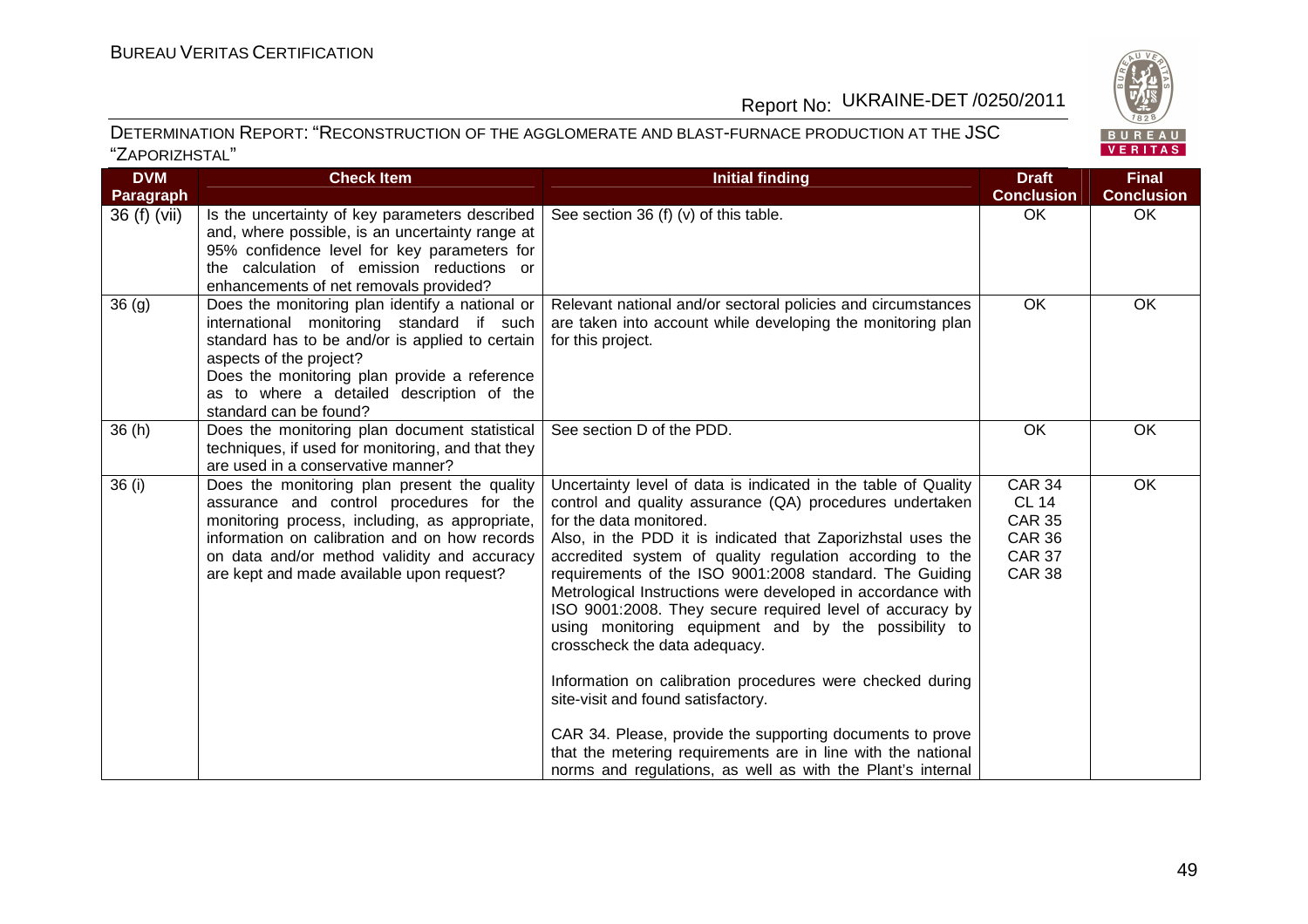

| <b>DVM</b>       | <b>Check Item</b>                                                                                                                                                                                             | <b>Initial finding</b>                                                                                                                                                                                                                                                                                                                                                                                                                                                                                                                                                                                                                                                                                                                                                                                                                                        | <b>Draft</b>      | <b>Final</b>      |
|------------------|---------------------------------------------------------------------------------------------------------------------------------------------------------------------------------------------------------------|---------------------------------------------------------------------------------------------------------------------------------------------------------------------------------------------------------------------------------------------------------------------------------------------------------------------------------------------------------------------------------------------------------------------------------------------------------------------------------------------------------------------------------------------------------------------------------------------------------------------------------------------------------------------------------------------------------------------------------------------------------------------------------------------------------------------------------------------------------------|-------------------|-------------------|
| <b>Paragraph</b> |                                                                                                                                                                                                               |                                                                                                                                                                                                                                                                                                                                                                                                                                                                                                                                                                                                                                                                                                                                                                                                                                                               | <b>Conclusion</b> | <b>Conclusion</b> |
|                  |                                                                                                                                                                                                               | procedures.<br>CL 14. Please submit the internal order regarding<br>"Organization and procedure of metrological supervision<br>conduction to ensure the unity of measurements at the Plant"<br>and internal order regarding "Metrological department" were<br>developed in accordance with national Ukrainian legislation<br>and ISO 9001:2008.<br>CAR 35. Please, provide the list of monitoring equipment<br>and include it in the MP.<br>CAR 36. Please, provide documents to prove the error level<br>is low for all parameters (less than 2%) and include this<br>information to the MR.<br>CAR 37. Please, identify scales of raw materials and pig iron<br>in blast furnace workshop.<br>CAR 38. Please provide information about the measurement<br>instruments used in the blast furnace workshop to account<br>for consumption of energy resources. |                   |                   |
| 36(j)            | Does the monitoring plan clearly identify the<br>responsibilities and the authority regarding the<br>monitoring activities?                                                                                   | CAR 39. The overall management structure, the roles of the<br>employees assigned to conduct monitoring are described<br>insufficiently. Please, include this information to the MR with<br>the descriptions of the roles and responsibilities assigned, as<br>well as the names of the employees involved.                                                                                                                                                                                                                                                                                                                                                                                                                                                                                                                                                    | <b>CAR 39</b>     | OK                |
| 36(k)            | Does the monitoring plan, on the whole, reflect<br>good monitoring practices appropriate to the<br>project type?<br>If it is a JI LULUCF project, is the good practice<br>guidance developed by IPCC applied? | Monitoring techniques are in line with current operation<br>routines at the enterprise.                                                                                                                                                                                                                                                                                                                                                                                                                                                                                                                                                                                                                                                                                                                                                                       | <b>OK</b>         | OK                |
| 36 (I)           | Does the monitoring plan provide, in tabular<br>form, a complete compilation of the data that                                                                                                                 | CAR 40. It should be stated whether Table D.1.1.1. is left<br>blank on purpose.                                                                                                                                                                                                                                                                                                                                                                                                                                                                                                                                                                                                                                                                                                                                                                               | <b>CAR 40</b>     | OK                |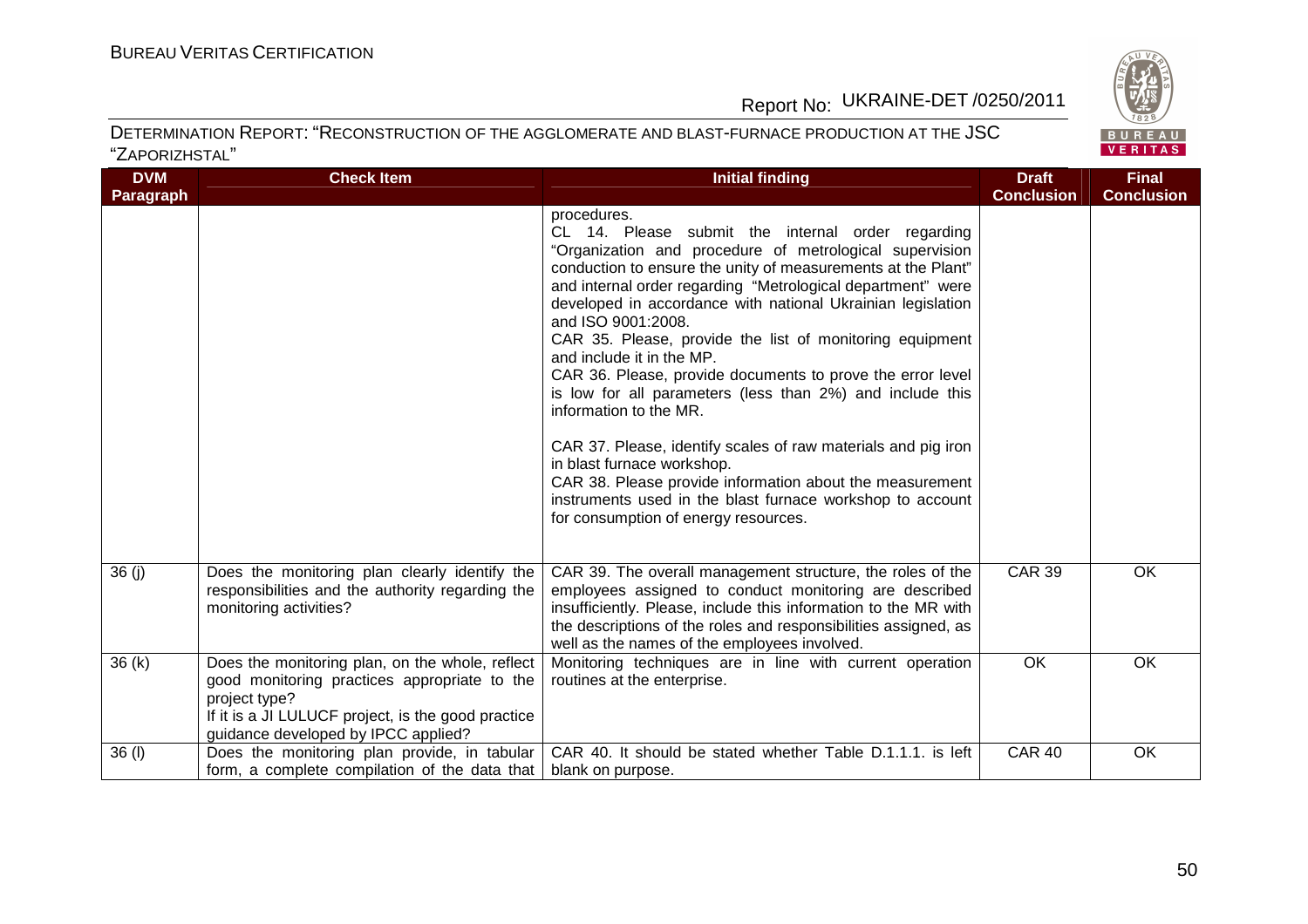

| <b>DVM</b>        | <b>Check Item</b>                                                                                                                                                                                                                                                                                                        | <b>Initial finding</b>                 | <b>Draft</b>      | <b>Final</b>      |
|-------------------|--------------------------------------------------------------------------------------------------------------------------------------------------------------------------------------------------------------------------------------------------------------------------------------------------------------------------|----------------------------------------|-------------------|-------------------|
| <b>Paragraph</b>  |                                                                                                                                                                                                                                                                                                                          |                                        | <b>Conclusion</b> | <b>Conclusion</b> |
|                   | need to be collected for its application,<br>including data that are measured or sampled<br>and data that are collected from other sources<br>but not including data that are calculated with                                                                                                                            |                                        |                   |                   |
| 36(m)             | equations?<br>Does the monitoring plan indicate that the data<br>monitored and required for verification are to be<br>kept for two years after the last transfer of<br>ERUs for the project?                                                                                                                             | Yes.                                   | OK                | OK                |
| 37                | If selected elements or combinations<br>of l<br>CDM<br>methodologies<br>approved<br>or<br>methodological tools are used for establishing<br>the monitoring plan, are the selected elements<br>combination, together with elements<br>or<br>supplementary developed by the project<br>participants in line with 36 above? | See section D of the PDD.              | OK                | OK                |
|                   |                                                                                                                                                                                                                                                                                                                          | Approved CDM methodology approach only |                   |                   |
| 38(a)             | Does the PDD provide the title, reference<br>number and version of the approved CDM<br>methodology used?                                                                                                                                                                                                                 | N/A                                    | N/A               | N/A               |
| 38(a)             | Is the approved CDM methodology the most<br>recent valid version when the PDD is submitted<br>for publication? If not, is the methodology still<br>within the grace period (was the methodology<br>revised to a newer version in the past two<br>months)?                                                                | N/A                                    | N/A               | N/A               |
| 38(b)             | Does the PDD provide a description of why the<br>approved CDM methodology is applicable to<br>the project?                                                                                                                                                                                                               | N/A                                    | N/A               | N/A               |
| 38 <sub>(c)</sub> | Are all explanations, descriptions and analyses<br>pertaining to monitoring in the PDD made in<br>accordance with the referenced approved CDM                                                                                                                                                                            | N/A                                    | N/A               | N/A               |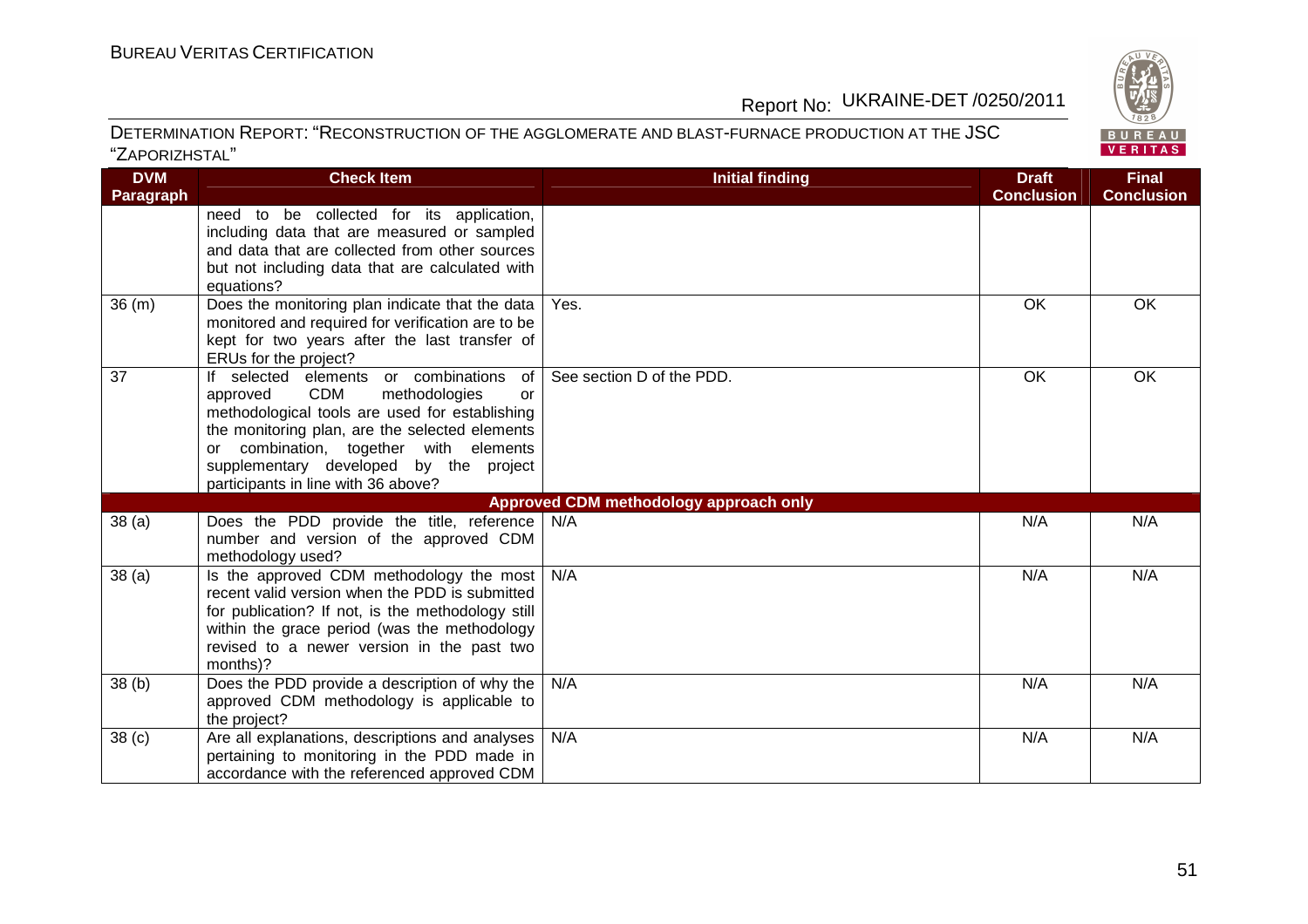

| <b>DVM</b><br><b>Paragraph</b> | <b>Check Item</b>                                                                                                                                                                                                                                                                                                                                                                                                                                                                                                                                                                                                                                                                                                                                                                                                                                               | Initial finding                                                                                                                                                                                                  | <b>Draft</b><br><b>Conclusion</b>              | <b>Final</b><br><b>Conclusion</b> |
|--------------------------------|-----------------------------------------------------------------------------------------------------------------------------------------------------------------------------------------------------------------------------------------------------------------------------------------------------------------------------------------------------------------------------------------------------------------------------------------------------------------------------------------------------------------------------------------------------------------------------------------------------------------------------------------------------------------------------------------------------------------------------------------------------------------------------------------------------------------------------------------------------------------|------------------------------------------------------------------------------------------------------------------------------------------------------------------------------------------------------------------|------------------------------------------------|-----------------------------------|
|                                | methodology?                                                                                                                                                                                                                                                                                                                                                                                                                                                                                                                                                                                                                                                                                                                                                                                                                                                    |                                                                                                                                                                                                                  |                                                |                                   |
| 38 <sub>(d)</sub>              | Is the monitoring plan established appropriately                                                                                                                                                                                                                                                                                                                                                                                                                                                                                                                                                                                                                                                                                                                                                                                                                | N/A                                                                                                                                                                                                              | N/A                                            | N/A                               |
|                                | as a result?                                                                                                                                                                                                                                                                                                                                                                                                                                                                                                                                                                                                                                                                                                                                                                                                                                                    |                                                                                                                                                                                                                  |                                                |                                   |
|                                |                                                                                                                                                                                                                                                                                                                                                                                                                                                                                                                                                                                                                                                                                                                                                                                                                                                                 | Applicable to both JI specific approach and approved CDM methodology approach                                                                                                                                    |                                                |                                   |
| 39                             | If the monitoring plan indicates overlapping<br>monitoring periods during the crediting period:<br>(a) Is the underlying project composed of<br>clearly identifiable components for which<br>emission reductions or enhancements of<br>removals can be calculated independently?<br>(b) Can monitoring be performed independently<br>for each of these components (i.e. the<br>data/parameters monitored for one component<br>are not dependent on/effect data/parameters to<br>be monitored for another component)?<br>Does the monitoring plan ensure that<br>(c)<br>monitoring is performed for all components and<br>that in these cases all the requirements of the<br>JI guidelines and further guidance by the JISC<br>regarding monitoring are met?<br>(d) Does the monitoring plan explicitly provide<br>for overlapping monitoring periods of clearly | N/A                                                                                                                                                                                                              | N/A                                            | N/A                               |
|                                | defined project components, justify its need<br>and state how the conditions mentioned in (a)-<br>(c) are met?                                                                                                                                                                                                                                                                                                                                                                                                                                                                                                                                                                                                                                                                                                                                                  |                                                                                                                                                                                                                  |                                                |                                   |
|                                |                                                                                                                                                                                                                                                                                                                                                                                                                                                                                                                                                                                                                                                                                                                                                                                                                                                                 | Leakage                                                                                                                                                                                                          |                                                |                                   |
|                                |                                                                                                                                                                                                                                                                                                                                                                                                                                                                                                                                                                                                                                                                                                                                                                                                                                                                 | JI specific approach only                                                                                                                                                                                        |                                                |                                   |
| 40(a)                          | Does the PDD appropriately describe an<br>assessment of the potential leakage of the<br>project and appropriately explain which sources<br>of leakage are to be calculated and which can                                                                                                                                                                                                                                                                                                                                                                                                                                                                                                                                                                                                                                                                        | CL 15. Please, explain in what way the amount of ERs<br>received from another JI projects will be deducted from the<br>project under consideration<br>CAR 41. It is stated in Section D.1.3.2. that Leakages are | <b>CL 15</b><br><b>CAR 41</b><br><b>CAR 42</b> | OK                                |
|                                | be neglected?                                                                                                                                                                                                                                                                                                                                                                                                                                                                                                                                                                                                                                                                                                                                                                                                                                                   | generated due to JI projects "Installation Reconstruction of                                                                                                                                                     |                                                |                                   |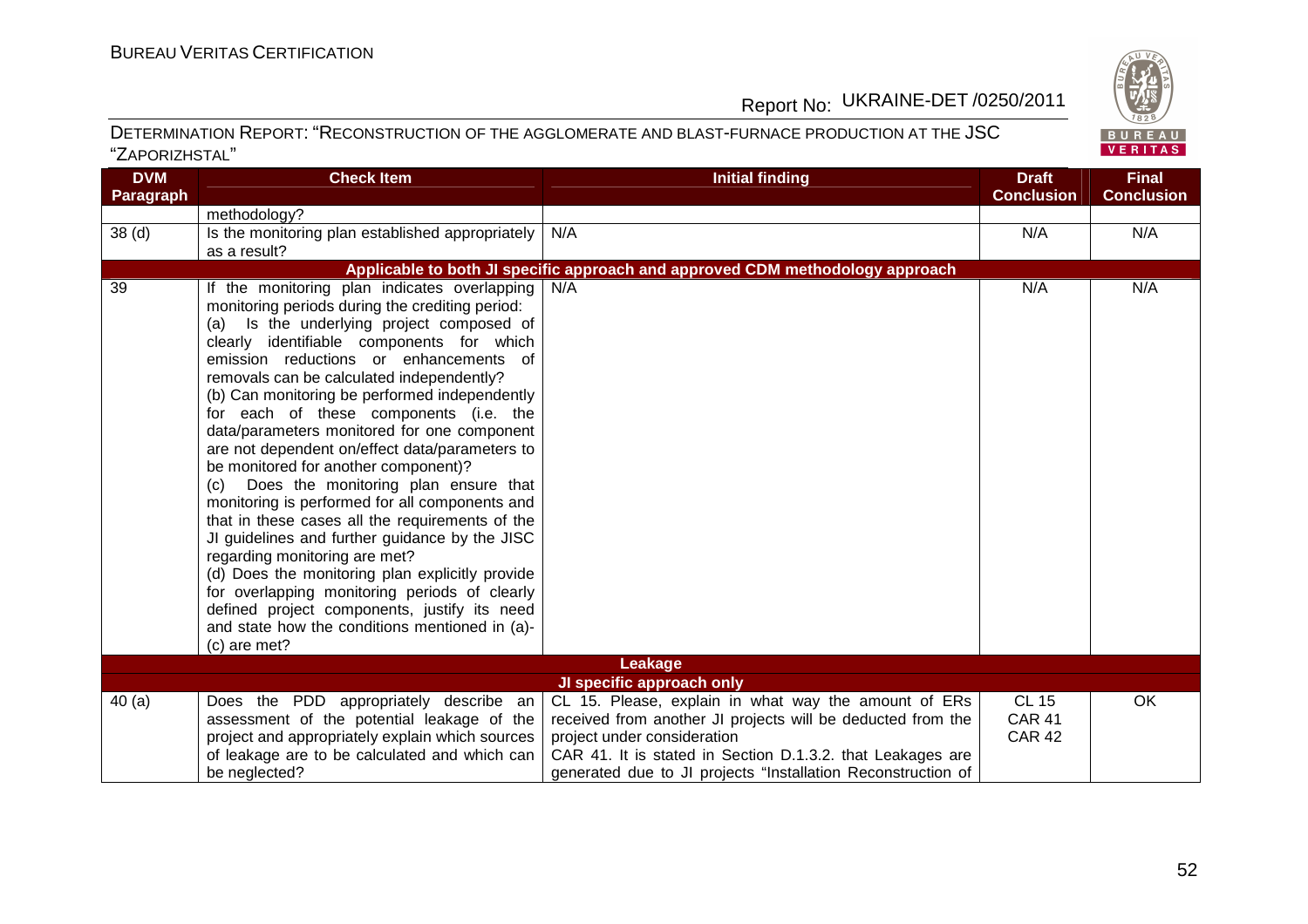**DVM** 



# Report No: UKRAINE-DET /0250/2011

| <b>DVM</b><br>Paragraph | <b>Check Item</b>                                                                                                                                                                                                                                                                                                                                                                             | <b>Initial finding</b>                                                                                                                                                                                                                                                                                                                                                                                                                                   | <b>Draft</b><br><b>Conclusion</b> | <b>Final</b><br><b>Conclusion</b> |
|-------------------------|-----------------------------------------------------------------------------------------------------------------------------------------------------------------------------------------------------------------------------------------------------------------------------------------------------------------------------------------------------------------------------------------------|----------------------------------------------------------------------------------------------------------------------------------------------------------------------------------------------------------------------------------------------------------------------------------------------------------------------------------------------------------------------------------------------------------------------------------------------------------|-----------------------------------|-----------------------------------|
|                         |                                                                                                                                                                                                                                                                                                                                                                                               | the Oxygen Compressor Plant at the JSC "Zaporizhstal",<br>Ukraine" (UA1000189) and "Effective Utilization of the Blast-<br>furnace Gas and Waste Heat at the JSC "Zaporizhstal",<br>Ukraine" (UA1000222). Please, fill out the table D.1.3.1. or<br>state whether it was left blank on purpose.<br>CAR 42. The format of the table used to describe leakages<br>connected to project can't be used there. Please, provide<br>their narrative description |                                   |                                   |
| 40(b)                   | Does the PDD provide a procedure for an $ex$<br>ante estimate of leakage?                                                                                                                                                                                                                                                                                                                     | See the section 40 (a) of this table.                                                                                                                                                                                                                                                                                                                                                                                                                    | <b>OK</b>                         | OK                                |
|                         |                                                                                                                                                                                                                                                                                                                                                                                               | Approved CDM methodology approach only                                                                                                                                                                                                                                                                                                                                                                                                                   |                                   |                                   |
| 41                      | Are the leakage and the procedure for its<br>estimation defined in accordance with the<br>approved CDM methodology?                                                                                                                                                                                                                                                                           | N/A                                                                                                                                                                                                                                                                                                                                                                                                                                                      | N/A                               | N/A                               |
|                         |                                                                                                                                                                                                                                                                                                                                                                                               | Estimation of emission reductions or enhancements of net removals                                                                                                                                                                                                                                                                                                                                                                                        |                                   |                                   |
| 42                      | Does the PDD indicate which of the following<br>approaches it chooses?<br>(a) Assessment of emissions or net removals in<br>the baseline scenario and in the project<br>scenario<br>(b) Direct assessment of emission reductions                                                                                                                                                              | Assessment of emissions in the baseline scenario and in the<br>project scenario is chosen.                                                                                                                                                                                                                                                                                                                                                               | <b>OK</b>                         | OK                                |
| 43                      | If the approach (a) in 42 is chosen, does the<br>PDD provide ex ante estimates of:<br>(a) Emissions or net removals for the project<br>scenario (within the project boundary)?<br>(b) Leakage, as applicable?<br>(c) Emissions or net removals for the baseline<br>scenario (within the project boundary)?<br>(d) Emission reductions or enhancements of<br>net removals adjusted by leakage? | PDD provides ex ante estimates of:<br>(a) Emissions for the project scenario (Section E.1);<br>(b) Leakage (Section E.2);<br>(c) Emissions for the baseline scenario (Section E.4);<br>(d) Emission reductions adjusted by leakage (Section E.6).                                                                                                                                                                                                        | OK                                | OK                                |
| 44                      | If the approach (b) in 42 is chosen, does the                                                                                                                                                                                                                                                                                                                                                 | N/A                                                                                                                                                                                                                                                                                                                                                                                                                                                      | N/A                               | N/A                               |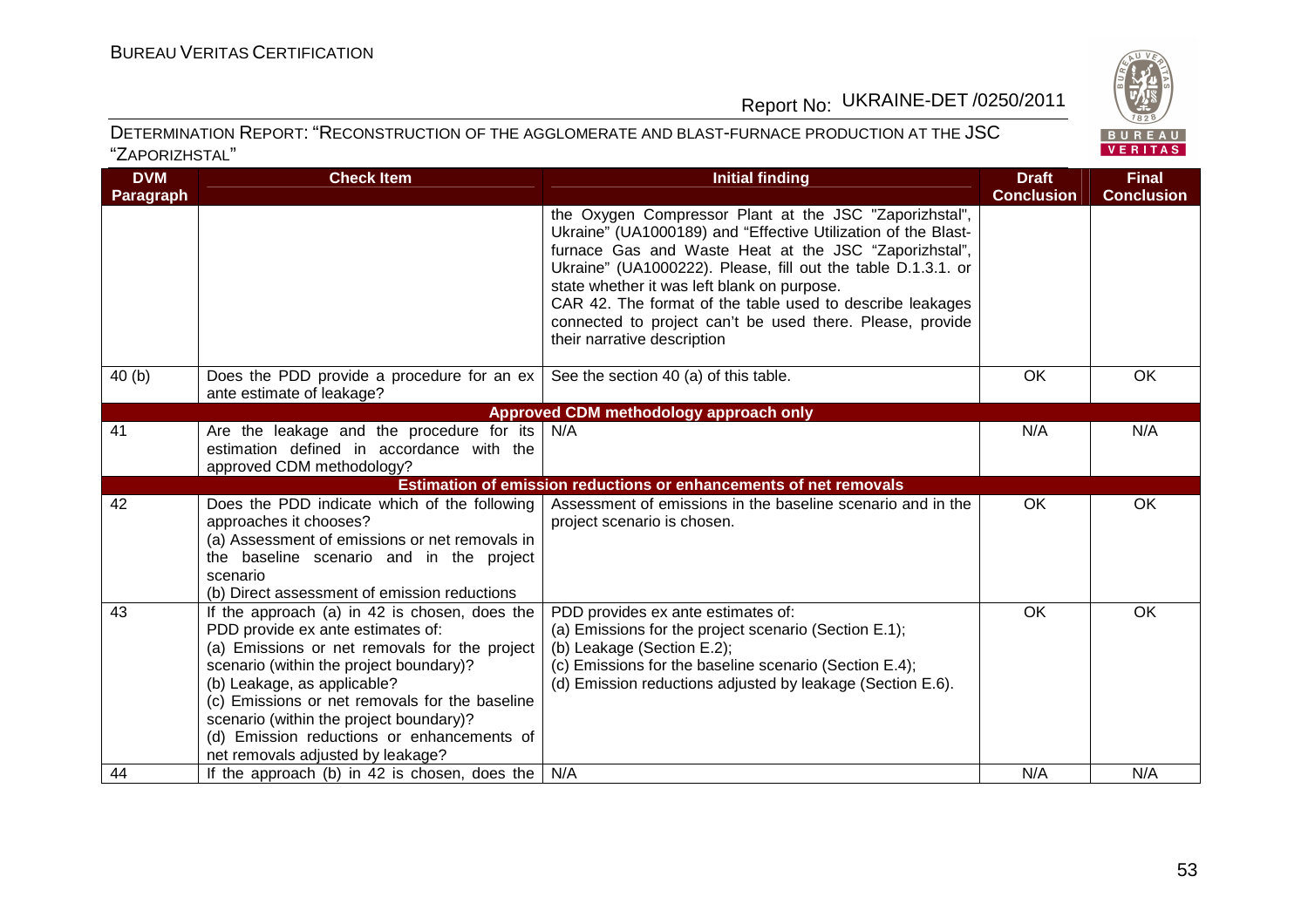BUREAU<br>VERITAS

### Report No: UKRAINE-DET /0250/2011

| <b>DVM</b> | <b>Check Item</b>                                                                                                                                                                                                                                                                                                                                                                                                                                                                                                                                                                                                                                                                                                                                                                                                                                                                                                                                                                                                                 | <b>Initial finding</b>                                                                                                                                                                                                                                                                                                                                                                                                                                                                                                                                                                                                                                                                                                                                                                                                                                                                                                                                                                                  | <b>Draft</b>      | <b>Final</b>      |
|------------|-----------------------------------------------------------------------------------------------------------------------------------------------------------------------------------------------------------------------------------------------------------------------------------------------------------------------------------------------------------------------------------------------------------------------------------------------------------------------------------------------------------------------------------------------------------------------------------------------------------------------------------------------------------------------------------------------------------------------------------------------------------------------------------------------------------------------------------------------------------------------------------------------------------------------------------------------------------------------------------------------------------------------------------|---------------------------------------------------------------------------------------------------------------------------------------------------------------------------------------------------------------------------------------------------------------------------------------------------------------------------------------------------------------------------------------------------------------------------------------------------------------------------------------------------------------------------------------------------------------------------------------------------------------------------------------------------------------------------------------------------------------------------------------------------------------------------------------------------------------------------------------------------------------------------------------------------------------------------------------------------------------------------------------------------------|-------------------|-------------------|
| Paragraph  |                                                                                                                                                                                                                                                                                                                                                                                                                                                                                                                                                                                                                                                                                                                                                                                                                                                                                                                                                                                                                                   |                                                                                                                                                                                                                                                                                                                                                                                                                                                                                                                                                                                                                                                                                                                                                                                                                                                                                                                                                                                                         | <b>Conclusion</b> | <b>Conclusion</b> |
|            | PDD provide ex ante estimates of:<br>(a) Emission reductions or enhancements of<br>net removals (within the project boundary)?<br>(b) Leakage, as applicable?<br>(c) Emission reductions or enhancements of<br>net removals adjusted by leakage?                                                                                                                                                                                                                                                                                                                                                                                                                                                                                                                                                                                                                                                                                                                                                                                  |                                                                                                                                                                                                                                                                                                                                                                                                                                                                                                                                                                                                                                                                                                                                                                                                                                                                                                                                                                                                         |                   |                   |
| 45         | For both approaches in 42<br>(a) Are the estimates in 43 or 44 given:<br>(i) On a periodic basis?<br>(ii) At least from the beginning until the end of<br>the crediting period?<br>(iii) On a source-by-source/sink-by-sink<br>basis?<br>(iv) For each GHG?<br>(v) In tones of CO2 equivalent, using global<br>warming potentials defined by decision<br>2/CP.3 or as subsequently revised in<br>accordance with Article 5 of the Kyoto<br>Protocol?<br>(b) Are the formula used for calculating the<br>estimates in 43 or 44 consistent throughout the<br>PDD?<br>(c) For calculating estimates in 43 or 44, are<br>key factors influencing the baseline emissions<br>or removals and the activity level of the project<br>and the emissions or net removals as well as<br>risks associated with the project taken into<br>account, as appropriate?<br>(d) Are data sources used for calculating the<br>estimates in 43 or 44 clearly identified, reliable<br>and transparent?<br>Are emission factors (including default<br>(e) | (a) Estimates in 43 are given on the periodic basis, from the<br>beginning until the end of the crediting period, in tones of<br>CO2 equivalent, on a source-by-source basis, for each GHG.<br>(b) The formulae used in PDD are consistent.<br>(c) Key factors influencing the baseline emissions and the<br>activity level of the project and the project emissions are<br>taken into account, as appropriate.<br>(d) Data sources used for calculating the estimates are<br>clearly identified, reliable and transparent.<br>(e) Default values are taken from identified sources.<br>(f) Estimation in 43 is based on conservative assumptions<br>and the most plausible scenario in a transparent manner.<br>(g) Estimates in 43 are consistent throughout the PDD.<br>The annual average of estimated emission reductions<br>calculated by dividing the total estimated emission<br>reductions over the crediting period by the total months of<br>the crediting period and multiplying by twelve. | OK                | OK                |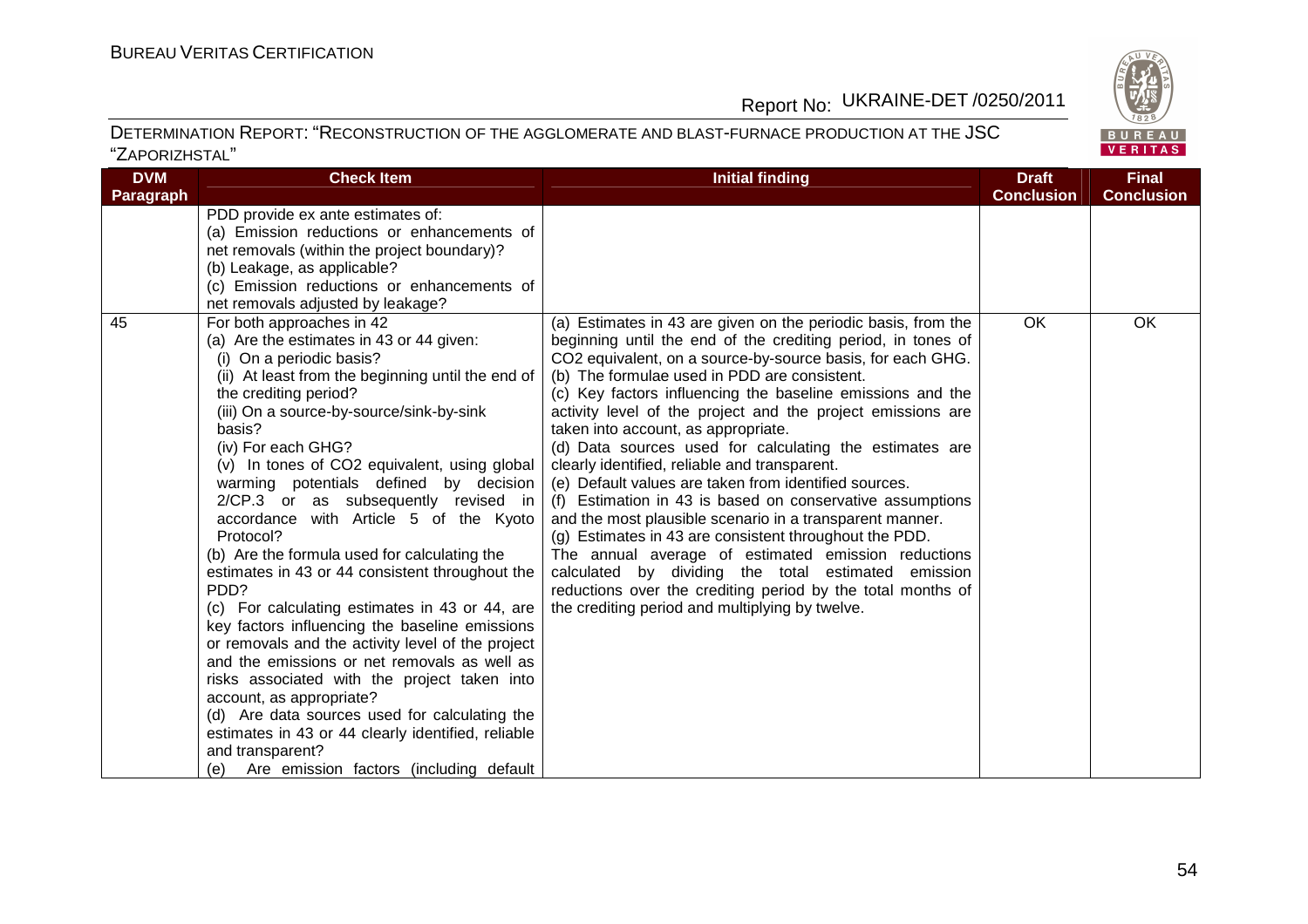

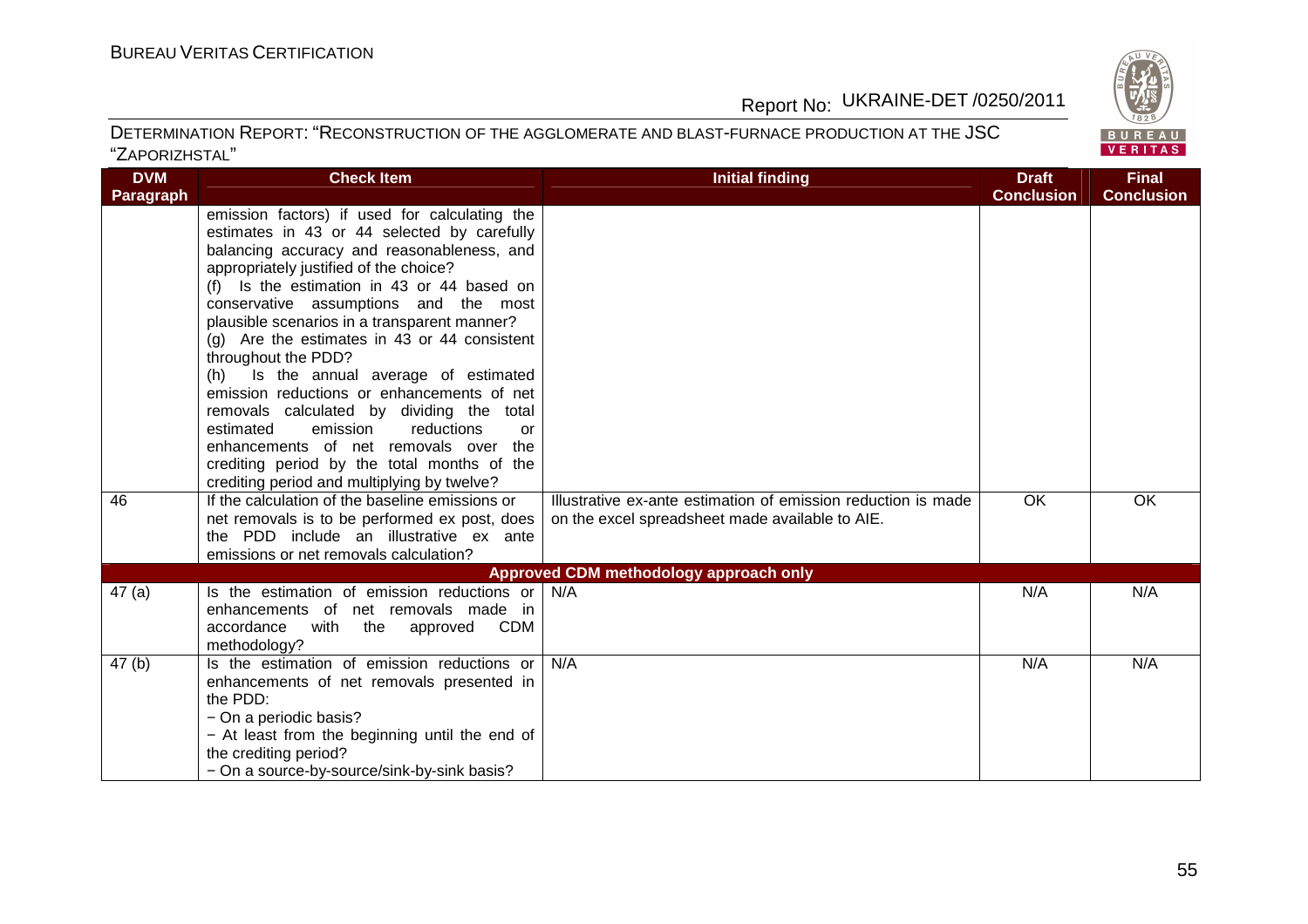BUREAU<br>VERITAS

## Report No: UKRAINE-DET /0250/2011

| <b>DVM</b>       | <b>Check Item</b>                                                                                                                                                                                                                                                                                                                                                                                                                                                                                                                                                                                                                                                                  | <b>Initial finding</b>                                                                                                                                                                                                                                                                                                                                                                                                                                                                                                                | <b>Draft</b>      | <b>Final</b>      |
|------------------|------------------------------------------------------------------------------------------------------------------------------------------------------------------------------------------------------------------------------------------------------------------------------------------------------------------------------------------------------------------------------------------------------------------------------------------------------------------------------------------------------------------------------------------------------------------------------------------------------------------------------------------------------------------------------------|---------------------------------------------------------------------------------------------------------------------------------------------------------------------------------------------------------------------------------------------------------------------------------------------------------------------------------------------------------------------------------------------------------------------------------------------------------------------------------------------------------------------------------------|-------------------|-------------------|
| <b>Paragraph</b> |                                                                                                                                                                                                                                                                                                                                                                                                                                                                                                                                                                                                                                                                                    |                                                                                                                                                                                                                                                                                                                                                                                                                                                                                                                                       | <b>Conclusion</b> | <b>Conclusion</b> |
|                  | - For each GHG?<br>$-$ In tones of CO <sub>2</sub> equivalent, using global<br>warming potentials defined by decision 2/CP.3<br>or as subsequently revised in accordance with<br>Article 5 of the Kyoto Protocol?<br>- Are the formula used for calculating the<br>estimates consistent throughout the PDD?<br>- Are the estimates consistent throughout the<br>PDD?<br>- Is the annual average of estimated emission<br>reductions or enhancements of net removals<br>calculated by dividing the total estimated<br>emission reductions or enhancements of net<br>removals over the crediting period by the total<br>months of the crediting period and multiplying<br>by twelve? |                                                                                                                                                                                                                                                                                                                                                                                                                                                                                                                                       |                   |                   |
|                  |                                                                                                                                                                                                                                                                                                                                                                                                                                                                                                                                                                                                                                                                                    | <b>Environmental impacts</b>                                                                                                                                                                                                                                                                                                                                                                                                                                                                                                          |                   |                   |
| 48(a)            | Does the PDD list and attach documentation on<br>the analysis of the environmental impacts of<br>the project, including transboundary impacts, in<br>accordance with procedures as determined by<br>the host Party?                                                                                                                                                                                                                                                                                                                                                                                                                                                                | Yes. For more detailed information, please, see section F.1<br>of the PDD. The project has transboundary impact on the<br>environmental. Reduction and control over the emissions of<br>hazardous substances is provided by the Protocols to the<br>UN Convention on Long-range Transboundary Air Pollution,<br>which Ukraine has ratified.<br>According to the EIA project activity will lead to the reduction<br>of hazardous substances by 11 036 tonnes per year,<br>therefore project activity is in compliance with obligations | OK                | OK                |
|                  |                                                                                                                                                                                                                                                                                                                                                                                                                                                                                                                                                                                                                                                                                    | taken by Ukraine.                                                                                                                                                                                                                                                                                                                                                                                                                                                                                                                     |                   |                   |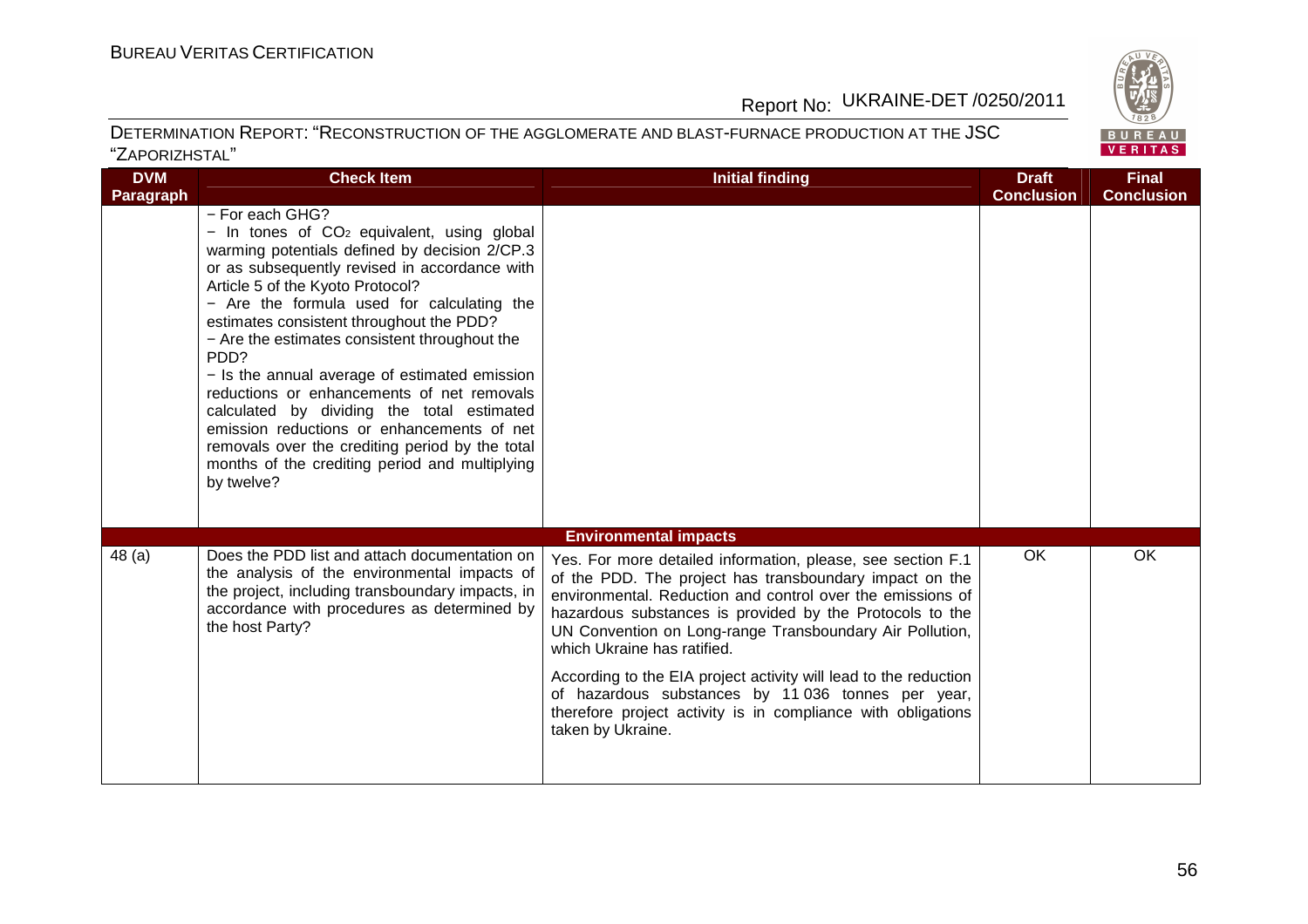

| <b>DVM</b><br>Paragraph | <b>Check Item</b>                                                                                                                                                                                                                                                                                                                                                           | Initial finding                                                                                                                                                                                                                                                                                                                                                                                                                                                                                                                                                                                                                                                                                                                                                                                                                                                                                                                                                                                                                                                                                                                                                                                                                                                                                                                                                                                                                                                                                                                                                                                                                                                                                                       | <b>Draft</b><br><b>Conclusion</b> | <b>Final</b><br><b>Conclusion</b> |
|-------------------------|-----------------------------------------------------------------------------------------------------------------------------------------------------------------------------------------------------------------------------------------------------------------------------------------------------------------------------------------------------------------------------|-----------------------------------------------------------------------------------------------------------------------------------------------------------------------------------------------------------------------------------------------------------------------------------------------------------------------------------------------------------------------------------------------------------------------------------------------------------------------------------------------------------------------------------------------------------------------------------------------------------------------------------------------------------------------------------------------------------------------------------------------------------------------------------------------------------------------------------------------------------------------------------------------------------------------------------------------------------------------------------------------------------------------------------------------------------------------------------------------------------------------------------------------------------------------------------------------------------------------------------------------------------------------------------------------------------------------------------------------------------------------------------------------------------------------------------------------------------------------------------------------------------------------------------------------------------------------------------------------------------------------------------------------------------------------------------------------------------------------|-----------------------------------|-----------------------------------|
| 48 (b)                  | If the analysis in 48 (a) indicates that the<br>environmental<br>impacts<br>considered<br>are<br>significant by the project participants or the<br>host Party, does the PDD provide conclusion<br>and all references to supporting documentation<br>of an environmental impact assessment<br>undertaken in accordance with the procedures<br>as required by the host Party? | In terms of potential environmental impact, the project<br>activities can be divided into two further groups.<br>The first one does not require a preparation of an<br>environmental impact assessment (EIA). The activities of the<br>first group are of technological character that involves<br>specific improvements in pig iron and sintering technological<br>processes. The second group requires EIAs and contains<br>activities related to introduction of new steel facilities or the<br>reconstructions of old ones. According to the Ukrainian<br>legislation EIAs are developed as a part of mandatory<br>feasibility studies (FSs).<br>As for today, FSs have been completed together with EIAs<br>for such activities as: reconstruction of BF #2; installation of<br>PCI facilities at BFs # 2, 3, 4, 5 and aspiration system of the<br>tail parts of sintering machines. In 2007 the commissioning<br>of air aspiration equipment of tail part sintering machine at<br>the sinter plant was completed.<br>A number of studies have been prepared as a part of official<br>FS for a new sinter plant. However, EIA has not been<br>completed yet because FS is at its final stage of completion<br>and expected to be formulized in 2012. EIA for such<br>measures as reconstruction of BF $#$ 4, $#$ 5 will be developed<br>during the process of preparation of FS of the BFs<br>reconstruction. EIAs together with FSs that are not<br>developed till this time will be developed during 2011-2014<br>vears.<br>All formal EIAs were undertaken in accordance with the<br>applicable legislation and regulations of Ukraine. These<br>include: the Laws of Ukraine "On Protection of Environment", | OK                                | OK                                |
|                         |                                                                                                                                                                                                                                                                                                                                                                             | "On Environmental Due Diligence", "On Protection of<br>Atmospheric Air", "On Wastes", "On Ensuring Sanitary and                                                                                                                                                                                                                                                                                                                                                                                                                                                                                                                                                                                                                                                                                                                                                                                                                                                                                                                                                                                                                                                                                                                                                                                                                                                                                                                                                                                                                                                                                                                                                                                                       |                                   |                                   |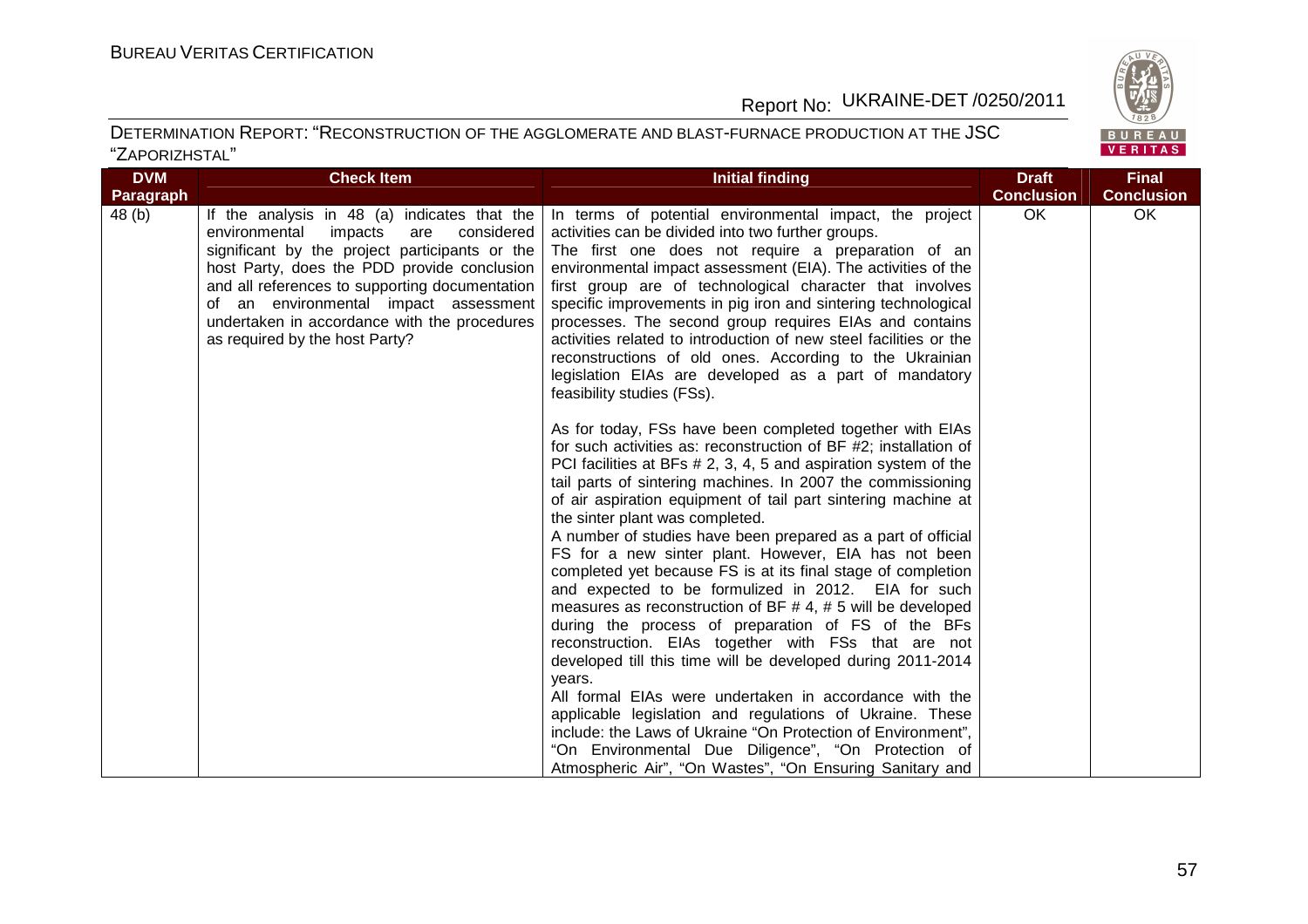

| <b>DVM</b> | <b>Check Item</b>                                                                                                                                                                                                                                                                                              | <b>Initial finding</b>                                                                                                                                                                                                                                                                                                                                                                                                                                                                                                                                                                                                                                                                                                                                                                                                                                                                                                                                                                                                                                                                                                       | <b>Draft</b>      | <b>Final</b>      |
|------------|----------------------------------------------------------------------------------------------------------------------------------------------------------------------------------------------------------------------------------------------------------------------------------------------------------------|------------------------------------------------------------------------------------------------------------------------------------------------------------------------------------------------------------------------------------------------------------------------------------------------------------------------------------------------------------------------------------------------------------------------------------------------------------------------------------------------------------------------------------------------------------------------------------------------------------------------------------------------------------------------------------------------------------------------------------------------------------------------------------------------------------------------------------------------------------------------------------------------------------------------------------------------------------------------------------------------------------------------------------------------------------------------------------------------------------------------------|-------------------|-------------------|
| Paragraph  |                                                                                                                                                                                                                                                                                                                |                                                                                                                                                                                                                                                                                                                                                                                                                                                                                                                                                                                                                                                                                                                                                                                                                                                                                                                                                                                                                                                                                                                              | <b>Conclusion</b> | <b>Conclusion</b> |
|            |                                                                                                                                                                                                                                                                                                                | Epidemic Welfare of the Population", "On Local Councils of<br>People's Deputies" and "On Local Governance in Ukraine",<br>as well as in line with effective versions of Water Code, Land<br>Code, Forest Code, and Ukraine's State Code of Civil<br>Practice DBN A.2.2-1-2003 etc.<br><b>Environmental impacts</b>                                                                                                                                                                                                                                                                                                                                                                                                                                                                                                                                                                                                                                                                                                                                                                                                           |                   |                   |
| 49         | If stakeholder consultation was undertaken in                                                                                                                                                                                                                                                                  | Law of Ukraine on environmental expertise defines the                                                                                                                                                                                                                                                                                                                                                                                                                                                                                                                                                                                                                                                                                                                                                                                                                                                                                                                                                                                                                                                                        | OK                | OK                |
|            | accordance with the procedure as required by<br>the host Party, does the PDD provide:<br>A list of stakeholders from whom<br>(a)<br>comments on the projects have been received,<br>if any?<br>(b) The nature of the comments?<br>A description on whether and how the<br>(C)<br>comments have been addressed? | procedure of participation of citizens and<br>public<br>organizations in the public environmental expertise.<br>Public has been informed about the planned economic<br>activities with the goal to identify public attitudes and take<br>opinion in account during environmental impact assessment<br>process.<br>Public was informed about the project, especially about the<br>following information:<br>project name, goals and site;<br>legal name and address of project owner and its<br>representative;<br>approximate dates of EIAs procedures;<br>- deadline and formats of submission of public comments;<br>when and where EIA documents can be retrieved.<br>No negative comments from the public were received within<br>the deadlines indicated in these publications. Public hearings<br>have not been organized, because the project site lies within<br>the AISW territory and public did not express any interest in<br>the planned activities.<br>All information on stakeholders' comments is included in the<br>EIAs as a part of FSs completed in accordance with<br>Ukrainian statutory requirements. |                   |                   |
|            |                                                                                                                                                                                                                                                                                                                | Determination regarding small-scale projects (additional elements for assessment)_Paragraphs 50 - 57_Not applicable                                                                                                                                                                                                                                                                                                                                                                                                                                                                                                                                                                                                                                                                                                                                                                                                                                                                                                                                                                                                          |                   |                   |
|            |                                                                                                                                                                                                                                                                                                                | Determination regarding land use, land-use change and forestry projects Paragraphs 58 - 64(d) Not applicable                                                                                                                                                                                                                                                                                                                                                                                                                                                                                                                                                                                                                                                                                                                                                                                                                                                                                                                                                                                                                 |                   |                   |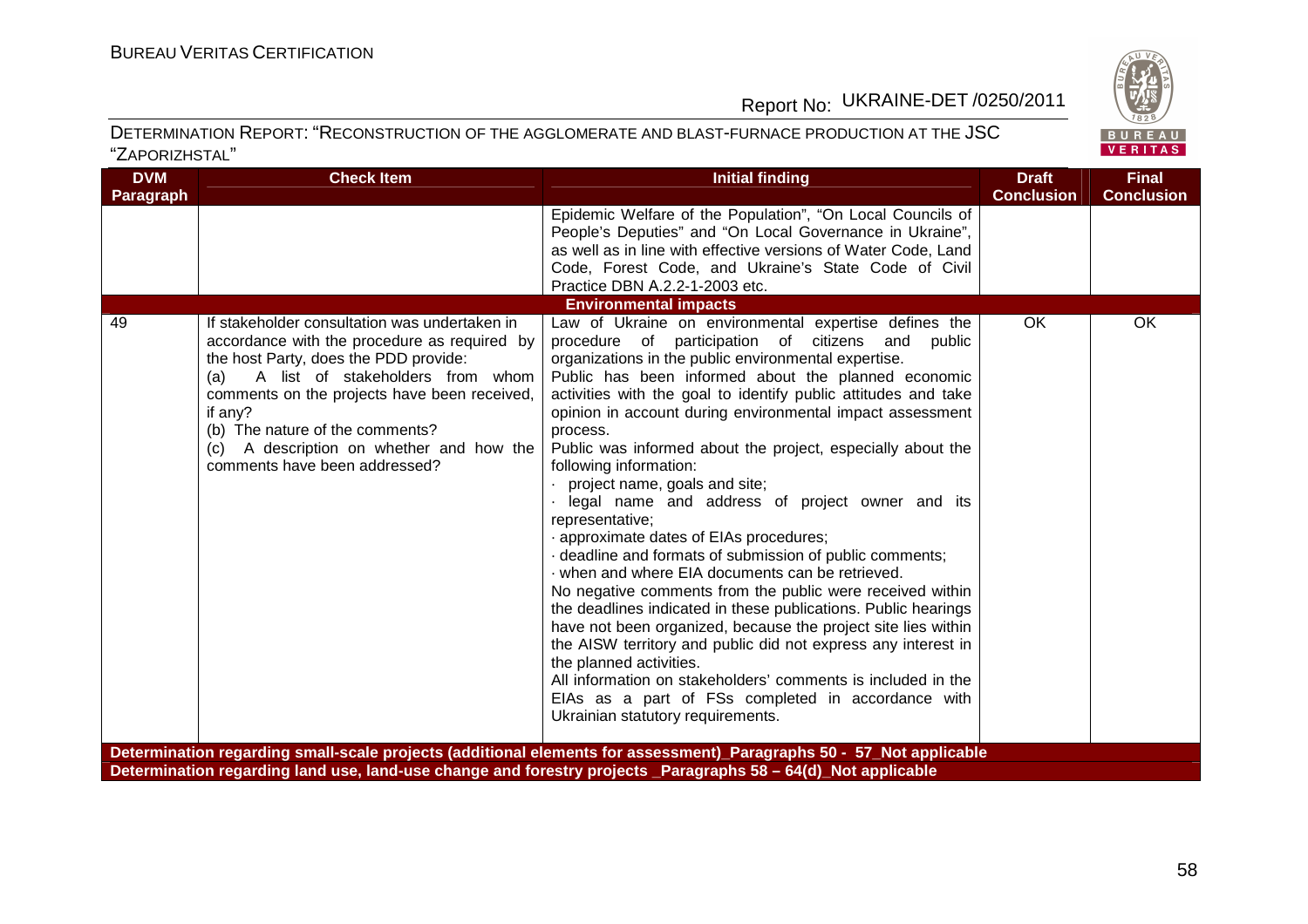

#### DETERMINATION REPORT: "RECONSTRUCTION OF THE AGGLOMERATE AND BLAST-FURNACE PRODUCTION AT THE JSC"ZAPORIZHSTAL"

| <b>DVM</b><br>Paragraph | Check Item \                                                                       | Initial finding | Draft<br><b>Conclusion</b> | Final<br><b>Conclusion</b> |
|-------------------------|------------------------------------------------------------------------------------|-----------------|----------------------------|----------------------------|
|                         | Determination regarding programmes of activities_Paragraphs 66 – 73_Not applicable |                 |                            |                            |

### **Table 2 Resolution of Corrective Action and Clarification Requests**

| Draft report clarifications and<br>corrective<br>action requests by validation team                                                                                                                                       | Ref. to<br>checklist<br>question<br>in table 1 | <b>Summary</b><br>participant<br><b>of</b><br>project<br>response                                                                                                           | Determination team conclusion                                     |
|---------------------------------------------------------------------------------------------------------------------------------------------------------------------------------------------------------------------------|------------------------------------------------|-----------------------------------------------------------------------------------------------------------------------------------------------------------------------------|-------------------------------------------------------------------|
| CAR 01 The project pertains to the sectoral scope<br>9 (metallurgy). Please, indicate the sectoral scope<br>correctly.                                                                                                    |                                                | The sectoral scope has been indicated<br>correctly.                                                                                                                         | Necessary corrections have been<br>made. The issue is closed.     |
| CAR 02 Section 5 on page 3 contains the phrase<br>"investment costs of this project are described<br>further in this PDD (section A.4.2, Table 1)", but<br>this table only contains the action plan. Please<br>adjust it. |                                                | Table 1 of the PDD contains now the<br>investment costs of project measures.<br>The appropriate corrections were made in<br>PDD.                                            | Due to the amendments made in<br>the PDD, CAR 02 is closed.       |
| CL 01. Please, provide documents proving the<br>project start date.                                                                                                                                                       |                                                | The project start date is provided in the<br>Protocol of technical Council of the plant<br>dated 25th of December, 2002 which is<br>attached to the determination protocol. | The response to CL 01 was found<br>satisfactory. CL 01 is closed. |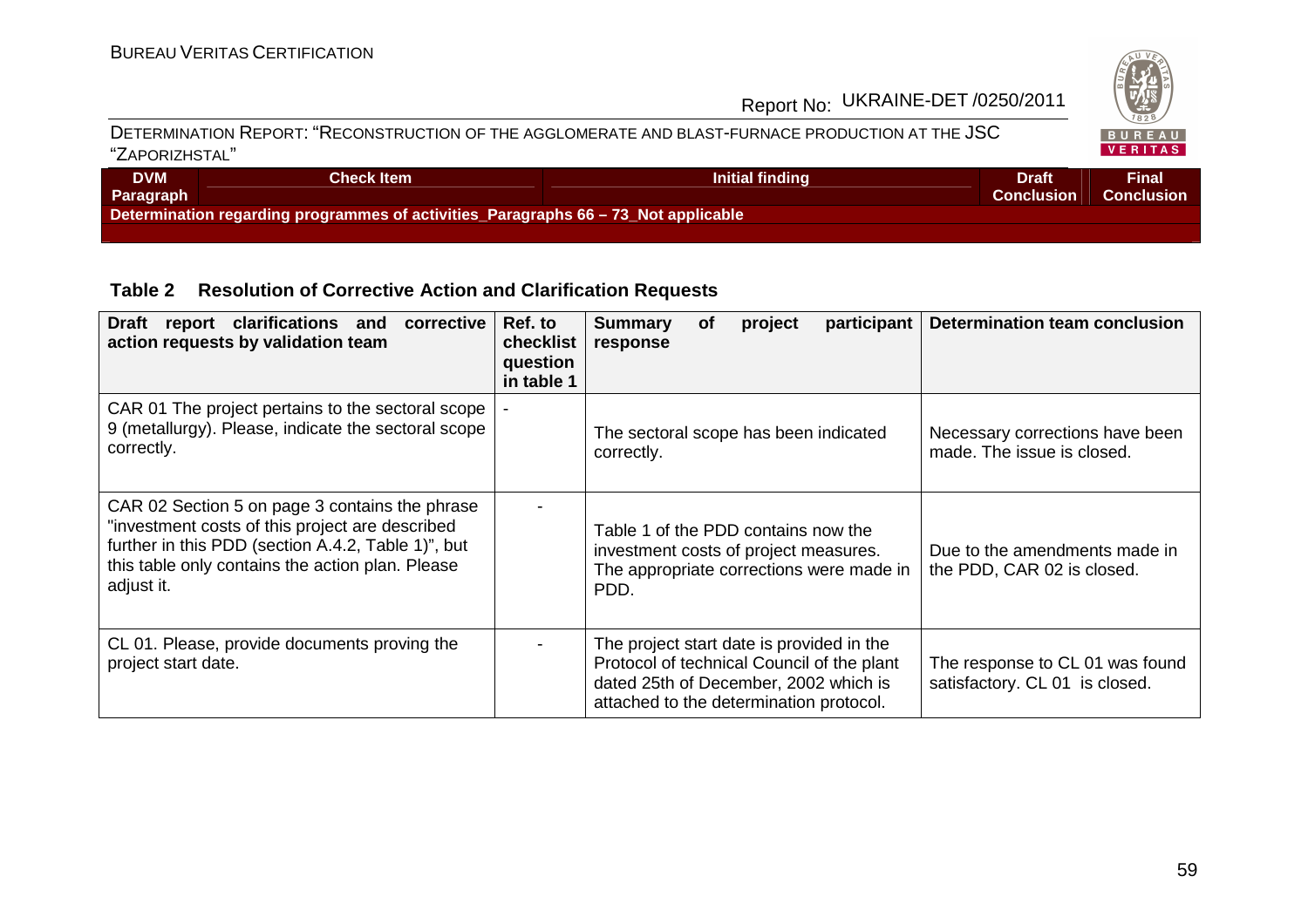BUREAU<br><mark>VERITAS</mark>

### Report No: UKRAINE-DET /0250/2011

| CAR 03 Please specify the exact date and<br>version of the revised PDD.                                                                                                                                                            | Revised PDD version 2 dated 29/04/2011                                                                                                                                                   | The PDD has been corrected.<br>CAR 03 is closed.              |
|------------------------------------------------------------------------------------------------------------------------------------------------------------------------------------------------------------------------------------|------------------------------------------------------------------------------------------------------------------------------------------------------------------------------------------|---------------------------------------------------------------|
| CAR 04 Please, explain what the abbreviation<br>PCI (Table 1, p.6 of the PDD) stands for.                                                                                                                                          | The abbreviation PCI stands for<br>pulverized coal injection. The explanation<br>has been given in the PDD.                                                                              | Based on the explanation<br>received, CAR 04 is closed.       |
| CAR 05 Please indicate in Annex 1:                                                                                                                                                                                                 |                                                                                                                                                                                          |                                                               |
| Phone and fax or E-mail of JSC "Zaporizhstal",                                                                                                                                                                                     | Contact information of JSC Zaporizhstal                                                                                                                                                  | The PDD has been corrected.                                   |
| Mobile of Mr. Lykov.                                                                                                                                                                                                               | is now included in the PDD.                                                                                                                                                              | CAR 05 is closed.                                             |
|                                                                                                                                                                                                                                    |                                                                                                                                                                                          |                                                               |
| CAR 06. On page 40 PDD said «the starting date<br>of the project is provided by the Protocol of<br>technical Council of the plant dated 25th<br>December, 2002", while on page 2 indicates 22<br>December 2002. Please, adjust it. | The appropriate corrections have been<br>made in PDD. The starting date of the<br>project is provided by the Protocol of<br>technical Council of the plant dated 25th<br>December, 2002. | Necessary corrections have been<br>made. The issue is closed. |
| CAR 07. Section A 4.3. shouldn't exceed 1 page.<br>Please, bring this in line with the requirement                                                                                                                                 | Section A 4.3. does not exceed 1 page<br>now. Appropriate corrections have been<br>done in the PDD.                                                                                      | Necessary corrections have been<br>made. The issue is closed. |
| CAR 08. Please, explain what the abbreviation<br>CDQ (p.9 of the PDD) stands for.                                                                                                                                                  | The abbreviation CDQ stands for coke<br>dry quenching. The explanation has been<br>given in the PDD.                                                                                     | Based on the explanation<br>received, CAR 08 is closed.       |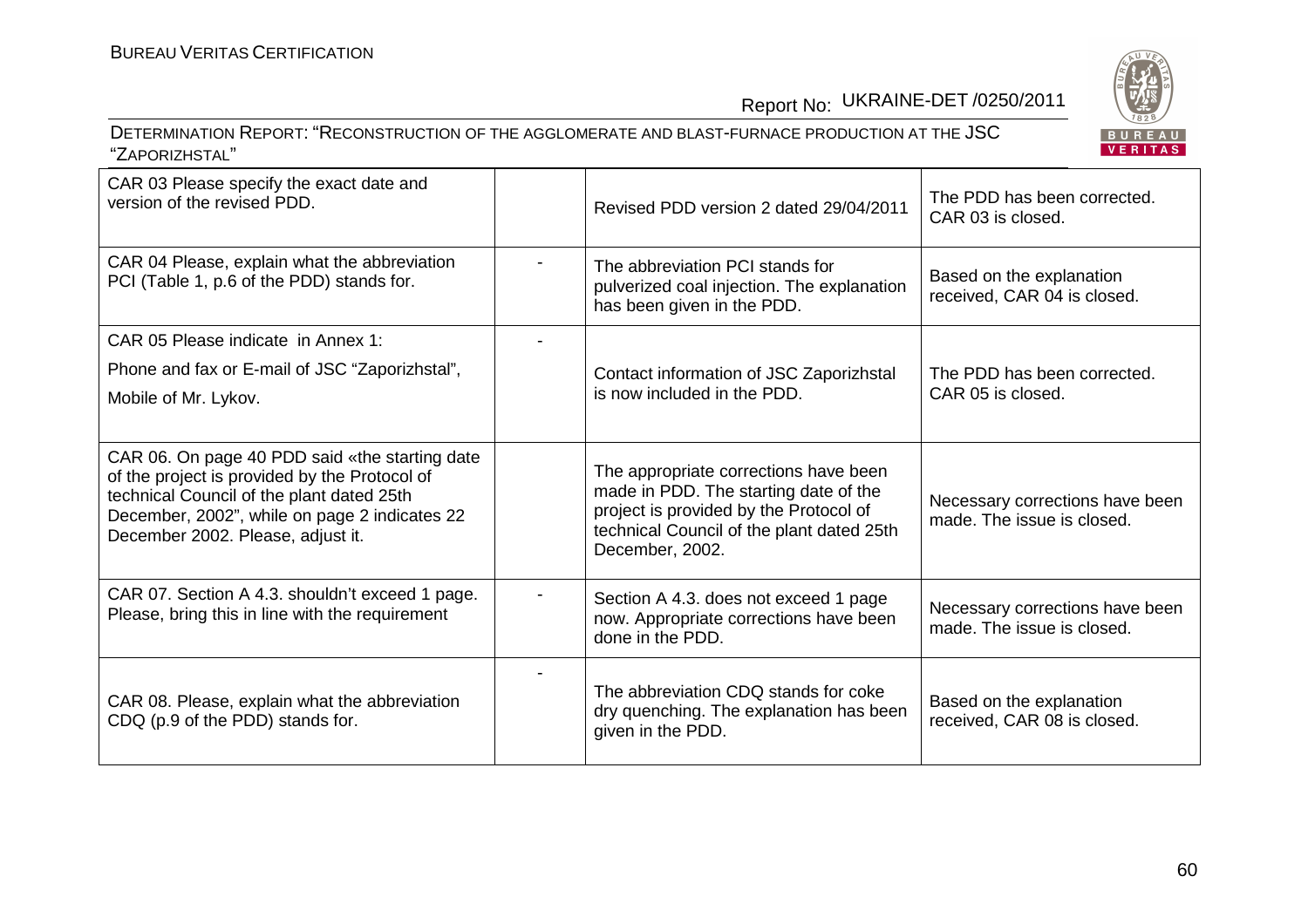BUREAU<br><mark>VERITAS</mark>

### Report No: UKRAINE-DET /0250/2011

| CAR 09. Please, explain what the symbol Q in<br>formula (p.9 of the PDD) stands for.                                                                                                                                                                 | Q is heat in kJ. In other words it is<br>additional energy that is needed for that<br>chemical reaction.                                                                                 | Based on the explanation<br>received, CAR 09 is closed.         |
|------------------------------------------------------------------------------------------------------------------------------------------------------------------------------------------------------------------------------------------------------|------------------------------------------------------------------------------------------------------------------------------------------------------------------------------------------|-----------------------------------------------------------------|
| CAR 10. Please, explain what the abbreviation<br>PCI (p.10 of the PDD) stands for.                                                                                                                                                                   | The abbreviation PCI stands for<br>pulverized coal injection. The explanation<br>has been given in PDD.                                                                                  | The PDD has been corrected.<br>CAR 10 is closed.                |
| CL 02. Please, explain when the PCI installation<br>is scheduled on.                                                                                                                                                                                 | Installation of PCI equipment was<br>scheduled to be started at the beginning<br>of 2007 and to be completed by the end<br>of 2010. The appropriate corrections were<br>done in the PDD. | Based on the information added to<br>the PDD, CL 02 is closed.  |
| CL 03. It is mentioned on p.11 of the PDD that<br>reconstruction of the BFs is planned according to<br>the scheduled. Please provide this schedule.                                                                                                  | The schedule is provided at page 6 of the<br>PDD. It is the Table 1 of the PDD.                                                                                                          | The issue is closed due to the<br>information added to the PDD. |
| CL 04. Please explain the origin of the following<br>figures 1,6 mio. m3 and 2,5 ths. tones mentioned<br>on p.12; 163 ths. tones per year, 4.2%, 27,0 ths<br>tones per year, 20,6 ths. tones per year, 25 ths.<br>tones per year on p.13 of the PDD. | This figures were taken from feasibility<br>studies and environmental impact<br>assessments (from appropriate<br>passports), that can be provided by the<br>request of AIE.              | CL 04 is closed based on the<br>explanation received.           |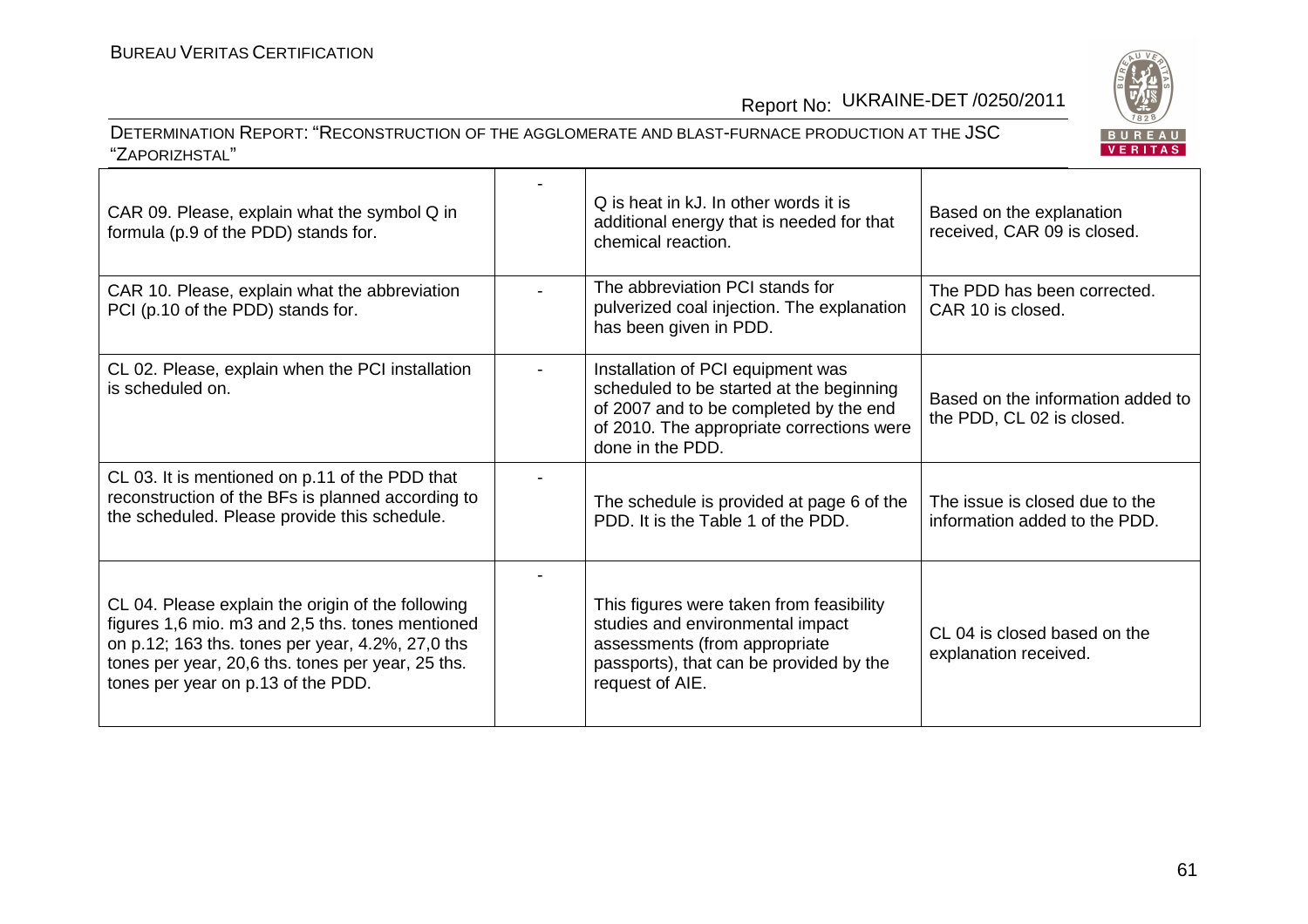

| CAR 11. On page 15 said "It should be noted that<br>factors presented in the Table 2 are indicative<br>and are of an empirical nature". But Table 2<br>contains the information on maintenance and<br>equipment repair timing of the blast-furnace shop<br>and does not contain any information on factors.<br>Please, make appropriate corrections. | The case is about the Table 3. The<br>mistake with the number of the Table was<br>corrected in PDD.                                                                                                                                                                                                                                                                                 | Issue is closed due to the<br>amendments made in the PDD. |
|------------------------------------------------------------------------------------------------------------------------------------------------------------------------------------------------------------------------------------------------------------------------------------------------------------------------------------------------------|-------------------------------------------------------------------------------------------------------------------------------------------------------------------------------------------------------------------------------------------------------------------------------------------------------------------------------------------------------------------------------------|-----------------------------------------------------------|
| CL 05. Please, provide explanation for the<br>following statement: "factors of indicative and of<br>an empirical nature".                                                                                                                                                                                                                            | The impact of each mentioned factor is<br>impossible to determine at actual<br>production process. Special laboratory<br>test is needed to determine the impact of<br>each mentioned factors. However<br>mentioned factors are justified by a<br>number of scientific research as well as<br>special investigation done in 1986 in the<br>former Soviet Union by relevant Ministry. | CL 05 is closed based on the<br>explanation received.     |
| CL 06. Please, specify the value of the specific<br>EF for the pig iron production mentioned on p.15.<br>of the PDD                                                                                                                                                                                                                                  | The value of the specific EF for the pig<br>iron production was specified. The<br>relevant corrections were included in the<br>PDD.                                                                                                                                                                                                                                                 | Based on the corrections made,<br>CL 06 is closed.        |
| CAR 12. Please, improve the project<br>implementation schedule indicating the specific<br>date of implementation of listed project activities.                                                                                                                                                                                                       | There was no special date of<br>implementation of listed project activities<br>in the project implementation schedule by<br>the time of PDD completion. It will be<br>provided in monitoring reports.                                                                                                                                                                               | The issue will be checked on the<br>first verification.   |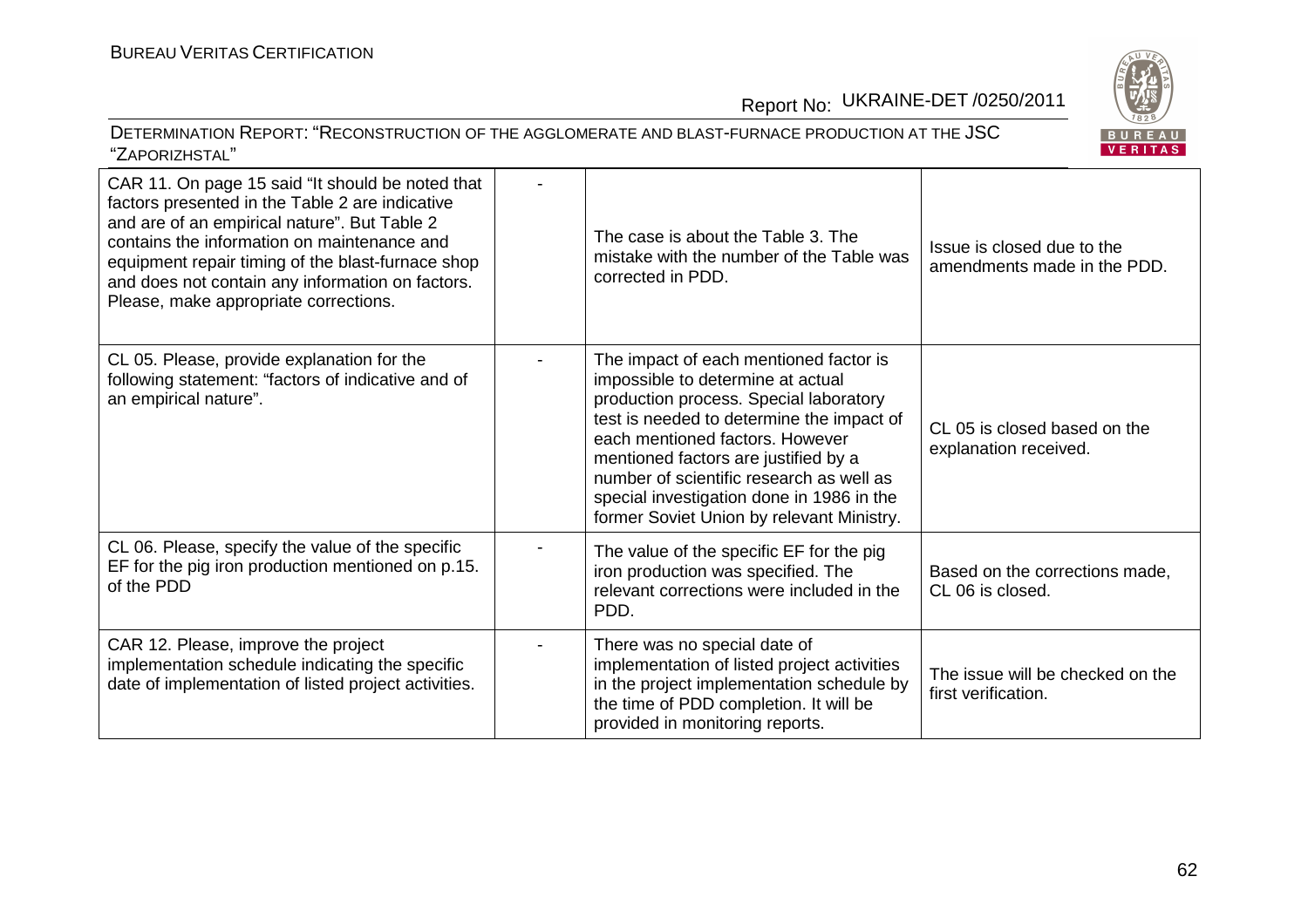BUREAU<br>VERITAS

# Report No: UKRAINE-DET /0250/2011

| CAR 13. Please provide information about the<br>implementation of measures of Table 1:<br>- Reconstruction of BF #4<br>- Installation of PCI facility at BF's $\#$ # 2,3,4<br>- Installation of the system of automatic control by<br><b>BFs</b><br>- Installation of the new sintering machine #1<br>- The commissioning of air aspiration equipment<br>of tail part sintering machine<br>- The construction of the station for heating gas<br>and combustion of air in blast furnace shop | The detailed explanations will be provided<br>in monitoring reports.                                                                                                             | The issue will be checked on the<br>first verification.                                                       |
|---------------------------------------------------------------------------------------------------------------------------------------------------------------------------------------------------------------------------------------------------------------------------------------------------------------------------------------------------------------------------------------------------------------------------------------------------------------------------------------------|----------------------------------------------------------------------------------------------------------------------------------------------------------------------------------|---------------------------------------------------------------------------------------------------------------|
| CAR 14. Please, specify the date of the beginning<br>of the crediting period and make due corrections<br>to the PDD.                                                                                                                                                                                                                                                                                                                                                                        | The date of the beginning of the crediting<br>period is 1st of April 2004. The<br>appropriate corrections were done in the<br>modified version of the PDD.                       | Necessary<br>amendments<br>were<br>made.<br>The issue is closed.                                              |
| CAR 15. Estimated emission reductions indicated<br>in the PDD differs from the same estimations in<br>the Excel files with ER calculations. Please, make<br>appropriate corrections.                                                                                                                                                                                                                                                                                                        | ER calculations were modified,<br>appropriate corrections were made in<br>Excel file and PDD. Last version of<br>estimations in Excel file will be submitted<br>to the verifier. | The issue is closed due to the<br>amendments made in Excel files<br>with emission reductions<br>calculations. |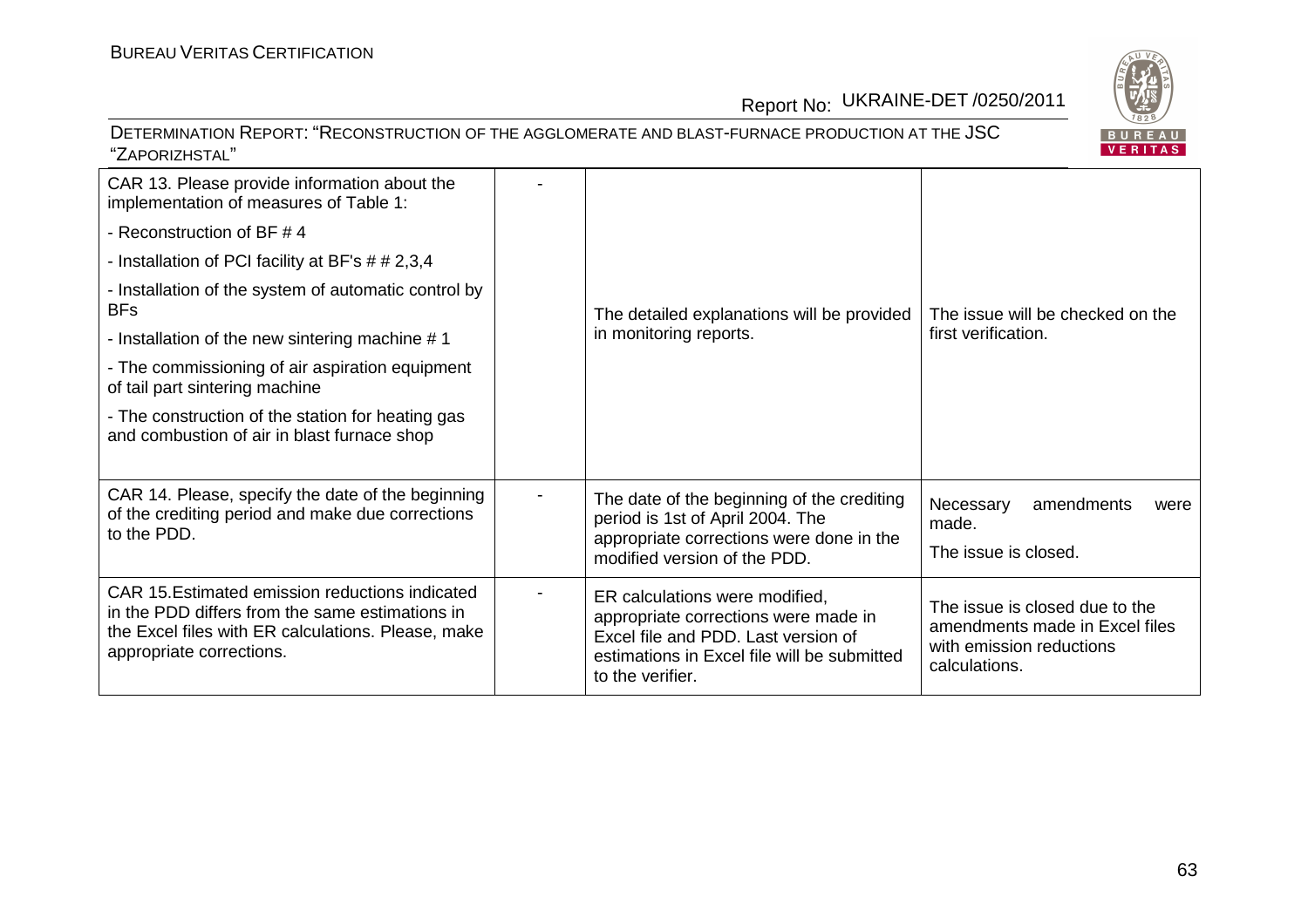

| CAR 16. The project has no letters of approval of<br>the Parties involved.                                  | 19 | The project has already received Letter of<br>Endorsement from the Government of<br>Ukraine #13442/11/10-07 of 14.12.2007<br>issued by the Ministry of Environmental<br>Protection of Ukraine. As for today no<br>written approvals of the project by Parties<br>involved are available. After receiving<br>Determination Report from the Accredited<br>Independent Entity the project<br>documentation will be submitted to the<br>Ukrainian Designated Focal Point (DFP)<br>which is State Environmental Investment<br>Agency of Ukraine, for receiving a Letter<br>of Approval. The written approval by other<br>Parties involved will be obtained later on. | Pending.                                                          |
|-------------------------------------------------------------------------------------------------------------|----|-----------------------------------------------------------------------------------------------------------------------------------------------------------------------------------------------------------------------------------------------------------------------------------------------------------------------------------------------------------------------------------------------------------------------------------------------------------------------------------------------------------------------------------------------------------------------------------------------------------------------------------------------------------------|-------------------------------------------------------------------|
| CL 07. Please, submit LoE issued for the<br>projects by the Host Party.                                     | 19 | LoE will be submitted to the AIE.                                                                                                                                                                                                                                                                                                                                                                                                                                                                                                                                                                                                                               | The response to CL 07 was found<br>satisfactory. CL 07 is closed. |
| CAR 17. The full name of the JISC Guidance<br>should be provided (please, refer to Step 1 on p.<br>$(18)$ . | 22 | The full name of the JISC Guidance was<br>added to the PDD.                                                                                                                                                                                                                                                                                                                                                                                                                                                                                                                                                                                                     | The PDD has been corrected.<br>CAR 17 is closed.                  |
| CAR 18. Please, explain what the abbreviation<br>DIISW (Section B.1, p.20 of the PDD) stands for.           |    | The mechanical mistake was made. The<br>PDD no longer contains the abbreviation<br>DIISW was corrected in PDD.                                                                                                                                                                                                                                                                                                                                                                                                                                                                                                                                                  | CAR 18 is closed due to the<br>corrections made in the PDD.       |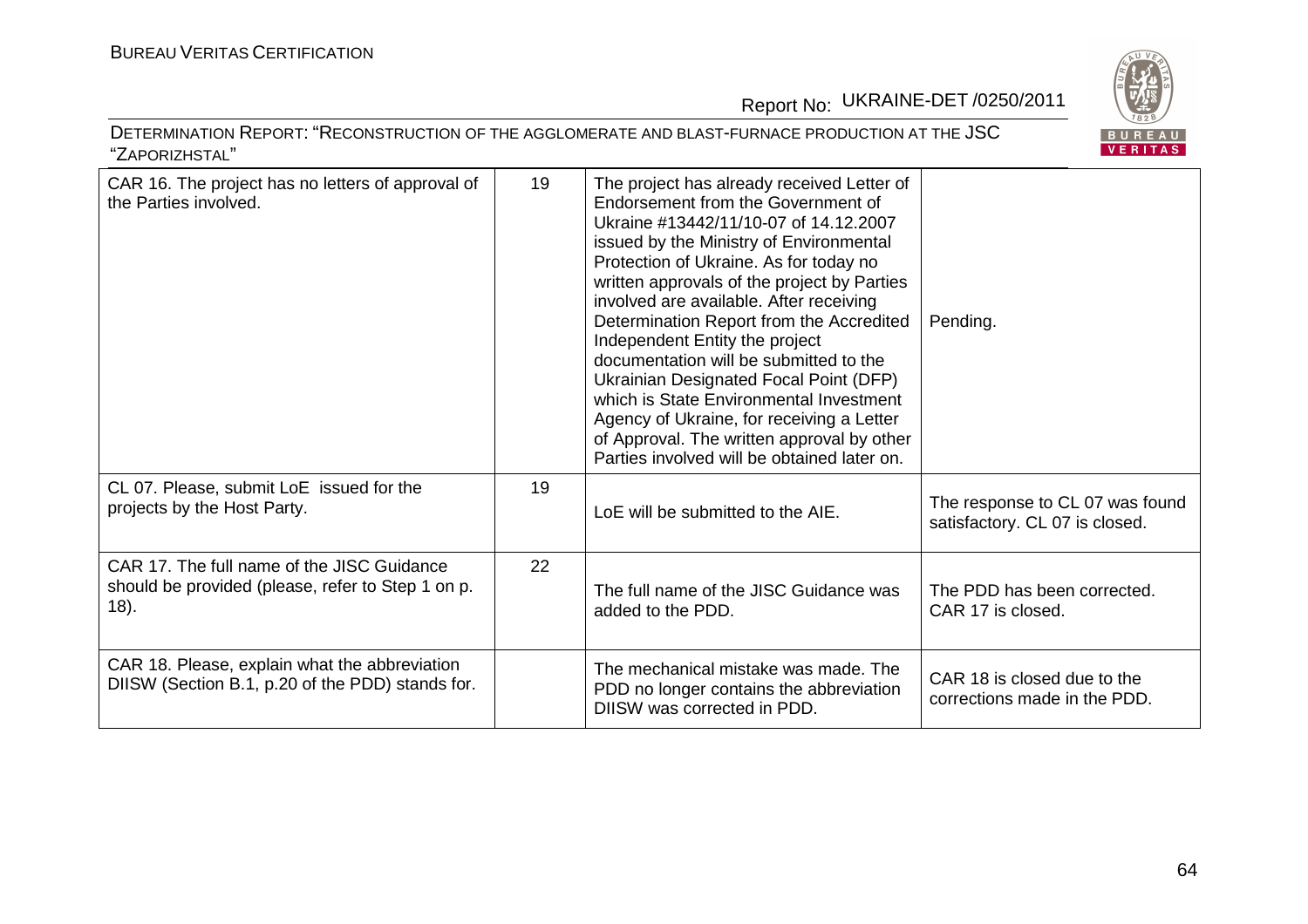



| CAR 19. Please, explain what the abbreviation<br>IUD (p.18 of the PDD) stands for, make<br>corrections to the PDD appropriately.                                                                                                                | 23 | The modifications in the PDD were done<br>as follows:<br>Therefore, production of pig iron and steel<br>and expansion of market share based on<br>existing process lines, without<br>introduction of new facilities, would be<br>business-as-usual (BAU) solution fully in<br>line with international steelmaking<br>practices at the time of investment<br>decision, as well as with economy<br>environment of Zaporizhstal and Ukraine<br>in general. | The issue is closed based on the<br>modifications made in the PDD. |
|-------------------------------------------------------------------------------------------------------------------------------------------------------------------------------------------------------------------------------------------------|----|---------------------------------------------------------------------------------------------------------------------------------------------------------------------------------------------------------------------------------------------------------------------------------------------------------------------------------------------------------------------------------------------------------------------------------------------------------|--------------------------------------------------------------------|
| CL 08 Please, specify the duration of the project<br>activity as it is mentioned in the table of<br>parameter for TPIIb.                                                                                                                        | 23 | Information regarding monitoring<br>frequency of parameter TPIIb is now<br>included in the PDD.                                                                                                                                                                                                                                                                                                                                                         | Due to the corrections made in the<br>PDD, the issue is closed.    |
| CL 09. Please, provide explanation for the<br>following monitoring frequency: measured<br>constantly - regular result; continuous with<br>regular tabulation) as they were described in the<br>tables of parameters in Section B.1. of the PDD. | 23 | More detailed information regarding<br>monitoring frequency of project<br>parameters is now included in the PDD.                                                                                                                                                                                                                                                                                                                                        | CL 09 is closed due to the<br>amendments made in the PDD.          |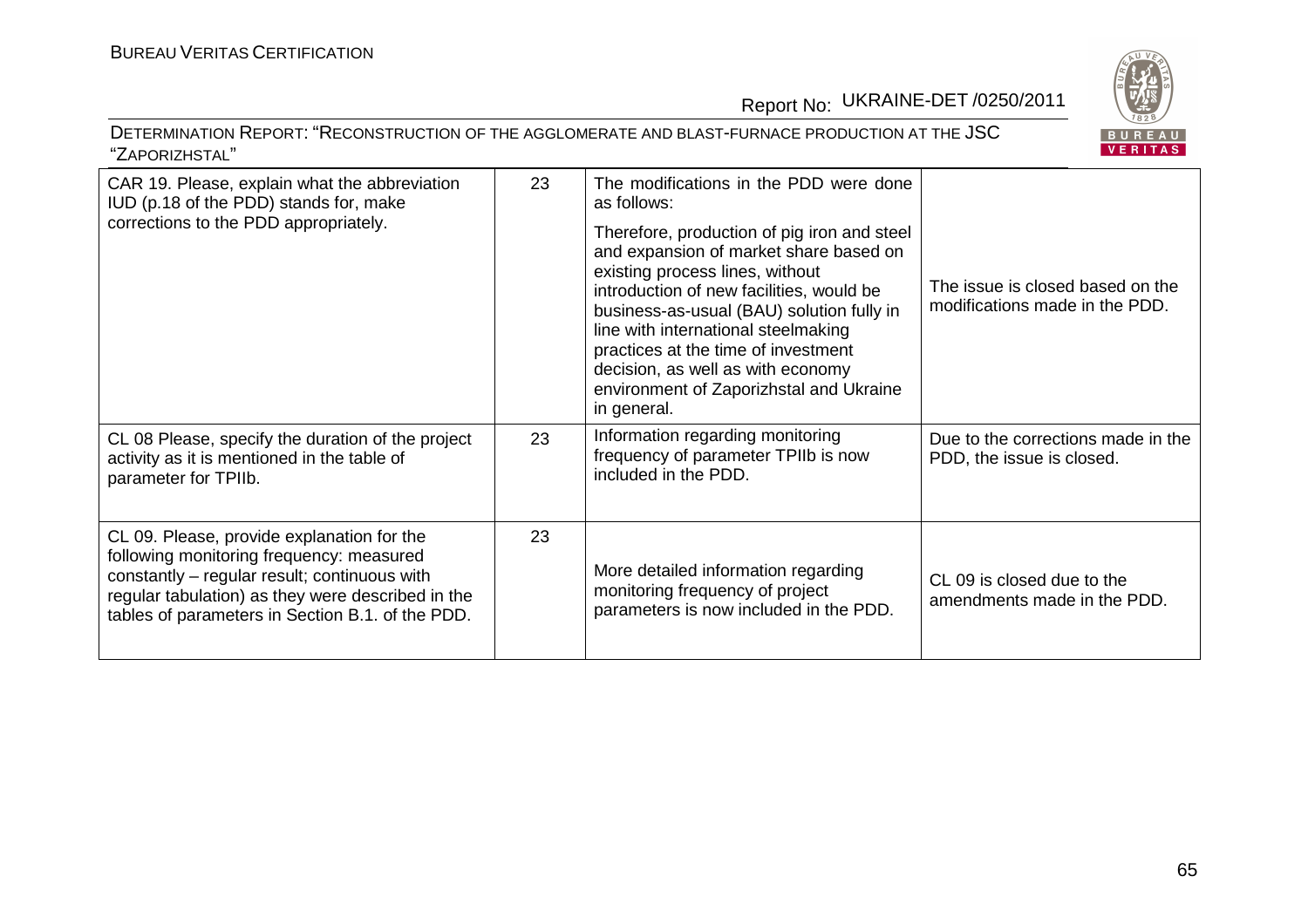|   | $\mathbf{R}$ |  |  |
|---|--------------|--|--|
|   | в            |  |  |
| ۳ |              |  |  |

| CL 10. Provide explanation in what way EF for<br>each fuel type used in making iron pig was<br>calculated based on the fuel calorific value and<br>transportation costs; provide supporting<br>documents.                                                                                                                                                      | 23    | Information regarding identification and<br>calculation of EF for each fuel based on<br>the fuel calorific value and carbon content<br>is now included in the PDD.                                                                                                                                                                                  | The issue is closed due to the<br>information added to the PDD. |
|----------------------------------------------------------------------------------------------------------------------------------------------------------------------------------------------------------------------------------------------------------------------------------------------------------------------------------------------------------------|-------|-----------------------------------------------------------------------------------------------------------------------------------------------------------------------------------------------------------------------------------------------------------------------------------------------------------------------------------------------------|-----------------------------------------------------------------|
| CL 11. Please, provide additional information on<br>the reducing agents used.                                                                                                                                                                                                                                                                                  | 23    | Under the project activity such reducing<br>agents as coke and coal are being used.<br>This information is now included in the<br>PDD.                                                                                                                                                                                                              | Based on the amendments made,<br>CL 11 is closed.               |
| CAR 20. Please, make corrections to the tables of<br>parameters in MP as it was requested to make for<br>the tables of parameters in Section B.1.                                                                                                                                                                                                              | 23    | All corrections to the tables of key<br>parameters, as it was requested<br>regarding Section B.1., are now made.<br>Please see modified PDD.                                                                                                                                                                                                        | Based on the information added to<br>the PDD, CAR 20 is closed. |
| CAR 21. Please note that Guidelines for objective<br>demonstration and assessment of barriers<br>(Guideline 1) requires that for demonstration of<br>the investment barrier "information should include<br>nature of company, organization and its<br>ownership and financial information".<br>Unfortunately PDD is currently missing the<br>relevant details. | 29(b) | The additionality has been proven by<br>using the instrument of specific barriers.<br>The paragraph on presence of investment<br>barriers in the previous version of PDD<br>has been deleted in order to avoid<br>misinterpretation of the project<br>additionality.<br>Therefore the relevant CAR is not<br>relevant to updated version of the PDD | Based on the explanation<br>received, CAR 21 is closed.         |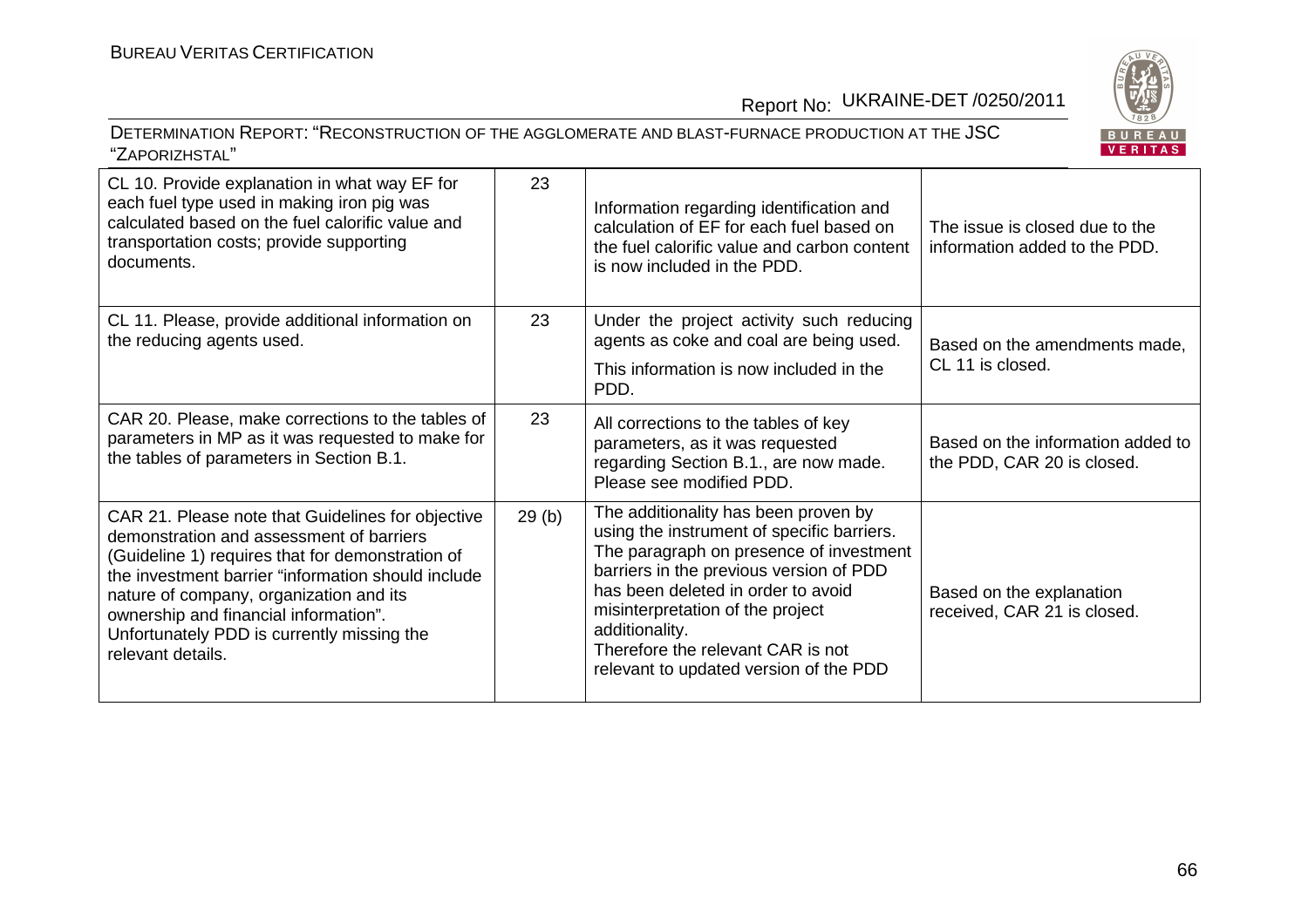



| CAR 22. The developer is correct while<br>mentioning to the rather poor investment profile of<br>Ukraine as the frontier market. At the same time<br>some factual mistakes are present. The average<br>interest rate for the loans denominated in UAH<br>as of the end of 2002 has been 19,5% not<br>25,35% indicated by the developer. The source:<br>http://bank.gov.ua/Fin_ryn/Pot_tend/2002.zip<br>In addition it would be more appropriate to<br>compare interest rates in the same currency. The<br>interest rates for the loans denominated in EUR<br>or USD were much lower in Ukraine fluctuating<br>around 12%. | 29(b) | The additionality has been proven by<br>using the instrument of specific barriers.<br>The paragraph on presence of investment<br>barriers in the previous version of PDD<br>has been deleted in order to avoid<br>misinterpretation of the project<br>additionality.<br>Therefore the relevant CAR is not<br>relevant to updated version of the PDD | Based on the explanation<br>received, CAR 22 is closed. |
|---------------------------------------------------------------------------------------------------------------------------------------------------------------------------------------------------------------------------------------------------------------------------------------------------------------------------------------------------------------------------------------------------------------------------------------------------------------------------------------------------------------------------------------------------------------------------------------------------------------------------|-------|-----------------------------------------------------------------------------------------------------------------------------------------------------------------------------------------------------------------------------------------------------------------------------------------------------------------------------------------------------|---------------------------------------------------------|
| CAR 23. Please note that the reference to the<br>inferior Ukrainian economical conditions is not<br>sufficient to prove inability to complete the project<br>without JI mechanism. A number of Ukrainian<br>companies made successful IPOs and attracted<br>substantial syndicated loans from the western<br>banks. With this respect it would be beneficial to<br>describe in more detailed manner the investment<br>barriers specific to Zaporizhstal.                                                                                                                                                                  | 29(b) | The additionality has been proven by<br>using the instrument of specific barriers.<br>The paragraph on presence of investment<br>barriers in the previous version of PDD<br>has been deleted in order to avoid<br>misinterpretation of the project<br>additionality.<br>Therefore the relevant CAR is not<br>relevant to updated version of the PDD | Based on the explanation<br>received, CAR 23 is closed. |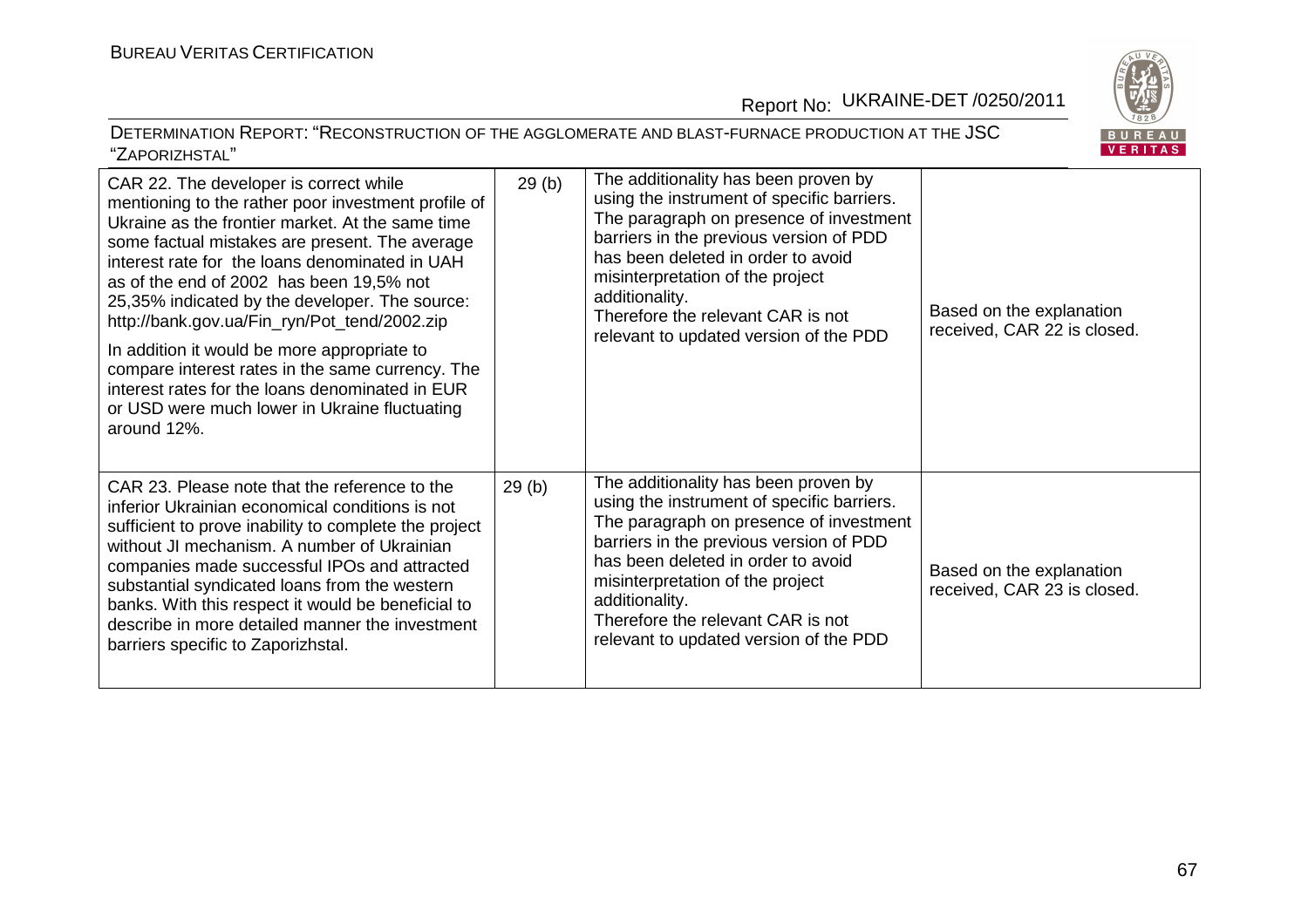

| CAR 24. Please note that as the result of<br>operations in 2003 the company has been able to<br>pay out the dividends amounting to UAH<br>12 783 900. The dividends in even greater<br>amount ware paid out regularly during the several<br>following years as well.<br>http://www.zaporizhstal.com/about/stockholder/m<br>eeting/meeting 2004/ This fact clearly confirms<br>good financial standing of the company. The<br>profits accumulated during 2003-2007 were more<br>than sufficient to implement the project without<br>external borrowings, so financial barrier clearly<br>needs more justification in order show the<br>unavailability of the funds for this particular<br>project. | 29(b) | The additionality has been proven by<br>using the instrument of specific barriers.<br>The paragraph on presence of investment<br>barriers in the previous version of PDD<br>has been deleted in order to avoid<br>misinterpretation of the project<br>additionality.<br>Therefore the relevant CAR is not<br>relevant to updated version of the PDD | Based on the explanation<br>received, CAR 24 is closed. |
|---------------------------------------------------------------------------------------------------------------------------------------------------------------------------------------------------------------------------------------------------------------------------------------------------------------------------------------------------------------------------------------------------------------------------------------------------------------------------------------------------------------------------------------------------------------------------------------------------------------------------------------------------------------------------------------------------|-------|-----------------------------------------------------------------------------------------------------------------------------------------------------------------------------------------------------------------------------------------------------------------------------------------------------------------------------------------------------|---------------------------------------------------------|
|---------------------------------------------------------------------------------------------------------------------------------------------------------------------------------------------------------------------------------------------------------------------------------------------------------------------------------------------------------------------------------------------------------------------------------------------------------------------------------------------------------------------------------------------------------------------------------------------------------------------------------------------------------------------------------------------------|-------|-----------------------------------------------------------------------------------------------------------------------------------------------------------------------------------------------------------------------------------------------------------------------------------------------------------------------------------------------------|---------------------------------------------------------|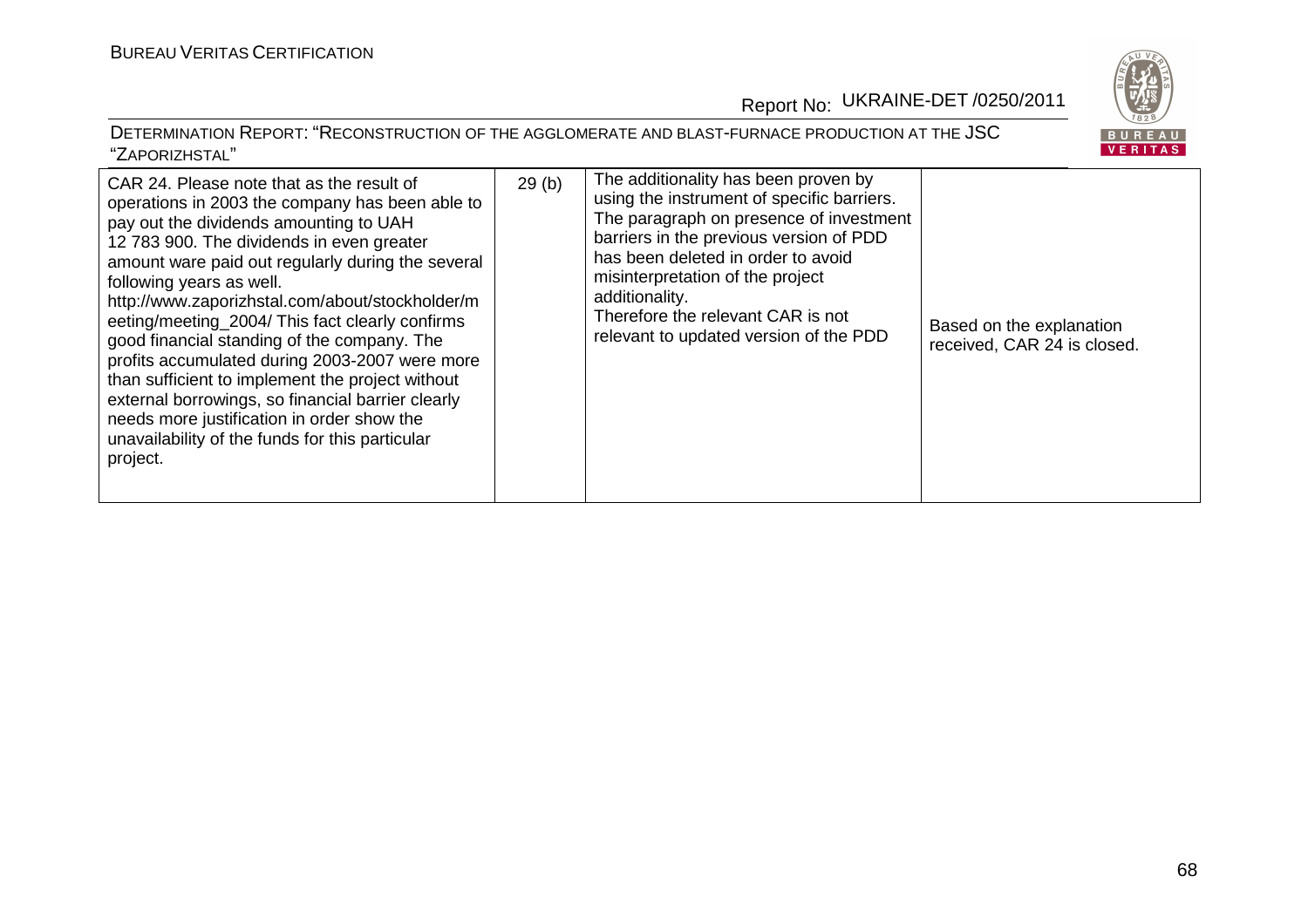BUREAU<br>VERITAS

Report No: UKRAINE-DET /0250/2011

| CAR 25. Section B.3. of the PDD should contain<br>the description of anticipated leakages.                                                     | 32(a) | The leakages occur due to JI projects:<br>"Installation Reconstruction of the Oxygen<br>the<br><b>JSC</b><br>Plant<br>Compressor<br>at<br>"Zaporizhstal", Ukraine" (UA1000189*)<br>and other JI projects that are currently<br>under development. In case if other<br>projects that are causing<br>energy<br>efficiency effect on agglomerate and<br><b>JSC</b><br>blast-furnace<br>production<br>at<br>"Zaporizhstal" that will be registered<br>under JI mechanisms, at the stage of<br>monitoring report development<br>the<br>following emission reductions that are<br>generated due to the specific project will<br>be subtracted from the total volume of<br>emission reductions generated by this<br>project in the specific monitoring period. | Based on the explanation<br>received, CAR 25 is closed.                     |
|------------------------------------------------------------------------------------------------------------------------------------------------|-------|---------------------------------------------------------------------------------------------------------------------------------------------------------------------------------------------------------------------------------------------------------------------------------------------------------------------------------------------------------------------------------------------------------------------------------------------------------------------------------------------------------------------------------------------------------------------------------------------------------------------------------------------------------------------------------------------------------------------------------------------------------|-----------------------------------------------------------------------------|
| CL 12. Please explain why the fuel transportation<br>is not included to the project boundary.                                                  | 32(a) | The fuel transportation was excluded from<br>the project activity; therefore in the<br>emission reduction calculation fuel<br>transportation is not accounted.                                                                                                                                                                                                                                                                                                                                                                                                                                                                                                                                                                                          | The explanation was received and<br>found satisfactory. CL 12 is<br>closed. |
| CAR 26. In Section B.4, the PPs must indicate if<br>the person/entity setting the baseline is also a<br>project participant listed in Annex 1. | 32(a) | The requested modifications were done in<br>the PDD.                                                                                                                                                                                                                                                                                                                                                                                                                                                                                                                                                                                                                                                                                                    | All the corrections required have<br>been made. The issue is closed.        |

<sup>\*</sup> http://ji.unfccc.int/JIITLProject/DB/DHPBSAFIRHMN55DS7FFABELK8NAVMP/details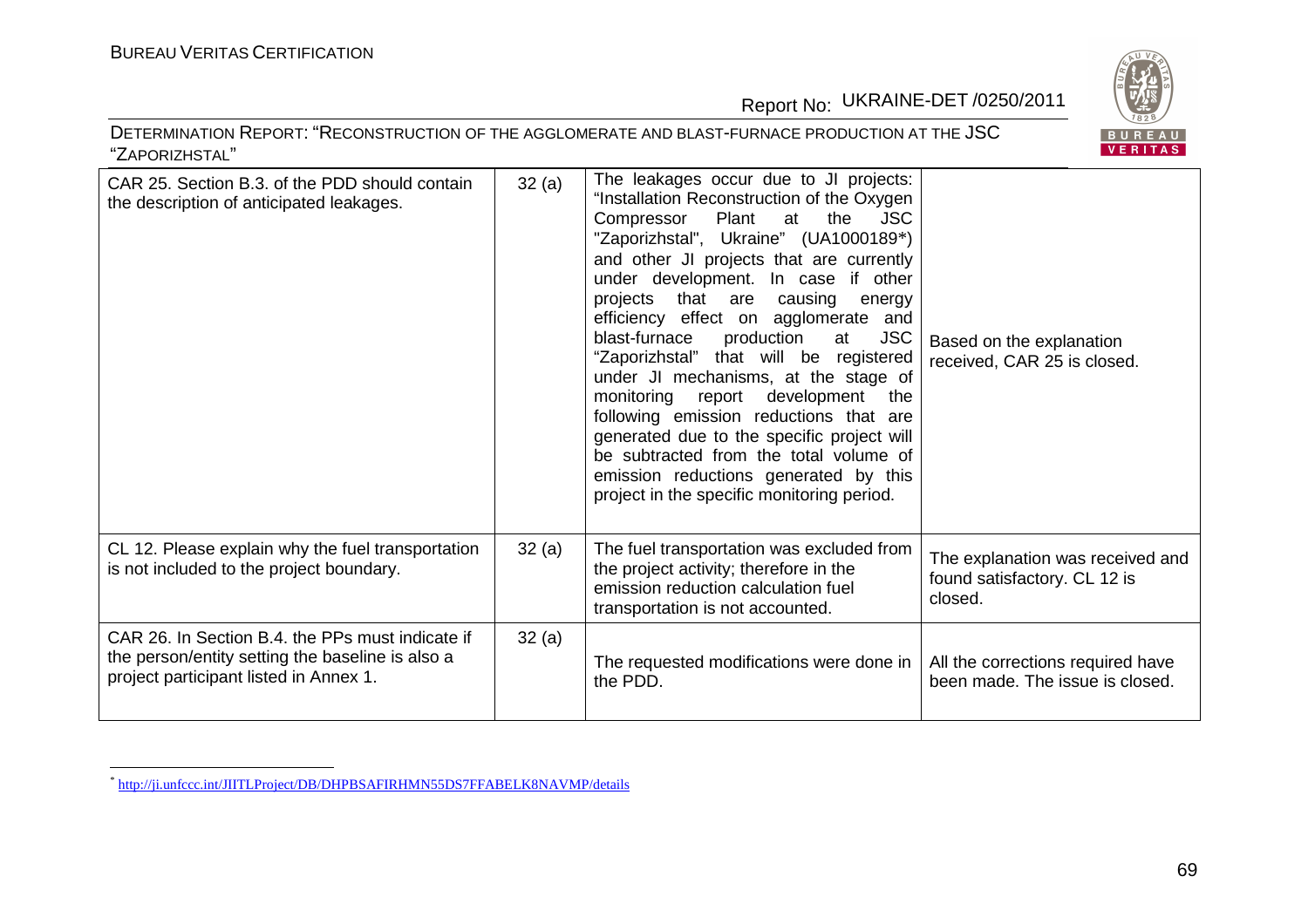

| CAR 27. In Section D.4, the PPs must indicate if<br>the person/entity establishing the monitoring plan<br>. is also a project participant listed in Annex 1.                                                          | 36(a)       | The person/entity responsible for the<br>monitoring plan establishment is also a<br>project participant.                                                                                                 | All the corrections required have<br>been made. The issue is closed. |
|-----------------------------------------------------------------------------------------------------------------------------------------------------------------------------------------------------------------------|-------------|----------------------------------------------------------------------------------------------------------------------------------------------------------------------------------------------------------|----------------------------------------------------------------------|
| CAR 28. Please indicate in Section D.1, which of<br>the two approaches was applied for establishing<br>MP.                                                                                                            | 36(a)       | The approach is based on parameters<br>that will be monitored and, partially, by<br>using historical and/or average<br>Zaporizhstals' data. The Section D.1. is<br>now modified. Please see revised PDD. | CAR 28 is closed due to the<br>corrections made in the PDD.          |
| CL 13. Please, explain what the table under item<br>12 in Section D.1. refer to.                                                                                                                                      | 36(a)       | The table under item 12 is now excluded<br>from the PDD.                                                                                                                                                 | Due to the corrections made in the<br>PDD, the issue is closed.      |
| CAR 29. Please submit additional documentation<br>to support the MP listed on p.48 of Section D.1.                                                                                                                    | 36(a)       | The additional documentation to support<br>the MP is now provided to the verifier.                                                                                                                       | Due to the information provided,<br>the issue is closed.             |
| CAR 30. Please, provide additional explanations<br>on how the monitoring frequency is defined in<br>accordance with approved graphs of analytical<br>and departmental control. Include this<br>information in the MR. | 36(a)       | The monitoring frequency of project key<br>parameters is conducted on monthly<br>basis. Such information is now included in<br>the PDD.                                                                  | The issue is closed due to the<br>corrections made.                  |
| CAR 31. Please specify which versions of the<br>IPCC are used in the preparation of PDD.                                                                                                                              | 36 (b) (ii) | The revised version of IPCC 1996 and<br>IPCC 2006 were used during PDD<br>preparation.                                                                                                                   | Due to the corrections made in the<br>PDD, the issue is closed.      |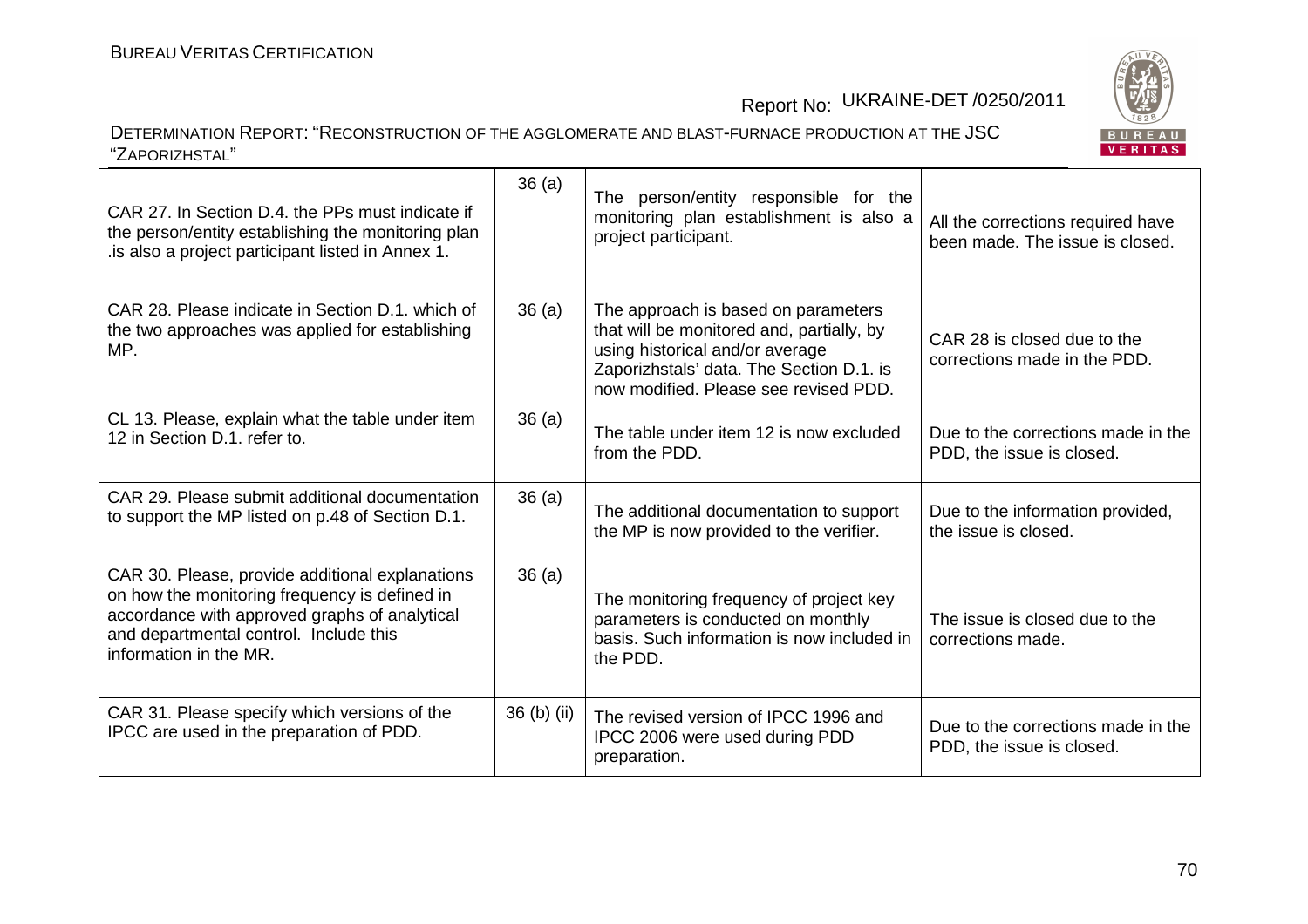BUREAU<br><mark>VERITAS</mark>

### Report No: UKRAINE-DET /0250/2011

| FAR 01. A special order on saving and archiving<br>project documentation during the whole crediting<br>period and two years after the last ERU transfer<br>on the project should be issued at the enterprise<br>and communicated to all employees involved in<br>the project | 36 (b) (iii) | The special order on saving and archiving<br>project documentation during the whole<br>crediting period and two years after the<br>last ERU transfer will be provided at the<br>stage of monitoring.                                                                                               | The issue will be checked on the<br>first verification.         |
|------------------------------------------------------------------------------------------------------------------------------------------------------------------------------------------------------------------------------------------------------------------------------|--------------|----------------------------------------------------------------------------------------------------------------------------------------------------------------------------------------------------------------------------------------------------------------------------------------------------|-----------------------------------------------------------------|
| CAR 32. Provide, please, laboratory historic data<br>of COG net calorific value.                                                                                                                                                                                             | $36$ (b) (v) | Net calorific value for COG is based on<br>fixed value which is in accordance with<br>Zaporizhstals' average data.<br>Actual<br>monitoring of the net calorific value of<br>COG may be conducted at the stage of<br>monitoring report development. Such<br>information is now included in the PDD. | CAR 32 is closed due to the<br>amendments made in the PDD.      |
| CAR 33. Please correct the reference to Table 3<br>on page 15 in the first paragraph.                                                                                                                                                                                        | 36 (f) (vii) | The reference was corrected.                                                                                                                                                                                                                                                                       | Based on the information added to<br>the PDD, CAR 33 is closed. |
| CAR 34. Please, provide the supporting<br>documents to prove that the metering<br>requirements are in line with the national norms<br>and regulations, as well as with the Plant's<br>internal procedures.                                                                   | 36 (i)       | Will be submitted to the AIE during the<br>verification process.                                                                                                                                                                                                                                   | The issue will be checked on the<br>first verification.         |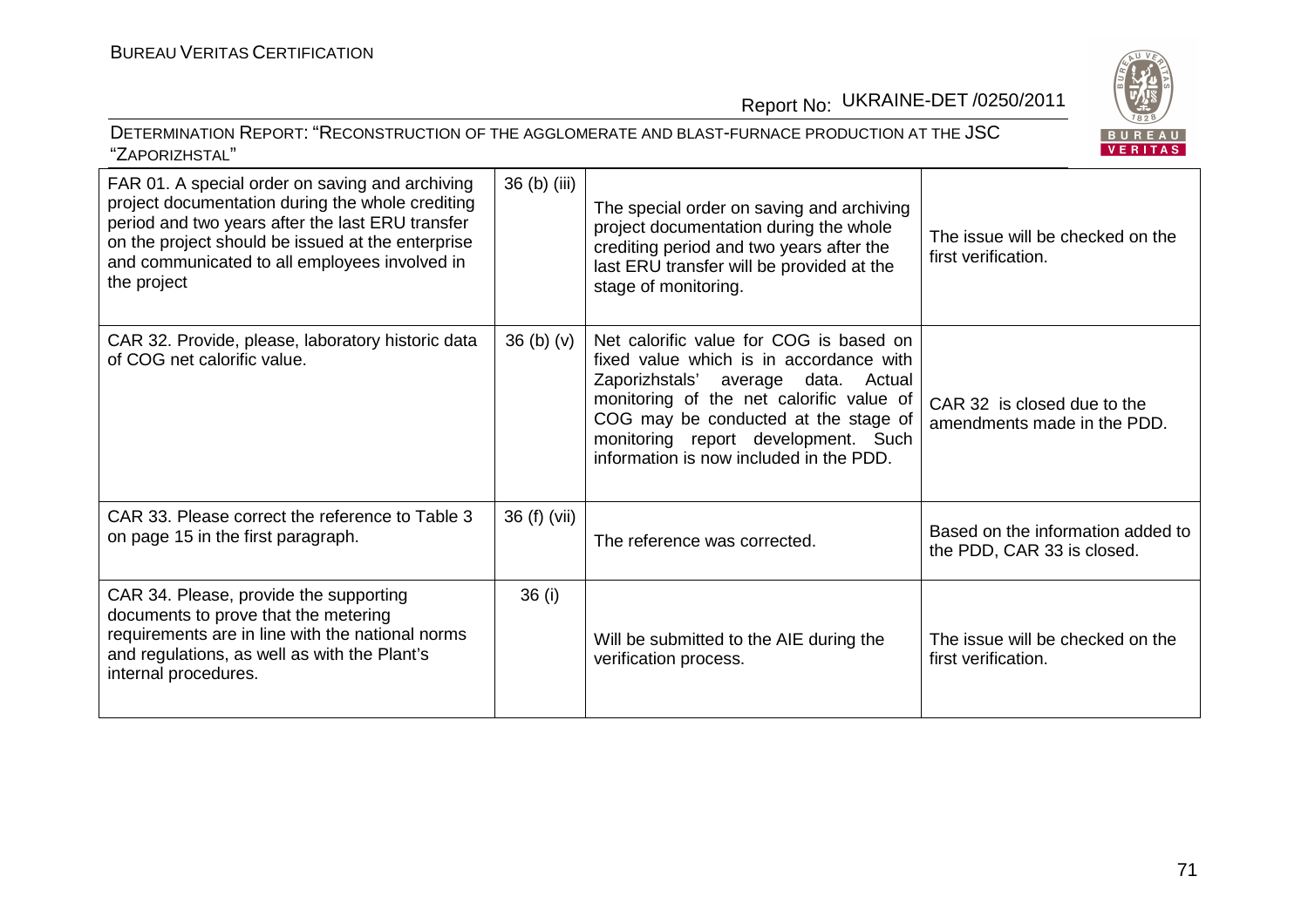BUREAU<br>VERITAS

# Report No: UKRAINE-DET /0250/2011

## DETERMINATION REPORT: "RECONSTRUCTION OF THE AGGLOMERATE AND BLAST-FURNACE PRODUCTION AT THE JSC"ZAPORIZHSTAL"

| CL 14. Please submit the internal order regarding<br>"Organization and procedure of metrological<br>supervision conduction to ensure the unity of<br>measurements at the Plant" and internal order<br>regarding "Metrological department" were<br>developed in accordance with national Ukrainian<br>legislation and ISO 9001:2008. | 36 (i) | The documents are now provided to the<br>verifier                                                                                                                                                        | Based on the documents<br>received, CL 14 is closed.    |
|-------------------------------------------------------------------------------------------------------------------------------------------------------------------------------------------------------------------------------------------------------------------------------------------------------------------------------------|--------|----------------------------------------------------------------------------------------------------------------------------------------------------------------------------------------------------------|---------------------------------------------------------|
| CAR 35. Please, provide the list of monitoring<br>equipment and include it in the MP.                                                                                                                                                                                                                                               | 36(i)  | The list of monitoring equipment will be<br>provided to the verifier at the stage of<br>verification process conduction.                                                                                 | The issue will be checked on the<br>first verification. |
| CAR 36. Please, provide documents to prove the<br>error level is low for all parameters (less than 2%)<br>and include this information to the MR.                                                                                                                                                                                   | 36(i)  | The information regarding error level can<br>be found in passports for the monitoring<br>equipment. The list of monitoring<br>equipment will be provided to the verifier<br>during verification process. | The issue will be checked on the<br>first verification. |
| CAR 37. Please, identify scales of raw materials<br>and pig iron are in blast furnace workshop.                                                                                                                                                                                                                                     | 36(i)  | Information regarding scales that are<br>used for raw materials and pig iron<br>weighting will be provided to the verifier at<br>the stage of verification process<br>conduction.                        | The issue will be checked on the<br>first verification. |
| CAR 38. Please provide information about the<br>measurement instruments used in the blast<br>furnace workshop to account for consumption of<br>energy resources.                                                                                                                                                                    | 36 (i) | Information regarding measurement<br>instruments used in the blast furnace<br>workshop will be provided to the verifier at<br>the stage of verification process<br>conduction.                           | The issue will be checked on the<br>first verification. |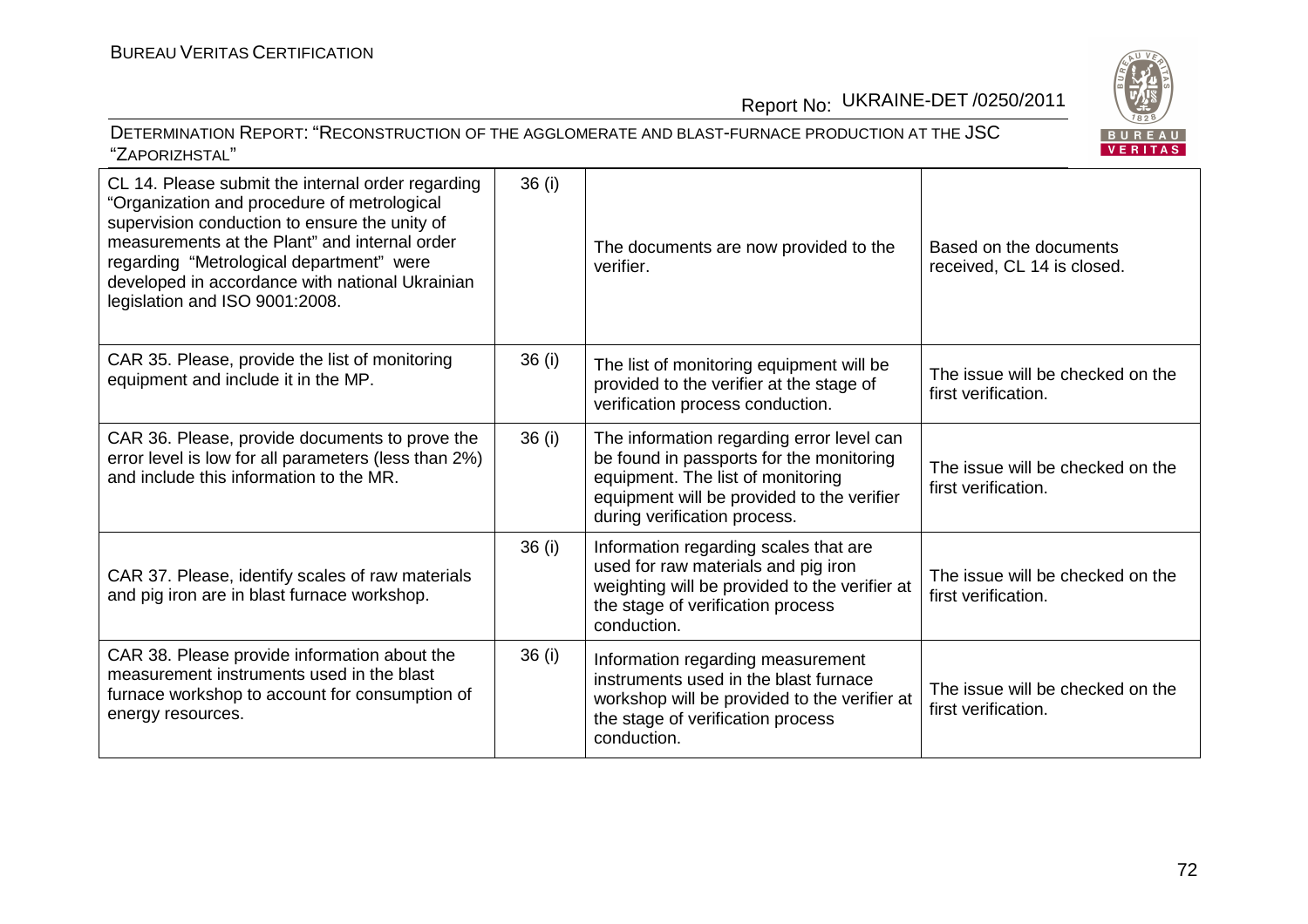

Report No: UKRAINE-DET /0250/2011

#### DETERMINATION REPORT: "RECONSTRUCTION OF THE AGGLOMERATE AND BLAST-FURNACE PRODUCTION AT THE JSC"ZAPORIZHSTAL"

BUREAU<br>VERITAS

| CAR 39. The overall management structure, the<br>roles of the employees assigned to conduct<br>monitoring are described insufficiently. Please,<br>include this information to the MR with the<br>descriptions of the roles and responsibilities<br>assigned, as well as the names of the employees<br>involved. | 36(j)    | Information regarding roles and<br>responsibilities assigned, as well as the<br>names of the employees involved is now<br>included in the PDD.                                                                                                    | Based on the information added to<br>the PDD, CAR 39 is closed. |
|------------------------------------------------------------------------------------------------------------------------------------------------------------------------------------------------------------------------------------------------------------------------------------------------------------------|----------|---------------------------------------------------------------------------------------------------------------------------------------------------------------------------------------------------------------------------------------------------|-----------------------------------------------------------------|
| CAR 40. It should stated whether Table D.1.1.1.<br>is left blank on purpose.                                                                                                                                                                                                                                     | $36$ (I) | The Table D.1.1.1. is left blank on<br>purpose because the tables of key<br>parameters under the project activity was<br>included in PDD. The text that states that<br>the Table D.1.1.1. is left blank on purpose<br>is now included in the PDD. | Based on the information added to<br>the PDD, CAR 40 is closed. |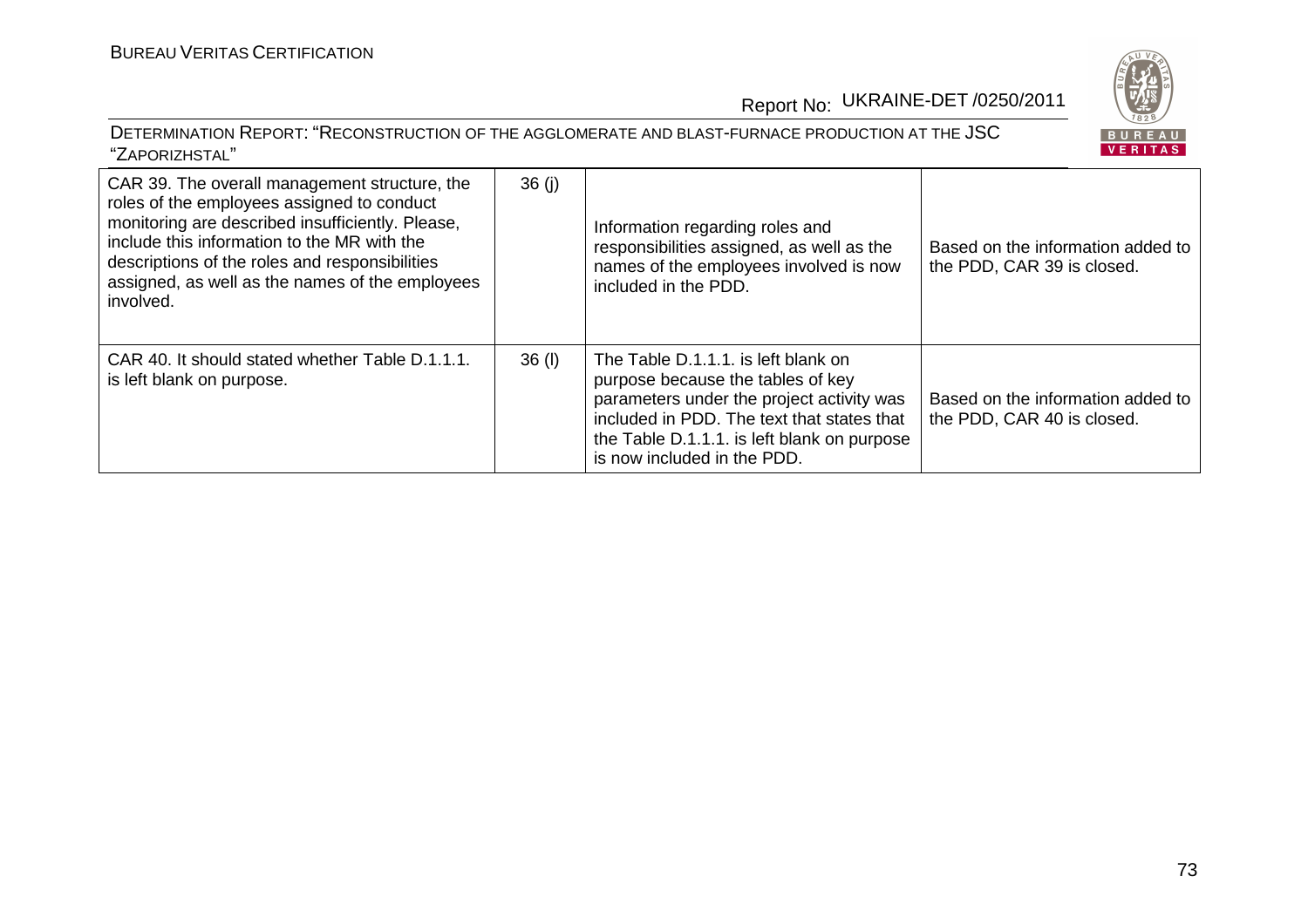## Report No: UKRAINE-DET /0250/2011

### DETERMINATION REPORT: "RECONSTRUCTION OF THE AGGLOMERATE AND BLAST-FURNACE PRODUCTION AT THE JSC"ZAPORIZHSTAL"



| CL 15. Please, explain in what way the amount of<br>ERs received from another JI projects will be<br>deducted from the project under consideration                                                                                                                                                                                                                                                                                | 40(a) | The leakages occur due to JI projects:<br>"Installation Reconstruction of the Oxygen<br>Compressor Plant at the JSC<br>"Zaporizhstal", Ukraine" (UA1000189*)<br>and other JI projects that are currently<br>under development. In case if other<br>projects that are causing energy<br>efficiency effect on agglomerate and<br>blast-furnace production at JSC<br>"Zaporizhstal" that will be registered<br>under JI mechanisms, at the stage of<br>monitoring report development the<br>following emission reductions that are<br>generated due to the specific project will<br>be subtracted from the total volume of<br>emission reductions generated by this<br>project in the specific monitoring period. | Based on the explanation<br>received, CL 15 is closed.    |
|-----------------------------------------------------------------------------------------------------------------------------------------------------------------------------------------------------------------------------------------------------------------------------------------------------------------------------------------------------------------------------------------------------------------------------------|-------|----------------------------------------------------------------------------------------------------------------------------------------------------------------------------------------------------------------------------------------------------------------------------------------------------------------------------------------------------------------------------------------------------------------------------------------------------------------------------------------------------------------------------------------------------------------------------------------------------------------------------------------------------------------------------------------------------------------|-----------------------------------------------------------|
| CAR 41. It is stated in Section D.1.3.2. that<br>Leakages are generated due to JI projects<br>"Installation Reconstruction of the Oxygen<br>Compressor Plant at the JSC "Zaporizhstal",<br>Ukraine" (UA1000189) and "Effective Utilization of<br>the Blast-furnace Gas and Waste Heat at the JSC<br>"Zaporizhstal", Ukraine" (UA1000222). Please, fill<br>out the table D.1.3.1. or state whether it was left<br>blank on purpose | 40(a) | Table D.1.3.1, is left blank on<br><b>The</b><br>purpose because the table for leakages of<br>GHG was included in PDD. The text that<br>states that the Table D.1.3.1, is left blank<br>on purpose is now included in the PDD.<br>Together with this information regarding<br>leakages of GHG is now revised. Please<br>see modified PDD.                                                                                                                                                                                                                                                                                                                                                                      | Issue is closed due to the<br>amendments made in the PDD. |

<sup>\*</sup> http://ji.unfccc.int/JIITLProject/DB/DHPBSAFIRHMN55DS7FFABELK8NAVMP/details